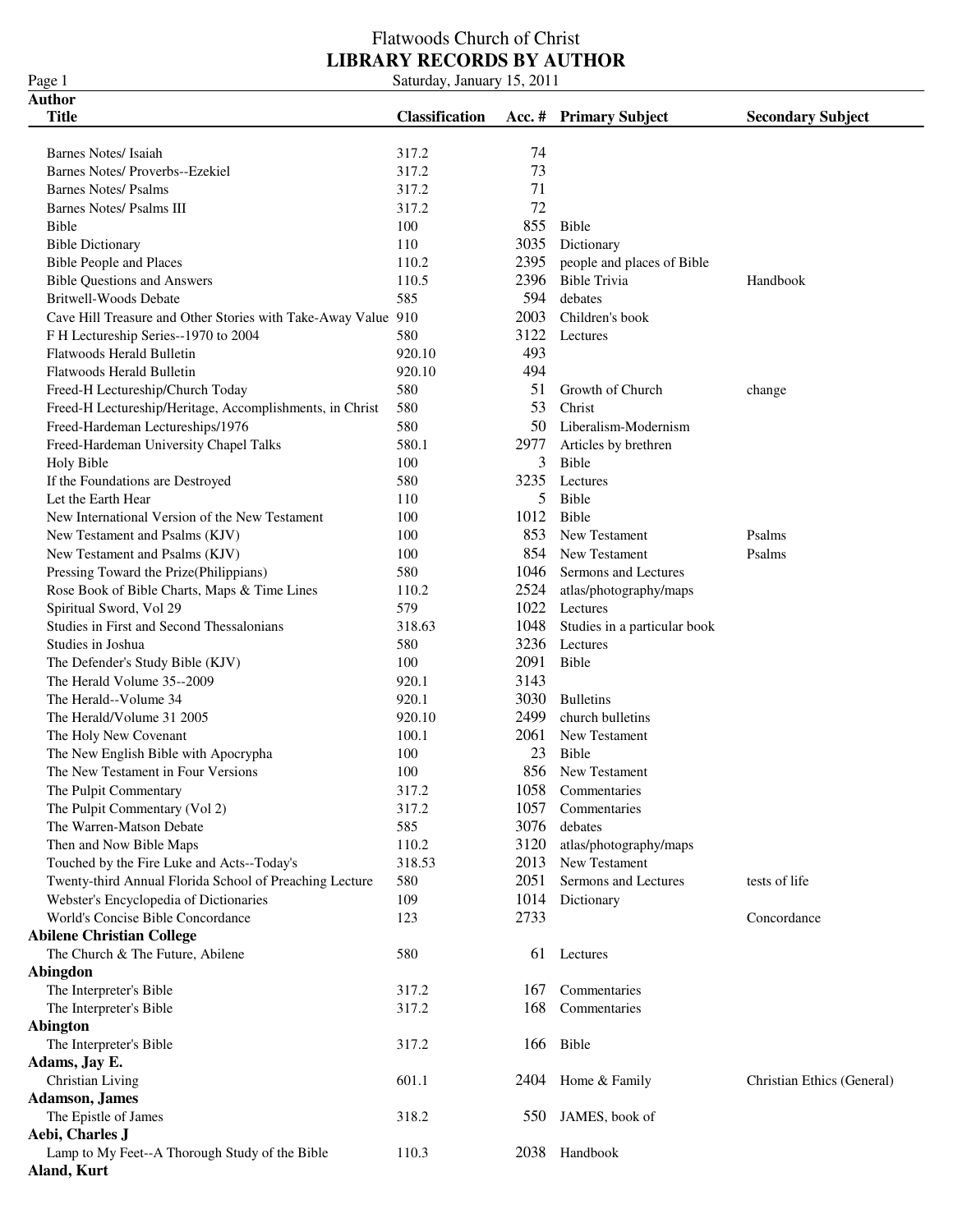| Page 2                                                        | Saturday, January 15, 2011 |      |                            |                          |
|---------------------------------------------------------------|----------------------------|------|----------------------------|--------------------------|
| <b>Author</b>                                                 |                            |      |                            |                          |
| <b>Title</b>                                                  | <b>Classification</b>      |      | Acc. # Primary Subject     | <b>Secondary Subject</b> |
| Synopsis of the Four Gospels                                  | 318                        | 2064 | Commentaries               |                          |
| <b>Aldrich, Sandra P</b>                                      |                            |      |                            |                          |
| Will I Ever be Whole Again? Surviving the Death of Someon 596 |                            | 2017 | grief                      |                          |
| Alex, Marlee, and Ben                                         |                            |      |                            |                          |
| Grandpa and Me                                                | 910                        | 650  | Children's book            |                          |
| <b>Alexander, Thomas</b>                                      |                            |      |                            |                          |
| Music in Worship                                              | 730                        | 3225 | music                      |                          |
| Allen, Charles and Mildred Parker                             |                            |      |                            |                          |
| How to Increase Your Sunday School Attendance                 | 340                        | 463  | special studies            |                          |
| <b>ALLEN, JIMMY</b>                                           |                            |      |                            |                          |
| Survey of Corinthians                                         | 318.57                     | 189  | Corinthians                |                          |
| Allen, Jimmy                                                  |                            |      |                            |                          |
| Fire in my Bones                                              | 570                        | 2253 | Autobiography              |                          |
| Instrumental Music in Worship                                 | 400                        | 3105 | Doctrine                   |                          |
| Romans                                                        | 318.56                     | 3106 | Romans                     |                          |
| Survey of Hebrews                                             | 318.69                     | 3077 | Hebrews                    |                          |
|                                                               | 318.57                     | 2060 | Corinthians                | Corinthians              |
| Survey of I Corinthians                                       |                            | 3070 |                            |                          |
| Survey of Romans                                              | 318.56                     |      | Romans                     |                          |
| <b>Allen, Phyllis</b>                                         |                            |      |                            |                          |
| Hands of Service                                              | 930                        | 820  | <b>Orphans Homes</b>       |                          |
| Allender, Dan                                                 |                            |      |                            |                          |
| The Wounded Heart                                             | 604.1                      | 674  | sexual                     |                          |
| Alsup, Tim                                                    |                            |      |                            |                          |
| Baptism 101                                                   | 440                        |      | 3226 Baptism               |                          |
| Alter, Robert                                                 |                            |      |                            |                          |
| The Literary Guide to the Bible                               | 316                        | 3113 | Commentaries               |                          |
| <b>American Bible Society</b>                                 |                            |      |                            |                          |
| Bible New King James Version                                  | 100.1                      | 822  | Bible                      |                          |
| Good News For Modern Man                                      | 100                        | 421  | Bible                      |                          |
| Anders, Max                                                   |                            |      |                            |                          |
| Holman N T Commentary                                         | 318.2                      | 2372 | Commentaries               | Galatians                |
| Anderson, Ken                                                 |                            |      |                            |                          |
| Where to find it in the Bible                                 | 110.6                      | 1024 | Bible Index                |                          |
| <b>Anderson, Ross</b>                                         |                            |      |                            |                          |
| Understanding the Book of Morman                              | 830                        |      | 3031 Mormans               |                          |
| Andrusko, Dave                                                |                            |      |                            |                          |
| To rescue the future                                          | 603                        | 390  | Abortion                   |                          |
| Arnspiger, V. Clyde                                           |                            |      |                            |                          |
| <b>Seeking Values</b>                                         | 910                        | 2141 | Children's book            | Abortion                 |
| <b>Arp, Dave and Claudia</b>                                  |                            |      |                            |                          |
| The Marriage Track                                            | 601.1                      | 754  | Home & Family              |                          |
| Arterburn, Stephen                                            |                            |      |                            |                          |
| Every Young Man's Battle                                      | 616                        | 2308 |                            |                          |
|                                                               |                            |      | Teenagers                  | sexual                   |
| When Love Is Not Enough                                       | 601.1                      | 736  | Home & Family              |                          |
| Arterburn, Stephen, Stoeker, Fred                             |                            |      |                            |                          |
| Everyman's Battle                                             | 604.1                      | 2257 | sexual                     | sexual                   |
| <b>Atchley, Rick</b>                                          |                            |      |                            |                          |
| Sinai Summitt                                                 | 600                        | 3206 | Christian Ethics (General) |                          |
| <b>Augsburger, Myron S</b>                                    |                            |      |                            |                          |
| The Preacher's Commentary                                     | 318.2                      | 2377 | Commentaries               | Matthew and Acts         |
| Aylsworth, N J                                                |                            |      |                            |                          |
| Restoration reprint Library/Aspects of Baptism                | 550                        | 126  | <b>Restoration History</b> | <b>Baptism</b>           |
| Restoration reprint Library/Frequency of the Lord's supper    | 550                        | 124  | <b>Restoration History</b> | Lord's Supper            |
| Bachman, A J                                                  |                            |      |                            |                          |
| Sermon Outlines                                               | 581                        | 38   | sermon outlines            |                          |
| <b>Backus</b> , William                                       |                            |      |                            |                          |
| What Did I Do Wrong                                           | 601.1                      | 699  | Marriage                   |                          |
| <b>Bagents</b> , Bill                                         |                            |      |                            |                          |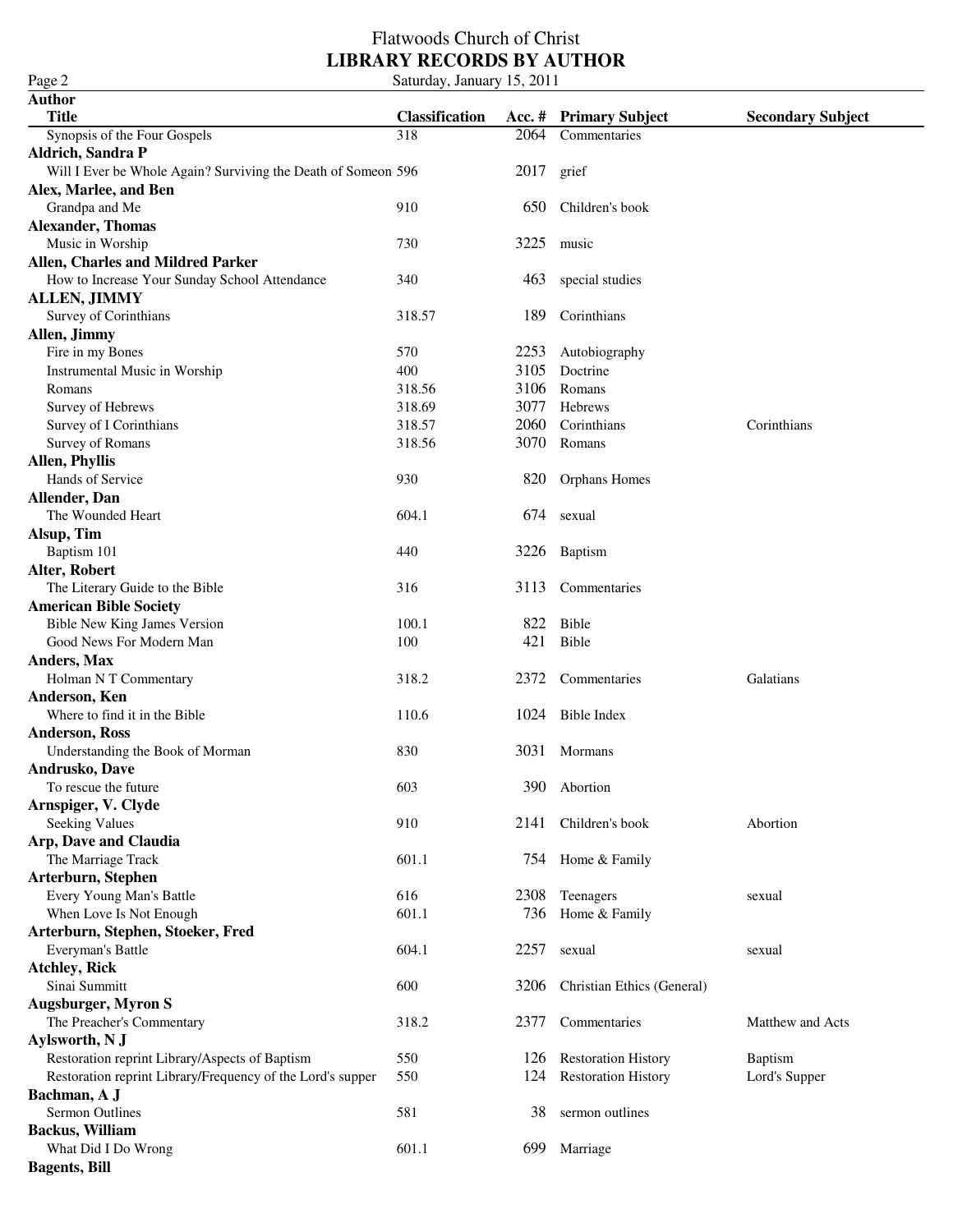| Page 3                                                             | Saturday, January 15, 2011 |      |                                  |                          |  |
|--------------------------------------------------------------------|----------------------------|------|----------------------------------|--------------------------|--|
| <b>Author</b>                                                      |                            |      |                                  |                          |  |
| <b>Title</b>                                                       | <b>Classification</b>      |      | Acc. # Primary Subject           | <b>Secondary Subject</b> |  |
| <b>Renewing Respect</b>                                            | 600                        | 3127 | Christian Ethics (General)       |                          |  |
| Bair, Jonet M.                                                     |                            |      |                                  |                          |  |
| Devotions for Young Readers                                        | 910                        | 1053 | Children's book                  |                          |  |
| Baird, James O                                                     |                            |      |                                  |                          |  |
| And I Say Unto You                                                 | 601                        | 2233 | divorce                          | remarriage               |  |
| And I Say Unto You                                                 | 601                        | 2033 | marriage, divorce and remarriage |                          |  |
| <b>BAIRD, James O.</b>                                             |                            |      |                                  |                          |  |
| And I Say Unto You                                                 | 601                        | 2846 | Marriage                         |                          |  |
| Bale, James D.                                                     |                            |      |                                  |                          |  |
| The Living Way - Adult Series                                      | 715                        | 2186 | evangelism                       |                          |  |
| <b>Bales, James</b>                                                |                            |      |                                  |                          |  |
| <b>Bales-Deaver Debate</b>                                         | 585                        | 609  | debates                          |                          |  |
| The Church in Transition "to What?"                                | 400                        | 746  | Doctrine                         |                          |  |
| The Deacon and His Work                                            | 710                        | 389  | deacons                          |                          |  |
| <b>BALES, James D</b>                                              |                            |      |                                  |                          |  |
| The Case of Cornelius                                              | 440                        | 3054 | Salvation                        |                          |  |
| <b>Bales, James D</b>                                              |                            |      |                                  |                          |  |
| The Psalm for the Frightened and Frustrated Sheep                  | 600                        | 2503 | Christian Ethics (General)       | Psalms                   |  |
| Bales, James D.                                                    |                            |      |                                  |                          |  |
| Forty-two Years on the Firing Line                                 | 580                        | 2189 | Autobiography                    |                          |  |
| How Can We Believe?                                                | 400                        | 2168 | Doctrine                         |                          |  |
| Restoration, Reformation or Revelation                             | 550                        | 2185 | reformation                      |                          |  |
| Bales, James D. Ph.D.                                              |                            |      |                                  |                          |  |
| Christian, Contend for Thy Cause                                   | 585                        | 2095 | debates                          |                          |  |
| <b>Banister, Gary</b>                                              |                            |      |                                  |                          |  |
| My War With God                                                    | 570                        | 261  | Biographies                      |                          |  |
| <b>Banowsky, William</b>                                           |                            |      |                                  |                          |  |
| Christ Our Contemporary/Pepperdine College                         | 580                        | 8    | Christ                           |                          |  |
| <b>Banowsky, William S</b>                                         |                            |      |                                  |                          |  |
| <b>Christ Our Contemporary</b>                                     | 580                        |      | 60 Lectures                      | Christ                   |  |
| Christ, Our Contemporary                                           | 580                        | 9    | Lectures                         |                          |  |
| It's a Playboy World                                               | 830                        | 905  | Cults                            |                          |  |
| <b>Barbour and Company</b>                                         |                            |      |                                  |                          |  |
| The Bible Promise Book                                             | 242                        |      | 732 Inspirational                |                          |  |
| Barbour, Ian G                                                     |                            |      |                                  |                          |  |
| Science and Religion                                               | 240                        |      | 899 Science and Faith            |                          |  |
| <b>Barclay</b> , William                                           |                            |      |                                  |                          |  |
| Daily Bible Study Series/Acts                                      | 110.3                      | 2479 | Commentaries                     | Bible                    |  |
| Daily Bible Study Series/Colossians, Philippians, and Thessa 110.3 |                            | 2483 | Commentaries                     | Bible                    |  |
| Daily Bible Study Series/Corinthians                               | 110.3                      | 2481 | Commentaries                     | Bible                    |  |
| Daily Bible Study Series/Galatians & Ephesians                     | 110.3                      | 2482 | Commentaries                     | Bible                    |  |
| Daily Bible Study Series/Hebrews                                   | 110.3                      | 2485 | Commentaries                     | Bible                    |  |
| Daily Bible Study Series/John and Jude                             | 110.3                      | 2486 | Commentaries                     | Bible                    |  |
| Daily Bible Study Series/John Volume 1                             | 110.3                      | 2477 | Commentaries                     | Bible                    |  |
| Daily Bible Study Series/John Volume 2                             | 110.3                      | 2478 | Commentaries                     | Bible                    |  |
| Daily Bible Study Series/Luke                                      | 110.3                      | 2476 | Commentaries                     | Bible                    |  |
| Daily Bible Study Series/Matthew Volume 2                          | 110.3                      | 2474 | Commentaries                     | Bible                    |  |
| Daily Bible Study Series/Revelation Volume 1                       | 110.3                      | 2487 | Commentaries                     | Bible                    |  |
| Daily Bible Study Series/Revelation Volume 2                       | 110.3                      | 2488 | Commentaries                     | Bible                    |  |
| Daily Bible Study Series/Romans                                    | 110.3                      | 2480 | Commentaries                     | Bible                    |  |
| Daily Bible Study Series/Timothy, Titus, Philemon                  | 110.3                      | 2484 | Commentaries                     | Bible                    |  |
| Daily Study Bible Series/Mark                                      | 110.3                      | 2475 | Commentaries                     | Bible                    |  |
| Daily Study Bible/Matthew Volume I                                 | 110.3                      | 2473 | Commentaries                     | Bible                    |  |
| <b>Barfield</b> , Kenny                                            |                            |      |                                  |                          |  |
| Why the Bible is #1                                                | 340                        | 597  | Bible                            | special studies          |  |
| Why the Bible is Number 1                                          | 200                        | 2298 | Science and Faith                | Bible                    |  |
| <b>BARNES, Albert</b>                                              |                            |      |                                  |                          |  |
| Barnes Notes/ Luke-John                                            | 318.2                      | 81   | John                             | Commentaries             |  |
|                                                                    |                            |      |                                  |                          |  |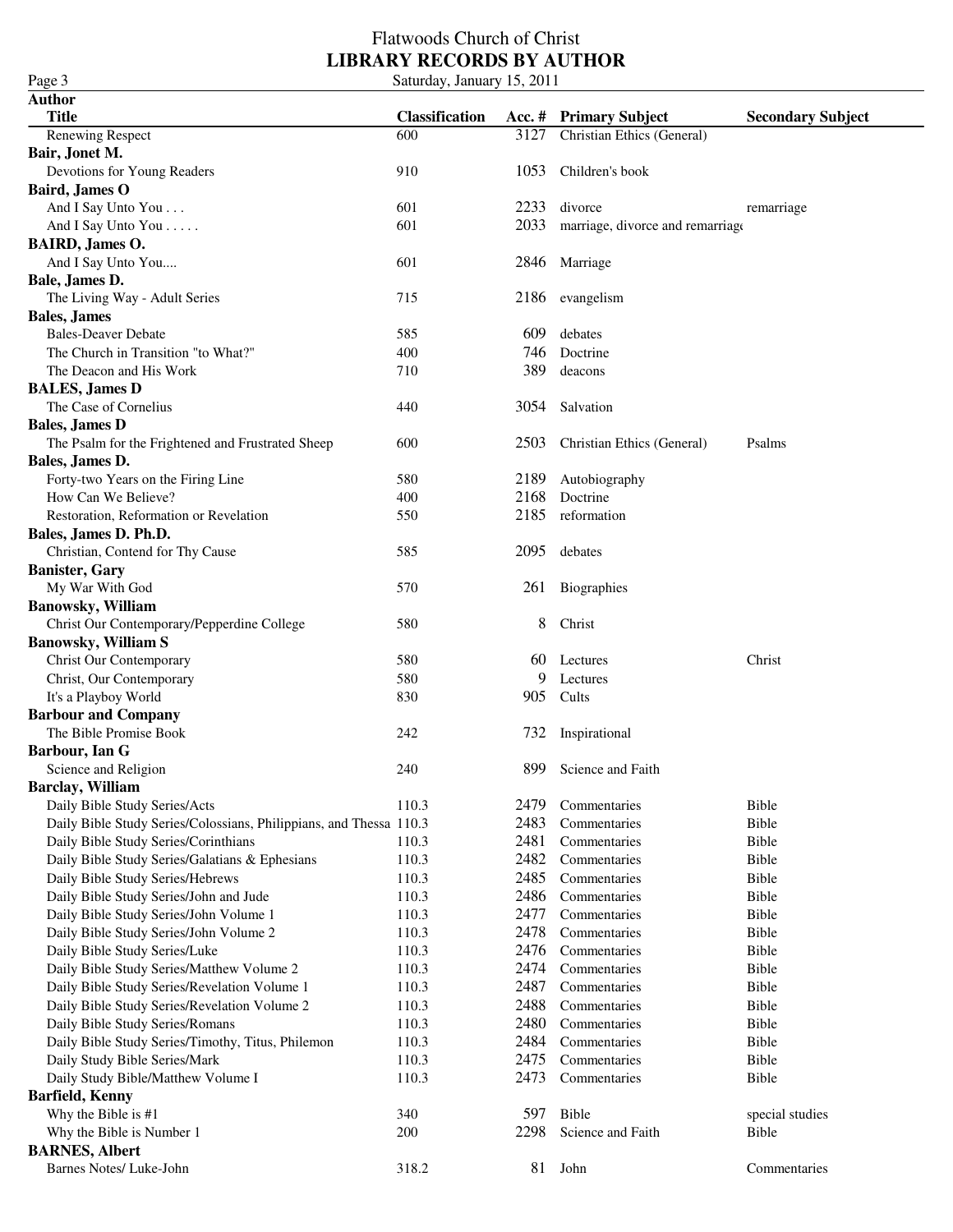#### Flatwoods Church of Christ **LIBRARY RECORDS BY AUTHOR** Page 4 Saturday, January 15, 2011

| 1 agu +                                                                      | Saturuay, Jamuar y 19, 2011 |      |                                  |                            |
|------------------------------------------------------------------------------|-----------------------------|------|----------------------------------|----------------------------|
| Author                                                                       |                             |      |                                  |                            |
| <b>Title</b>                                                                 | <b>Classification</b>       |      | Acc. # Primary Subject           | <b>Secondary Subject</b>   |
| <b>Barnes</b> , Albert<br><b>Barnes Notes</b>                                | 318.2                       | 88   |                                  |                            |
| Barnes notes on the old & new testament                                      | 318.2                       | 82   | <b>ACTS</b>                      | New Testament Commentaries |
| Barnes Notes/ Corinthians--Galatians                                         | 318.2                       | 85   |                                  |                            |
| <b>Barnes Notes/ Daniel</b>                                                  | 317.2                       | 76   |                                  |                            |
| Barnes Notes/ Daniel II                                                      | 317.2                       | 77   |                                  |                            |
| Barnes Notes/ Ephesians--Colossians                                          | 318.2                       | 86   |                                  |                            |
| Barnes Notes/ Genesis Vol. 2                                                 | 318.2                       | 65   | Genesis                          |                            |
| <b>Barnes Notes/I Corinthians</b>                                            | 318.2                       | 84   |                                  |                            |
| Barnes Notes/ I Samuel--Esther                                               | 317.2                       | 67   |                                  |                            |
| Barnes Notes/ Isaiah II                                                      | 317.2                       | 75   |                                  |                            |
| Barnes Notes/ James--Jude                                                    | 318.2                       | 89   |                                  |                            |
| Barnes Notes/ Job                                                            | 317.2                       | 68   |                                  |                            |
| <b>Barnes Notes/ Minor Prophets</b>                                          | 317.2                       | 78   |                                  |                            |
|                                                                              | 317.2                       | 79   |                                  |                            |
| Barnes Notes/ Minor Prophets II                                              |                             | 90   |                                  |                            |
| Barnes Notes/ Old and New Testament                                          | 318.2                       | 83   |                                  |                            |
| <b>Barnes Notes/ Romans</b>                                                  | 318.2                       | 87   |                                  |                            |
| Barnes Notes/Thess.--Philemon                                                | 318.2                       |      |                                  |                            |
| Barnes Notes/Exodus--Ruth                                                    | 317.2                       | 66   |                                  |                            |
| Barnes Notes/Genesis Vol. 1                                                  | 318.2                       | 64   | Genesis                          |                            |
| <b>Barnes' Notes</b>                                                         | 318.2                       | 80   | Commentaries                     |                            |
| Barnes' Notes on the Old and New Testament                                   | 317.2                       | 69   | Commentaries                     |                            |
| Barnes, Bob, Dr                                                              |                             |      |                                  |                            |
| Who's in Charge Here? Overcoming Power Struggles with Ki 601.1               |                             | 1080 | Home & Family                    |                            |
| <b>Barnes, Emilie</b>                                                        |                             |      |                                  |                            |
| Minute Meditations for Women                                                 | 242                         | 2030 | Inspirational                    |                            |
| <b>Barrett, David</b>                                                        |                             |      |                                  |                            |
| Bible Atlas Maps and Photographs                                             | 110.2                       | 3115 | atlas/photography/maps           |                            |
| <b>BARRETT, Ethel</b>                                                        |                             |      |                                  |                            |
| Fannie Crosby                                                                | 570                         |      | 212 Biographies                  |                            |
| <b>Bassett, Jerry</b>                                                        |                             |      |                                  |                            |
| Rethinking Marriage, Divorce, and Remarriage                                 | 601                         | 696  | marriage, divorce and remarriage |                            |
| <b>Bassett, Jerry F</b>                                                      |                             |      |                                  |                            |
| Facts from Jesus                                                             | 400                         | 2043 | Doctrine                         |                            |
| <b>Baxter, Barrett</b>                                                       |                             |      |                                  |                            |
| The Bible: God's Love Revealed in His Word                                   | 413                         |      | 3146 Christ                      |                            |
| <b>Baxter, Bassell</b>                                                       |                             |      |                                  |                            |
| When Life Tumbles In                                                         | 340                         | 419  | special studies                  |                            |
| <b>Baxter, Bastell</b>                                                       | 705                         | 377  | Educational                      |                            |
| Speaking for the Master                                                      |                             |      |                                  |                            |
| <b>Baxter, Batsell</b>                                                       |                             | 41   |                                  |                            |
| If I Be Lifted Up                                                            | 580                         |      | sermon outlines                  |                            |
| <b>Baxter, Baxell Barrett</b><br>Heart of the Yale Lecture                   |                             |      |                                  |                            |
|                                                                              | 580                         | 2948 | Lectures                         |                            |
| <b>Baxter, William</b><br>Restoration reprint Library/The Singing Evangelist | 550                         | 119  |                                  |                            |
| Beals, George F.                                                             |                             |      | <b>Restoration History</b>       | Singing                    |
|                                                                              | 251                         | 2096 | hermeneutics                     |                            |
| How Implication Binds and Silence Forbids<br><b>Beauchamp</b> , Gary         |                             |      |                                  |                            |
| God Loves a Single Too                                                       | 601                         |      |                                  |                            |
|                                                                              |                             | 286  | Home & Family                    |                            |
| <b>Bell, Sallie L</b><br>The Lone Search                                     | 900                         |      |                                  |                            |
|                                                                              |                             | 267  | fiction                          |                            |
| <b>Bender, Betty</b>                                                         |                             |      |                                  |                            |
| To Love a Child                                                              | 601.1                       | 734  | Home & Family                    |                            |
| <b>Bender, Betty S</b>                                                       |                             |      |                                  |                            |
| What's a Woman to Do?                                                        | 340.1                       | 2231 | commitment                       |                            |
| Benesh, Edward- editor                                                       |                             |      |                                  |                            |
| Christ, The Church And The Christian In The Old Testament 580                |                             | 2279 | Old Testament                    | Lectures                   |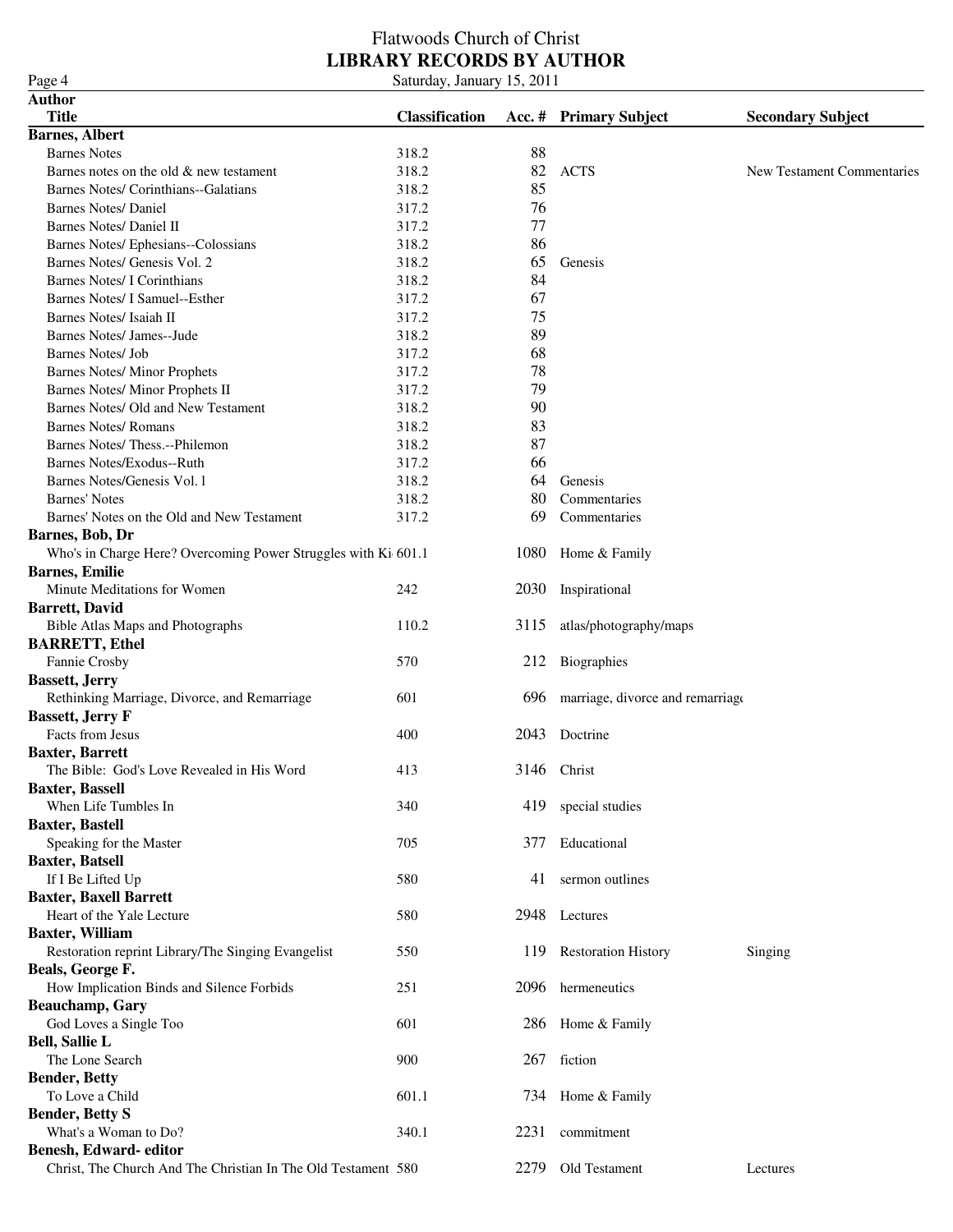#### Flatwoods Church of Christ **LIBRARY RECORDS BY AUTHOR** Page 5 Saturday, January 15, 2011

**Author Title Classification Acc. # Primary Subject Secondary Subject** Crossing Bridges, Conquering Cities 580 2280 Leadership Lectures **Bennett, Georgann** What the Bible Says About Goodness 340 874 Goodness **Bennett, Morrison** Jesus Grew 910 795 Children's book **Bercot, David W** A Dictionary of Early Christian Beliefs 110.1 3001 Dictionary **Berry, George** INTERLINEAR GREEK-ENGLISH NEW TESTAMENT 140 2489 Greek New Testament **Bethell, Tom** The Politically Incorrect Guide to Science 240 2519 Science and Faith **Biederwolf, Wm Edward** The Millennium Bible **470** 859 Doctrine of Last Things **Bishop, Jim** The Day Christ Was Born 340 340 884 Bible Characters **Black, Doris** But How Can I? 595 2922 emotions (stress, anxiety, burnout) Reach for Your Spiritual Potential 600 2502 Christian Ethics (General) **Black, Phillip** King of Servants: Servants or Kings 330 332 special studies **Black, V P** Back to Basics 580 39 sermon outlines Giving Our Way to Prosperity **732** 59 giving Giving vs. getting and the contract of the 732 57 giving giving giving giving giving giving giving giving giving giving giving giving giving giving giving giving giving giving giving giving giving giving giving giving givi Lord, Teach Us How to Give 732 58 giving My God and My Money 232 56 giving Rust As a Witness **732** 55 giving This Crooked Generation **1988** 580 40 sermon outlines **Blair, Charles, Lectureship Dir.** The Garland Heights Church of Christ/14th annual 580 2050 Sermons and Lectures **BLANKMAN, Drew** Pocket Dictionary of N.A. Denominations 800 2737 denominationalism **Boa, Kenneth** An Unchanging Faith in a Changing World 240 2466 Science and Faith Holman N T Commentary **318.2** 2370 Commentaries Romans **Boatman, Russell** What the Bible Says About the End of Time 470 15 Doctrine of Last Things **Boles, H L** Questions and Answers: Sermon Outlines and Bible Study N 581 418 sermon outlines **Booth, Carolyn J. and Mindy B. Henderson** Grandfather by Another Name 601.1 2006 Home & Family Grandmother by Another Name 601.1 2005 Home & Family **BORDEN, E.M.** Ballard-Borden Debate 1914 585 2655 Salvation Baptism **Borden, Eli Monroe** The Life, Incidence, and Sermons of Eli Monroe Borden 580 2997 Sermons and Lectures **Boren, Maxie** The Spirit of the Prophets 1993 Fort Worth Lectures 580 791 Sermons and Lectures **Boswell, Iram** Discussion on Instrumental Music in the Worship/Boswell-H<sub>i</sub> 585 599 debates **BOUND** The Flatwoods Hearld 920.10 2554 Bulletins The Flatwoods herald **920.1** 2688 Bulletins Articles by brethren **Bound** HERALD 920.10 2330 HERALD 920.10 2331 **Bouquet, A C** Everyday Life in New Testament Times 340 582 New Testament special studies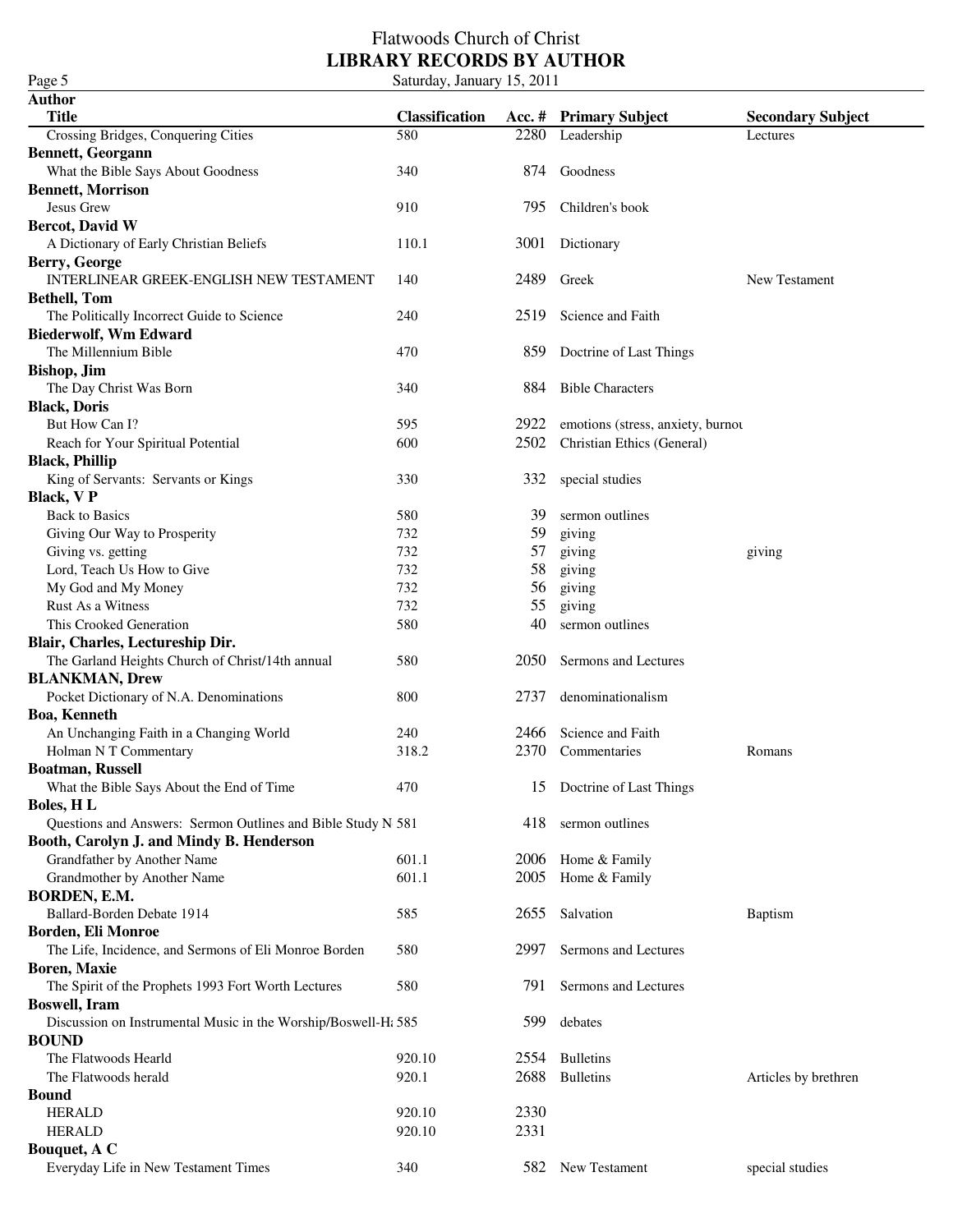#### Flatwoods Church of Christ **LIBRARY RECORDS BY AUTHOR** Page 6 Saturday, January 15, 2011

**Author Title Classification Acc. # Primary Subject Secondary Subject Bowsher, Julian** Biblical Sites dinosaurs 110.2 2203 Biblical sites dinosaurs **BOYD, Jack** Leading the Lord's Singing 231 Singing 733 231 Singing **Boyle, Isacc** Eusebius' Ecclesiastical History 600 30 historical view Bible studies **Boyle, Lola** Teaching the Scriptures to Younger Children the Montessor 705 491 Educational **Bradley, G.B. Esq** Harding-Wilkinson Debate on Baptism 440 2209 Baptism debates **BRAGG, DAVID** Love Songs, Songs of Solomon 317.62 2958 Song of Solomon Memoirs of a Martyr 318.71 2953 Peter **Bragg, David** Pure Religion--Study of James 318.70 3124 JAMES, book of **Brantley, Garry K** Digging for Answers 250 3096 archaeology **Brecheen, Carl and Paul Faulkner** What Every Family Needs 601 450 Home & Family **BRENTS, T.W.** Brents-Herod Debate 585 2742 debates **Brents, T.W.** The Gospel Plan of Salvation **440** 2197 Salvation **BREWER, G C** Christ Crucified 580 2968 Christ Sermons and Lectures Medley on the Music Question 733 2949 music Those Once Enlightened 700.1 2967 Growth of Church **Brewer, G C** The Model Church **1990** 400 400 3004 Doctrine **Brewer, Jerry C.** ...Unto The Churches of Galatia 318.59 2240 Commentaries **Briney, J B** Restoration Reprint Library/Form of Baptism 550 121 Restoration History Baptism **Briscoe, D. Stuart** The Preacher's Commentary **318.2** 2382 Commentaries Romans **BRISTOW, Benny B.** 10 Commandments For Husbands 601.1 2663 Marriage 10 Commandments For Wives 601.1 2664 Marriage **BRO- ETSPM** Balance In An Unbalanced World 580 2722 Lectures evangelism **Bromiley, Geoffrey** The Theological Dictionary of the New Testament 110 502 Dictionary **Bromiley, Geoffrey W** The International Standard Bible Encyclopedia 121 2344 encyclopedia Bible The International Standard Bible Encyclopedia 121 2345 encyclopedia Bible The International Standard Bible Encyclopedia 121 2346 encyclopedia Bible **Bromiley, Geoffrey W.** The International Standard Bible Encyclopedia 121 2343 encyclopedia Bible **Brothers, Kirk** A Glimpse into God's Heart 736 3145 discipling **BROWN, Beth** Parenting is Rocket Science 601.1 2534 parenting **BROWN, Charles** 2007 East Teen. School pf Preaching Lect. 580 2597 Lectures **Brown, Charles** Jesus: The Master Teacher 580 2514 Jesus Christ Jesus Christ Life's Daily Struggles 580 2412 Lectures Life's Daily Struggles 580 2432 tests of life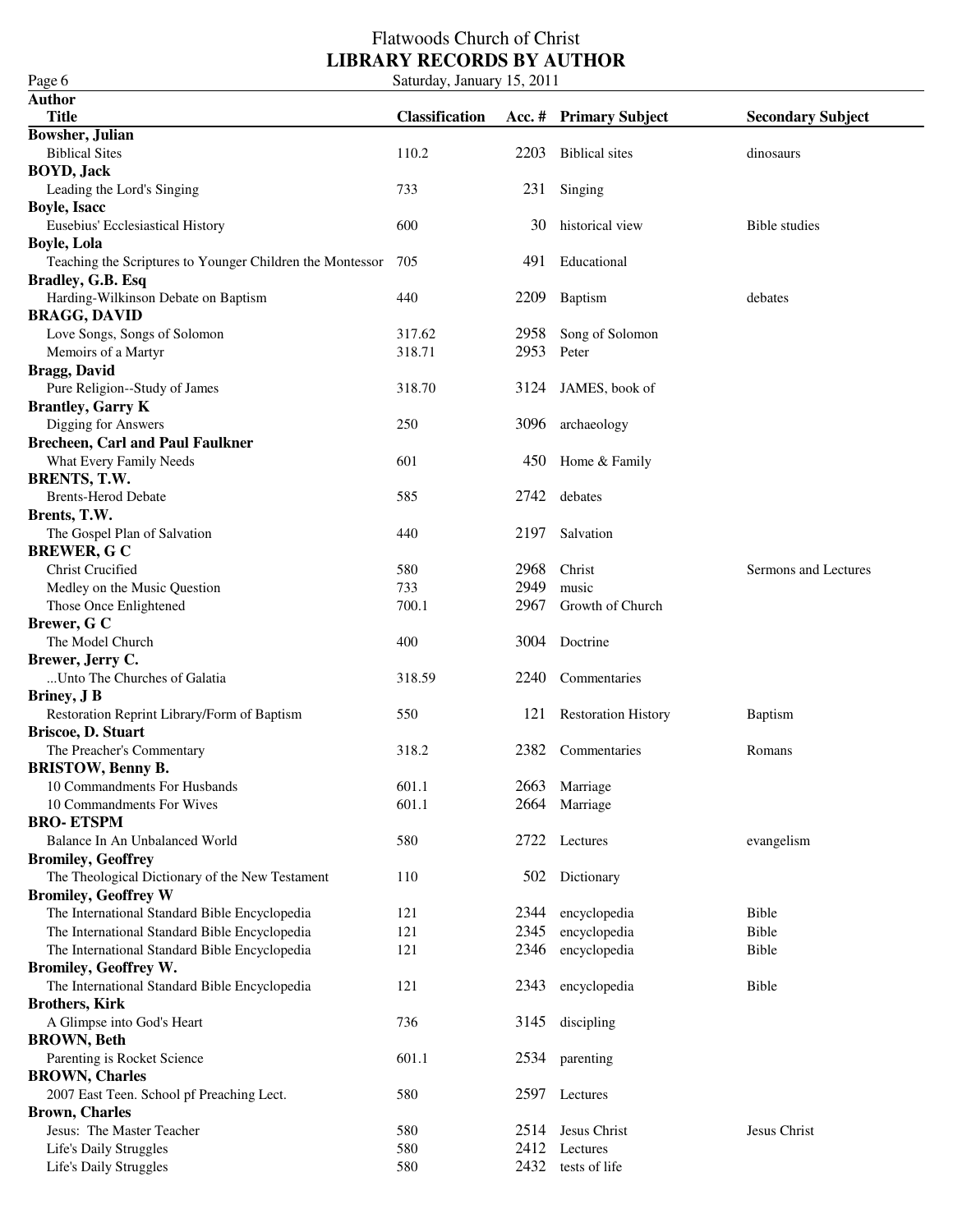| Page 7                                                                      | Saturday, January 15, 2011 |      |                                |                          |  |  |
|-----------------------------------------------------------------------------|----------------------------|------|--------------------------------|--------------------------|--|--|
| <b>Author</b>                                                               |                            |      |                                |                          |  |  |
| <b>Title</b>                                                                | <b>Classification</b>      |      | Acc. # Primary Subject         | <b>Secondary Subject</b> |  |  |
| <b>Brown, Charles A</b>                                                     |                            |      |                                |                          |  |  |
| The Whole Gospel for the Whole World/28th Lec.                              | 580                        | 2430 | evangelism                     |                          |  |  |
| <b>Brown, Charles L</b>                                                     |                            |      |                                |                          |  |  |
| Back to Basics: What Does the Bible Say About/29th Lec                      | 580                        |      | 2431 authority                 | application of scripture |  |  |
| <b>Brown, Colin</b>                                                         |                            |      |                                |                          |  |  |
| Theology of Volume IV Indexes Dictionary of the New Testa 110               |                            |      | 604 Dictionary                 | New Testament            |  |  |
| Theology Volume I A F Dictionary of New Testament                           | 110                        | 601  | Dictionary                     | New Testament            |  |  |
| Theology Volume II G Pre Dictionary of the New Testament 110                |                            | 602  | Dictionary                     | New Testament            |  |  |
| Theology Volume III Triz Dictionary of New Testament                        | 110                        | 603  | Dictionary                     | New Testament            |  |  |
| <b>Brown, D D Francis</b>                                                   |                            |      |                                |                          |  |  |
| The New Brown Driver Briggs Cesenius Hebrew-English Lex 130                 |                            | 590  | Hebrew grammar                 |                          |  |  |
| <b>Brown, David</b>                                                         |                            |      |                                |                          |  |  |
| Christ's Second Coming                                                      | 470                        | 2995 | Doctrine of Last Things        |                          |  |  |
| The Church Enters the Twenty-First Century                                  | 580                        | 801  | Sermons and Lectures           |                          |  |  |
| <b>Brown, David P</b>                                                       |                            |      |                                |                          |  |  |
| 2002 SPRING BIBLE INSTITUTE LECTURESHIP                                     | 580                        | 2161 | Jehovah Witness                |                          |  |  |
| <b>Brown, David P Editor</b>                                                |                            |      |                                |                          |  |  |
| Houston College Bible Lectureship (2000) Roman Catholicis: 810              |                            |      | 2049 Lectures                  | catholicism              |  |  |
| <b>BROWN</b> , David P.                                                     |                            |      |                                |                          |  |  |
| Lectureship - Premillennialism                                              | 580                        |      | 2676 premillennialism          | Lectures                 |  |  |
| Brown, David P/Editor & Lectureship Dir.                                    |                            |      |                                |                          |  |  |
| 2001 SPRING BIBLE INSTITUTE: MORMANISM                                      | 580                        | 2159 | Mormans                        |                          |  |  |
| <b>BROWN, Harold</b>                                                        |                            |      |                                |                          |  |  |
| Heresies & Orthodoxy - History of the Church                                | 500                        |      | 2694 Church History            |                          |  |  |
| <b>Brown, Michael</b>                                                       |                            |      |                                |                          |  |  |
| Objections to Jesus Answering Jewish                                        | 200                        | 3103 | Christian Evidence             |                          |  |  |
| <b>BROWNLOW, LEROY</b>                                                      |                            |      |                                |                          |  |  |
| GOD the Bible and Common Sense                                              | 600                        | 187  | faith                          | God's character          |  |  |
| <b>Brownlow, LeRoy</b>                                                      |                            |      |                                |                          |  |  |
| A Psalm in My Heart                                                         | 320                        | 763  | Old Testament                  |                          |  |  |
| Flowers for Mother                                                          | 601.1                      | 812  | Home & Family                  |                          |  |  |
| Flowers of Friendship                                                       | 317.59                     | 830  | Psalms                         |                          |  |  |
| Flowers that Never Fade                                                     | 317.59                     | 821  | Psalms                         |                          |  |  |
| Thoughts of Gold/Proverbs                                                   | 320                        | 638  | Proverbs                       |                          |  |  |
| <b>Brownlow, Leroy</b>                                                      |                            |      |                                |                          |  |  |
| Flowers for You                                                             | 317.59                     |      | 843 Inspirational              | PoeticaL writings        |  |  |
| Making the Most of Life                                                     | 600                        |      | 243 Christian Ethics (General) |                          |  |  |
| The Christian's Everyday Problems                                           | 600                        | 383  | Christian Ethics (General)     |                          |  |  |
| Why I Am A Member of the Church                                             | 715                        | 424  | Personal Evangelism            |                          |  |  |
| Why I Am A Member of the Church of Christ                                   | 715                        | 274  | membership                     |                          |  |  |
| <b>Bruce, Debra Fulghum</b>                                                 |                            |      |                                |                          |  |  |
| Making Memories that Count/Nurturing your Child in Christi 601.1            |                            |      | 1081 Home & Family             |                          |  |  |
| Bruce, F F                                                                  |                            |      |                                |                          |  |  |
| The Epistle to the Hebrews                                                  | 318.2                      |      | 545 Hebrews                    |                          |  |  |
| Bruce, F. F.                                                                |                            |      |                                |                          |  |  |
| <b>ACTS</b>                                                                 | 318.2                      | 544  | <b>ACTS</b>                    |                          |  |  |
| New Testament Documents Are They Reliable                                   | 251                        | 3192 | hermeneutics                   |                          |  |  |
| New Testament History                                                       | 330                        | 3191 | special studies                |                          |  |  |
| The Canon of Scripture                                                      | 251                        | 3190 | hermeneutics                   |                          |  |  |
| <b>Bruce</b> , FF                                                           |                            |      |                                |                          |  |  |
|                                                                             | 318.2                      | 548  | Colossians & Philemon          |                          |  |  |
| The Epistles to the Colossians, Philemon, Ephesians<br><b>BRYAN, ALAN M</b> |                            |      |                                | Ephesians                |  |  |
| Ideas for Bible School Growth                                               | 705                        | 2975 | Educational                    |                          |  |  |
| Bullinger, E.W., D.D.                                                       |                            |      |                                |                          |  |  |
|                                                                             |                            |      |                                |                          |  |  |
| Figures of Speech used in the Bible                                         | 140                        |      | 1016 speech in Bible           |                          |  |  |
| <b>BULLINGTON, Stan</b><br>Solomon On Wealth                                |                            |      |                                |                          |  |  |
| Bunyan, John                                                                | 920.8                      |      | 2693 Finance                   |                          |  |  |
|                                                                             |                            |      |                                |                          |  |  |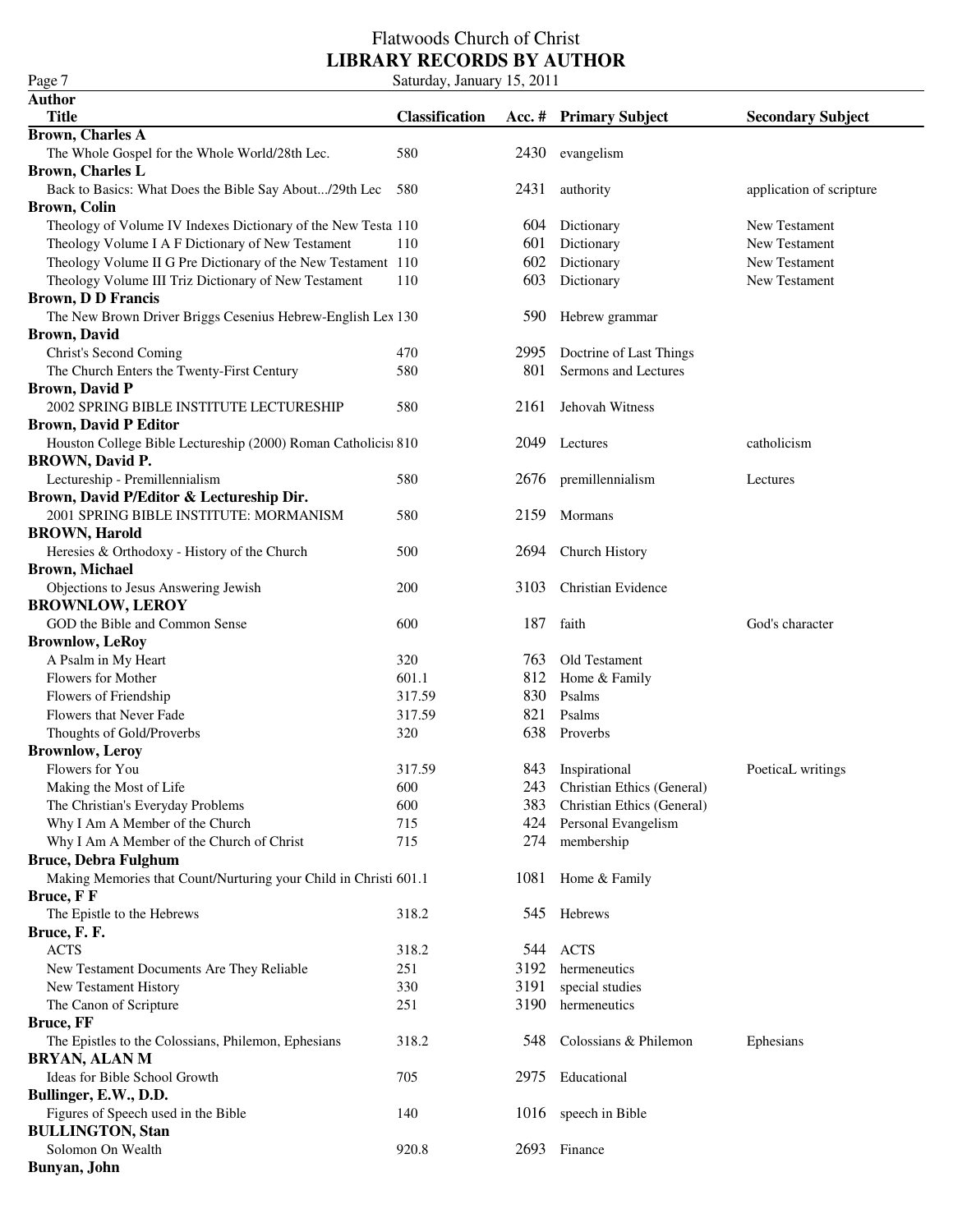| Page 8 |  |
|--------|--|
| Author |  |
| Title  |  |

| <b>Title</b>                                                        | <b>Classification</b> | Acc. $#$ | <b>Primary Subject</b> | <b>Secondary Subject</b>     |
|---------------------------------------------------------------------|-----------------------|----------|------------------------|------------------------------|
| The Pilgrim's Progress                                              | 900                   | 908      | fiction                |                              |
| The Pilgrims Progress                                               | 260                   | 907      | fiction                |                              |
| <b>BURKETT, Larry</b>                                               |                       |          |                        |                              |
| How To Manage Your Money                                            | 920.8                 | 2631     | Finance                |                              |
| New Bible Dictionary                                                | 110                   | 2630     | Dictionary             |                              |
| <b>Burleson, Ted</b>                                                |                       |          |                        |                              |
| Marriage and the Christian Home                                     | 601                   | 3037     | Marriage               |                              |
| Buscaglia, Leo, Ph. D.                                              |                       |          |                        |                              |
| Living, Loving, & Learning                                          | 242                   | 2137     | Inspirational          |                              |
| <b>Butler, Trent C</b>                                              |                       |          |                        |                              |
| Holman N T Commentary                                               | 318.2                 | 2367     | Commentaries           | Luke                         |
| <b>BUTT, Kyle</b>                                                   |                       |          |                        |                              |
| A Matter of Fact                                                    | 200                   | 2885     | apologetics            | Christian Evidence           |
|                                                                     | 910                   | 2639     |                        | Salvation                    |
| Am I Ready To Be Baptized                                           |                       |          | Baptism                |                              |
| Boys To Men                                                         | 616                   | 2668     | Teenagers              | morality                     |
| God Made Plants                                                     | 910                   | 2640     | apologetics            | creation                     |
| God Made The World                                                  | 910                   | 2641     | apologetics            | creation                     |
| I'm a Christian, What's Next?                                       | 616                   | 3061     | Teenagers              |                              |
| Butt, Kyle                                                          |                       |          |                        |                              |
| Behold! The Lamb of God                                             | 413                   | 2727     | Christ                 |                              |
| Behold! The Word of God                                             | 242                   | 2726     | <b>Biblical Truth</b>  |                              |
| That Their Souls Might Be Saved                                     | 736                   | 2982     | church discipline      | church discipline            |
| What the Bible says about the Baptist Church                        | 800                   | 2724     | denominationalism      |                              |
| What the Bible says about the Lutheran Church                       | 800                   | 2725     | denominationalism      |                              |
| <b>BUTT, Kyle &amp; Stan</b>                                        |                       |          |                        |                              |
| Waves of Change                                                     | 616                   | 2667     | Teenagers              | morality                     |
| <b>Butt, Kyle and Eric Lyons</b>                                    |                       |          |                        |                              |
| Dinosaurs Unleashed                                                 | 910                   | 2211     | dinosaurs              | true story                   |
| <b>BUTT, Kyle and John Farber</b>                                   |                       |          |                        |                              |
| Am I Ready to be Baptized?                                          | 910                   | 3044     | Conversion             |                              |
| Butt, Kyle M.A.                                                     |                       |          |                        |                              |
| Out With Doubt                                                      | 200                   | 2175     | Christian Evidence     |                              |
| <b>BUTT, Sheila</b>                                                 |                       |          |                        |                              |
| <b>Everyday Princess</b>                                            | 616                   | 3045     | Teenagers              |                              |
| Michael's Two Daddies                                               | 910                   | 3062     | Children's book        |                              |
| No Greater Joy                                                      | 601.1                 | 3056     | Home & Family          |                              |
| Seeking Spiritual Beauty                                            | 601.2                 | 3057     | Women and the church   |                              |
| <b>BUTT, Sheila K</b>                                               |                       |          |                        |                              |
| No Greater Joy                                                      | 601                   | 2838     | Marriage               |                              |
| <b>Buttrick, George Arthur</b>                                      |                       |          |                        |                              |
| The Interpreter's Bible                                             | 317.2                 | 164      | Bible                  |                              |
| The Interpreters Bible                                              | 317.2                 | 163      | Bible                  |                              |
| BUTTS, Kyle & Lyons, Eric                                           |                       |          |                        |                              |
| Truth Be Told, Exposing The Myth of Evolution                       | 241                   | 2539     | evolution              | creation                     |
| BYARS, I.D.                                                         |                       |          |                        |                              |
| Where InThe Bible Will I Find - 1                                   | 123                   | 2697     | Concordance            | encyclopedia                 |
| Where InThe Bible Will I Find - 2                                   | 123                   | 2698     | Concordance            | encyclopedia                 |
| Caldwell, C. G.                                                     |                       |          |                        |                              |
| <b>Truth Commentaries</b>                                           | 318.2                 | 2361     | Commentaries           | Ephesians to Revelation      |
| Caldwell, Louis O.                                                  |                       |          |                        |                              |
| After the Tassel is Moved                                           | 616                   | 844      | Guidelines             |                              |
| <b>CAMP, Franklin</b>                                               |                       |          |                        | <b>High School Graduates</b> |
|                                                                     |                       |          |                        |                              |
| The Word Of Life - Vol. 1                                           | 581                   | 2672     | sermon outlines        | Articles by brethren         |
| The Work of the Hols Spirit in Redemption                           | 430                   | 2568     | <b>Holy Spirit</b>     |                              |
| Camp, Franklin                                                      |                       |          |                        |                              |
| A Study of the Book of Colossians                                   | 318.62                | 2803     | Colossians             | Redeemer                     |
| A Study of the Book of Job                                          | 317.58                | 2801     | redemption             | Job                          |
| A Study of the Book of Proverbs, Ecclesiastes and the Song o 317.60 |                       | 2800     | redemption             | Proverbs                     |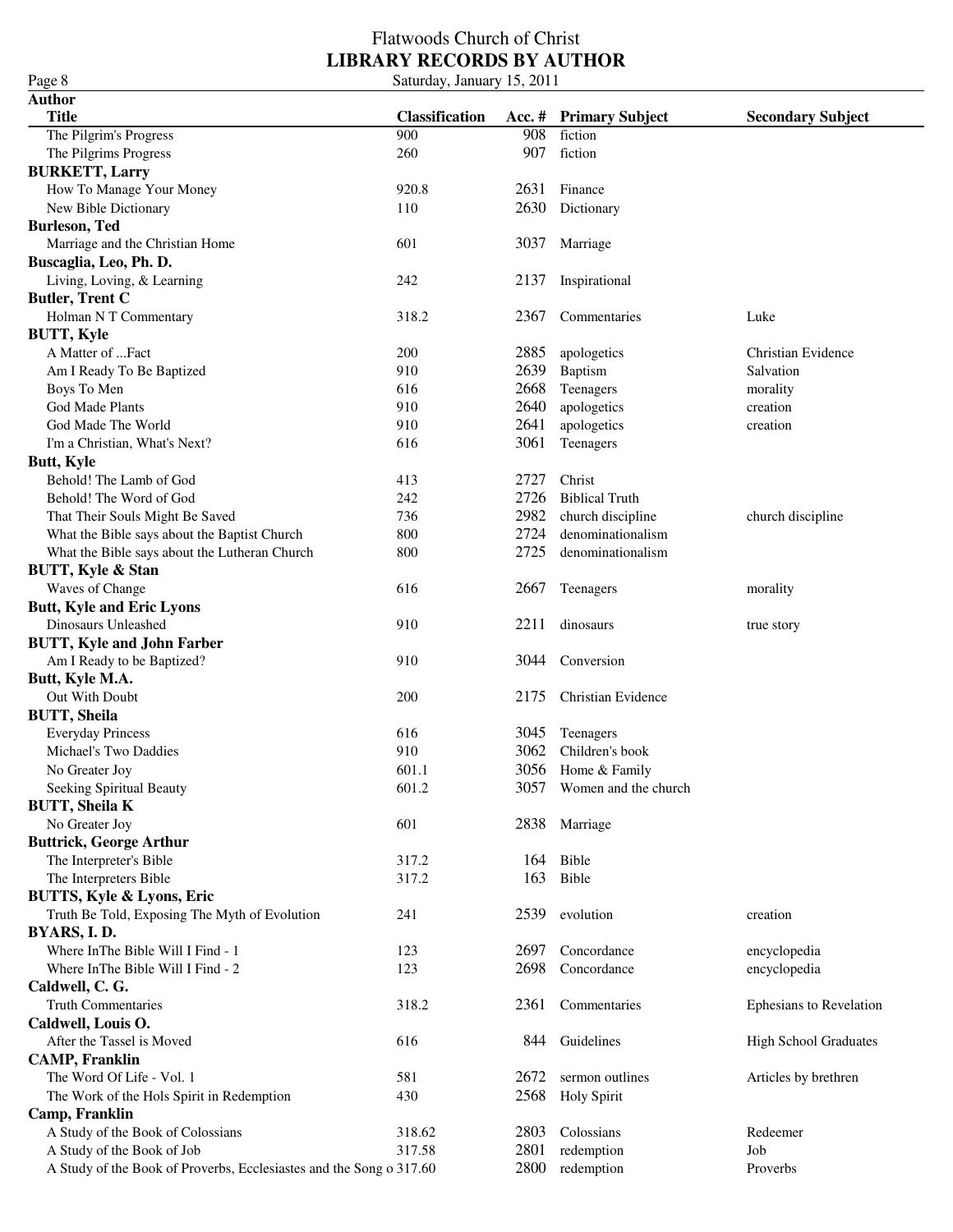| Page 9                                                         | Saturday, January 15, 2011 |      |                            |                          |  |
|----------------------------------------------------------------|----------------------------|------|----------------------------|--------------------------|--|
| <b>Author</b>                                                  |                            |      |                            |                          |  |
| <b>Title</b>                                                   | <b>Classification</b>      |      | Acc. # Primary Subject     | <b>Secondary Subject</b> |  |
| Principles and Perils of Leadership                            | 710                        | 334  | Leadership                 |                          |  |
| Camp, Fred                                                     |                            |      |                            |                          |  |
| Two Wheel Chairs in a Famly of Three                           | 570                        | 262  | Biographies                |                          |  |
| Campbell, A                                                    |                            |      |                            |                          |  |
| The Campbell-Rice Debate                                       | 585                        | 584  | debates                    |                          |  |
| <b>Campbell, Alexander</b>                                     |                            |      |                            |                          |  |
| Restoration Reprint Library/Family Culture                     | 550                        | 111  | <b>Restoration History</b> | family culture           |  |
| <b>Campbell, Ross</b>                                          |                            |      |                            |                          |  |
| How to Really Love Your Child                                  | 601                        | 281  | Home & Family              |                          |  |
| How to Really Love Your Teenager                               | 601                        | 285  | Teenagers                  |                          |  |
| Canfield, Jack                                                 |                            |      |                            |                          |  |
| Chicken Soup for the Teenage Soul                              | 616                        | 2771 | Teenagers                  |                          |  |
| Cannes,                                                        |                            |      |                            |                          |  |
| Treasury of Scripture Knowledge                                | 123                        | 757  | Concordance                |                          |  |
| <b>Carley, Royal</b>                                           |                            |      |                            |                          |  |
| The Twenty-Third Psalms                                        | 910                        | 3159 | Children's book            |                          |  |
| <b>Carter, Ron</b>                                             |                            |      |                            |                          |  |
| The Hook                                                       | 601.1                      | 2464 | faithful children          | family culture           |  |
| Carty, Jay                                                     |                            |      |                            |                          |  |
| Playing With Fire                                              | 470                        | 808  | Doctrine of Last Things    |                          |  |
| Case, Francis                                                  |                            |      |                            |                          |  |
| Handbook of Church Advertising                                 | 920.9                      | 489  | advertising                |                          |  |
| <b>CATES, Curtis</b>                                           |                            |      |                            |                          |  |
| Lessons In Lyrics-1998 MSOP Lect.                              | 580                        | 2598 | Singing                    | Lectures                 |  |
| <b>Cates, Curtis</b>                                           |                            |      |                            |                          |  |
| Eccelesiates and Song of Solomon                               | 580                        | 773  | Sermons and Lectures       |                          |  |
| God Hath Spoken, Affirming Truth and Reproving Error           | 580                        | 2439 | truth                      | <b>Biblical Truth</b>    |  |
| Great Lessons from Old Testament Characters                    | 340                        | 537  | Old Testament              | <b>Bible Characters</b>  |  |
| Satan, Diabolical Ruler of the World and Enemy of God and 1580 |                            | 2443 | Satan                      |                          |  |
| Shall We Restructure the Church of Christ                      | 580                        | 2440 | authority                  | Doctrine                 |  |
| The Apostle Paul: Great Soldier of the Cross                   | 580                        | 2442 | Apostle Paul               |                          |  |
| The Book of Exodus 1987 Memphis School of P Lectureship 580    |                            | 825  | Lectures                   |                          |  |
| The Epistles of I and II Timothy and Titus                     | 580                        | 2441 | Timothy and Titus          |                          |  |
| Cates, Curtis A                                                |                            | 2438 | Growth of Church           |                          |  |
| Church Growth: God's Way or Man's Way<br>Cedar, Paul A         | 580                        |      |                            |                          |  |
|                                                                | 318.2                      | 2387 | Commentaries               | JAMES, book of           |  |
| The Preacher's Commentary<br><b>CEV</b>                        |                            |      |                            |                          |  |
| <b>HOLY BIBLE</b>                                              | 100                        | 2213 |                            |                          |  |
| Chafin, Kenneth L                                              |                            |      |                            |                          |  |
| The Preacher's Commentary                                      | 318.2                      | 2383 | Commentaries               | Corinthians              |  |
| <b>Challen</b> , James                                         |                            |      |                            |                          |  |
| Restoration Reprint Library/Matthew and Acts                   | 550                        | 113  | <b>Restoration History</b> | Matthew and Acts         |  |
| <b>Chambers</b> , Can                                          |                            |      |                            |                          |  |
| "Where's the Piano"                                            | 733                        | 2190 | Singing                    |                          |  |
| <b>Chambers</b> , Dan                                          |                            |      |                            |                          |  |
| "Is Baptism Really Necessary?"                                 | 440                        | 2191 | Baptism                    |                          |  |
| "Is Baptism Really Necessary?"                                 | 440                        | 2230 | Baptism                    |                          |  |
| "Where's the Piano"                                            | 733                        | 2229 | music                      |                          |  |
| Showtime! Worship in the Age of Show Business                  | 730                        | 1090 | worship                    |                          |  |
| <b>Chambers, Mary Jane</b>                                     |                            |      |                            |                          |  |
| Here Am I! Send Me                                             | 715                        | 913  | Personal Evangelism        |                          |  |
| <b>CHASE, Mary Ellen</b>                                       |                            |      |                            |                          |  |
| Readings From The Bible                                        | 110.4                      | 2613 | <b>Bible Survey</b>        |                          |  |
| <b>Chesser, Frank</b>                                          |                            |      |                            |                          |  |
| Portrait of God                                                | 410                        | 2214 | God's character            | understanding self       |  |
| The Spirit of liberalism                                       | 260                        | 2128 | Liberalism-Modernism       |                          |  |
| The Spirit of Liberalism                                       | 260                        | 2217 | Liberalism-Modernism       |                          |  |
|                                                                |                            |      |                            |                          |  |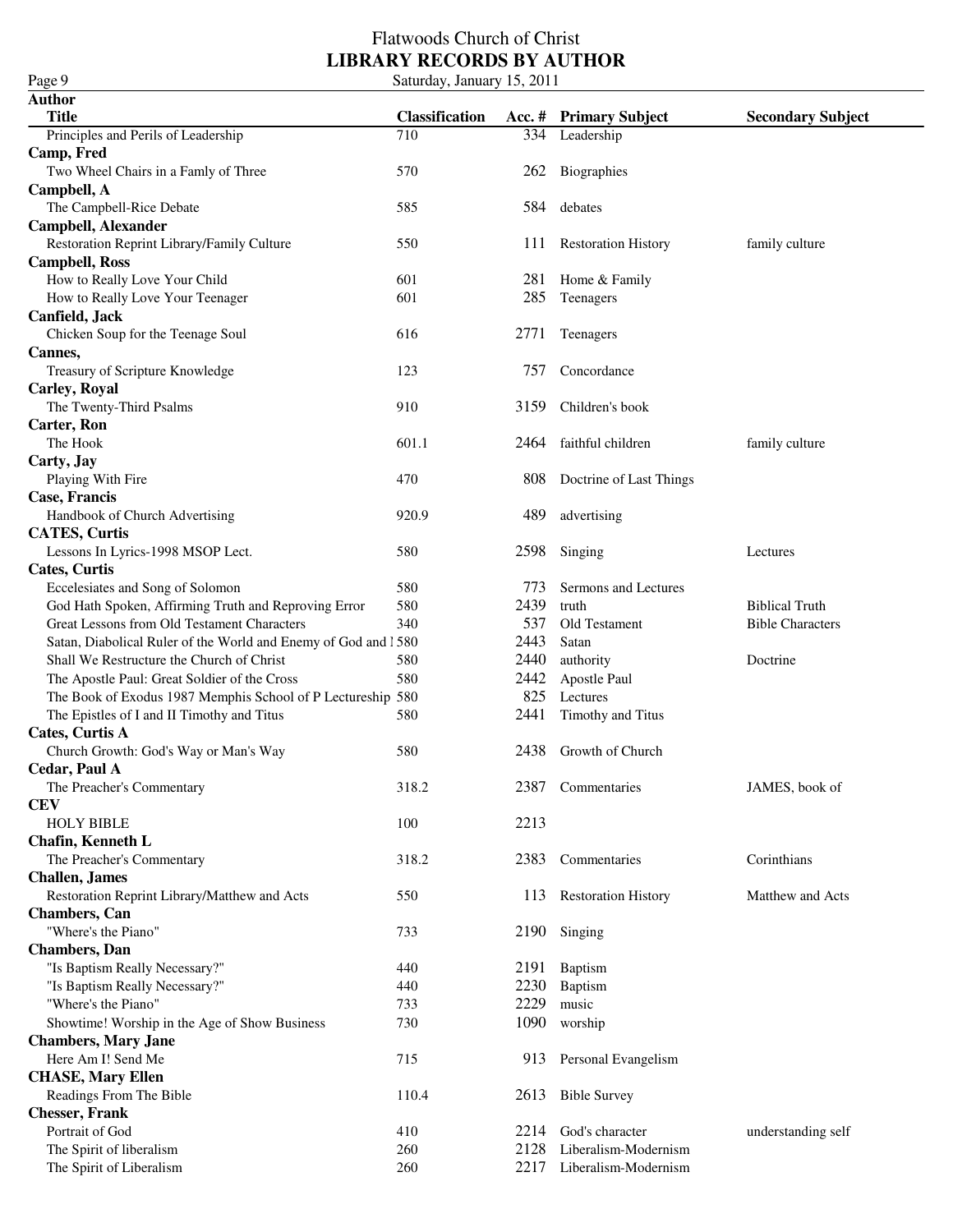Page 10<br>**Author** 

| Page 10 | Saturday, January 15, 2011 |
|---------|----------------------------|
|---------|----------------------------|

| Acc. # Primary Subject<br>Voyage of Faith<br>3241<br>440<br>faith<br><b>Chihick, Donald</b><br>The Controversy<br>240<br>478<br>Science and Faith<br>If You Dance with the Devil<br>830<br>3239<br>Cults<br>2522<br>Tattoos, Nose Rings, Belly Buttons and Other Things<br>616<br>Teenagers<br><b>CHOATE, Betty</b><br>Search For Truth<br>715<br>2660<br>evangelism<br>Choate, J E<br>Sounding Brass and Clanging Symbols<br>550<br>682<br><b>Restoration History</b><br>Choate, J.C.<br>What is The Church<br>500<br>2810<br><b>Church History</b><br>Christopher, H<br>Restoration Reprint Library/the Remedial System<br>550<br>118<br><b>Restoration History</b><br><b>Cincinnati Bible College Seminary</b><br><b>Restoration Forum V</b><br>580<br>414<br>Sermons and Lectures<br><b>CLAIBORNE, Winford</b><br>Restoring God's Pattern for the Home<br>601.1<br>2841<br>Home & Family<br>The General Epistles<br>340<br>3051<br>special studies<br>Ethics for Christian LivingF H C Lectures 1986<br>580<br>510<br>Christian Ethics (General)<br>Lectures<br>508<br>Everyday Christianity<br>580<br>Christianity<br>Lectures<br>513<br>faith<br>Giving a Reason for Our Hope/FHC 1990<br>580<br>Lectures<br>429<br>Glory to God Through Christian Living and Through Preachii 580<br>Sermons and Lectures<br>Grace Abounding/FHC 1987<br>511<br>580<br>grace<br>Lectures<br>Just a Christian/F H C 1984<br>580<br>509<br>Christian Ethics (General)<br>Lectures<br>512<br>Love<br>Love for God and His Word/FHC 1988<br>580<br>Lectures<br>507<br>The Church of Tomorrow Horizons and Desting/F H Lectures 580<br>Growth of Church<br>Clark, Elmer T<br>800<br>The Small Sects in America<br>900<br>denominationalism<br>sects<br>Clark, John A.<br>110.3<br>1093<br>The Bible Outlined (The Old and New Testament)<br>Bible outline<br>Clarke, Adam<br>Adam Clarkes' Commentary on the Bible<br>316<br>503<br>Commentaries<br>3157<br>Clarke's Bible Concordance<br>123<br>Concordance<br>The Sayings of Jesus--2002 Power Lectures<br>580<br>3005 Lectures<br>Parenting Isn't for Super Heroes<br>601.1<br>2302 parenting<br><b>Clendenin</b> , Mary<br>The Melody Within<br>813<br>Inspirational<br>242<br>Cline, William<br>Commentaries<br>A Commentary Exegetical Homilitic<br>317.64<br>255<br>Joshua--A Commentary Exegetical Homiletical<br>404<br>317.46<br>Commentaries<br>Cline, William S<br>318.54<br>538<br>John<br>John<br>539<br>Luke<br>318.53<br>Luke<br><b>CLOER, Eddie</b><br>2538<br>Truth For Today Psalms 51-59<br>317.2<br>Psalms<br>Commentaries<br><b>Cloer, Eddie</b><br>Into the Abundant Life<br>3023<br>440<br>Salvation<br>Truth for Today Commentary: Psalms 1-50<br>2241<br>Commentaries<br>316<br>Truth for Today Commentary<br>316<br>3217<br>Commentaries<br>Cloud, Dr. Henry<br>Boundaries in dating: Making dating work<br>600<br>2125<br>Christian Ethics (General)<br>Dating (social customs) |                           |                       |  |                          |
|-----------------------------------------------------------------------------------------------------------------------------------------------------------------------------------------------------------------------------------------------------------------------------------------------------------------------------------------------------------------------------------------------------------------------------------------------------------------------------------------------------------------------------------------------------------------------------------------------------------------------------------------------------------------------------------------------------------------------------------------------------------------------------------------------------------------------------------------------------------------------------------------------------------------------------------------------------------------------------------------------------------------------------------------------------------------------------------------------------------------------------------------------------------------------------------------------------------------------------------------------------------------------------------------------------------------------------------------------------------------------------------------------------------------------------------------------------------------------------------------------------------------------------------------------------------------------------------------------------------------------------------------------------------------------------------------------------------------------------------------------------------------------------------------------------------------------------------------------------------------------------------------------------------------------------------------------------------------------------------------------------------------------------------------------------------------------------------------------------------------------------------------------------------------------------------------------------------------------------------------------------------------------------------------------------------------------------------------------------------------------------------------------------------------------------------------------------------------------------------------------------------------------------------------------------------------------------------------------------------------------------------------------------------------------------------------------------------------------------------------------------------------------------------------------------------------------------------------------------------------------------------------------------------------------------------------------|---------------------------|-----------------------|--|--------------------------|
|                                                                                                                                                                                                                                                                                                                                                                                                                                                                                                                                                                                                                                                                                                                                                                                                                                                                                                                                                                                                                                                                                                                                                                                                                                                                                                                                                                                                                                                                                                                                                                                                                                                                                                                                                                                                                                                                                                                                                                                                                                                                                                                                                                                                                                                                                                                                                                                                                                                                                                                                                                                                                                                                                                                                                                                                                                                                                                                                               | <b>Title</b>              | <b>Classification</b> |  | <b>Secondary Subject</b> |
|                                                                                                                                                                                                                                                                                                                                                                                                                                                                                                                                                                                                                                                                                                                                                                                                                                                                                                                                                                                                                                                                                                                                                                                                                                                                                                                                                                                                                                                                                                                                                                                                                                                                                                                                                                                                                                                                                                                                                                                                                                                                                                                                                                                                                                                                                                                                                                                                                                                                                                                                                                                                                                                                                                                                                                                                                                                                                                                                               |                           |                       |  |                          |
|                                                                                                                                                                                                                                                                                                                                                                                                                                                                                                                                                                                                                                                                                                                                                                                                                                                                                                                                                                                                                                                                                                                                                                                                                                                                                                                                                                                                                                                                                                                                                                                                                                                                                                                                                                                                                                                                                                                                                                                                                                                                                                                                                                                                                                                                                                                                                                                                                                                                                                                                                                                                                                                                                                                                                                                                                                                                                                                                               |                           |                       |  |                          |
|                                                                                                                                                                                                                                                                                                                                                                                                                                                                                                                                                                                                                                                                                                                                                                                                                                                                                                                                                                                                                                                                                                                                                                                                                                                                                                                                                                                                                                                                                                                                                                                                                                                                                                                                                                                                                                                                                                                                                                                                                                                                                                                                                                                                                                                                                                                                                                                                                                                                                                                                                                                                                                                                                                                                                                                                                                                                                                                                               |                           |                       |  |                          |
|                                                                                                                                                                                                                                                                                                                                                                                                                                                                                                                                                                                                                                                                                                                                                                                                                                                                                                                                                                                                                                                                                                                                                                                                                                                                                                                                                                                                                                                                                                                                                                                                                                                                                                                                                                                                                                                                                                                                                                                                                                                                                                                                                                                                                                                                                                                                                                                                                                                                                                                                                                                                                                                                                                                                                                                                                                                                                                                                               | <b>Childs, Sonny</b>      |                       |  |                          |
|                                                                                                                                                                                                                                                                                                                                                                                                                                                                                                                                                                                                                                                                                                                                                                                                                                                                                                                                                                                                                                                                                                                                                                                                                                                                                                                                                                                                                                                                                                                                                                                                                                                                                                                                                                                                                                                                                                                                                                                                                                                                                                                                                                                                                                                                                                                                                                                                                                                                                                                                                                                                                                                                                                                                                                                                                                                                                                                                               |                           |                       |  |                          |
|                                                                                                                                                                                                                                                                                                                                                                                                                                                                                                                                                                                                                                                                                                                                                                                                                                                                                                                                                                                                                                                                                                                                                                                                                                                                                                                                                                                                                                                                                                                                                                                                                                                                                                                                                                                                                                                                                                                                                                                                                                                                                                                                                                                                                                                                                                                                                                                                                                                                                                                                                                                                                                                                                                                                                                                                                                                                                                                                               |                           |                       |  |                          |
|                                                                                                                                                                                                                                                                                                                                                                                                                                                                                                                                                                                                                                                                                                                                                                                                                                                                                                                                                                                                                                                                                                                                                                                                                                                                                                                                                                                                                                                                                                                                                                                                                                                                                                                                                                                                                                                                                                                                                                                                                                                                                                                                                                                                                                                                                                                                                                                                                                                                                                                                                                                                                                                                                                                                                                                                                                                                                                                                               |                           |                       |  |                          |
|                                                                                                                                                                                                                                                                                                                                                                                                                                                                                                                                                                                                                                                                                                                                                                                                                                                                                                                                                                                                                                                                                                                                                                                                                                                                                                                                                                                                                                                                                                                                                                                                                                                                                                                                                                                                                                                                                                                                                                                                                                                                                                                                                                                                                                                                                                                                                                                                                                                                                                                                                                                                                                                                                                                                                                                                                                                                                                                                               |                           |                       |  |                          |
|                                                                                                                                                                                                                                                                                                                                                                                                                                                                                                                                                                                                                                                                                                                                                                                                                                                                                                                                                                                                                                                                                                                                                                                                                                                                                                                                                                                                                                                                                                                                                                                                                                                                                                                                                                                                                                                                                                                                                                                                                                                                                                                                                                                                                                                                                                                                                                                                                                                                                                                                                                                                                                                                                                                                                                                                                                                                                                                                               |                           |                       |  |                          |
|                                                                                                                                                                                                                                                                                                                                                                                                                                                                                                                                                                                                                                                                                                                                                                                                                                                                                                                                                                                                                                                                                                                                                                                                                                                                                                                                                                                                                                                                                                                                                                                                                                                                                                                                                                                                                                                                                                                                                                                                                                                                                                                                                                                                                                                                                                                                                                                                                                                                                                                                                                                                                                                                                                                                                                                                                                                                                                                                               |                           |                       |  |                          |
|                                                                                                                                                                                                                                                                                                                                                                                                                                                                                                                                                                                                                                                                                                                                                                                                                                                                                                                                                                                                                                                                                                                                                                                                                                                                                                                                                                                                                                                                                                                                                                                                                                                                                                                                                                                                                                                                                                                                                                                                                                                                                                                                                                                                                                                                                                                                                                                                                                                                                                                                                                                                                                                                                                                                                                                                                                                                                                                                               |                           |                       |  |                          |
|                                                                                                                                                                                                                                                                                                                                                                                                                                                                                                                                                                                                                                                                                                                                                                                                                                                                                                                                                                                                                                                                                                                                                                                                                                                                                                                                                                                                                                                                                                                                                                                                                                                                                                                                                                                                                                                                                                                                                                                                                                                                                                                                                                                                                                                                                                                                                                                                                                                                                                                                                                                                                                                                                                                                                                                                                                                                                                                                               |                           |                       |  |                          |
|                                                                                                                                                                                                                                                                                                                                                                                                                                                                                                                                                                                                                                                                                                                                                                                                                                                                                                                                                                                                                                                                                                                                                                                                                                                                                                                                                                                                                                                                                                                                                                                                                                                                                                                                                                                                                                                                                                                                                                                                                                                                                                                                                                                                                                                                                                                                                                                                                                                                                                                                                                                                                                                                                                                                                                                                                                                                                                                                               |                           |                       |  |                          |
|                                                                                                                                                                                                                                                                                                                                                                                                                                                                                                                                                                                                                                                                                                                                                                                                                                                                                                                                                                                                                                                                                                                                                                                                                                                                                                                                                                                                                                                                                                                                                                                                                                                                                                                                                                                                                                                                                                                                                                                                                                                                                                                                                                                                                                                                                                                                                                                                                                                                                                                                                                                                                                                                                                                                                                                                                                                                                                                                               |                           |                       |  |                          |
|                                                                                                                                                                                                                                                                                                                                                                                                                                                                                                                                                                                                                                                                                                                                                                                                                                                                                                                                                                                                                                                                                                                                                                                                                                                                                                                                                                                                                                                                                                                                                                                                                                                                                                                                                                                                                                                                                                                                                                                                                                                                                                                                                                                                                                                                                                                                                                                                                                                                                                                                                                                                                                                                                                                                                                                                                                                                                                                                               |                           |                       |  |                          |
|                                                                                                                                                                                                                                                                                                                                                                                                                                                                                                                                                                                                                                                                                                                                                                                                                                                                                                                                                                                                                                                                                                                                                                                                                                                                                                                                                                                                                                                                                                                                                                                                                                                                                                                                                                                                                                                                                                                                                                                                                                                                                                                                                                                                                                                                                                                                                                                                                                                                                                                                                                                                                                                                                                                                                                                                                                                                                                                                               |                           |                       |  |                          |
|                                                                                                                                                                                                                                                                                                                                                                                                                                                                                                                                                                                                                                                                                                                                                                                                                                                                                                                                                                                                                                                                                                                                                                                                                                                                                                                                                                                                                                                                                                                                                                                                                                                                                                                                                                                                                                                                                                                                                                                                                                                                                                                                                                                                                                                                                                                                                                                                                                                                                                                                                                                                                                                                                                                                                                                                                                                                                                                                               |                           |                       |  |                          |
|                                                                                                                                                                                                                                                                                                                                                                                                                                                                                                                                                                                                                                                                                                                                                                                                                                                                                                                                                                                                                                                                                                                                                                                                                                                                                                                                                                                                                                                                                                                                                                                                                                                                                                                                                                                                                                                                                                                                                                                                                                                                                                                                                                                                                                                                                                                                                                                                                                                                                                                                                                                                                                                                                                                                                                                                                                                                                                                                               |                           |                       |  |                          |
|                                                                                                                                                                                                                                                                                                                                                                                                                                                                                                                                                                                                                                                                                                                                                                                                                                                                                                                                                                                                                                                                                                                                                                                                                                                                                                                                                                                                                                                                                                                                                                                                                                                                                                                                                                                                                                                                                                                                                                                                                                                                                                                                                                                                                                                                                                                                                                                                                                                                                                                                                                                                                                                                                                                                                                                                                                                                                                                                               |                           |                       |  |                          |
|                                                                                                                                                                                                                                                                                                                                                                                                                                                                                                                                                                                                                                                                                                                                                                                                                                                                                                                                                                                                                                                                                                                                                                                                                                                                                                                                                                                                                                                                                                                                                                                                                                                                                                                                                                                                                                                                                                                                                                                                                                                                                                                                                                                                                                                                                                                                                                                                                                                                                                                                                                                                                                                                                                                                                                                                                                                                                                                                               |                           |                       |  |                          |
|                                                                                                                                                                                                                                                                                                                                                                                                                                                                                                                                                                                                                                                                                                                                                                                                                                                                                                                                                                                                                                                                                                                                                                                                                                                                                                                                                                                                                                                                                                                                                                                                                                                                                                                                                                                                                                                                                                                                                                                                                                                                                                                                                                                                                                                                                                                                                                                                                                                                                                                                                                                                                                                                                                                                                                                                                                                                                                                                               | <b>Claiborne, Winford</b> |                       |  |                          |
|                                                                                                                                                                                                                                                                                                                                                                                                                                                                                                                                                                                                                                                                                                                                                                                                                                                                                                                                                                                                                                                                                                                                                                                                                                                                                                                                                                                                                                                                                                                                                                                                                                                                                                                                                                                                                                                                                                                                                                                                                                                                                                                                                                                                                                                                                                                                                                                                                                                                                                                                                                                                                                                                                                                                                                                                                                                                                                                                               |                           |                       |  |                          |
|                                                                                                                                                                                                                                                                                                                                                                                                                                                                                                                                                                                                                                                                                                                                                                                                                                                                                                                                                                                                                                                                                                                                                                                                                                                                                                                                                                                                                                                                                                                                                                                                                                                                                                                                                                                                                                                                                                                                                                                                                                                                                                                                                                                                                                                                                                                                                                                                                                                                                                                                                                                                                                                                                                                                                                                                                                                                                                                                               |                           |                       |  |                          |
|                                                                                                                                                                                                                                                                                                                                                                                                                                                                                                                                                                                                                                                                                                                                                                                                                                                                                                                                                                                                                                                                                                                                                                                                                                                                                                                                                                                                                                                                                                                                                                                                                                                                                                                                                                                                                                                                                                                                                                                                                                                                                                                                                                                                                                                                                                                                                                                                                                                                                                                                                                                                                                                                                                                                                                                                                                                                                                                                               |                           |                       |  |                          |
|                                                                                                                                                                                                                                                                                                                                                                                                                                                                                                                                                                                                                                                                                                                                                                                                                                                                                                                                                                                                                                                                                                                                                                                                                                                                                                                                                                                                                                                                                                                                                                                                                                                                                                                                                                                                                                                                                                                                                                                                                                                                                                                                                                                                                                                                                                                                                                                                                                                                                                                                                                                                                                                                                                                                                                                                                                                                                                                                               |                           |                       |  |                          |
|                                                                                                                                                                                                                                                                                                                                                                                                                                                                                                                                                                                                                                                                                                                                                                                                                                                                                                                                                                                                                                                                                                                                                                                                                                                                                                                                                                                                                                                                                                                                                                                                                                                                                                                                                                                                                                                                                                                                                                                                                                                                                                                                                                                                                                                                                                                                                                                                                                                                                                                                                                                                                                                                                                                                                                                                                                                                                                                                               |                           |                       |  |                          |
|                                                                                                                                                                                                                                                                                                                                                                                                                                                                                                                                                                                                                                                                                                                                                                                                                                                                                                                                                                                                                                                                                                                                                                                                                                                                                                                                                                                                                                                                                                                                                                                                                                                                                                                                                                                                                                                                                                                                                                                                                                                                                                                                                                                                                                                                                                                                                                                                                                                                                                                                                                                                                                                                                                                                                                                                                                                                                                                                               |                           |                       |  |                          |
|                                                                                                                                                                                                                                                                                                                                                                                                                                                                                                                                                                                                                                                                                                                                                                                                                                                                                                                                                                                                                                                                                                                                                                                                                                                                                                                                                                                                                                                                                                                                                                                                                                                                                                                                                                                                                                                                                                                                                                                                                                                                                                                                                                                                                                                                                                                                                                                                                                                                                                                                                                                                                                                                                                                                                                                                                                                                                                                                               |                           |                       |  |                          |
|                                                                                                                                                                                                                                                                                                                                                                                                                                                                                                                                                                                                                                                                                                                                                                                                                                                                                                                                                                                                                                                                                                                                                                                                                                                                                                                                                                                                                                                                                                                                                                                                                                                                                                                                                                                                                                                                                                                                                                                                                                                                                                                                                                                                                                                                                                                                                                                                                                                                                                                                                                                                                                                                                                                                                                                                                                                                                                                                               |                           |                       |  |                          |
|                                                                                                                                                                                                                                                                                                                                                                                                                                                                                                                                                                                                                                                                                                                                                                                                                                                                                                                                                                                                                                                                                                                                                                                                                                                                                                                                                                                                                                                                                                                                                                                                                                                                                                                                                                                                                                                                                                                                                                                                                                                                                                                                                                                                                                                                                                                                                                                                                                                                                                                                                                                                                                                                                                                                                                                                                                                                                                                                               |                           |                       |  |                          |
|                                                                                                                                                                                                                                                                                                                                                                                                                                                                                                                                                                                                                                                                                                                                                                                                                                                                                                                                                                                                                                                                                                                                                                                                                                                                                                                                                                                                                                                                                                                                                                                                                                                                                                                                                                                                                                                                                                                                                                                                                                                                                                                                                                                                                                                                                                                                                                                                                                                                                                                                                                                                                                                                                                                                                                                                                                                                                                                                               |                           |                       |  |                          |
|                                                                                                                                                                                                                                                                                                                                                                                                                                                                                                                                                                                                                                                                                                                                                                                                                                                                                                                                                                                                                                                                                                                                                                                                                                                                                                                                                                                                                                                                                                                                                                                                                                                                                                                                                                                                                                                                                                                                                                                                                                                                                                                                                                                                                                                                                                                                                                                                                                                                                                                                                                                                                                                                                                                                                                                                                                                                                                                                               |                           |                       |  |                          |
|                                                                                                                                                                                                                                                                                                                                                                                                                                                                                                                                                                                                                                                                                                                                                                                                                                                                                                                                                                                                                                                                                                                                                                                                                                                                                                                                                                                                                                                                                                                                                                                                                                                                                                                                                                                                                                                                                                                                                                                                                                                                                                                                                                                                                                                                                                                                                                                                                                                                                                                                                                                                                                                                                                                                                                                                                                                                                                                                               |                           |                       |  |                          |
|                                                                                                                                                                                                                                                                                                                                                                                                                                                                                                                                                                                                                                                                                                                                                                                                                                                                                                                                                                                                                                                                                                                                                                                                                                                                                                                                                                                                                                                                                                                                                                                                                                                                                                                                                                                                                                                                                                                                                                                                                                                                                                                                                                                                                                                                                                                                                                                                                                                                                                                                                                                                                                                                                                                                                                                                                                                                                                                                               |                           |                       |  |                          |
|                                                                                                                                                                                                                                                                                                                                                                                                                                                                                                                                                                                                                                                                                                                                                                                                                                                                                                                                                                                                                                                                                                                                                                                                                                                                                                                                                                                                                                                                                                                                                                                                                                                                                                                                                                                                                                                                                                                                                                                                                                                                                                                                                                                                                                                                                                                                                                                                                                                                                                                                                                                                                                                                                                                                                                                                                                                                                                                                               |                           |                       |  |                          |
|                                                                                                                                                                                                                                                                                                                                                                                                                                                                                                                                                                                                                                                                                                                                                                                                                                                                                                                                                                                                                                                                                                                                                                                                                                                                                                                                                                                                                                                                                                                                                                                                                                                                                                                                                                                                                                                                                                                                                                                                                                                                                                                                                                                                                                                                                                                                                                                                                                                                                                                                                                                                                                                                                                                                                                                                                                                                                                                                               |                           |                       |  |                          |
|                                                                                                                                                                                                                                                                                                                                                                                                                                                                                                                                                                                                                                                                                                                                                                                                                                                                                                                                                                                                                                                                                                                                                                                                                                                                                                                                                                                                                                                                                                                                                                                                                                                                                                                                                                                                                                                                                                                                                                                                                                                                                                                                                                                                                                                                                                                                                                                                                                                                                                                                                                                                                                                                                                                                                                                                                                                                                                                                               |                           |                       |  |                          |
|                                                                                                                                                                                                                                                                                                                                                                                                                                                                                                                                                                                                                                                                                                                                                                                                                                                                                                                                                                                                                                                                                                                                                                                                                                                                                                                                                                                                                                                                                                                                                                                                                                                                                                                                                                                                                                                                                                                                                                                                                                                                                                                                                                                                                                                                                                                                                                                                                                                                                                                                                                                                                                                                                                                                                                                                                                                                                                                                               | Clarke, B J               |                       |  |                          |
|                                                                                                                                                                                                                                                                                                                                                                                                                                                                                                                                                                                                                                                                                                                                                                                                                                                                                                                                                                                                                                                                                                                                                                                                                                                                                                                                                                                                                                                                                                                                                                                                                                                                                                                                                                                                                                                                                                                                                                                                                                                                                                                                                                                                                                                                                                                                                                                                                                                                                                                                                                                                                                                                                                                                                                                                                                                                                                                                               |                           |                       |  |                          |
|                                                                                                                                                                                                                                                                                                                                                                                                                                                                                                                                                                                                                                                                                                                                                                                                                                                                                                                                                                                                                                                                                                                                                                                                                                                                                                                                                                                                                                                                                                                                                                                                                                                                                                                                                                                                                                                                                                                                                                                                                                                                                                                                                                                                                                                                                                                                                                                                                                                                                                                                                                                                                                                                                                                                                                                                                                                                                                                                               | Clarke, David Ph.D.       |                       |  |                          |
|                                                                                                                                                                                                                                                                                                                                                                                                                                                                                                                                                                                                                                                                                                                                                                                                                                                                                                                                                                                                                                                                                                                                                                                                                                                                                                                                                                                                                                                                                                                                                                                                                                                                                                                                                                                                                                                                                                                                                                                                                                                                                                                                                                                                                                                                                                                                                                                                                                                                                                                                                                                                                                                                                                                                                                                                                                                                                                                                               |                           |                       |  |                          |
|                                                                                                                                                                                                                                                                                                                                                                                                                                                                                                                                                                                                                                                                                                                                                                                                                                                                                                                                                                                                                                                                                                                                                                                                                                                                                                                                                                                                                                                                                                                                                                                                                                                                                                                                                                                                                                                                                                                                                                                                                                                                                                                                                                                                                                                                                                                                                                                                                                                                                                                                                                                                                                                                                                                                                                                                                                                                                                                                               |                           |                       |  |                          |
|                                                                                                                                                                                                                                                                                                                                                                                                                                                                                                                                                                                                                                                                                                                                                                                                                                                                                                                                                                                                                                                                                                                                                                                                                                                                                                                                                                                                                                                                                                                                                                                                                                                                                                                                                                                                                                                                                                                                                                                                                                                                                                                                                                                                                                                                                                                                                                                                                                                                                                                                                                                                                                                                                                                                                                                                                                                                                                                                               |                           |                       |  |                          |
|                                                                                                                                                                                                                                                                                                                                                                                                                                                                                                                                                                                                                                                                                                                                                                                                                                                                                                                                                                                                                                                                                                                                                                                                                                                                                                                                                                                                                                                                                                                                                                                                                                                                                                                                                                                                                                                                                                                                                                                                                                                                                                                                                                                                                                                                                                                                                                                                                                                                                                                                                                                                                                                                                                                                                                                                                                                                                                                                               |                           |                       |  |                          |
|                                                                                                                                                                                                                                                                                                                                                                                                                                                                                                                                                                                                                                                                                                                                                                                                                                                                                                                                                                                                                                                                                                                                                                                                                                                                                                                                                                                                                                                                                                                                                                                                                                                                                                                                                                                                                                                                                                                                                                                                                                                                                                                                                                                                                                                                                                                                                                                                                                                                                                                                                                                                                                                                                                                                                                                                                                                                                                                                               |                           |                       |  |                          |
|                                                                                                                                                                                                                                                                                                                                                                                                                                                                                                                                                                                                                                                                                                                                                                                                                                                                                                                                                                                                                                                                                                                                                                                                                                                                                                                                                                                                                                                                                                                                                                                                                                                                                                                                                                                                                                                                                                                                                                                                                                                                                                                                                                                                                                                                                                                                                                                                                                                                                                                                                                                                                                                                                                                                                                                                                                                                                                                                               |                           |                       |  |                          |
|                                                                                                                                                                                                                                                                                                                                                                                                                                                                                                                                                                                                                                                                                                                                                                                                                                                                                                                                                                                                                                                                                                                                                                                                                                                                                                                                                                                                                                                                                                                                                                                                                                                                                                                                                                                                                                                                                                                                                                                                                                                                                                                                                                                                                                                                                                                                                                                                                                                                                                                                                                                                                                                                                                                                                                                                                                                                                                                                               |                           |                       |  |                          |
|                                                                                                                                                                                                                                                                                                                                                                                                                                                                                                                                                                                                                                                                                                                                                                                                                                                                                                                                                                                                                                                                                                                                                                                                                                                                                                                                                                                                                                                                                                                                                                                                                                                                                                                                                                                                                                                                                                                                                                                                                                                                                                                                                                                                                                                                                                                                                                                                                                                                                                                                                                                                                                                                                                                                                                                                                                                                                                                                               |                           |                       |  |                          |
|                                                                                                                                                                                                                                                                                                                                                                                                                                                                                                                                                                                                                                                                                                                                                                                                                                                                                                                                                                                                                                                                                                                                                                                                                                                                                                                                                                                                                                                                                                                                                                                                                                                                                                                                                                                                                                                                                                                                                                                                                                                                                                                                                                                                                                                                                                                                                                                                                                                                                                                                                                                                                                                                                                                                                                                                                                                                                                                                               |                           |                       |  |                          |
|                                                                                                                                                                                                                                                                                                                                                                                                                                                                                                                                                                                                                                                                                                                                                                                                                                                                                                                                                                                                                                                                                                                                                                                                                                                                                                                                                                                                                                                                                                                                                                                                                                                                                                                                                                                                                                                                                                                                                                                                                                                                                                                                                                                                                                                                                                                                                                                                                                                                                                                                                                                                                                                                                                                                                                                                                                                                                                                                               |                           |                       |  |                          |
|                                                                                                                                                                                                                                                                                                                                                                                                                                                                                                                                                                                                                                                                                                                                                                                                                                                                                                                                                                                                                                                                                                                                                                                                                                                                                                                                                                                                                                                                                                                                                                                                                                                                                                                                                                                                                                                                                                                                                                                                                                                                                                                                                                                                                                                                                                                                                                                                                                                                                                                                                                                                                                                                                                                                                                                                                                                                                                                                               |                           |                       |  |                          |
|                                                                                                                                                                                                                                                                                                                                                                                                                                                                                                                                                                                                                                                                                                                                                                                                                                                                                                                                                                                                                                                                                                                                                                                                                                                                                                                                                                                                                                                                                                                                                                                                                                                                                                                                                                                                                                                                                                                                                                                                                                                                                                                                                                                                                                                                                                                                                                                                                                                                                                                                                                                                                                                                                                                                                                                                                                                                                                                                               |                           |                       |  |                          |
|                                                                                                                                                                                                                                                                                                                                                                                                                                                                                                                                                                                                                                                                                                                                                                                                                                                                                                                                                                                                                                                                                                                                                                                                                                                                                                                                                                                                                                                                                                                                                                                                                                                                                                                                                                                                                                                                                                                                                                                                                                                                                                                                                                                                                                                                                                                                                                                                                                                                                                                                                                                                                                                                                                                                                                                                                                                                                                                                               |                           |                       |  |                          |
|                                                                                                                                                                                                                                                                                                                                                                                                                                                                                                                                                                                                                                                                                                                                                                                                                                                                                                                                                                                                                                                                                                                                                                                                                                                                                                                                                                                                                                                                                                                                                                                                                                                                                                                                                                                                                                                                                                                                                                                                                                                                                                                                                                                                                                                                                                                                                                                                                                                                                                                                                                                                                                                                                                                                                                                                                                                                                                                                               |                           |                       |  |                          |
|                                                                                                                                                                                                                                                                                                                                                                                                                                                                                                                                                                                                                                                                                                                                                                                                                                                                                                                                                                                                                                                                                                                                                                                                                                                                                                                                                                                                                                                                                                                                                                                                                                                                                                                                                                                                                                                                                                                                                                                                                                                                                                                                                                                                                                                                                                                                                                                                                                                                                                                                                                                                                                                                                                                                                                                                                                                                                                                                               | Cloer, Eddie D. Min.      |                       |  |                          |
|                                                                                                                                                                                                                                                                                                                                                                                                                                                                                                                                                                                                                                                                                                                                                                                                                                                                                                                                                                                                                                                                                                                                                                                                                                                                                                                                                                                                                                                                                                                                                                                                                                                                                                                                                                                                                                                                                                                                                                                                                                                                                                                                                                                                                                                                                                                                                                                                                                                                                                                                                                                                                                                                                                                                                                                                                                                                                                                                               |                           |                       |  |                          |
|                                                                                                                                                                                                                                                                                                                                                                                                                                                                                                                                                                                                                                                                                                                                                                                                                                                                                                                                                                                                                                                                                                                                                                                                                                                                                                                                                                                                                                                                                                                                                                                                                                                                                                                                                                                                                                                                                                                                                                                                                                                                                                                                                                                                                                                                                                                                                                                                                                                                                                                                                                                                                                                                                                                                                                                                                                                                                                                                               | <b>Cloer, Eddy</b>        |                       |  |                          |
|                                                                                                                                                                                                                                                                                                                                                                                                                                                                                                                                                                                                                                                                                                                                                                                                                                                                                                                                                                                                                                                                                                                                                                                                                                                                                                                                                                                                                                                                                                                                                                                                                                                                                                                                                                                                                                                                                                                                                                                                                                                                                                                                                                                                                                                                                                                                                                                                                                                                                                                                                                                                                                                                                                                                                                                                                                                                                                                                               |                           |                       |  |                          |
|                                                                                                                                                                                                                                                                                                                                                                                                                                                                                                                                                                                                                                                                                                                                                                                                                                                                                                                                                                                                                                                                                                                                                                                                                                                                                                                                                                                                                                                                                                                                                                                                                                                                                                                                                                                                                                                                                                                                                                                                                                                                                                                                                                                                                                                                                                                                                                                                                                                                                                                                                                                                                                                                                                                                                                                                                                                                                                                                               |                           |                       |  |                          |
|                                                                                                                                                                                                                                                                                                                                                                                                                                                                                                                                                                                                                                                                                                                                                                                                                                                                                                                                                                                                                                                                                                                                                                                                                                                                                                                                                                                                                                                                                                                                                                                                                                                                                                                                                                                                                                                                                                                                                                                                                                                                                                                                                                                                                                                                                                                                                                                                                                                                                                                                                                                                                                                                                                                                                                                                                                                                                                                                               |                           |                       |  |                          |
|                                                                                                                                                                                                                                                                                                                                                                                                                                                                                                                                                                                                                                                                                                                                                                                                                                                                                                                                                                                                                                                                                                                                                                                                                                                                                                                                                                                                                                                                                                                                                                                                                                                                                                                                                                                                                                                                                                                                                                                                                                                                                                                                                                                                                                                                                                                                                                                                                                                                                                                                                                                                                                                                                                                                                                                                                                                                                                                                               | <b>Coates, Wayne</b>      |                       |  |                          |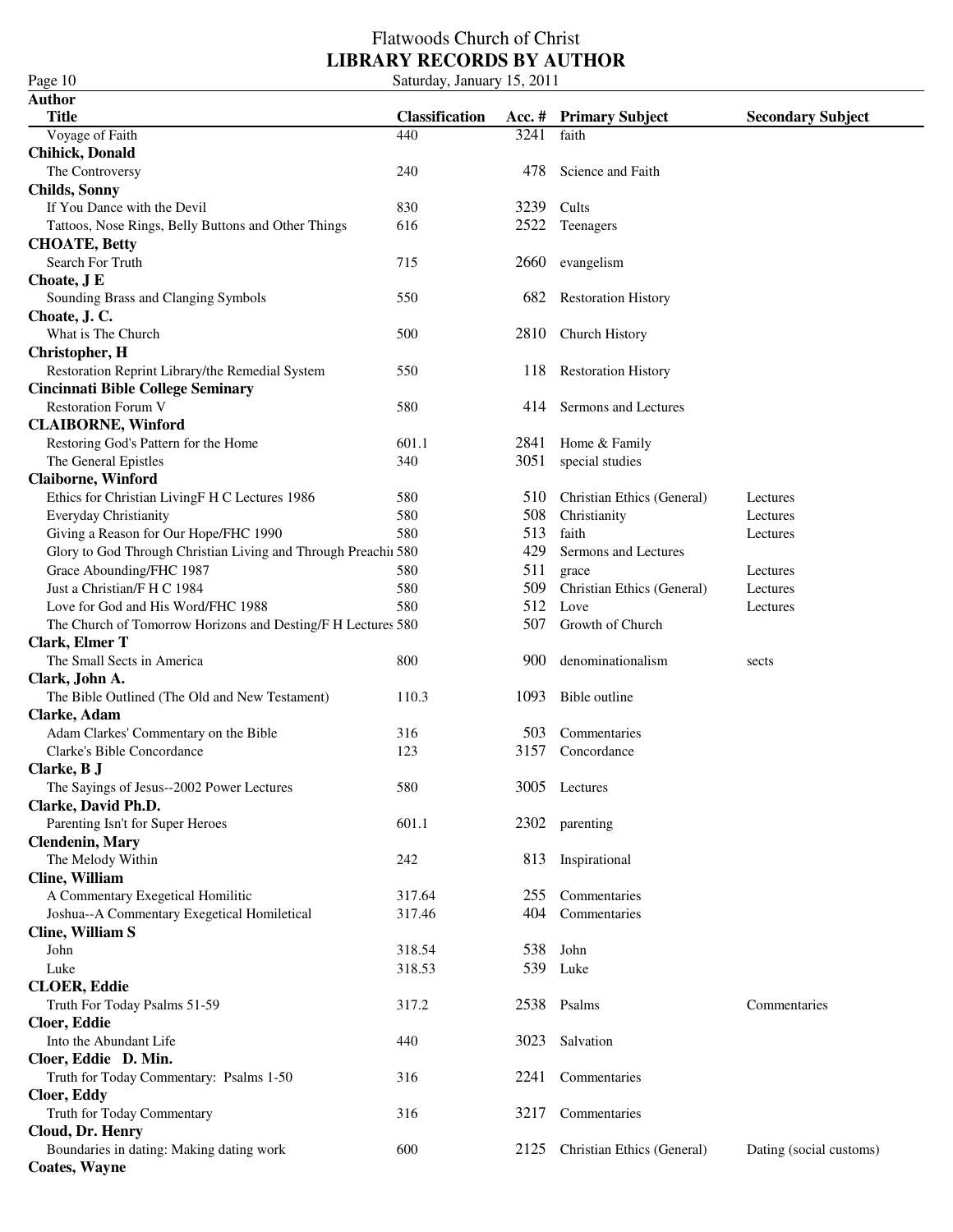Page 11<br>**Author** 

| <b>Title</b>                                                 | <b>Classification</b> |            | Acc. # Primary Subject | <b>Secondary Subject</b> |
|--------------------------------------------------------------|-----------------------|------------|------------------------|--------------------------|
| Critique of How Christianity Grows in the City               | 800                   | 497        | denominationalism      |                          |
| <b>COATS, Wayne</b>                                          |                       |            |                        |                          |
| How Christianity Grows in the City                           | 700                   | 229        | Christianity           |                          |
| <b>Coats, Wayne</b>                                          |                       |            |                        |                          |
| Sermon Thoughts                                              | 580                   | 2193       | Sermons and Lectures   | funerals                 |
| Why the Church Is Not Growing                                | 500                   | 2198       | Church History         |                          |
| Why the Church is Not Growing                                | 700.1                 | 2295       | Growth of Church       | Growth of Church         |
| <b>COFFMAN, Burton</b>                                       |                       |            |                        |                          |
| Psalms - Vol. 1                                              | 317.59                | 2636       | Psalms                 |                          |
| Psalms - Vol. 2                                              | 317.59                | 2637       | Psalms                 |                          |
| Coffman, James                                               |                       |            |                        |                          |
| Commentary Major Prophets/Daniel                             | 317.2                 | 533        | Commentaries           |                          |
| Commentary Major Prophets/Hosea, Obadiah, Micah              | 317.2                 | 534        | Commentaries           |                          |
| Commentary Minor Prophets/Zechariah, Malachi                 | 317.2                 | 536        | Commentaries           |                          |
| Commentary on Deuteronomy                                    | 317.2                 | 529        | Commentaries           |                          |
| Commentary on Exodus                                         | 317.2                 | 527        | Commentaries           |                          |
| Commentary on Genesis                                        | 317.2                 | 526        | Commentaries           |                          |
| Commentary on Joshua                                         | 317.2                 | 530        | Commentaries           | Joshua                   |
| Commentary on Leviticus and Numbers                          | 317.2                 | 528        | Commentaries           |                          |
| Commentary on Major Prophets--Isaiah                         | 317.2                 | 531        | Commentaries           |                          |
| Commentary on Minor Prophets/Joel, Amos, Jonah               | 317.2                 | 532        | Commentaries           |                          |
| Commentary on Minor Prophets/Nahum, Habbakak, Zephani: 317.2 |                       | 535        | Commentaries           |                          |
| <b>COFFMAN, James Burton</b>                                 |                       |            |                        |                          |
| Commentary on 1 & 2 Chronicles                               | 317.2                 | 2576       | Chronicles             | <b>Bible</b> studies     |
|                                                              | 317.2                 | 2574       | Kings                  | <b>Bible</b> studies     |
| Commentary on 1 Kings                                        |                       |            |                        |                          |
| Commentary on 1 Samuel                                       | 317.2                 | 2573       | Samuel                 | <b>Bible</b> studies     |
| Commentary on 2 Kings                                        | 317.2                 | 2575       | Kings                  | <b>Bible</b> studies     |
| Commentary on 2 Samuel                                       | 317.2                 | 2572       | Samuel                 | <b>Bible</b> studies     |
| Commentary on Ecc., Song of Solomon, & Lam.                  | 317.2                 | 2580       | Ecclesiastes           | <b>Bible</b> studies     |
| Commentary on Ezekiel                                        | 317.2                 | 2582       | Ezekiel                | <b>Bible</b> studies     |
| Commentary on Ezra, Nehemiah, & Esther                       | 317.2                 | 2577       | Ezra                   | Esther                   |
| Commentary on Jeremiah                                       | 317.2                 | 2581       | Jeremiah               | <b>Bible</b> studies     |
| Commentary on Job                                            | 317.2                 | 2578       | Job                    | <b>Bible</b> studies     |
| Commentary on Judges & Ruth                                  | 317.2                 | 2571       | Judges                 | Ruth                     |
| Commentary on Proverbs                                       | 317.2                 | 2579       | Proverbs               | <b>Bible</b> studies     |
| Cogdill, Roy E                                               |                       |            |                        |                          |
| Walking by Faith                                             | 700.1                 | 2500 faith |                        | Doctrine                 |
| <b>Cogdill-Woods</b>                                         |                       |            |                        |                          |
| The Cogdill-Woods Debate                                     | 585                   |            | 456 debates            |                          |
| Cohn, Haim                                                   |                       |            |                        |                          |
| The Trial and Death of Jesus                                 | 413                   | 2809       | Christ                 |                          |
| <b>COLLEY, Caleb</b>                                         |                       |            |                        |                          |
| Guys Understanding Authority & Real Discipleship             | 616                   | 2669       | Teenagers              | morality                 |
| <b>COLLEY, CINDY</b>                                         |                       |            |                        |                          |
| Women of Troubled Times                                      | 601.2                 | 2974       | Women and the church   |                          |
| <b>Colley, Cindy and Hannah</b>                              |                       |            |                        |                          |
| Pure on Purpose                                              | 616                   | 3219       | Teenagers              |                          |
| <b>Colley, Gary</b>                                          |                       |            |                        |                          |
| The Book of Daniel/13th Annual SW Lectures 1994              | 580                   | 790        | Sermons and Lectures   |                          |
| <b>Colley</b> , Glenn                                        |                       |            |                        |                          |
| Headed to the Office                                         | 616                   | 3203       | Teenagers              |                          |
| Headed to the Office                                         | 616                   | 3234       | Teenagers              |                          |
| Loose Change--A Class Book About the Change Movement         | 260                   | 2092       | Liberalism-Modernism   |                          |
| <b>COLLEY, Glenn &amp; Cindy</b>                             |                       |            |                        |                          |
| You're Singing My Song                                       | 601                   | 2659       | Marriage               |                          |
| <b>COLLEY, Glenn and Cindy</b>                               |                       |            |                        |                          |
| Your Mama Don't Dance                                        | 601.1                 | 2833       | Home & Family          |                          |
| <b>COLLEY, Hannah</b>                                        |                       |            |                        |                          |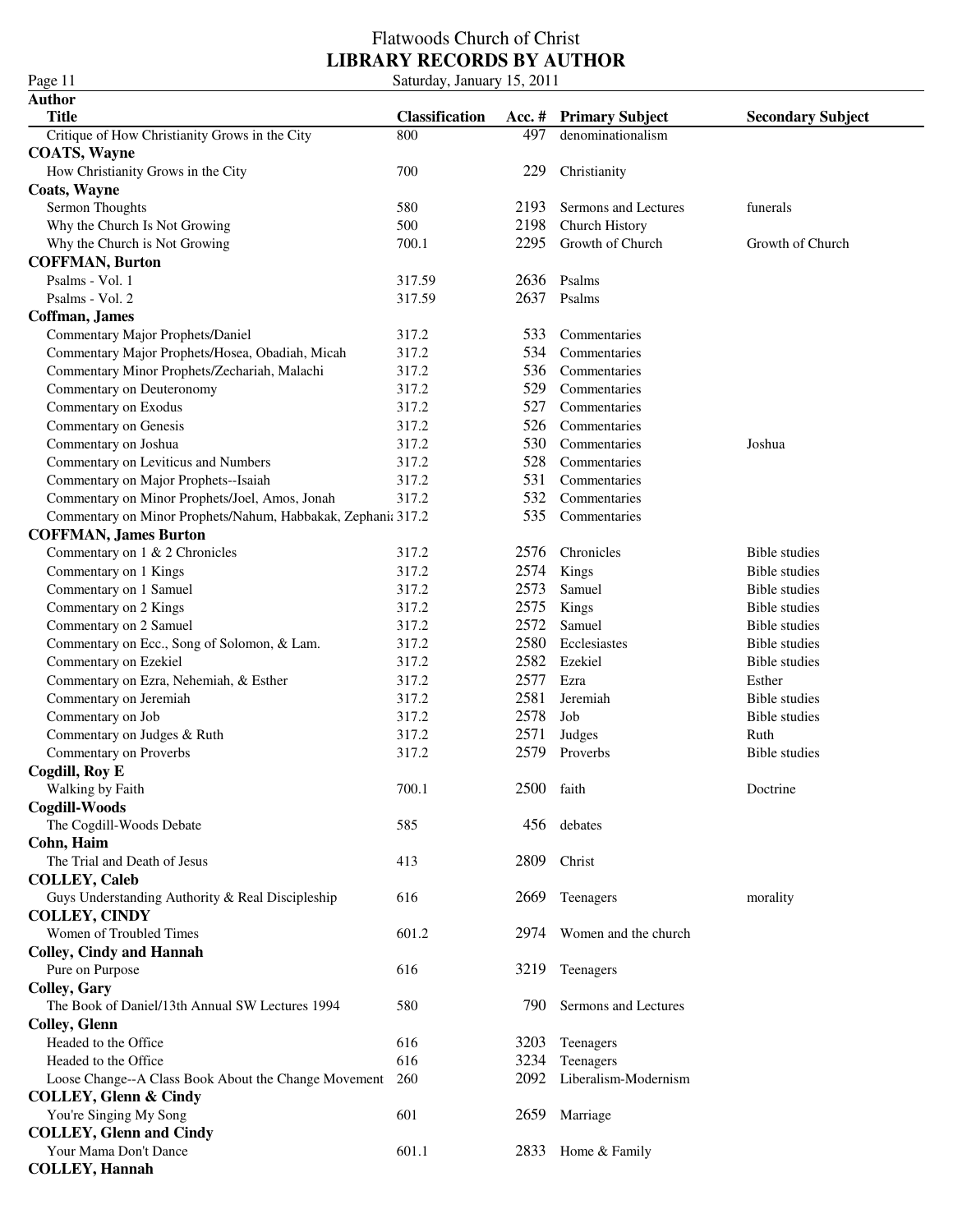| Page 12                                  | Saturday, January 15, 2011 |      |                         |                             |
|------------------------------------------|----------------------------|------|-------------------------|-----------------------------|
| <b>Author</b>                            |                            |      |                         |                             |
| <b>Title</b>                             | <b>Classification</b>      |      | Acc. # Primary Subject  | <b>Secondary Subject</b>    |
| Girls In Fellowship & Team Study         | 616                        | 2670 | Teenagers               | morality                    |
| Collingsworth, J B                       |                            |      |                         |                             |
| Ten Minute for Youth Groups              | 616                        | 797  | Teenagers               |                             |
| Collins, Gary R.                         |                            |      |                         |                             |
| <b>Christian Counseling</b>              | 600.1                      | 2317 | religious life          | <b>Christian Counseling</b> |
| <b>Colson, Charles</b>                   |                            |      |                         |                             |
| <b>Burden of Truth</b>                   | 400                        | 2468 | truth                   |                             |
| <b>Colwell</b> , James                   |                            |      |                         |                             |
| Dangers Facing the Church                | 580                        |      | 3174 Lectures           |                             |
| Is Jesus the Son of God                  | 580                        | 3171 | Lectures                |                             |
| Miracles in the Bible                    | 580                        | 3183 | Lectures                |                             |
| <b>CONCHIN, Willard</b>                  |                            |      |                         |                             |
| The Church Of The Lord                   | 400                        | 2565 | Church                  |                             |
| <b>Conley, Darrell</b>                   |                            |      |                         |                             |
| The Gospel Versus Occultism              | 830                        |      | 315 Cults               |                             |
| Coogan, Michael D.                       |                            |      |                         |                             |
| The Oxford History of the Biblical World | 320                        | 2201 | Old Testament           | special studies             |
| <b>Cook, Charles</b><br>Millennium Mania | 470                        | 850  | Millennialism           |                             |
| Cooper, Carl                             |                            |      |                         |                             |
| Does God Drink Wine?                     | 602                        | 3232 | alcoholism              |                             |
| Cooper, Rodney L                         |                            |      |                         |                             |
| Holman N T Commentary                    | 318.2                      | 2366 | Commentaries            | Mark                        |
| <b>COPE, Mike</b>                        |                            |      |                         |                             |
| Teens In Two Worlds                      | 616                        | 2711 | Teenagers               | morality                    |
| Corfeld, Gaalyah                         |                            |      |                         |                             |
| Archaeology of the Bible                 | 250                        | 3090 | archaeology             |                             |
| Cornelius, R.M. and John D. Morris       |                            |      |                         |                             |
| <b>SCOPES: Creation on Trial</b>         | 241.1                      | 2409 | creation                |                             |
| <b>Cotham, Perry B</b>                   |                            |      |                         |                             |
| Beyond the Sunset                        | 470                        | 3027 | Doctrine of Last Things |                             |
| Cotham, Perry B.                         |                            |      |                         |                             |
| <b>CONVERSION</b>                        | 440                        | 2164 | Conversion              |                             |
| <b>Courtney, Vicki</b>                   |                            |      |                         |                             |
| The Virtuous Woman                       | 601.2                      | 2260 | Women and the church    |                             |
| <b>Cox, Charles</b>                      |                            |      |                         |                             |
| Tour of the Army - World War II          | 570                        | 2828 | <b>Biographies</b>      |                             |
| Cozort, Adam                             |                            |      |                         |                             |
| <b>Studies in Genesis</b>                | 317.41                     |      | 3184 Genesis            |                             |
| Crabb, Larry                             |                            |      |                         |                             |
| The Marriage Builder                     | 601                        | 2084 | Marriage                |                             |
| <b>Crabtree, Sue</b>                     |                            |      |                         |                             |
| Let's Be Great Teachers                  | 705                        | 1052 | Educational             |                             |
| <b>CRADDOCK, FRED</b>                    |                            |      |                         |                             |
| The Cherry Log Sermons                   | 580                        | 2394 | Sermons and Lectures    |                             |
| Cram, W. G.                              |                            |      |                         |                             |
| Methodism & Kingdom Extension            | 800                        | 871  | denominationalism       | methodism                   |
| Craun, Janie                             |                            |      |                         |                             |
| Heirlooms                                | 600                        | 2325 | Women and the church    | Christian Ethics (General)  |
| Heirlooms, New and Old Bible Keepsakes   | 400                        | 3131 | Doctrine                |                             |
| Crawford, C.C.                           |                            |      |                         |                             |
| The Cross of Christ                      | 581                        | 2329 | sermon outlines         |                             |
| Crossan, John                            |                            |      |                         |                             |
| In Search of Paul                        | 340                        | 2433 | Apostle Paul            |                             |
| <b>Crossan, John Dominic</b>             |                            |      |                         |                             |
| <b>Excavating Jesus</b>                  | 250                        | 2173 | archaeology             |                             |
| Crouch, Brodie                           |                            |      |                         |                             |
| The Myth of the Morman Inspirate         | 800                        | 459  | denominationalism       |                             |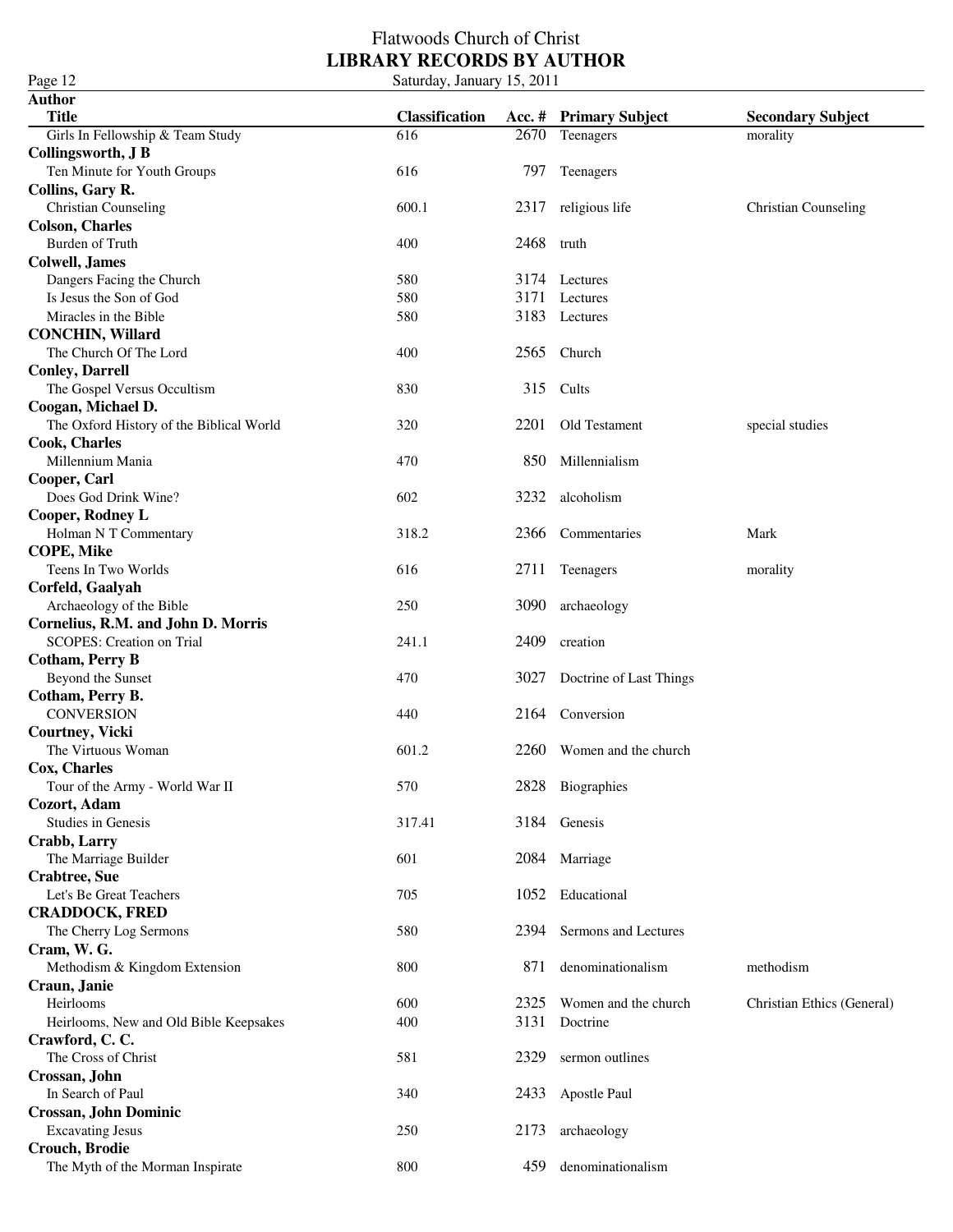#### Flatwoods Church of Christ **LIBRARY RECORDS BY AUTHOR** Page 13 Saturday, January 15, 2011

| $I$ agu $I$                                             | Saturuay, Jamuary IJ, 2011 |      |                        |                          |
|---------------------------------------------------------|----------------------------|------|------------------------|--------------------------|
| <b>Author</b><br><b>Title</b>                           |                            |      |                        |                          |
| Cruden, Alexander                                       | <b>Classification</b>      |      | Acc. # Primary Subject | <b>Secondary Subject</b> |
| Cruden's Complete Concordance                           | 123                        | 29   | Concordance            |                          |
| Cruden's Complete Concordance                           | 123                        | 159  | Concordance            |                          |
| Cruden's Unabridged Concordance                         | 123                        | 1028 | Concordance            |                          |
| <b>CULWELL, Kitty</b>                                   |                            |      |                        |                          |
| <b>Sarah's Daughters</b>                                | 601.1                      | 2661 | Wives/Women            |                          |
| Curry, Melvin                                           |                            |      |                        |                          |
| Florida College Lectures--Doctrine of Last Things       | 580                        |      | 3116 Lectures          |                          |
| <b>CURTIS, Adrian</b>                                   |                            |      |                        |                          |
| Oxford Bible Atlas                                      | 110.2                      | 3048 | atlas/photography/maps |                          |
| D'Souza, Dinesh                                         |                            |      |                        |                          |
| What's So Great About Christianity                      | 242                        | 2735 |                        |                          |
| Daniel, Elnaw                                           |                            |      |                        |                          |
| Speak Up                                                | 712                        | 658  | <b>Public Speaking</b> |                          |
| Danklefsen, Bob                                         |                            |      |                        |                          |
| How to Share God's Word With                            | 715                        | 1099 | Personal Evangelism    |                          |
| Dark, Harris                                            |                            |      |                        |                          |
| God Hath Spoken                                         | 580                        | 375  | Sermons and Lectures   |                          |
| Daugherty, Emanuel                                      |                            |      |                        |                          |
| A Commentary on the Book of Daniel                      | 317.67                     | 2993 | Daniel                 |                          |
| Davidson, Alice Joyce                                   |                            |      |                        |                          |
| The Story of Jonah                                      | 910                        | 994  | Children's book        |                          |
|                                                         |                            |      |                        |                          |
| Davidson, Harrell                                       |                            |      |                        |                          |
| Over the Vast Horizon (Biography of Guy N Woods)        | 570                        | 2210 | Biographies            |                          |
| DAVIS, Fred                                             |                            |      |                        |                          |
| The Gospel for All                                      | 580                        | 238  | Luke                   |                          |
| The Gospel of John                                      | 580                        | 235  | John                   |                          |
| The Gospel of John                                      | 580                        | 236  | John                   |                          |
| Davis, Fred                                             |                            |      |                        |                          |
| The Parables of our Savior                              | 330                        | 242  | parables               |                          |
| The Parables of Our Saviour                             | 330                        | 593  | Jesus Christ           | parables                 |
| Davis, John D                                           |                            |      |                        |                          |
| Davis Dictionary of the Bible                           | 110                        | 31   | Dictionary             |                          |
| Davis, Raymond                                          |                            |      |                        |                          |
| Fire on the Mountain                                    | 720                        | 268  | missions               |                          |
| Dean, Devin                                             |                            |      |                        |                          |
| Lecture of Studies in Jeremiah and Lamentations, Vol I  | 580                        |      | 3135 Lectures          |                          |
| Lecture of Studies in Jeremiah and Lamentations, Vol II | 580                        |      | 3136 Lectures          |                          |
| Deau, W. P. H.T.                                        |                            |      |                        |                          |
| The Leipzig Debate pf 1519                              | 585                        | 2812 | debates                |                          |
| Deaver, Mac and Bill Lockwood                           |                            |      |                        |                          |
| The Deaver-Lockwood Debate                              | 585                        |      | 2219 Holy Spirit       |                          |
| <b>Deaver, Roy</b>                                      |                            |      |                        |                          |
| Commentary - Psalms Volume I                            | 317.2                      | 629  | Psalms                 |                          |
| Commentary on the Book of Psalms/Volume II              | 317.2                      | 630  | Psalms                 |                          |
| Roman's                                                 | 318.54                     | 785  | Romans                 |                          |
| Deaver, Roy and Mac, Thomas B. Warren,                  |                            |      |                        |                          |
| "On this Rock I Will Build My Church" (Review)          | 260                        | 2046 | Liberalism-Modernism   |                          |
| DEAVER, Roy C.                                          |                            |      |                        |                          |
| Ascertaining Bible Authority                            | 251                        | 2671 | hermeneutics           | Bible                    |
| Deen, Edith                                             |                            |      |                        |                          |
| Family Living in the Bible                              | 601.1                      | 583  | family culture         | Bible                    |
| Deffenbaugh, Don                                        |                            |      |                        |                          |
| "Uncle Rue" A Biography of Roland Rudolph Porter        | 570                        | 2029 | Biographies            |                          |
| The Discipling Movement Among Churches of Christ        | 736                        | 2506 | discipling             | church of Christ         |
| <b>DEHOFF, George</b>                                   |                            |      |                        |                          |
| I See My Time Is Up                                     | 554                        |      | 2751 Biographies       | Preachers                |
| DeHoff, George                                          |                            |      |                        |                          |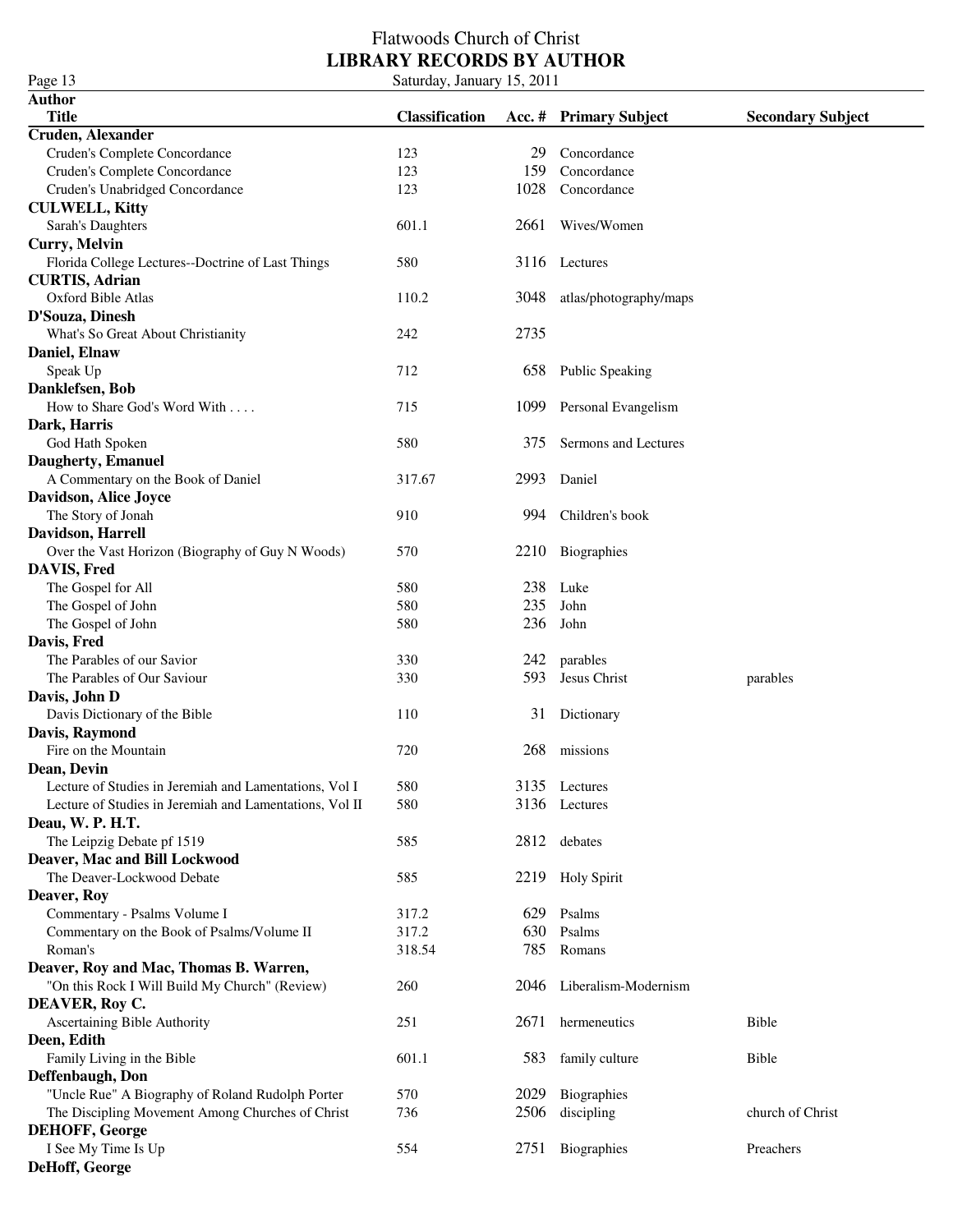#### Flatwoods Church of Christ **LIBRARY RECORDS BY AUTHOR** Page 14 Saturday, January 15, 2011

**Author Title Classification Acc. # Primary Subject Secondary Subject** DeHoff's Bible Handbook 110.3 25 Handbook 25 Handbook DeHoff's Commentary/Vol III/Job to Song of Solomon 317.2 320 Commentaries Commentaries **DeHoff, George W** Alleged Bible Contradictions 340 26 special studies Plain Bible Preaching, Volume 2 580 2405 Personal Evangelism **DeJong, Benjamin R** God's Promise for Today 242 910 Inspirational **Demarest, Gary W** The Preacher's Commentary Thessalonians 318.2 2385 Commentaries Thessalonians **Dembski, William A.** The Design Revolution 241.1 2225 intelligent design revolution in scientific thinking **DeMoss, Nancy Leigh** Lies Women Believe and the Truth that Sets Them Free 601.2 2307 religious life Women and the church **Dennis, Fred** Fifty Short Sermons **Figure 2018** 581 427 Sermons and Lectures **DeVore, Larry** Biblical Insights 200 2270 Inspirational **Deyoung, Donald** Astronomy and the Bible 240 568 astronomy **Dichus, A. W.** Sermon Outlines--Parts I, II, III 581 581 3150 sermon outlines **DICKSON, Roger** The Millennial Mistake **1998** Millennialism **1998** Millennialism **Diestelkamp, Leslie** Here Am I, Send Me 554 3161 Autobiography **Dinkler, Fred** Diary of a Mountain Preacher **554** 2177 Autobiography **Dinkmeyer, Don Sr.** Parenting Young Children **601.1** 2140 Home & Family **Dixon, Roger** The Fall of Unbelief 200 484 Christian Evidence **Dobson, James** Dare to Discipline 601 241 discipline 601 241 discipling Dare to Discipline 601 289 discipline 601 Hide or Seek 601 280 Home & Family **Dobson, James (Dr.)** Bringing Up Boys boys 601.1 2258 parenting boys **Dobson, James C Dr.** Straight Talk 601.1 753 Home & Family **Dobson, James Dr.** Life on the Edge 616 616 2309 Teenagers Marriage Under Fire **601** 2304 Marriage 1 The Strong-Willed Child 601 601 224 parenting **Dockery, David S** Holman Concise Bible Commentary 317 2731 Commentaries **Dockrey, Karen, Johnnie Godwin, Phyllis** The Student Bible Dictionary 110 2200 Dictionary people and places of Bible **Donaldson, Everett** The Legacy of Raccoon John Smith 555 835 Biographies **DONNA, P** Memoirs of Jacob Creath, Jr 555 2959 Biographies **DORAN, Adron** The Christian Scholar 570 217 religious life **Doran, Adron** The Christian Scholar 555 744 Biographies **Doran, Adron, Dr.** Restoring New Testament Christianity 550 2299 Restoration History Christianity **Dougherty, Martin J**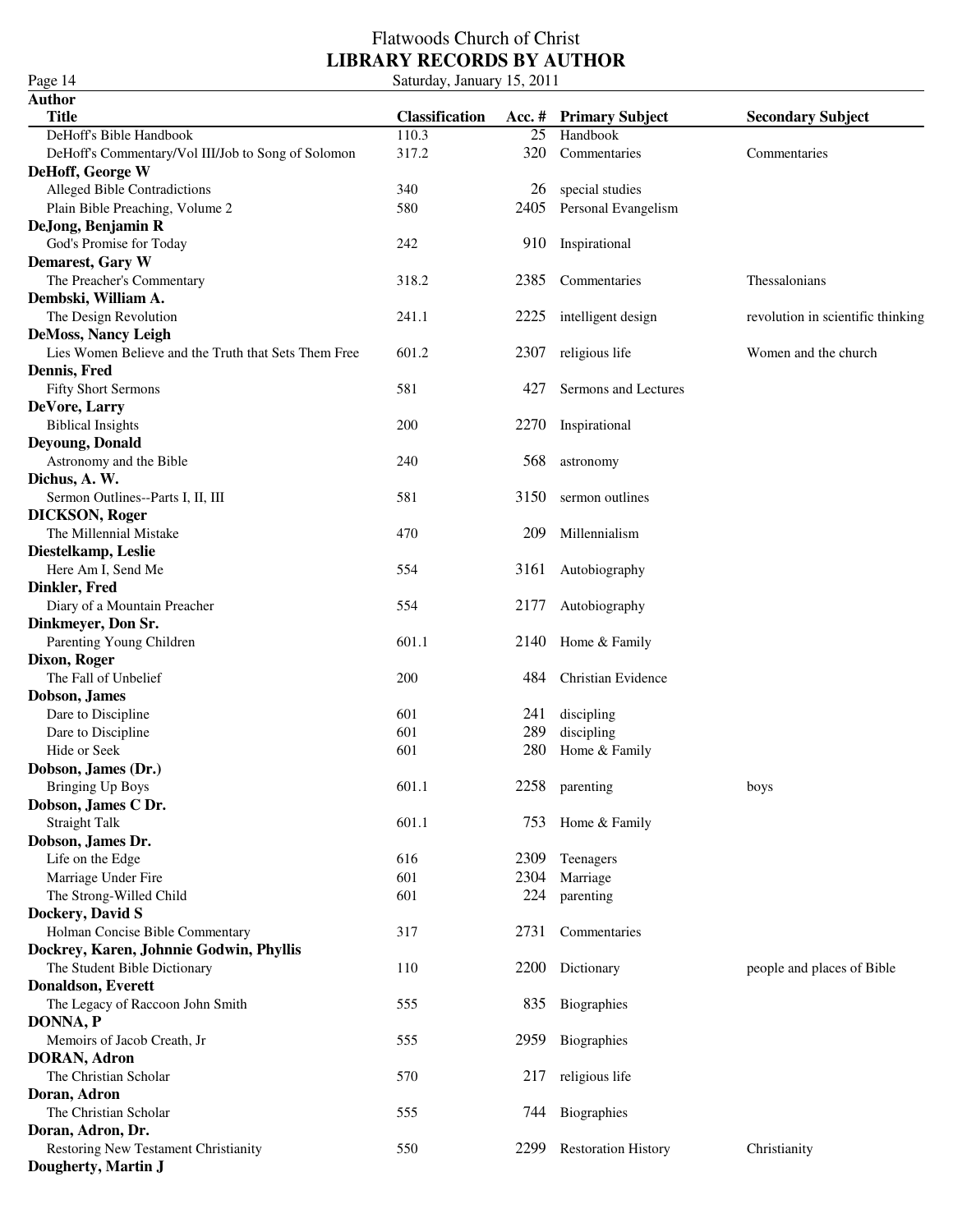Page 15 Saturday, January 15, 2011 **Author Title Classification Acc. # Primary Subject Secondary Subject** Battles of the Bible 340 2730 special studies **Douglas, J D** The New International Dictionary of the Bible 110 396 Dictionary **Dowley, Tim**  $110.2$   $3114$  atlas/photography/maps **Drane, John** Nelson'Illustrated Encyclopedia of the Bible 120 2025 encyclopedia **Drummond, Henry** The Greatest Thing in the World 600 1010 Love The Greatest Thing in the World 600 501 Christian Ethics (General) **Duke, Kerry Editor** 600 2087 Christian Ethics (General) My Sister's Keeper **600** 600 2324 Women and the church Christian Ethics (General) **Duncan, Bobby** Bobby Duncan's Sermons--81 outlines 581 2083 sermon outlines The Gift of the Holy Spirit 430 2802 Holy Spirit **Dungan, D R** Modern Phases of Skeptism 580 2994 Sermons and Lectures On the Rock 600 34 Christian Ethics (General) Restoration Reprint Library/On the Rock 550 116 Restoration History **Dungan, D R** On the Rock 600 10 Salvation **Dungan, D R Professor** Hermeneutics 251 566 hermeneutics **Dunn, Franklin Jerome** Know Your Bible, Analysis of Every Book in the Bible 110.3 1092 Bible **Dunnam, Maxie D** The Preacher's Commentary The Preacher's Commentary 318.2 2384 Commentaries Galatians **Duvall, Barbara** The Christian Church Mouse Treasury 910 789 Children's book **EARLE, Ralph** Adam Clark's Commentary on the Bible 316 316 214 Commentaries Word Meanings in the New Testament 110 10 2690 Dictionary Bible **Easley, Kendell** Holman N T Commentary 318.2 2376 Commentaries Revelation **East Tennessee School of Preaching** Jesus: That I May Know Him 580 2242 Lectures **Easterly, R Lane** Great Bible Stories for Children 910 910 648 Children's book **Eaves, Thomas** Living Soberly, Righteous, and Godly 580 460 Sermons and Lectures **EAVES, Thomas F.** The Bible 205 Bible 205 Bible **Echols, Eldred** There's a War Going On 318.77 3208 Revelation **Eckstein, Stephen D.** From Golgotha to Heaven 800.1 2823 World Religions From Sinai to Calvary **554** 554 2822 Autobiography **EDERSHEIM, ALFRED** The Life and Times of Jesus the Messiah 413 190 Jesus Christ Christ Christ **EDWARDS, Earl** Protecting Our Blind Side  $\frac{400}{2689}$  Doctrine change **Edwards, Earl** Truth for Today Commentary 318.2 2783 Commentaries

Tend Your Own Garden 601.1 2835 Home & Family Getting Along 601.2 3233 Women and the church

**EICHMAN, Nancy**

**Eichman, Nancy**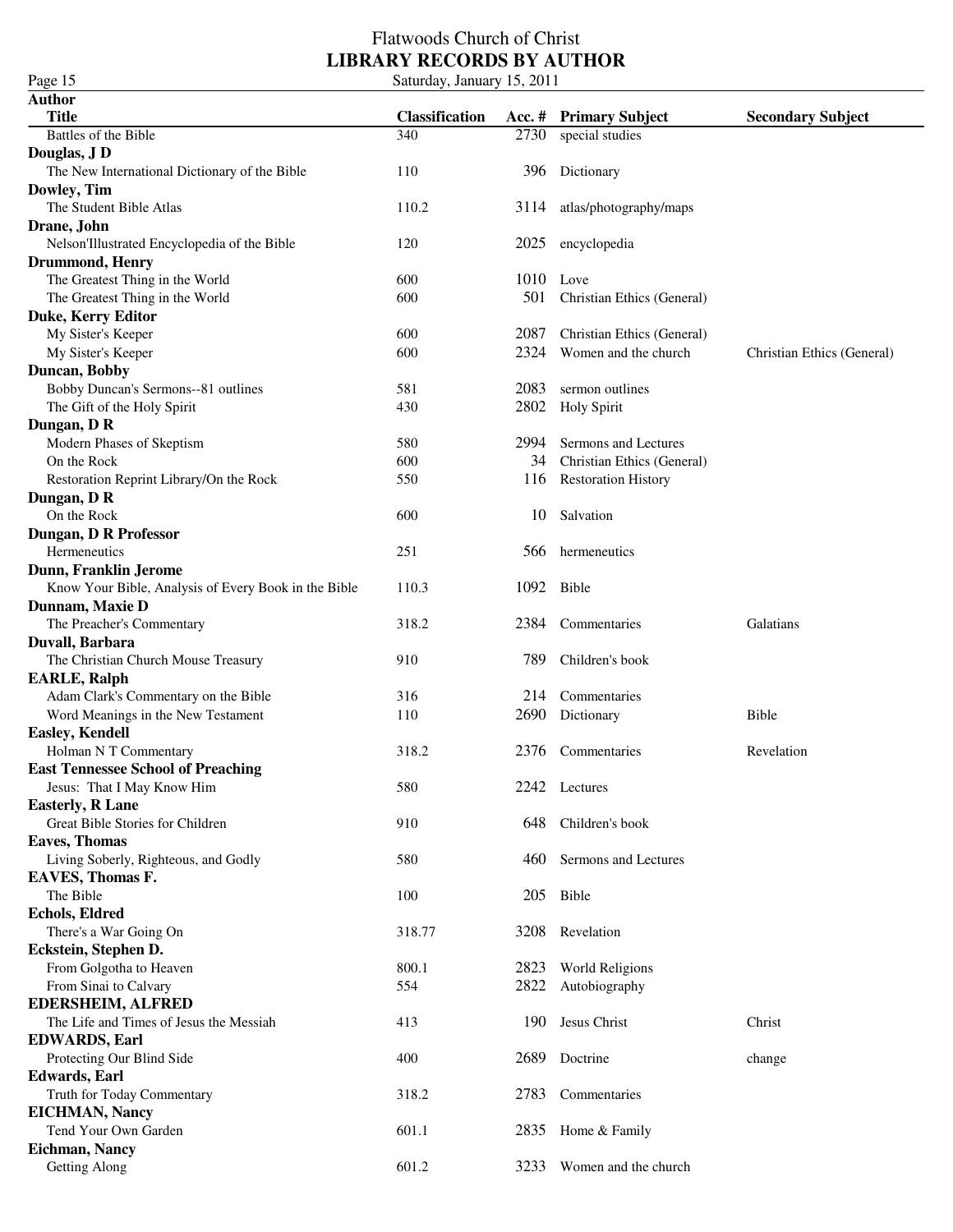| <b>Title</b>                                                     | <b>Classification</b> |      | Acc. # Primary Subject            | <b>Secondary Subject</b> |
|------------------------------------------------------------------|-----------------------|------|-----------------------------------|--------------------------|
| God's Makeover Plan                                              | 600                   | 2007 | Home & Family                     |                          |
|                                                                  |                       |      |                                   |                          |
| Keeping Your Balance                                             | 736                   | 3133 | discipling                        |                          |
| Seasoning your Words                                             | 600                   | 2011 | Christian Ethics (General)        |                          |
| The Road to Forgiveness                                          | 600                   | 3132 | Christian Ethics (General)        |                          |
| Eichman, Phillip                                                 |                       |      |                                   |                          |
| What Do I Do With A Mustard Seed                                 | 600                   | 3144 | Christian Ethics (General)        |                          |
| Elam, E A                                                        |                       |      |                                   |                          |
| Annual Lesson Commentary on Bible School Lessons 1949            | 330.5                 | 160  | Commentaries                      |                          |
| <b>Eleanor</b> , Daniel                                          |                       |      |                                   |                          |
| Introduction to Christian Education                              | 705                   | 2073 | Educational                       |                          |
| <b>ELKINS, GARLAND</b>                                           |                       |      |                                   |                          |
| The Living Messages of the Books of the Old Testament            | 580                   | 162  | Old Testament                     |                          |
| <b>ELKINS, Garland</b>                                           |                       |      |                                   |                          |
| Movements and World Religions                                    | 830                   | 230  | Cults                             |                          |
|                                                                  |                       |      |                                   |                          |
| The Book Of Romans                                               | 580                   | 211  | Romans                            |                          |
| <b>Elkins, Garland</b>                                           |                       |      |                                   |                          |
| God Demands Doctrinal Teaching                                   | 581                   | 272  | Doctrine                          |                          |
| Homiletic Commentary on the Book of Colossians                   | 318.2                 | 556  | Commentaries                      | Colossians & Philemon    |
| Problems of young people and their solutions                     | 616                   | 657  | Abortion                          | Teenagers                |
| The Book of Ephesians                                            | 318.56                | 434  | Ephesians                         |                          |
| The Book of Matthew                                              | 318.2                 | 557  | Matthew                           |                          |
| The Book of Philippians                                          | 318.2                 | 559  | Philippians                       |                          |
| The Church the Beautiful Bride of Christ                         | 580                   | 446  | Sermons and Lectures              |                          |
| The Living Messages of the Books of the NT                       | 580                   | 581  | New Testament                     |                          |
| The Savior's Way                                                 | 580                   | 376  | Sermons and Lectures              |                          |
|                                                                  |                       |      |                                   |                          |
| Ellas, John                                                      |                       |      |                                   |                          |
| <b>Clear Choices for Churches</b>                                | 701.1                 | 804  | Growth of Church                  |                          |
| ELLIOT, Laura                                                    |                       |      |                                   |                          |
| Girl To Girl                                                     | 616                   | 2701 | Teenagers                         | Young Women              |
| <b>Elliott, David Vaughn</b>                                     |                       |      |                                   |                          |
| Nobody Left Behind                                               | 470                   | 2239 | Doctrine of Last Things           |                          |
| Elliott, Greg-editor                                             |                       |      |                                   |                          |
| Equipping God's People To Deal With Adversity                    | 580                   | 2273 | Adversity                         | Lectures                 |
| Fortify Our Families                                             | 580                   | 2278 | family culture                    | Lectures                 |
| In Hope Of Eternal Life                                          | 580                   | 2274 | eternity                          | Lectures                 |
| Stability In A Land Of Confusion                                 | 580                   | 2275 | tests of life                     | Lectures                 |
| The Apostles: Their Life, Work, and Influence                    | 580                   | 2276 | Apostles                          | Lectures                 |
| <b>Emerson</b> , Joe                                             |                       |      |                                   |                          |
|                                                                  | 733                   | 369  |                                   |                          |
| The Story of Fifty Hymns                                         |                       |      | Singing                           |                          |
| <b>Eminirth, Frank</b>                                           |                       |      |                                   |                          |
| Happiness is a Choice                                            | 595                   | 700  | emotions (stress, anxiety, burnou |                          |
| <b>Engel, Beverly</b>                                            |                       |      |                                   |                          |
| The Right to Innocence                                           | 605                   | 482  | carnal warfare                    |                          |
| <b>Erdmans</b> , William                                         |                       |      |                                   |                          |
| The World's Religion                                             | 800                   | 452  | denominationalism                 |                          |
| Errett, Isaac                                                    |                       |      |                                   |                          |
| Restoration Reprint Library/Elements of the Gospel and Lette 550 |                       | 115  | <b>Restoration History</b>        | letters                  |
| <b>Eskew, Victor</b>                                             |                       |      |                                   |                          |
| I'm Thinking About Becoming a Christian                          | 440                   | 3176 | Salvation                         |                          |
| <b>Eteridge, Truman</b>                                          |                       |      |                                   |                          |
| <b>Rightly Dividing</b>                                          | 550                   | 2224 | Genesis to Revelation             |                          |
|                                                                  |                       |      |                                   |                          |
| <b>ETHeridge, Shannon</b>                                        |                       |      |                                   |                          |
| Every Woman's Battle                                             | 601.2                 | 2535 | sexual                            | religious life           |
| <b>Etheridge, Truman</b>                                         |                       |      |                                   |                          |
| <b>Rightly Dividing</b>                                          | 316                   | 2296 | Doctrine                          | racism                   |
| Ethridge, Shannon, Stephen Aterburn                              |                       |      |                                   |                          |
| Every Young Woman's Battle                                       | 604.1                 | 2259 | sexual                            |                          |
| Evans, Jack                                                      |                       |      |                                   |                          |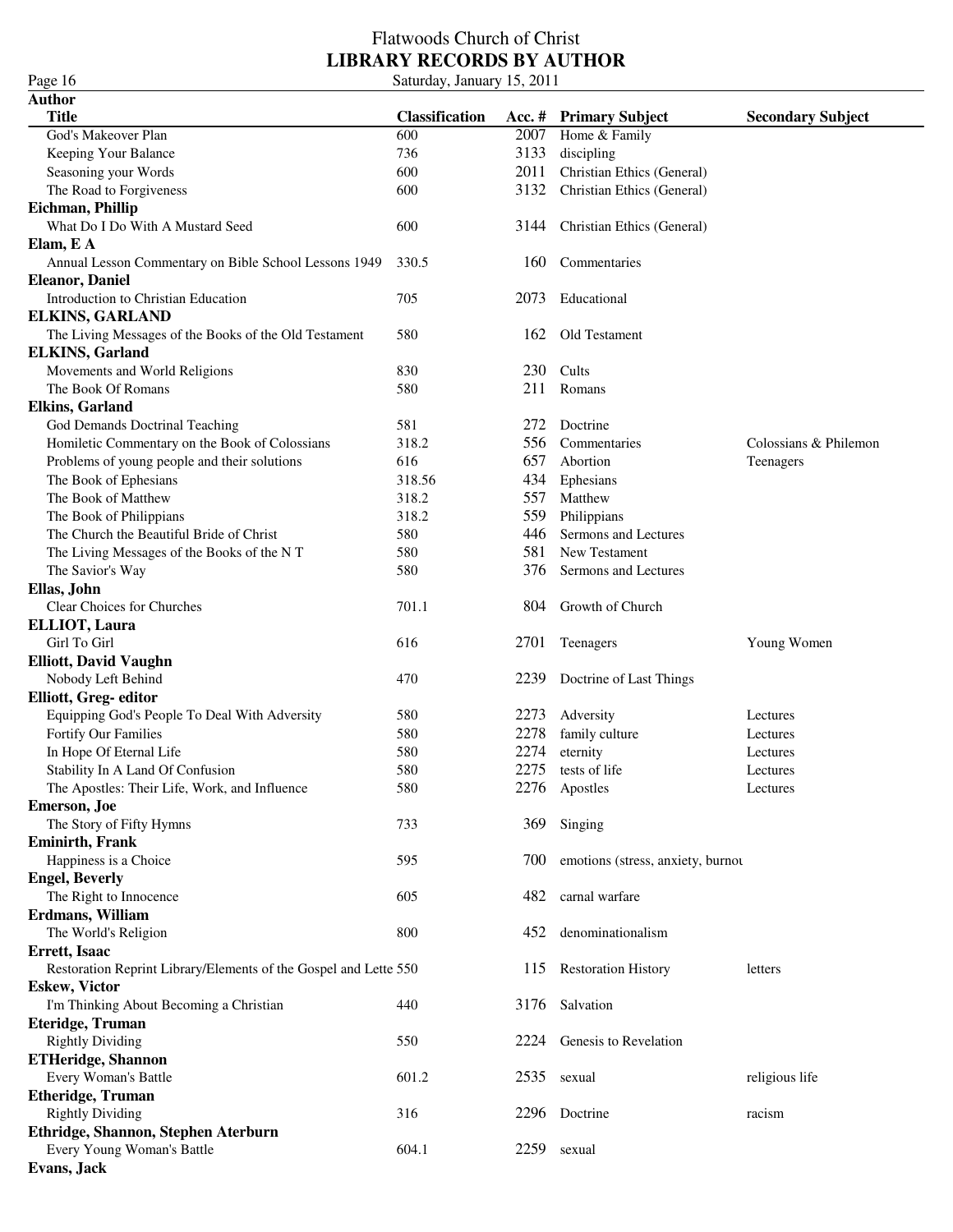| Page 17                                                 | Saturday, January 15, 2011 |      |                                         |                          |
|---------------------------------------------------------|----------------------------|------|-----------------------------------------|--------------------------|
| <b>Author</b>                                           |                            |      |                                         |                          |
| <b>Title</b>                                            | <b>Classification</b>      |      | Acc. # Primary Subject                  | <b>Secondary Subject</b> |
| Evans Barr Debate                                       | 585                        | 669  | debates                                 |                          |
| <b>Evans, Louis H</b>                                   |                            |      |                                         |                          |
| The Preacher's Commentary                               | 318.2                      | 2386 | Commentaries                            | Hebrews                  |
| <b>Farrington</b> , Karen                               |                            |      |                                         |                          |
| Historical Atlas of Holy Lands                          | 110.2                      | 2202 | atlas/photography/maps                  | archaeology              |
| Historical Atlas of the Holy Lands                      | 110.2                      | 2247 | atlas/photography/maps                  |                          |
| <b>FAULKNER, Paul</b>                                   |                            |      |                                         |                          |
| <b>Making Things Right</b>                              | 601                        |      | 234 fellowship                          |                          |
| <b>Faulkner</b> , Paul                                  |                            |      |                                         |                          |
| <b>Making Things Right</b>                              | 601                        | 290  | Home & Family                           |                          |
| Faulkner, Paul Dr.                                      |                            |      |                                         |                          |
| Raising Faithful Kids in a Fast Paced World             | 601.1                      | 1018 | premillennialism                        | parenting                |
| Faull, George L                                         |                            |      |                                         |                          |
| "Q & A" About the End Times"                            | 470                        |      | 2780 Doctrine of Last Things            |                          |
| <b>Bible Questions and Answers</b>                      | 400                        | 2777 |                                         |                          |
| Jesus. The God Man                                      | 410                        | 2779 |                                         |                          |
| The Claims of Jesus                                     | 400                        | 2778 | <b>Questions Asked</b>                  |                          |
| <b>Fausset, A R</b>                                     |                            |      |                                         |                          |
| Bible Encyclopedia and Dictionary                       | 120                        | 451  | encyclopedia                            |                          |
| Feiler, Bruce                                           |                            |      |                                         |                          |
| Abraham (A Journey to the Heart of Three Faiths)        | 320                        | 2174 | Abraham                                 |                          |
| <b>Feinberg, Charles Lee</b>                            |                            |      |                                         |                          |
| The Prophecy Ezekiel                                    | 317.66                     | 3081 | Ezekiel                                 |                          |
| Ferguson, Everet                                        |                            |      |                                         |                          |
| Baptism in Early Church                                 | 500                        | 3033 | Church History                          |                          |
| <b>FERGUSON, Everett</b>                                |                            |      |                                         |                          |
| Acts of the Apostles - Vol. 1                           | 318.55                     | 2796 | <b>ACTS</b>                             | New Testament            |
| Acts of the Apostles - Vol. 2                           | 318.55                     | 2797 | <b>ACTS</b>                             | New Testament            |
| Church History - Christ To Reformation                  | 500                        | 2563 | Church History                          |                          |
| Ferguson, Everett                                       |                            |      |                                         |                          |
| <b>Backgrounds of Early Christianity</b>                | 800.1                      |      | 3189 World Religions                    |                          |
| The Church of Christ--A Biblical Ecclesiology for Today | 402                        | 1079 | theology                                |                          |
| The Everlasting Kingdom                                 | 400                        | 2930 | Doctrine                                |                          |
| Women in the Church                                     | 601.2                      | 2252 | Women and the church                    |                          |
|                                                         |                            |      |                                         |                          |
| <b>FERRELL, Vance</b><br>The Evolution Cruncher         | 241                        |      | 3064 evolution                          |                          |
| <b>Fine, Eddie</b>                                      |                            |      |                                         |                          |
| Teachers Are Made Not Born                              | 705                        |      |                                         |                          |
|                                                         |                            | 774  | Educational                             |                          |
| <b>Flatt, Bill</b><br>Since You Asked                   |                            |      |                                         |                          |
|                                                         | 601.1                      | 433  | <b>Christian Counseling</b><br>Lectures |                          |
| What the Bible Teaches/1972 Lectures Harding            | 580                        | 524  |                                         |                          |
| Flatt, Bill Ed.D.                                       |                            |      |                                         |                          |
| Restoring My Soul                                       | 600.1                      |      | 2402 Inspirational                      | personal investigation   |
| Flatt, Bill, Ed. D.                                     |                            |      |                                         |                          |
| Restoring my soul                                       | 600.1                      | 2129 | <b>Christian Counseling</b>             |                          |
| <b>Flatt, Dowell</b>                                    |                            |      |                                         |                          |
| Living With Depression                                  | 595                        | 2169 | emotions (stress, anxiety, burnor       |                          |
| <b>Foster, Lewis</b>                                    |                            |      |                                         |                          |
| Luke                                                    | 318.53                     | 2058 | special studies                         |                          |
| <b>Foster, Timothy</b>                                  |                            |      |                                         |                          |
| How to Deal With Depression                             | 595                        | 430  | emotions (stress, anxiety, burnou       |                          |
| <b>Foy, Irene Sowell</b>                                |                            |      |                                         |                          |
| WOMAN Her Blessings and Responsibilities                | 601.2                      | 2526 | Women and the church                    |                          |
| Franklin, Benjamin                                      |                            |      |                                         |                          |
| The Gospel Preacher/Volume I                            | 580                        | 739  | Sermons and Lectures                    |                          |
| The Gospel Preacher/Volume II                           | 580                        | 740  | Sermons and Lectures                    |                          |
| Frazee, WD                                              |                            |      |                                         |                          |
| Restoration Reprint Library/Reminiscences Sermons       | 550                        |      | 122 Restoration History                 | sermon outlines          |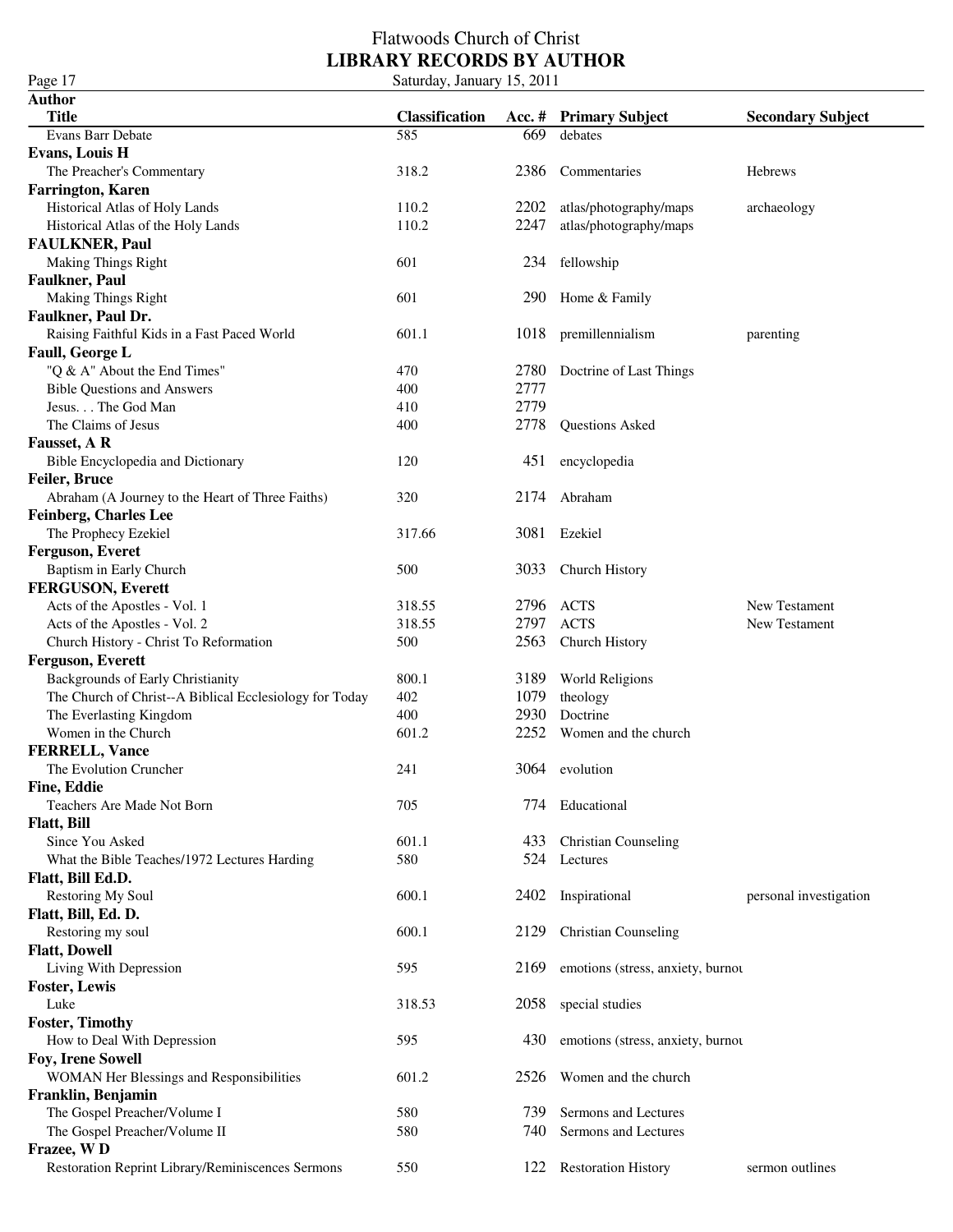| Page 18                                       | Saturday, January 15, 2011 |      |                                         |                          |
|-----------------------------------------------|----------------------------|------|-----------------------------------------|--------------------------|
| <b>Author</b>                                 |                            |      |                                         |                          |
| <b>Title</b>                                  | <b>Classification</b>      |      | Acc. # Primary Subject                  | <b>Secondary Subject</b> |
| <b>Fredrikson, Roger</b>                      |                            |      |                                         |                          |
| The Preacher's Commentary                     | 318.2                      | 2380 | Commentaries                            | John                     |
| <b>Freed-Hardeman Preachers</b>               |                            |      |                                         |                          |
| The Restoration of Movement and Unity         | 580                        | 413  | Sermons and Lectures                    |                          |
| <b>FULFORD, HUGH</b>                          |                            |      |                                         |                          |
| Autobiography--The Lord has been Mindful      | 554                        | 2939 | Autobiography                           |                          |
| Christianity Pure and Simple                  | 400                        | 2938 | Christianity                            |                          |
| Fulford, Hugh                                 |                            |      |                                         |                          |
| The Kind of Preaching Needed Today            | 592                        | 2929 | work of preacher                        |                          |
| <b>FULLER, Cheri</b>                          |                            |      |                                         |                          |
| A Busy Womans Guide To Prayer                 | 731                        | 2618 | Prayer                                  |                          |
| When Families Pray                            | 731                        | 2620 | Prayer                                  |                          |
| When Mothers Pray                             | 731                        | 2619 | Prayer                                  |                          |
| Furr, Joe Ed                                  |                            |      |                                         |                          |
| A History of Church Music                     | 733                        | 2773 | Singing                                 |                          |
| Gallagher, Neil                               |                            |      |                                         |                          |
| Porno Plague                                  | 604                        | 37   | pornography                             | pornography              |
| Gangel, Kenneth O                             |                            |      |                                         |                          |
| Holman N T Commentary                         | 318.2                      | 2368 | Commentaries                            | John                     |
| Holman N T Commentary                         | 318.2                      | 2369 | Commentaries                            | <b>ACTS</b>              |
| <b>GARAAF, Anna De</b>                        |                            |      |                                         |                          |
| Soldiers of the Lord                          | 910                        | 305  | Children's book                         |                          |
| <b>GARDNER, E CLAUDE</b>                      |                            |      |                                         |                          |
| Whiter Than Snow                              | 440                        | 2957 | Doctrine                                | Salvation                |
| Gardner, E. Claude<br>Frank Van Dykes Sermons | 580                        | 2328 | Sermons and Lectures                    |                          |
| <b>Gardner</b> , James                        |                            |      |                                         |                          |
| The Christians of New England                 | 550                        | 2999 | <b>Restoration History</b>              |                          |
| <b>GARMON, Lindsey</b>                        |                            |      |                                         |                          |
| Controlling The Fires of Anger                | 595                        | 2703 |                                         |                          |
| Garrett, Leroy                                |                            |      | emotions (stress, anxiety, burnor Anger |                          |
| The Stone-Campbell Movement                   | 550                        | 1025 | <b>Restoration History</b>              |                          |
| Gatewood, Odis                                |                            |      |                                         |                          |
| You Can Do Personal Work                      | 715                        |      | 423 Personal Evangelism                 |                          |
| Geisler, Norman                               |                            |      |                                         |                          |
| Baker Encyclopedia of Christian Apologetics   | 121                        |      | 2530 encyclopedia                       |                          |
| <b>Unshakable Foundations</b>                 | 200                        |      | 2102 Christian Evidence                 |                          |
| When Cultists Ask Christ and Culture          | 830                        | 3094 | Cults                                   |                          |
| Geisler, Norman L                             |                            |      |                                         |                          |
| Baker Encyclopedia of Christian Apologetics   | 121                        | 2226 | encyclopedia                            | apologetics              |
| GEISLER, Norman L.                            |                            |      |                                         |                          |
| Correcting The Cults                          | 830                        |      | 2681 Cults                              |                          |
| <b>Geisler, Rhodes</b>                        |                            |      |                                         |                          |
| When Cultists Ask                             | 830                        |      | 2986 Cults                              |                          |
| <b>Gelhenluys, Norval</b>                     |                            |      |                                         |                          |
| The Gospel of Luke                            | 318.2                      |      | 541 Luke                                |                          |
| George, Elizabeth                             |                            |      |                                         |                          |
| A Young Woman After God's Own Heart           | 616                        | 2249 | Teenagers                               | faith                    |
| Woman After God's Own Heart                   | 601.2                      | 2303 | Women and the church                    | Women and the church     |
| <b>Getwell Church of Christ</b>               |                            |      |                                         |                          |
| Spiritual Sword                               | 579                        | 752  | <b>Spiritual Sword</b>                  |                          |
| Spiritual Sword/Set for Defense of the Gospel | 579                        |      | 2494 Doctrine                           |                          |
| Giesler, Norman                               |                            |      |                                         |                          |
| A General Introduction to the Bible           | 251                        | 598  | Bible                                   | hermeneutics             |
| <b>Gifford, Homer</b>                         |                            |      |                                         |                          |
| From Heaven or Men, Which?                    | 580.1                      | 2817 | Articles by brethren                    |                          |
| Gill, James P                                 |                            |      |                                         |                          |
| Love--Fulfilling the Ultimate Quest           | 600                        | 3112 | Christian Ethics (General)              |                          |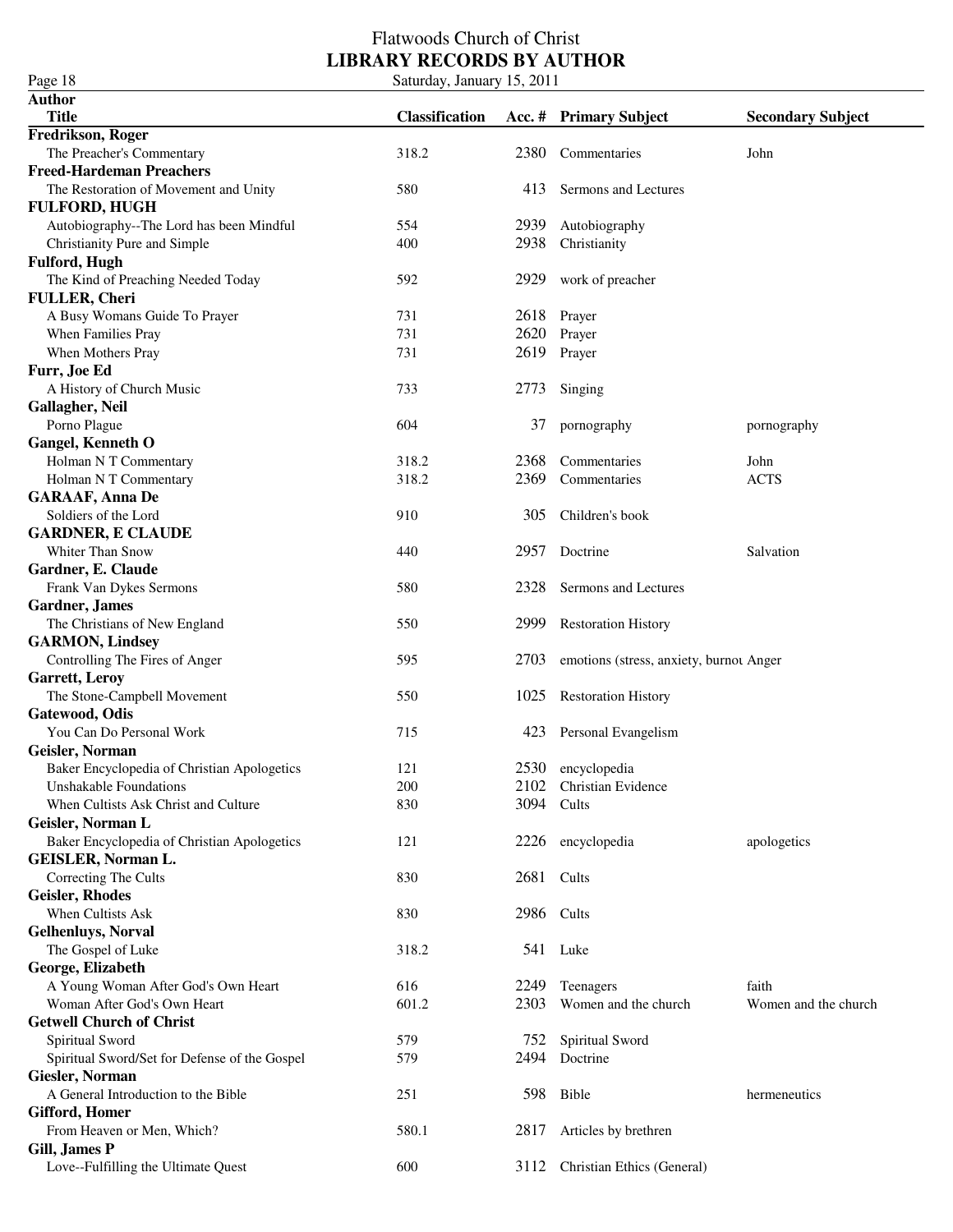#### Flatwoods Church of Christ **LIBRARY RECORDS BY AUTHOR** Page 19 Saturday, January 15, 2011

**Author Title Classification Acc. # Primary Subject Secondary Subject Gillequist, Peter** Handbook for Spiritual Survival 600 600 264 Handbook **Girardeau, John L** Instrumental in Public Worship of the Church 550 2220 music **GISH, DeWayne** Dinosaurs: Those Terrible Lizards 910 296 Children's book **Gish, Duane** Evolution--The Fossils Say No 241 592 evolution The Amazing Story of Creation 241.1 683 creation 241.1 683 creation **Gish, Duane PH.D** Evolution: The Challenge of the Fossil Record 241 483 evolution **Glenn, Stephen** Raising Self-Reliant Children in a Self-Indulgent World 601.1 794 Home & Family **Golden Press** Play With Me 910 910 472 Children's book What Does Baby See? 910 910 471 Children's book **Goldman, George** Restoration Then and Now 550 385 Restoration History **Goodpasture, B. C. Editor** Biography and Sermons of Marshall Keeble 580 2031 Sermons and Lectures **Goodspeed, Edgar J** Famous "Biblical" Hoaxes 830 901 Cults **Goring, Nancy** Rising Above Our Self-Imposed Prisons 601.2 3185 Women and the church **Gospel Advocate** The Stark-Warlick Debate 685 2819 debates 585 2819 debates **Gower, Ralph** Manners and Customs of Bible Times 340 271 customs **Grainger, Peter** Firm Foundations 590 2389 sermon preparation sermon preparation **GRAY, Lynette** Feasting on Assurance 734 2706 Lord's Supper **Green, J P Sr.** The Interlinear Bible 100.1 2516 Bible 100.1 2516 Bible **Green, Jay P. Editor** Unholy Hands on the Bible, Vol II 100.1 2336 Bible Versions **Green, Marge** Martha, Martha 600 2010 Christian Ethics (General) **GRIDER, Berry & Moore, John** 580.1 2540 Articles by brethren **GROOTHUS, Douglas** Unmasking The New Age 294 Cults **Grosheide, F W** The First Epistle to the Corinthians 318.2 546 Corinthians 318.2 **Gross, Jerry** Growing Through Conflict **600** 499 Christian Ethics (General) **Guignebert, Charles** The Jewish World in the time of Jesus 320 320 6 Old Testament history of Israel **Guillen, Michael PH.D.** Can a Smart Person Believe in God? 600 600 2425 faith **GUNDRY, Patricia** Heirs Together 601 601 303 Home & Family **Guthrie, D Editor** The New Bible Commentary 2006 Commentaries **GUY, Cynthia Dianne** What About The Women **601.2** 2543 Bible studies Church **GUY, Steven K.**

Revival - Restoring Spiritual Passion 595 2707 commitment Inspirational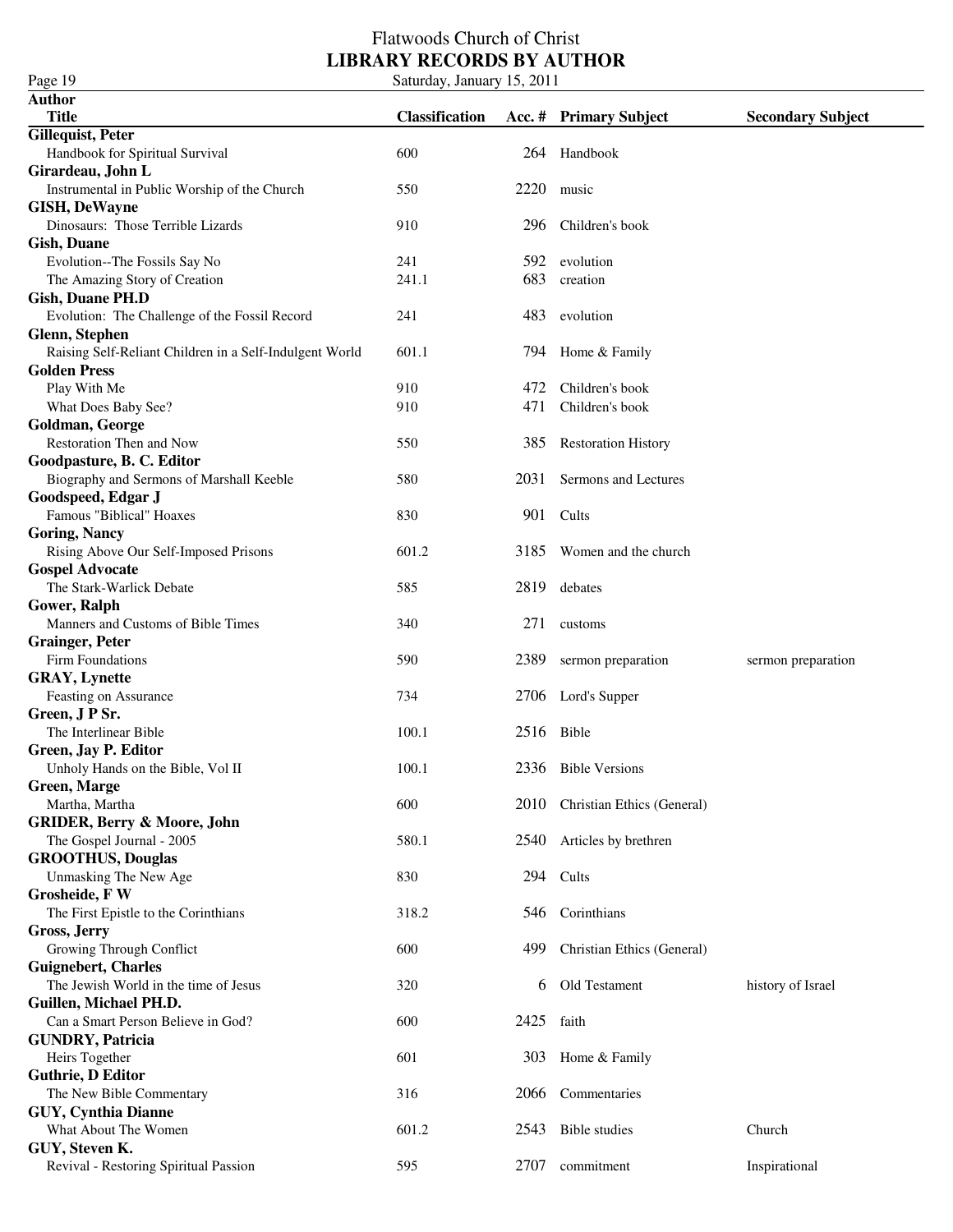Page 20 Saturday, January 15, 2011 **Author Title Classification Acc. # Primary Subject Secondary Subject GUY, Steven K. Dr.** Fan The Flame 242 2541 Inspirational Revival **Hacker, Joe W, Jr** Harding Lectures 1963 **59-** 59- 33 Christ **Hacker, William Joe, Jr (Ed)** Christ in the Space Age (Harding Lectures 1965) 580 895 Christ Lectures **Hafley, Larry Ray** The Christ, The Cross and the Church 580.1 2316 pioneer preachers Sermons and Lectures **Hagedorn, Doug** Ease the Squeese 6 and 120 and 13221 Finance 920.8 3221 Finance **Hagee, John** What Every Man Wants in a Woman and What Every Womar 601 2515 Marriage **Hagelin, Rebecca** Home Invasion 601.1 2436 Home & Family **HAILEY, Homer** Notes On Mormonism 830 2564 Mormans **Hailey, Homer** A Commentary on Job 317.58 832 Commentaries Attitudes and Consequences in Restoration Movement 550 3069 Restoration History Book of Revelation 318.77 2804 Revelation Commentaries From Creation to the Day of Eternity 241.1 3073 creation God's Judgement and Punishment 1992 2008 and 2009 3022 Doctrine of Last Things Hailey's Comments/ Volume I 580.1 631 Articles by brethren Hailey's Comments/Volume II 580.1 632 Articles by brethren Inspiration of Scriptures 430 430 3138 Holy Spirit Prayer and Providence **412** 2987 providence That You May Believe 318.54 455 John The Divorced and Remarried **601** 3154 remarriage divorce The Messiah of Prophecy to the Messiah on the Throne 251.1 2763 Jesus Christ prophecy The Messiah of Prophecy to the Messiah on the Throne 402 3000 theology **HALBROOK, Ron** Halbrook-Freeman Debate 1990 585 585 2656 marriage, divorce and remarriage debates **HALDANE, ROBERT** Memoir of Haldane Brothers of Scotland 570 2979 Biographies **Haley, J J** Are Infants Scriptural Subjects for Baptism? 440 852 Baptism Infants **Haley,.John W** Alleged Discrepancies of the Bible 340 326 discrepancies **Halley, Dr. Henry H.** Halley's Bible Handbook 110.3 2127 Bible Handbook **Halley, Henry H** Halley's Bible Handbook 110.3 149 Handbook **Halley, Homer** Commentary on Isaiah 317.63 564 Commentaries Isaiah **Halley, John** Alleged Discrepancies of the Bible 340 572 discrepancies **HAM, Ken** The New Answer Book 241.1 2605 creation evolution **Hamer, Dean** The God Gene 600 2427 faith genes **Hamilton, Clinton D.** Truth Commentaries 318.2 2356 Commentaries Romans Truth Commentaries 318.2 2362 Commentaries Peter & Jude Truth Commentaries 318.2 2363 Commentaries Peter & Jude **Hamm, Daniel and Kathy** Into All the World, Volume I 720 3215 missions

**HAMPTON, Gary**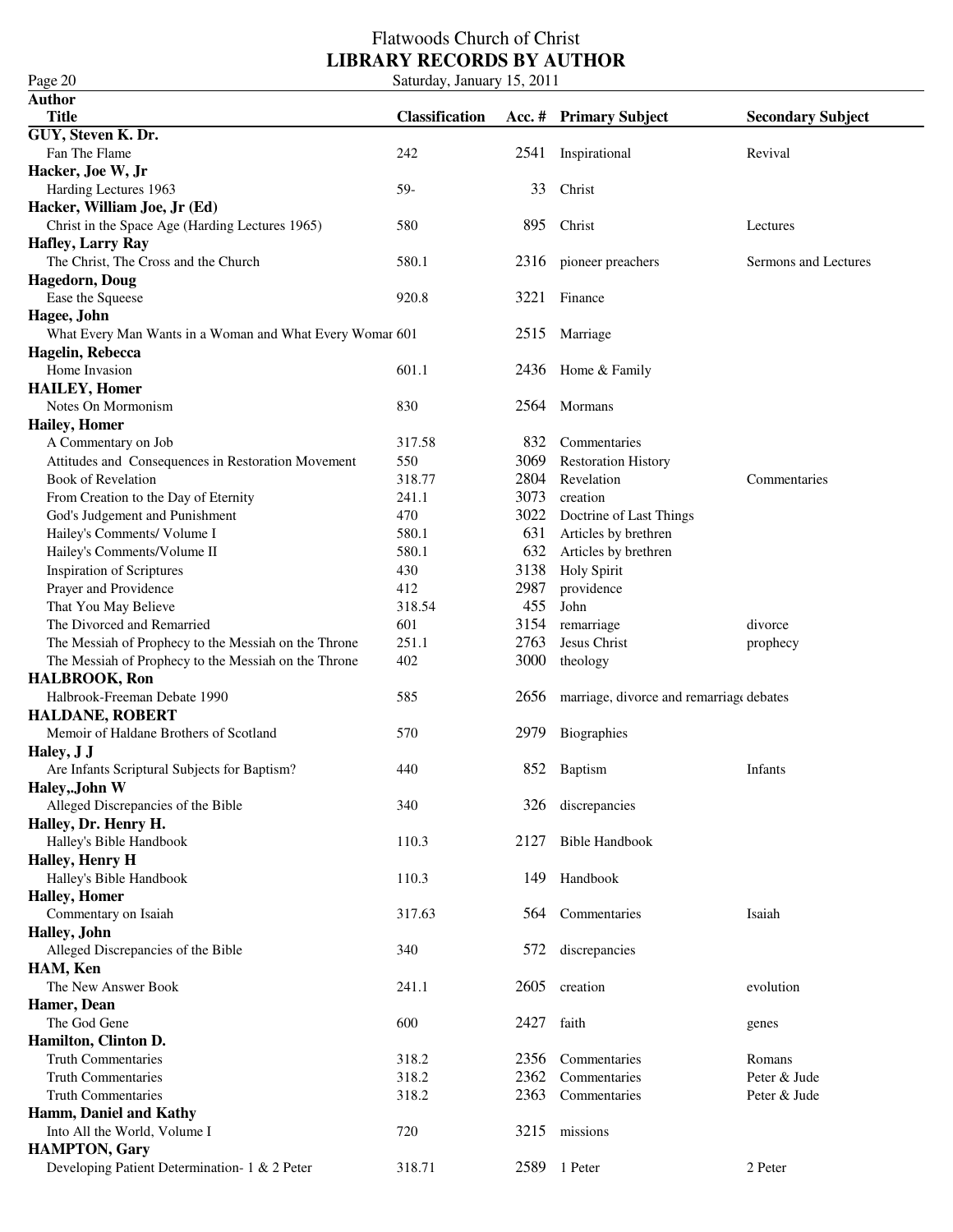### Flatwoods Church of Christ **LIBRARY RECORDS BY AUTHOR** Saturday, January 15, 2011

 $\frac{\text{Page 21}}{\text{Author}}$ 

| Autnor                                                        |                       |      |                          |                           |
|---------------------------------------------------------------|-----------------------|------|--------------------------|---------------------------|
| <b>Title</b>                                                  | <b>Classification</b> |      | Acc. # Primary Subject   | <b>Secondary Subject</b>  |
| God's Way To Right Living                                     | 318.56                |      | $\overline{259}2$ Romans |                           |
| In The Beginning - Genesis                                    | 317.41                |      | 2622 Genesis             |                           |
| Letter of James                                               | 318.70                | 2794 | Colossians & Philemon    | New Testament             |
| Strengthening The Temple of God                               | 318.57                | 2590 | 1 Corinthians            |                           |
| Study of Colossians & Philemon                                | 318.62                | 2792 | Colossians & Philemon    | New Testament             |
| Study of Hebrews                                              | 318.69                | 2793 | Colossians & Philemon    | New Testament             |
| Study of Timothy & Titus                                      | 318.65                | 2791 | Timothy and Titus        | New Testament             |
| That You May Know                                             | 318.73                | 2591 | $1,2,3$ John             |                           |
| The Earliest Christians- Study of Acts                        | 318.55                | 2588 | <b>ACTS</b>              |                           |
| Unseen Hand-Father & Son View Providence                      | 412                   | 2587 | providence               |                           |
| Hampton, Gary & Teresa                                        |                       |      |                          |                           |
| Let the Little Children Come                                  | 705                   | 2813 | Educational              |                           |
| <b>HAMPTON, Teresa</b>                                        |                       |      |                          |                           |
| Come To The Garden                                            | 600                   | 2596 |                          |                           |
|                                                               |                       |      | Women and the church     |                           |
| <b>Illuminating Shadows</b>                                   | 601.2                 | 2594 | Women and the church     |                           |
| Jesus Relationship With Women                                 | 601.2                 | 2593 | Women and the church     |                           |
| Leading Ladies                                                | 601.2                 | 2595 | Women and the church     |                           |
| Hancock, Cline                                                |                       |      |                          |                           |
| 20 of My Best Sermons                                         | 580                   | 42   | sermon outlines          |                           |
| HANNA, Barbara                                                |                       |      |                          |                           |
| Joy In The Morning                                            | 596                   | 2548 | grief                    | Trials                    |
| Hardeman, N. B.                                               |                       |      |                          |                           |
| Hardeman's Tabernacle Sermons (Vol 1)                         | 580                   | 2021 | Sermons and Lectures     |                           |
| Hardeman's Tabernacle Sermons (Vol 2)                         | 580                   | 2022 | Sermons and Lectures     |                           |
| Hardeman's Tabernacle Sermons (Vol III)                       | 580                   | 2023 | Sermons and Lectures     |                           |
| Hardeman, N.B.                                                |                       |      |                          |                           |
| Hardeman-Bogard Debate                                        | 585                   | 2811 | debates                  |                           |
| Harkrider, Robert                                             |                       |      |                          |                           |
| <b>Truth Commentaries</b>                                     | 318.2                 | 2364 | Commentaries             | Revelation                |
| Harley, Willard F., Jr.                                       |                       |      |                          |                           |
| His Needs Her Needs                                           | 601                   | 2418 | Marriage                 |                           |
| <b>HARLEY, William F.</b>                                     |                       |      |                          |                           |
| Surviving An Affair                                           | 601                   | 2556 | Affair                   | Infidelity                |
| Harmon, Greg W.                                               |                       |      |                          |                           |
| Dispelling the Darkness                                       | 830                   |      | 2054 Cults               |                           |
| Harmon, Nolan B                                               |                       |      |                          |                           |
| The Interpreter's Bible                                       | 317.2                 |      | 165 Bible                |                           |
| HARPER, E. R.                                                 |                       |      |                          |                           |
| Holy Spirit Issues in the 20th Century                        | 430                   |      | 2601 Holy Spirit         | Calvinism                 |
| Harrab, Brad                                                  |                       |      |                          |                           |
| Alex Takes a Hike                                             | 910                   | 3218 | Children's book          |                           |
|                                                               | 402                   | 2924 | truth                    | Doctrine                  |
| Dissecting the Truth                                          |                       | 3214 |                          |                           |
| Of New Oracles and New Earths                                 | 830                   |      | Cults                    |                           |
| <b>HARRABB</b> , Brad                                         |                       |      |                          |                           |
| Convicted                                                     | 400                   | 3055 | Doctrine                 |                           |
| Harrell, David Edwin Jr.                                      |                       |      |                          |                           |
| The Churches of Christ in the 20th Century/Homer Hailey's     | 570                   | 2052 | Biographies              | personal journey of faith |
| <b>HARRIS, Jim</b>                                            |                       |      |                          |                           |
| Recover The Dream                                             | 595                   | 2708 | Change Agents            | Doctrine                  |
| <b>HARRIS</b> , Joshua                                        |                       |      |                          |                           |
| Not Even A Hint                                               | 604.1                 | 2716 | sexual                   | morality                  |
| Harris, Joshua                                                |                       |      |                          |                           |
| Boy meets girl                                                | 615                   | 2266 | Dating                   |                           |
| Harris, Katharine                                             |                       |      |                          |                           |
| World's bible dictionary                                      | 110                   | 2732 | <b>Bible Dictionary</b>  |                           |
| Harris, Shirley J                                             |                       |      |                          |                           |
| When a Woman Needs a Friend)Take a Deep Breath and then 601.1 |                       | 1027 | Women of the Bible       |                           |
| Harris, W. Douglas                                            |                       |      |                          |                           |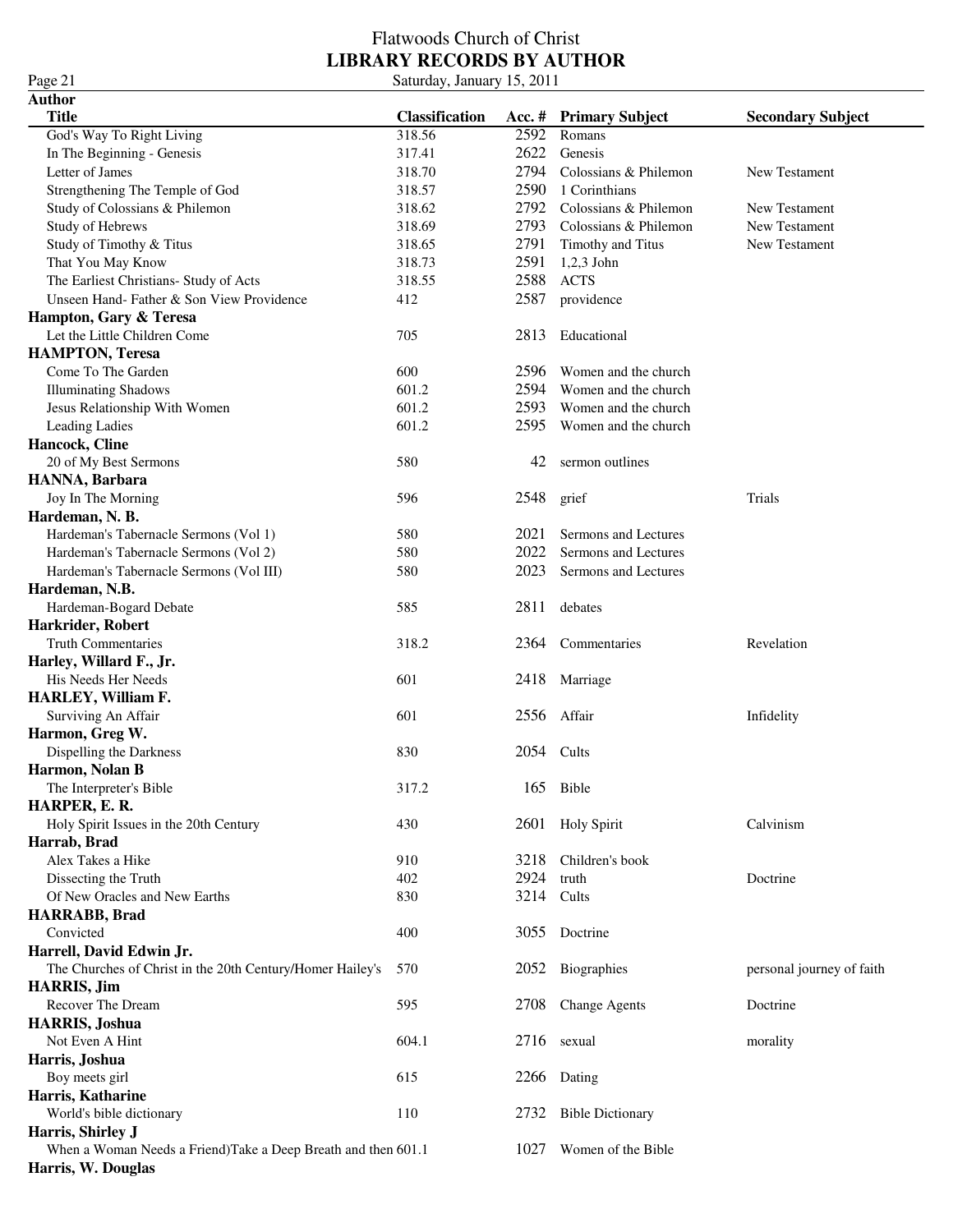| 1ge 22 |  |
|--------|--|
| Author |  |

| <b>Title</b>                                                   | <b>Classification</b> | Acc. $#$ | <b>Primary Subject</b>            | <b>Secondary Subject</b> |
|----------------------------------------------------------------|-----------------------|----------|-----------------------------------|--------------------------|
| Focus on the Fundamentals of the Faith                         | 440                   | 2826     | faith                             |                          |
| Harrison, R K                                                  |                       |          |                                   |                          |
| The Unger's Bible Dictionary                                   | 110                   | 675      | Dictionary                        |                          |
| Harrison, Traverce                                             |                       |          |                                   |                          |
| Restoration Reprint Library/Evangelism                         | 550                   | 141      | <b>Restoration History</b>        | evangelism               |
| Restoration Reprint Library/The Christian Life and Program 550 |                       | 140      | <b>Restoration History</b>        | Christianity             |
| <b>HARRUB</b> , Brad                                           |                       |          |                                   |                          |
| God Made Dinosaurs                                             | 910                   | 2642     | apologetics                       | creation                 |
| God Made Fish                                                  | 910                   | 2643     | apologetics                       | creation                 |
| Harrub, Brad                                                   |                       |          |                                   |                          |
| Diamonds in the Rough                                          | 400                   | 2774     | <b>Bible</b> studies              |                          |
| Harrub, Brad, Ph.D., and Burt Jones, M.A                       |                       |          |                                   |                          |
| Diamonds in the Rough                                          | 242                   | 2199     | Inspirational                     | nuggets of truth         |
| HARRUB, Brad, Will & Reese                                     |                       |          |                                   |                          |
| Alex Plays In The Garden                                       | 910                   | 2691     | apologetics                       | Children's book          |
| Harrub, Brad, Will & Reese                                     |                       |          |                                   |                          |
| Alex Takes a Boat Ride                                         | 910                   | 2806     | Children's book                   |                          |
| Hart, Betsy                                                    |                       |          |                                   |                          |
| It Takes a Parent                                              | 601.1                 | 2492     | parenting                         |                          |
| <b>Harvey</b> , Donald                                         |                       |          |                                   |                          |
| When the One You Love Wants to Leave                           | 601                   | 473      | Marriage                          |                          |
| <b>Hastings, Marvin</b>                                        |                       |          |                                   |                          |
| Saga of a Movement                                             | 550                   | 110      | <b>Restoration History</b>        |                          |
| Hastings, Marvin W                                             |                       |          |                                   |                          |
| Saga of a Movement                                             | 550                   | 183      | <b>Restoration History</b>        |                          |
| Hatcher, Michael                                               |                       |          |                                   |                          |
| A Time to Build                                                | 580                   | 2760     | Growth of Church                  |                          |
| Hathaway, Mary                                                 |                       |          |                                   |                          |
| <b>Celebrating Motherhood</b>                                  | 317.59                | 770      | Psalms                            |                          |
| Hawk, Ray                                                      |                       |          |                                   |                          |
| Divorce and Remarriage                                         | 601                   | 697      | marriage, divorce and remarriage  |                          |
| <b>HAZELIPE, Harold</b>                                        |                       |          |                                   |                          |
| <b>Questions People Ask Ministers</b>                          | 600                   | 223      | Questions Asked                   | Questions Asked          |
| Heaton, E W                                                    |                       |          |                                   |                          |
| Everyday Life in Old Testament Times                           | 340                   | 555      | Old Testament                     | special studies          |
| Hemfelt, Robert                                                |                       |          |                                   |                          |
| Kids Who Carry Our Pain                                        | 601                   |          | 670 Home & Family                 |                          |
| <b>Hemfilt, Robert</b>                                         |                       |          |                                   |                          |
| Love is a Choice                                               | 595                   | 481      | emotions (stress, anxiety, burnor |                          |
| HENDRIKSEN, WILLIAM                                            |                       |          |                                   |                          |
| More Than Conquerors                                           | 318                   | 179      | Revelation                        | Commentaries             |
| Hendriksen, William                                            |                       |          |                                   |                          |
| The Bible on the Life Hereafter                                | 470                   | 867      | Doctrine of Last Things           | eternity                 |
| Henegar, Bill and Jerry Rushford                               |                       |          |                                   |                          |
| Forever Young--the Life and Times of Norvel & Helen Youn; 570  |                       | 1083     | <b>Biographies</b>                |                          |
| <b>Henry, Matthew</b>                                          |                       |          |                                   |                          |
| Bible Commentary Volume III/Job-Song of Solomon                | 316                   | 692      | Commentaries                      |                          |
| Bible Commentary Volume V/Matthew-John                         | 316                   | 693      | Commentaries                      |                          |
| Bible Commentary Volume VI/Acts-Revelation                     | 316                   | 694      | Commentaries                      |                          |
| Matthew Henry's Commentary Volume I                            | 316                   | 689      | Commentaries                      |                          |
| Whole Bible Genesis-Deuteronomy                                | 316                   | 690      | Commentaries                      |                          |
| Hensley, Jeff Lane                                             |                       |          |                                   |                          |
| The zero people, essays on life                                | 603                   | 386      | Abortion                          | essays                   |
| <b>HESTER, David</b>                                           |                       |          |                                   |                          |
| Tampering With Truth                                           | 260                   | 2699     | Liberalism-Modernism              |                          |
| <b>HESTER, SAM</b>                                             |                       |          |                                   |                          |
| Attention to Worship                                           | 730                   | 2964     | worship                           |                          |
| Leadership in the Church of Christ                             | 710                   | 2963     | Leadership                        | elders                   |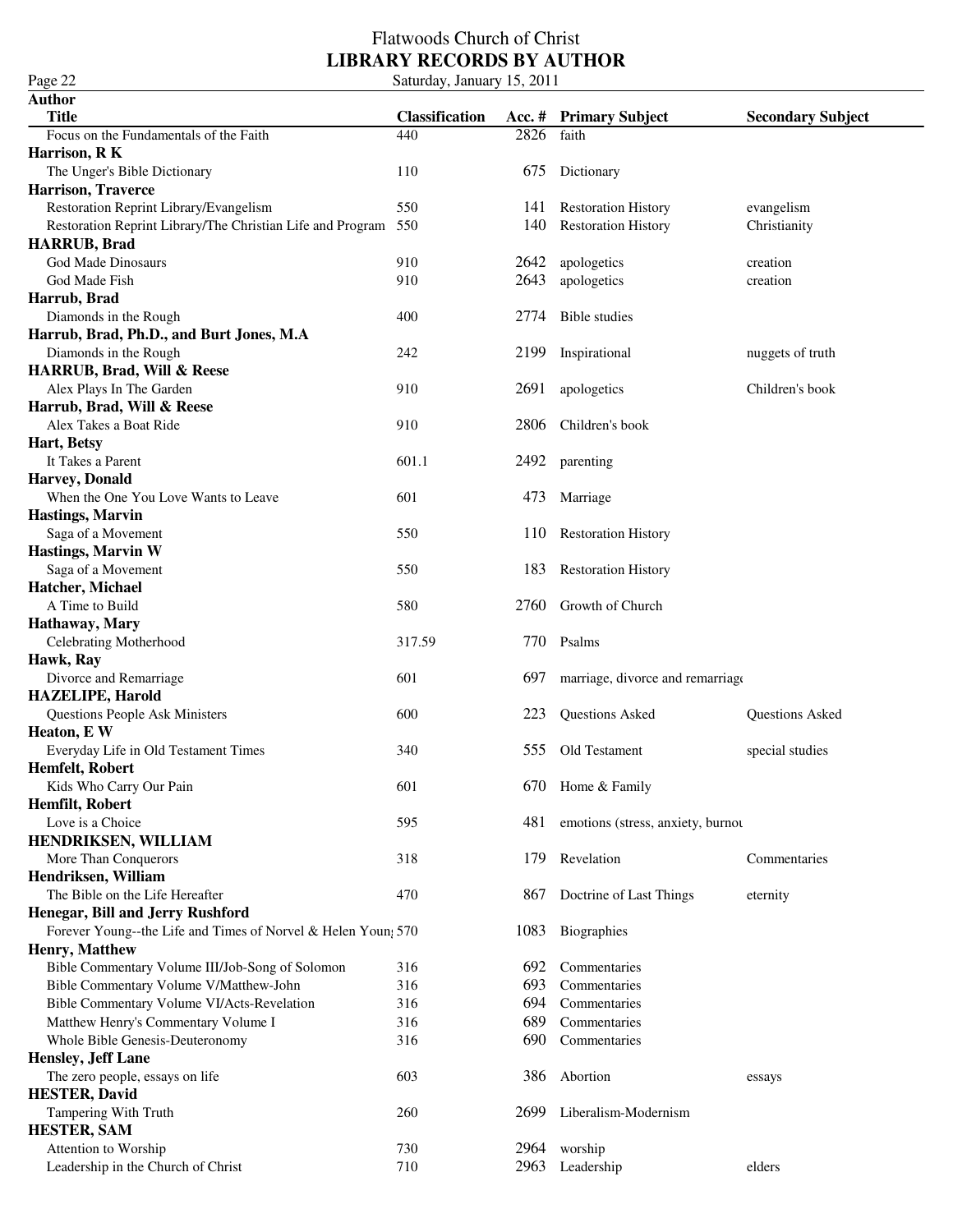| Page 23                                         | Saturday, January 15, 2011 |      |                                  |                          |
|-------------------------------------------------|----------------------------|------|----------------------------------|--------------------------|
| <b>Author</b>                                   |                            |      |                                  |                          |
| <b>Title</b>                                    | <b>Classification</b>      |      | Acc. # Primary Subject           | <b>Secondary Subject</b> |
| Hester, Sam E                                   |                            |      |                                  |                          |
| Analytical Notes on the Protestant Reformation  | 550                        |      | 2762 reformation                 |                          |
| Hicks, Olan                                     |                            |      |                                  |                          |
| Divorce and Remarriage                          | 601                        | 698  | marriage, divorce and remarriage |                          |
| Hicks, Olan and Jim Waldron                     |                            |      |                                  |                          |
| Divorce Debate                                  | 601                        | 2055 | divorce                          |                          |
| Hicks, Olan/Jim Waldron                         |                            |      |                                  |                          |
| Divorce Debate                                  | 585                        | 1281 | debates                          |                          |
| <b>HICKS</b> , Tommy                            |                            |      |                                  |                          |
| Lectureship Lubbock/Philosophy and Vain Deceit  | 580                        |      | 3058 Lectures                    |                          |
| <b>Hicks, Tommy</b>                             |                            |      |                                  |                          |
|                                                 |                            |      |                                  |                          |
| Walk in the Light                               | 580                        |      | 3216 Lectures                    |                          |
| HICKS, Tommy J.                                 |                            |      |                                  |                          |
| Lectureship - Your Adversary The Devil          | 580                        | 2677 | Satan                            | Lectures                 |
| Higher, Alan                                    |                            |      |                                  |                          |
| Spiritual Sword, Volume 41                      | 579                        | 3220 | Spiritual Sword                  |                          |
| The Spiritual Sword/Volume XXV                  | 579                        | 817  | Spiritual Sword                  |                          |
| <b>HIGHERS</b> , Alan                           |                            |      |                                  |                          |
| The Spiritual Sword                             | 579                        | 3049 | Lectures                         |                          |
| The Spiritual Sword - Vol. 37                   | 579                        | 2555 | Spiritual Sword                  |                          |
| The Spiritual Sword - Vol. 38                   | 579                        | 2624 | Spiritual Sword                  |                          |
| <b>Highers</b> , Alan                           |                            |      |                                  |                          |
| Spiritual Sword                                 | 579                        | 2243 | Spiritual Sword                  |                          |
| The Spiritual Sword/Volume XVI                  | 579                        | 831  | Spiritual Sword                  |                          |
| The Spiritual Sword                             | 579                        | 2767 | Lectures                         | evangelism               |
| Highers, Alan E, Editor                         |                            |      |                                  |                          |
| The Spiritual Sword                             | 579                        | 2267 | fundamentals                     | Guidelines               |
| Highers, Alan E. Editor                         |                            |      |                                  |                          |
|                                                 | 579                        |      | 1091 Lectures                    |                          |
| The Spiritual Sword a Peculiar People (Vol 30)  |                            |      |                                  |                          |
| Highers, Alan E., Editor                        |                            |      |                                  |                          |
| Spiritual Sword                                 | 579                        | 2152 | Sermons and Lectures             |                          |
| The Spiritual Sword/Things Most Surely Believed | 579                        | 2188 | Spiritual Sword                  | Lectures                 |
| <b>Hightower</b> , Terry                        |                            |      |                                  |                          |
| <b>Biblical Ethics</b>                          | 580                        | 764  | Sermons and Lectures             |                          |
| Denominationalism Versus the Bible              | 580                        | 759  | Sermons and Lectures             |                          |
| Rightly Dividing the Word/Volume II             | 580                        |      | 786 hermeneutics                 |                          |
| Whatever Happened to Heaven and Hell            | 580                        | 776  | Sermons and Lectures             |                          |
| <b>Hightower, Terry M</b>                       |                            |      |                                  |                          |
| Rightly Dividing the Word/Volume I              | 580                        | 636  | hermeneutics                     |                          |
| Hillersterom, Roger                             |                            |      |                                  |                          |
| <b>Intimate Deception</b>                       | 600                        | 475  | Christian Ethics (General)       |                          |
| <b>HILLIARD</b> , Jack                          |                            |      |                                  |                          |
| After Tommorow - 365 Devotionals                | 600                        | 2705 | Devotional                       |                          |
| Pain & Suffering: Friend of Foe?                | 595                        | 2702 | Pain & Suffering                 |                          |
| Hilliard, Susan E                               |                            |      |                                  |                          |
| Out of the Wilderness                           | 910                        | 933  | Children's book                  |                          |
| Reap the Whirlwind                              | 910                        | 932  | Children's book                  |                          |
| Hilliard, Susan E.                              |                            |      |                                  |                          |
| Trial by fire                                   | 910                        | 935  | Abraham                          | Children's book          |
| <b>HILLYER, Norman</b>                          |                            |      |                                  |                          |
|                                                 | 110                        |      |                                  |                          |
| Holman Giant Print Dictionary                   |                            | 3063 | Dictionary                       |                          |
| Hobbs, John                                     |                            |      |                                  |                          |
| Searching for biblical Truth                    | 200                        | 2300 | <b>Biblical Truth</b>            | <b>Biblical Truth</b>    |
| Hobbs, Lottie                                   |                            |      |                                  |                          |
| Daughters of Eve                                | 340.1                      | 486  | Women of the Bible               |                          |
| <b>HOBBS, Lottie Beth</b>                       |                            |      |                                  |                          |
| Out Of This World                               | 601.2                      | 2715 | morality                         | Wives/Women              |
| You Can Be Beautiful                            | 601.2                      | 2714 | morality                         | Wives/Women              |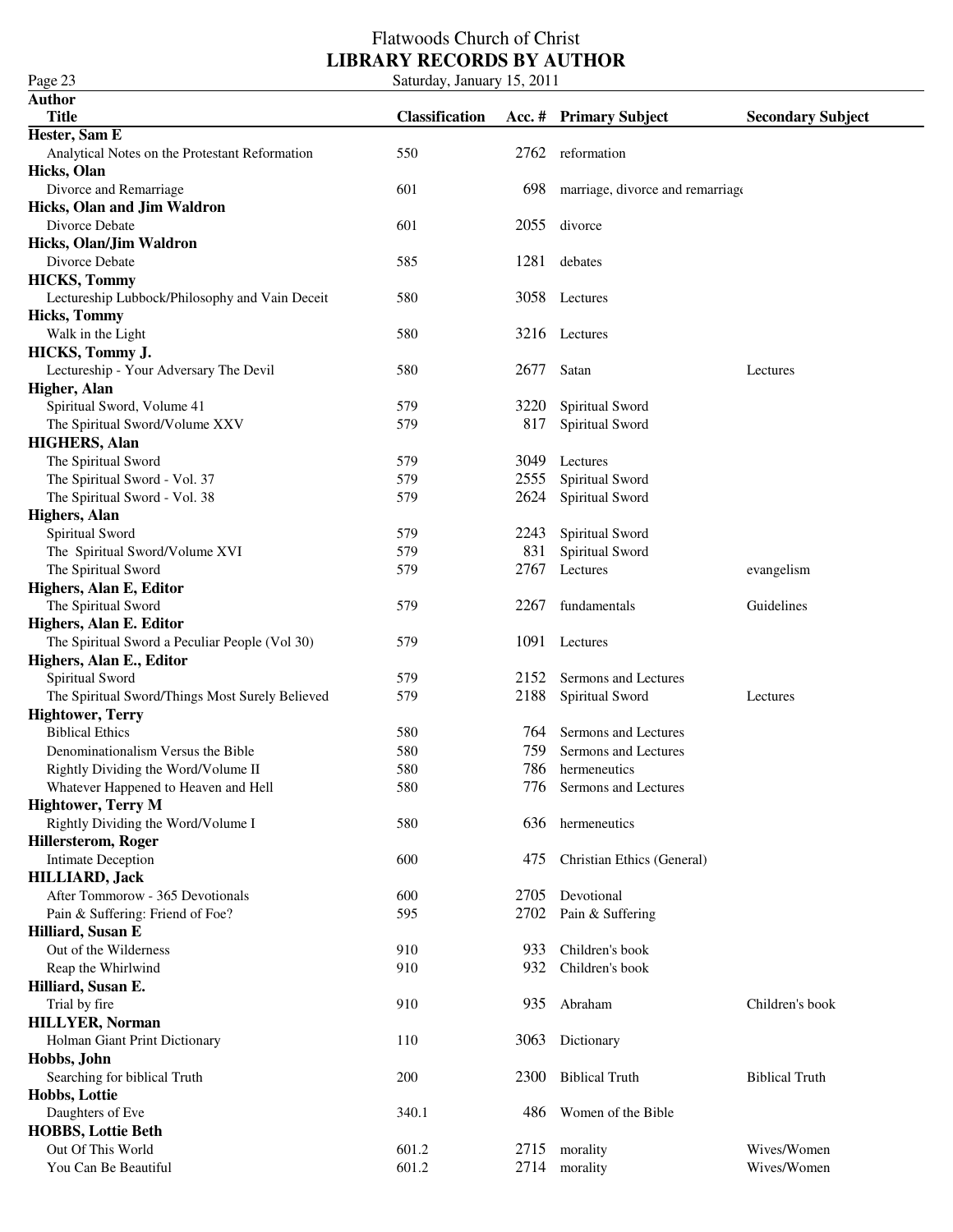Page 24 Saturday, January 15, 2011 **Author Title Classification Acc. # Primary Subject Secondary Subject Hobbs, Lottie Beth** More Precious than Gold 705 705 109 Educational **HOCHDORF, Sean** Lectureship - Darwins Damnable Doctrine 580 2679 evolution Lectures **Hochdorf, Sean** Darwin's Damnable Doctrine 241 2991 evolution From God's Mind to Man's Pen, Vol I 251 2988 hermeneutics From God's Mind to Man's Pen, Vol II 251 2989 hermeneutics The Bible in 3-D 270 2984 geography **HODGE, Charles** God's Deacons 219 deacons 219 deacons 219 deacons **Hodge, Charles** Your Preacher 592 379 work of preacher **HODGE, Charles B.** The Agony & Glory of the Cross 2626 cross of Christ **Hodges, Charles B** The Agony and the Glory of the Cross 413 2996 Christology **Hoerth, Alfred J** Archaeology and the Old Testament 250 2103 archaeology **Hoffmeier, James** The Archaeology of the Bible 250 250 3099 archaeology **Hogan, Norman** Leadership in the Local Church 710 710 409 Leadership **HOLBROOK, Becky** Lib Movement - God's Way 601.2 2709 Wives/Women Church **Holbrook, Becky Tilotta** Every Step of the Way 700.1 2501 Women and the church Home & Family **HOLLAND, Thomas** Sermon Outlines From 1 John & Philippians 581 2748 sermon outlines Old Testament Sermon Outlines From 1 Thessalonians 581 581 2746 sermon outlines 581 911 Old Testament Sermon Outlines From 2 Thessalonians 581 581 2749 sermon outlines 581 911 2749 sermon outlines Sermon Outlines From Galatians 581 2745 sermon outlines Old Testament Sermon Outlines From James 581 2744 sermon outlines Old Testament Sermon Outlines From O. T. 2743 sermon outlines Cold Testament Sermon Outlines From Romans 581 2747 sermon outlines Old Testament **Holland, Thomas** Steps into the Pulpit 590 1045 Homiletics **HOLLAND, Thomas H.** Help & Healing For People Who Hurt 596 596 2546 grief **Holland, Tom** All I Really Needed to Know I Learned on the Farm 570 3231 Autobiography Don't Laugh You'll Be Old Someday 595 3238 emotions (stress, anxiety, burnout) **Holloway, Gary** The Main Thing: A New Look at Ecclesiastes 317.61 2019 Studies in a particular book **Holmes, Oliver Wendell** The Complete Poetical Works of Oliver Wendell Holmes 317.59 877 PoeticaL writings **Hooper, Robert E** Crying in the Wilderness 555 105 Biographies **Horton, Michael** Christ the Lord Christ Christ Christ Christ Christ Christ Christ Christ Christ Christ Christ Christ Christ Christ Christ Christ Christ Christ Christ Christ Christ Christ Christ Christ Christ Christ Christ Christ Christ Chr **House, D D Elwinl** The Psychology of Orthodoxy 800 492 denominationalism

Precious Memories **1087** Singing

**How**

**Howard, A H**

**Howard, Alton**

How to Raise Christian Kids in a Non-Christian World 601.1 802 Home & Family Songs of the Church 733 62 Singing Singing Singing Singing Singing Singing Singing Singing Singing Singing Singing Singing Singing Singing Singing Singing Singing Singing Singing Singing Singing Singing Singing Singing Sin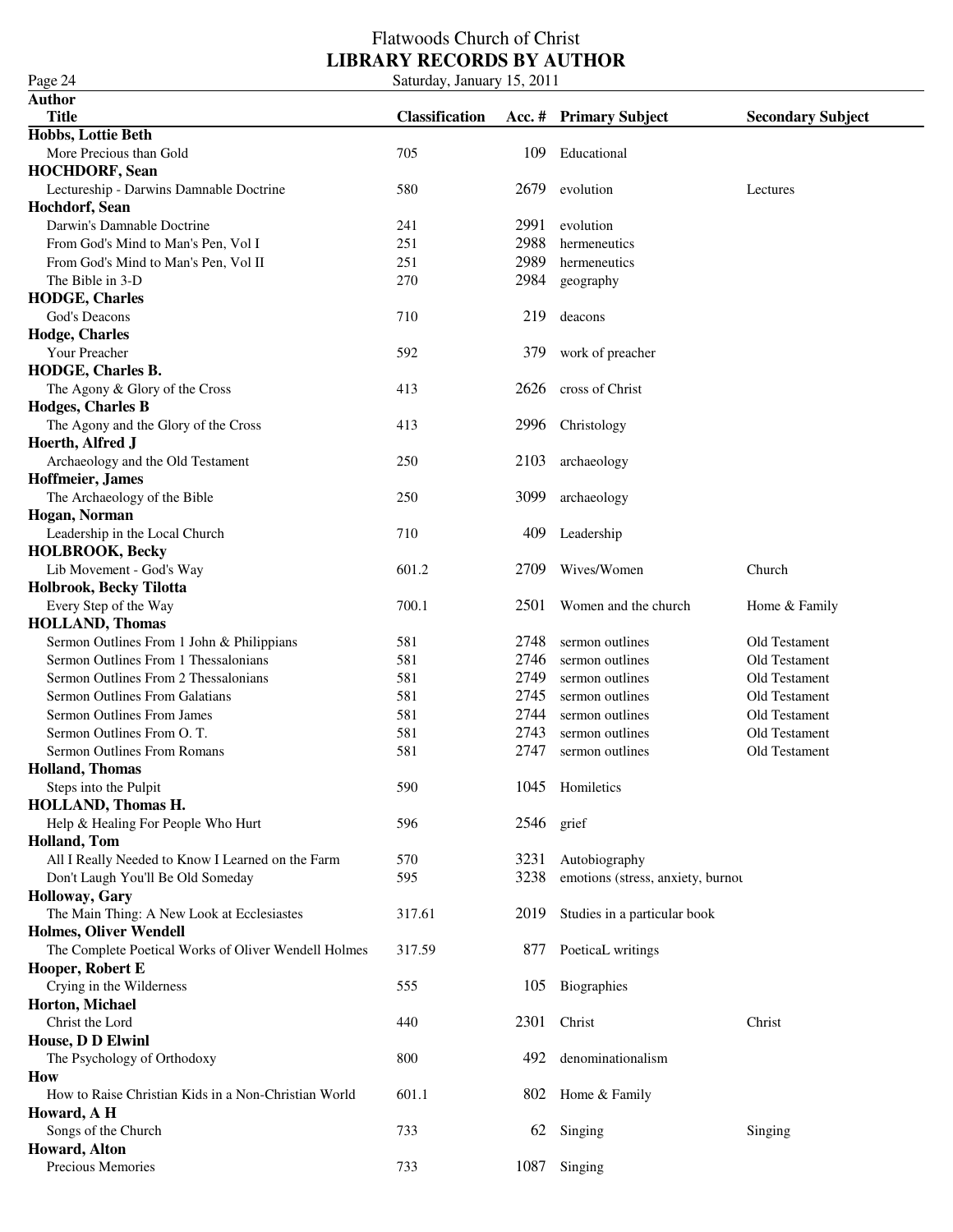| $\sigma e$ .<br>μ, |  |
|--------------------|--|
| Author             |  |

| <b>Title</b>                                                                     | <b>Classification</b> |      | Acc. # Primary Subject     | <b>Secondary Subject</b> |
|----------------------------------------------------------------------------------|-----------------------|------|----------------------------|--------------------------|
| Songs of Faith and Praise                                                        | 733                   | 834  | Singing                    |                          |
| Standard Lectures/Songs of Faith and Praise                                      | 733                   | 833  | Singing                    |                          |
| Howard, J Grant                                                                  |                       |      |                            |                          |
| Knowing God's Will and Doing It                                                  | 800                   |      | denominationalism          |                          |
| Howard, V E                                                                      |                       |      |                            |                          |
| Broken Homes and Handicapped Children                                            | 601                   | 589  | Home & Family              |                          |
| Portals to Heaven                                                                | 242                   | 814  | Inspirational              |                          |
| Premillennialism                                                                 | 470                   | 851  | premillennialism           |                          |
| Howard, V P                                                                      |                       |      |                            |                          |
| What is the Church of Christ                                                     | 400                   |      | 44 Doctrine                |                          |
| Howard, V. E.                                                                    |                       |      |                            |                          |
| Broken Homes and Handicapped Children                                            | 601.1                 |      | 2764 Home & Family         | Home & Family            |
| Howe, Joann                                                                      |                       |      |                            |                          |
| A Change of Habit                                                                | 810                   | 839  | catholicism                | Autobiography            |
| HUDSON, JOHN ALLEN                                                               |                       |      |                            |                          |
| Study in the Life of Alexander Campbell<br>HUFFORD, EVERET L                     | 555                   | 2950 | pioneer preachers          |                          |
| Christ or the Qur'an?                                                            | 833                   | 2955 | Islam                      | Christ                   |
| God's Plumbline                                                                  | 400                   | 2956 | Doctrine                   |                          |
| Hughes, Alan                                                                     |                       |      |                            |                          |
| Spiritual Sword/Volume IV                                                        | 579                   | 772  | Spiritual Sword            |                          |
| The Highers--Blakley Debate on Instrumental Music in Worsl 585                   |                       | 465  | music                      |                          |
| <b>Hughes, Philip</b>                                                            |                       |      |                            |                          |
| The Second Epistle to the Corinthians                                            | 318.2                 | 547  | Corinthians                |                          |
| HUGHES, R. KENT                                                                  |                       |      |                            |                          |
| 1 & 2 Timothy and Titus                                                          | 318.65                | 2390 | Timothy and Titus          | Commentaries             |
| John                                                                             | 318.54                | 2391 | John                       | Commentaries             |
| Hughes, Richard T                                                                |                       |      |                            |                          |
| Reviving the Ancient Faith/Story of Churches of Christ in An 500                 |                       | 2026 | Church History             |                          |
| Hughson, Tanya                                                                   |                       |      |                            |                          |
| Fifteen Minutes the Story of My Abortion                                         | 603                   | 367  | Abortion                   |                          |
| Humble, Bill                                                                     |                       |      |                            |                          |
| The Seven Churches of Asia                                                       | 318.77                | 3205 | Revelation                 |                          |
| The Story of the Restoration                                                     | 550                   | 2815 | <b>Restoration History</b> |                          |
| <b>HUMBLE, BILL J</b>                                                            |                       |      |                            |                          |
| Missionary Society of Controversy                                                | 550                   |      | 2944 Church History        | missions                 |
| Humphrey, Alex Jr./ Director                                                     |                       | 45   |                            |                          |
| The OT Books and their Messages in the Christian Age<br><b>Humphrey</b> , Sandra | 580                   |      | Lectures                   |                          |
| Don't Kiss Toads                                                                 | 616                   | 2312 | Teenagers                  | Dating                   |
| Hunt, Dave                                                                       |                       |      |                            |                          |
| America: The Sorcer's New Apprentice                                             | 830                   | 325  | Cults                      |                          |
| Hunt, Gladys                                                                     |                       |      |                            |                          |
| Does Anyone Here Know God?                                                       | 570                   | 266  | Biographies                |                          |
| Hunt, John                                                                       |                       |      |                            |                          |
| The Ultimate Bible Outline Book                                                  | 110.4                 | 3100 | <b>Bible Survey</b>        |                          |
| Huse, Scott                                                                      |                       |      |                            |                          |
| The Collapse of Evolution                                                        | 241                   | 388  | evolution                  |                          |
| Hyles, Jack                                                                      |                       |      |                            |                          |
| Church Bus Handbook                                                              | 716                   | 488  | church bus                 |                          |
| Ife, Elaine                                                                      |                       |      |                            |                          |
| Noah and the Ark                                                                 | 910                   | 317  | Children's book            |                          |
| <b>JACKSON</b> , Jason                                                           |                       |      |                            |                          |
| <b>Stronger Than Ever</b>                                                        | 600                   | 3052 | Christian Ethics (General) |                          |
| Jackson, Jason                                                                   |                       |      |                            |                          |
| <b>Stronger Than Ever</b>                                                        | 736                   | 3129 | discipling                 |                          |
| <b>JACKSON</b> , Wayne                                                           |                       |      |                            |                          |
| Acts Of The Apostles                                                             | 318.55                | 2570 | <b>ACTS</b>                | <b>Bible</b> studies     |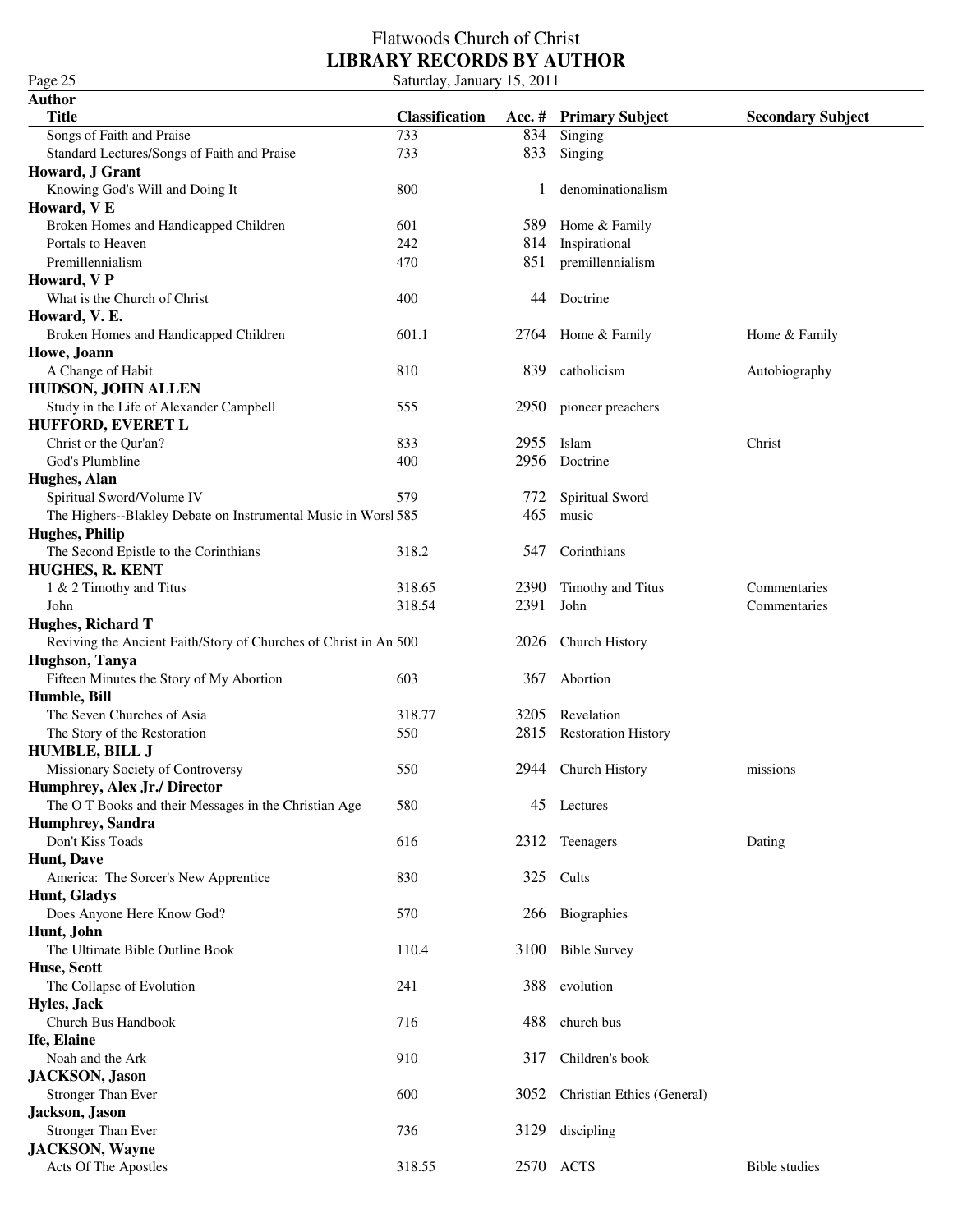Page 26<br>**Author** 

| <b>Title</b>                                                     | <b>Classification</b> |      | Acc. # Primary Subject  | <b>Secondary Subject</b>         |
|------------------------------------------------------------------|-----------------------|------|-------------------------|----------------------------------|
| Before I Die, Letters to Timothy & Titus                         | 318.65                | 2569 | Timothy and Titus       | <b>Bible</b> studies             |
| Bible Words & Theological Terms                                  | 109                   | 2695 | word studies            | Dictionary                       |
| Clouds Without Water                                             | 316                   | 3053 | Commentaries            |                                  |
| Rejoice w/ Me - Philippians                                      | 318.61                | 2623 | Philippians             |                                  |
| Surveying The Evidence                                           | 240                   | 2877 | Christian Evidence      | creation                         |
| The Bible On Trial                                               | 251                   | 2878 | Bible                   |                                  |
| The Bible Translation Controversy                                | 100                   | 293  | Bible                   |                                  |
| Jackson, Wayne                                                   |                       |      |                         |                                  |
| A Study Discussion of Divorce and Remarriage                     | 601                   | 282  | Marriage                |                                  |
|                                                                  |                       |      |                         |                                  |
| <b>Background Bible Study</b>                                    | 270                   | 288  | geography               |                                  |
| Biblical Studies in the Light of Archaeology                     | 250                   | 783  | archaeology             |                                  |
| Biblical Studies in the Light of Archeology                      | 250                   | 275  | archaeology             |                                  |
| Creation, Evolution, and the Age of the Earth                    | 240                   | 660  | Science and Faith       |                                  |
| <b>Eternal Security</b>                                          | 470                   | 3137 | Doctrine of Last Things |                                  |
| Fortify Your Faith                                               | 340                   | 314  | faith                   |                                  |
| Greater Bible Knowledge                                          | 340                   | 276  | <b>Bible</b> studies    |                                  |
| Isaiah God's Prophet of Doom and Deliverance                     | 317.63                | 3140 | Isaiah                  |                                  |
| Principles for Understanding Alleged Biblical Contradictions 340 |                       | 328  | special studies         |                                  |
| Reason and Revelation/Volume IX                                  | 200                   | 766  | Christian Evidence      |                                  |
| Reason and Revelation/Volume VIII                                | 200                   | 765  | Christian Evidence      |                                  |
| Reason and Revelation/Volume X                                   | 200                   | 767  | Christian Evidence      |                                  |
| Reason and Revelation/Volume XI                                  | 200                   | 768  | Christian Evidence      |                                  |
| Reason and Revelation/Volume XII                                 | 200                   | 769  | Christian Evidence      |                                  |
| The Bible and Mental Health                                      | 595                   | 1040 | J. Countryman           | emotions (stress, anxiety, burno |
| The Mythology of Modern Geology                                  | 200                   | 277  | geology                 |                                  |
| The Mythology of Modern Geology                                  | 241                   | 2510 | geology                 |                                  |
| Jamieson, Robert                                                 |                       |      |                         |                                  |
| A Commentary on Genesis-Deuteronomy-Joshua-Esther                | 317.2                 | 677  | Commentaries            |                                  |
| A Commentary on Job-Isaiah                                       | 317.2                 | 678  | Commentaries            |                                  |
|                                                                  | 318.2                 | 679  | Commentaries            |                                  |
| A Commentary on Matthew-Revelation                               |                       |      |                         |                                  |
| Jeffcoate, WD                                                    |                       |      |                         |                                  |
| The Bible and Social Drinking                                    | 602                   | 408  | alcoholism              |                                  |
| <b>Jeffrey, Grant R</b>                                          |                       |      |                         |                                  |
| Creation                                                         | 241.1                 | 2227 | God's design            |                                  |
| <b>JENKINS, ANCIL</b>                                            |                       |      |                         |                                  |
| Biography of A. G. Freed                                         | 570                   |      | 2972 Biographies        |                                  |
| Meditations from the Mountain                                    | 590                   |      | 2961 Homiletics         |                                  |
| More Meditations from the Mountain                               | 590                   |      | 2960 sermon outlines    | Homiletics                       |
| <b>JENKINS</b> , Ancil                                           |                       |      |                         |                                  |
| Problem Solving In 1 & 2 Samuel                                  | 317.49                | 2795 | 1 Samuel                | 2 Samuel                         |
| <b>JENKINS</b> , Dale                                            |                       |      |                         |                                  |
| Seekin True Unity                                                | 700                   |      | $2561$ unity            | fellowship                       |
| <b>Jenkins, Dale</b>                                             |                       |      |                         |                                  |
| A Minister's Heart                                               | 554                   | 3240 | Autobiography           |                                  |
| <b>Jennings</b> , Alvin                                          |                       |      |                         |                                  |
| The Christianity Grows in the City                               | 800                   | 496  | denominationalism       |                                  |
| Jensen, Irving L                                                 |                       |      |                         |                                  |
| Jensen's Survey of the New Testament                             | 318                   | 2067 | Commentaries            | New Testament                    |
| Jensen's Survey of the Old Testament                             | 317                   | 2065 | Old Testament           |                                  |
| <b>Jerry Moffitt</b>                                             |                       |      |                         |                                  |
| MOFFITT'S BIBLE COMMENTARY                                       | 318                   | 2157 | Commentaries            | New Testament                    |
| <b>Jim Laws, Lectureship Director</b>                            |                       |      |                         |                                  |
| WOMEN TO THE GLORY OF GOD                                        | 579                   | 2155 | Women and the church    |                                  |
|                                                                  |                       |      |                         |                                  |
| Jividen, Jimmy                                                   |                       |      |                         |                                  |
| A Place of Tough and Tender Love/Kononia                         | 340                   |      | 523 Love                | special studies                  |
| Caring Enough to Correct                                         | 736                   | 673  | discipling              |                                  |
| Glossolalia from God or Man                                      | 800                   | 500  | denominationalism       |                                  |
| Inspiration and Authority of the Scriptures                      | 242                   | 2527 | Inspirational           | authority                        |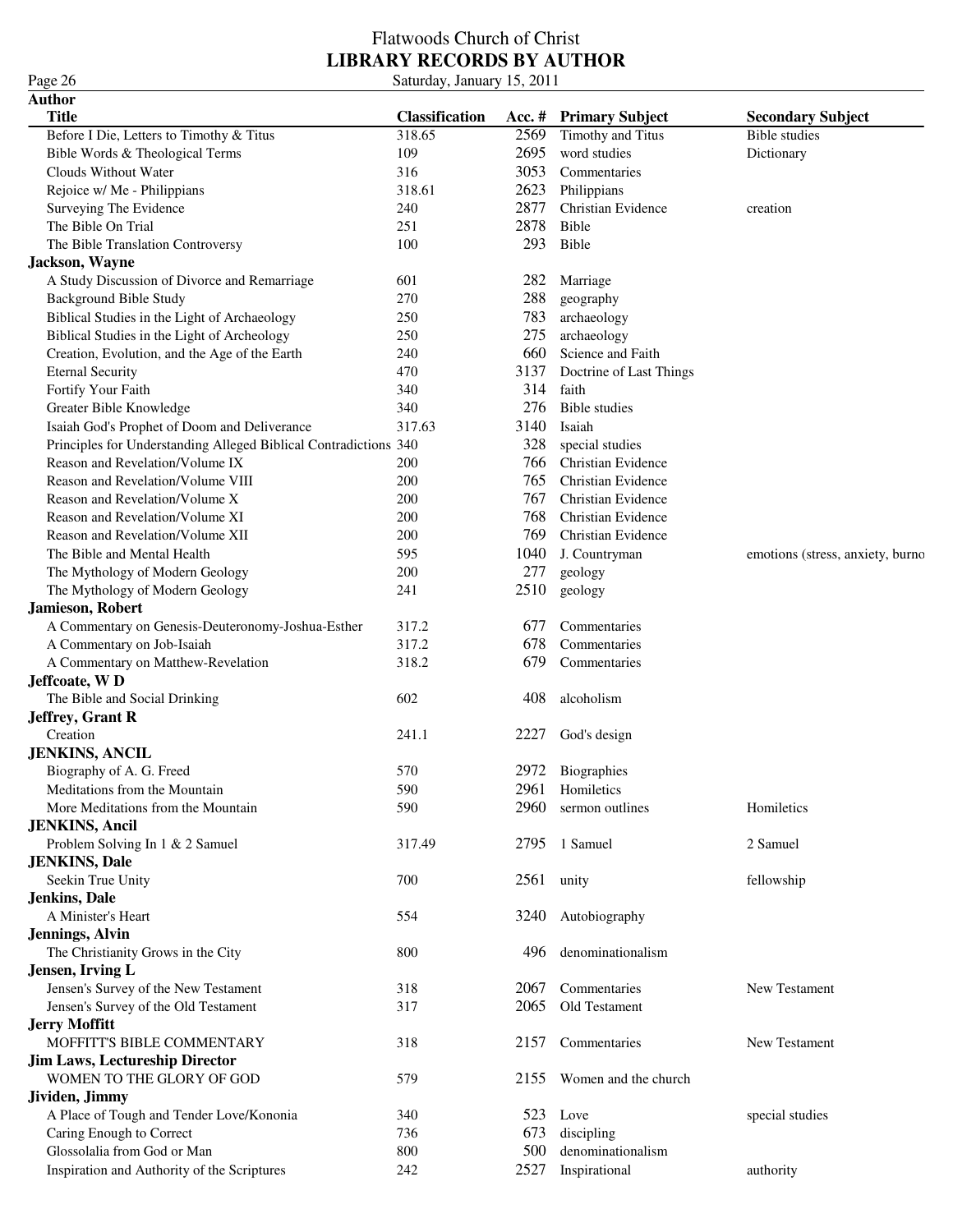Page 27<br>**Author** 

| <b>Title</b>                                                    | <b>Classification</b> | Acc. $#$ | <b>Primary Subject</b>     | <b>Secondary Subject</b>     |
|-----------------------------------------------------------------|-----------------------|----------|----------------------------|------------------------------|
| Miracles from God or Man                                        | 330                   | 634      | miracles                   |                              |
| More than a Feeling, Worship that Pleases God                   | 730                   | 2009     | worship                    |                              |
| Worship in Song                                                 | 733                   | 644      | Singing                    |                              |
| <b>Johnson, Ashley S</b>                                        |                       |          |                            |                              |
| Letters to a Young Methodist Preacher                           | 582                   | 2417     | letters                    | denominationalism            |
| <b>Johnson</b> , Aubrey                                         |                       |          |                            |                              |
| Love More Sin Less                                              | 736                   | 3125     | discipling                 |                              |
| Music Matters in the Lord's Church                              | 733                   | 2034     | music                      |                              |
| Music Matters in the Lord's Church                              | 733                   | 2232     | music                      |                              |
| Spiritual Patriots--Jude's Call to Arms                         | 318.76                | 3126     | Jude                       |                              |
| Johnson, B.W.                                                   |                       |          |                            |                              |
| The People's New Testament with Explanatory Notes               | 100                   | 1011     | Bible                      |                              |
| The People's New Testament with Explanatory Notes               | 100                   | 1013     | Bible                      |                              |
| Johnson, Barbara                                                |                       |          |                            |                              |
| Pack Up Your Gloomies in a Great Big Box                        | 601.1                 | 800      | Home & Family              |                              |
| <b>JOHNSON, Clarence R.</b>                                     |                       |          |                            |                              |
| Psalms To Sing                                                  | 733                   | 2686     | Singing                    | music                        |
| Johnson, Phillip E                                              |                       |          |                            |                              |
| Darwin on Trial                                                 | 241                   | 3093     | evolution                  |                              |
| The Right Questions                                             | 400                   | 2234     | naturalism                 | apologetics                  |
| Jones, A B                                                      |                       |          |                            |                              |
| Restoration Reprint Library/The Spiritual Side of Our Plea      | 550                   | 125      | <b>Restoration History</b> |                              |
| <b>JONES, Burt</b>                                              |                       |          |                            |                              |
| Shadow Land                                                     | 833                   | 3043     | Islam                      |                              |
| <b>Jones</b> , Burt                                             |                       |          |                            |                              |
| A Practical Handbook for Singing                                | 733                   | 2192     | Singing                    |                              |
| Shadow Lane/Islam                                               | 833                   | 3028     | Islam                      |                              |
| <b>Jones, Edward</b>                                            |                       |          |                            |                              |
| Studies in Luke                                                 | 318.53                | 437      | Luke                       |                              |
| Josephus, Flavius                                               |                       |          |                            |                              |
| The Works of Josephus Volume II                                 | 500                   | 606      | Church History             |                              |
| The Works of Josephus Volume III                                | 500                   | 607      | Church History             |                              |
| The Works of Josephus Volume IV                                 | 500                   | 608      | Church History             |                              |
| Josepleus, Flavius                                              |                       |          |                            |                              |
| The Works of Josephus Volume I                                  | 500                   | 605      | Church History             |                              |
| KACHELMAN, John L., Jr.                                         |                       |          |                            |                              |
| Habakkuk                                                        | 317.65                |          | 2786 Old Testament         | Studies in a particular book |
| Malachi                                                         | 317.69                | 2785     | Old Testament              | Studies in a particular book |
| Out of the Shadows                                              | 330                   | 2784     | Old Testament              | New Testament                |
| Kaiser, Walter C., Jr.                                          |                       |          |                            |                              |
| Hard Sayings of the Bible                                       | 140                   | 2348     | Bible                      | authority                    |
| Kearley, Furman                                                 |                       |          |                            |                              |
| An Examination of Alleged Contradictions in the Gospel          | 340                   | 330      | special studies            |                              |
| What About the Discrepancies in the Bible                       | 340                   | 329      | special studies            |                              |
| Keefer, Mikal                                                   |                       |          |                            |                              |
| I Like Sunday School                                            | 910                   | 807      | Children's book            |                              |
| Keil & Delitzch                                                 |                       |          |                            |                              |
| Commentary on the Old Testament/Volume IX                       | 317.66                | 652      | Commentaries               |                              |
| Commentary on the Old Testament/Volume VII                      | 317.63                | 653      | Commentaries               |                              |
|                                                                 | 317.64                | 651      | Commentaries               |                              |
| Commentary on the Old Testament/Volume VIII<br>Keil & Delitzsch |                       |          |                            |                              |
| Commentaries on the Old Testament/Volume IV                     | 317.75                | 647      | Commentaries               |                              |
| Commentaries on the Old Testament/Volume V                      | 317.75                | 645      | Commentaries               |                              |
| Commentaries on the Old Testament/Volume VI                     |                       | 646      | Commentaries               |                              |
|                                                                 | 317.75                |          |                            |                              |
| Keil, CF                                                        |                       |          |                            |                              |
| Bible Commentary on O T Volume X                                | 317.75                | 695      | Commentaries               |                              |
| Commentary on the Old Testament Volume I                        | 317                   | 579      | Commentaries               |                              |
| Commentary on the Old Testament Volume II                       | 317                   | 580      | Commentaries               |                              |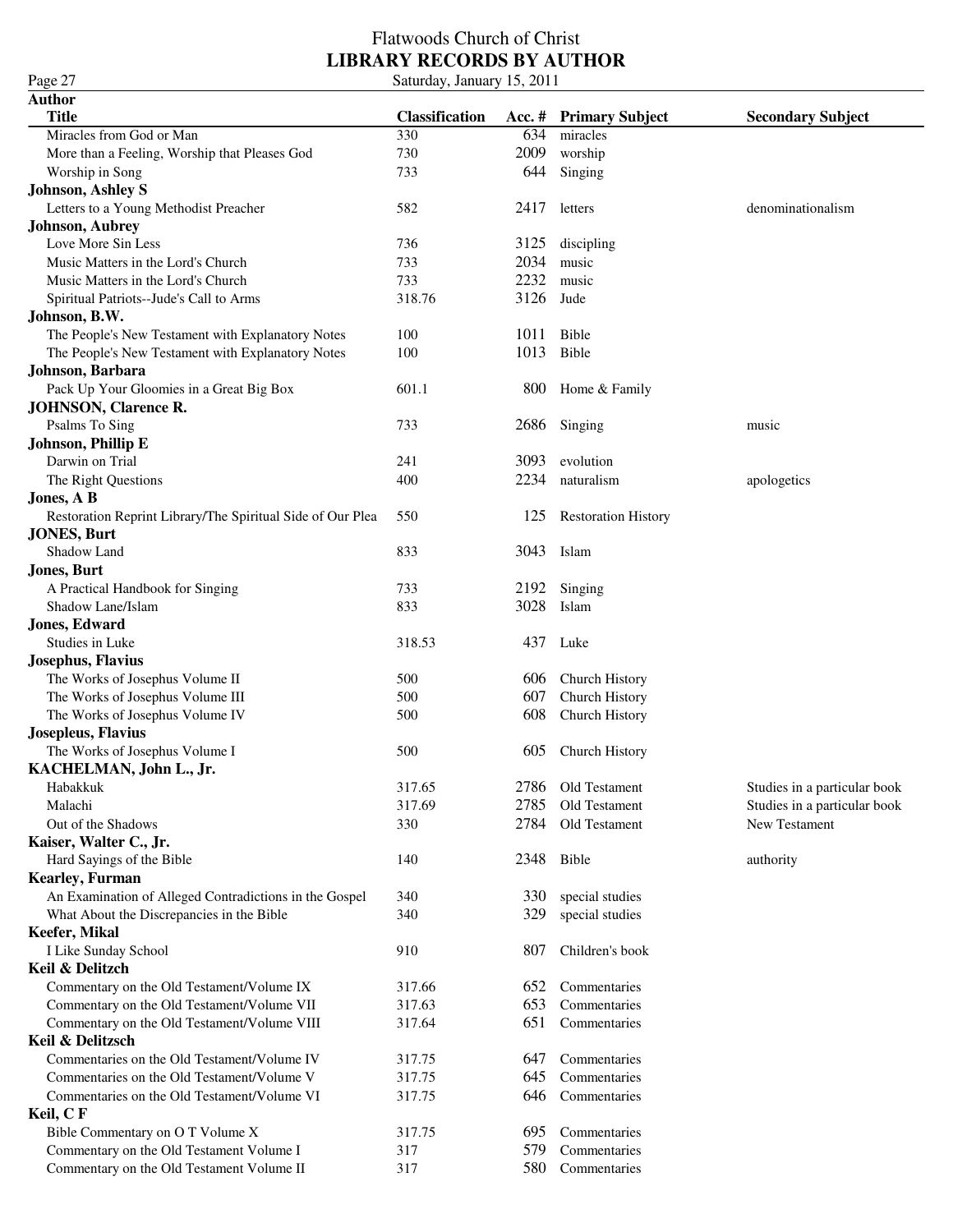| Page 28                                              | Saturday, January 15, 2011 |      |                            |                          |  |
|------------------------------------------------------|----------------------------|------|----------------------------|--------------------------|--|
| <b>Author</b>                                        |                            |      |                            |                          |  |
| <b>Title</b>                                         | <b>Classification</b>      |      | Acc. # Primary Subject     | <b>Secondary Subject</b> |  |
| Commentary on the Old Testament Volume III           | 317                        | 578  | Commentaries               |                          |  |
| <b>Kellems</b> , Jesse                               |                            |      |                            |                          |  |
| Restoration Reprint Library/The Deity of Jesus       | 550                        | 146  | <b>Restoration History</b> | Christ                   |  |
| <b>Keller, Timothy</b>                               |                            |      |                            |                          |  |
| The Reason for God                                   | 242                        |      | 2734 Inspirational         |                          |  |
| Keller, Werner                                       |                            |      |                            |                          |  |
| The Bible as History                                 | 320                        |      | 2434 history of Israel     |                          |  |
| Kelley, Page H., Burden & Crawford                   |                            |      |                            |                          |  |
| <b>Biblical Hebrew</b>                               | 130                        |      | 2204 Hebrew grammar        |                          |  |
| <b>KELLY, Miles</b>                                  |                            |      |                            |                          |  |
| Family Bible Flip Quiz                               | 110.5                      | 2717 | Trivia                     | <b>Bible</b>             |  |
| <b>Kennedy</b> , James                               |                            |      |                            |                          |  |
| Learning to Live With the People You Love            | 601                        |      | 324 Home & Family          |                          |  |
| Kenyan, Brian R                                      |                            |      |                            |                          |  |
| Do You Understand Restoring the Erring?              | 580                        | 3017 | Sermons and Lectures       |                          |  |
| Kenyon, Brian R                                      |                            |      |                            |                          |  |
| Do You Understand Church Growth?                     | 580                        | 3013 | Sermons and Lectures       |                          |  |
| Do You Understand Fellowship?                        | 580                        | 3011 | Sermons and Lectures       |                          |  |
| Do You Understand Leadership?                        | 580                        | 3008 | Sermons and Lectures       |                          |  |
| Do You Understand Preaching?                         | 580                        | 3010 | Sermons and Lectures       |                          |  |
| Do You Understand Restoration?                       | 580                        | 3014 | Sermons and Lectures       |                          |  |
| Do You Understand the Biblical View of Man?          | 580                        | 3016 | Sermons and Lectures       |                          |  |
| Do You Understand the God of the Bible?              | 580                        | 3015 | Sermons and Lectures       |                          |  |
| Do You Understand the Grace of God?                  | 580                        | 3012 | Sermons and Lectures       |                          |  |
| Kepler, Thomas S.                                    |                            |      |                            |                          |  |
| The Book of Revelation--9 commentary for Laymen      | 318.77                     | 866  | Revelation                 |                          |  |
| Kershner, Frederick                                  |                            |      |                            |                          |  |
| Restoration Reprint Library/Volumes IV-V             | 550                        | 135  | <b>Restoration History</b> |                          |  |
| <b>Kershner, Frederick D</b>                         |                            |      |                            |                          |  |
| Restoration Reprint Library/The Restoration Handbook | 550                        | 134  | <b>Restoration History</b> | Handbook                 |  |
| Kesler, Jay L.                                       |                            |      |                            |                          |  |
| Challenges for the College Bound                     | 616                        |      | 846 College Life           | college challenges       |  |
| Ketterman, Grace M.D.                                |                            |      |                            |                          |  |
| Mothering/the Complete Guide for Mothers of all ages | 601.1                      |      | 922 Home & Family          |                          |  |
| <b>KILGORE, CHARLES F</b>                            |                            |      |                            |                          |  |
| The James O'Kelly Schism                             | 800                        |      | 2980 denominationalism     |                          |  |
| Kimbrough, Earl                                      |                            |      |                            |                          |  |
| The Warrior from Rock Creek                          | 555                        | 3034 | Biographies                |                          |  |
| Kimbrough, Earl (compiled by)                        |                            |      |                            |                          |  |
| Homer Hailey's Lesson Notes                          | 580                        | 2222 | sermon preparation         |                          |  |
| <b>King James Version</b>                            |                            |      |                            |                          |  |
| The HOLY BIBLE                                       | 100                        | 2335 | Bible                      |                          |  |
| The Holy Bible                                       | 100                        | 195  | Bible                      |                          |  |
| KING, DANIEL H, SR                                   |                            |      |                            |                          |  |
| <b>Truth Commentaries</b>                            | 318                        |      | 2393 1,2,3 John            | Commentaries             |  |
| King, Daniel H., Sr.                                 |                            |      |                            |                          |  |
| At the Feet of the Master Teacher                    | 251.1                      | 2327 | Jesus Christ               | Christ                   |  |
| <b>Truth Commentaries</b>                            | 318.2                      | 2354 | Commentaries               | Gospels                  |  |
| <b>King, Louise</b>                                  |                            |      |                            |                          |  |
| Restoration Reprint Library/Memoir of David King     | 550                        | 123  | <b>Restoration History</b> |                          |  |
| <b>Kirkpatrick, Foy</b>                              |                            |      |                            |                          |  |
| Faith for a World in Doubt                           | 580                        | 47   | Lectures                   |                          |  |
| Restoring the NT Church                              | 580                        | 48   | Lectures                   |                          |  |
| The Christian and Authority                          | 580                        | 46   | Lectures                   |                          |  |
| <b>Kirkpatrick, Foy Editor</b>                       |                            |      |                            |                          |  |
| The Christian and Authority                          | 580 KIr                    | 11   | Lectures                   |                          |  |
| The Last Days                                        | 580                        | 12   | Lectures                   |                          |  |
| Kiser, M.W.                                          |                            |      |                            |                          |  |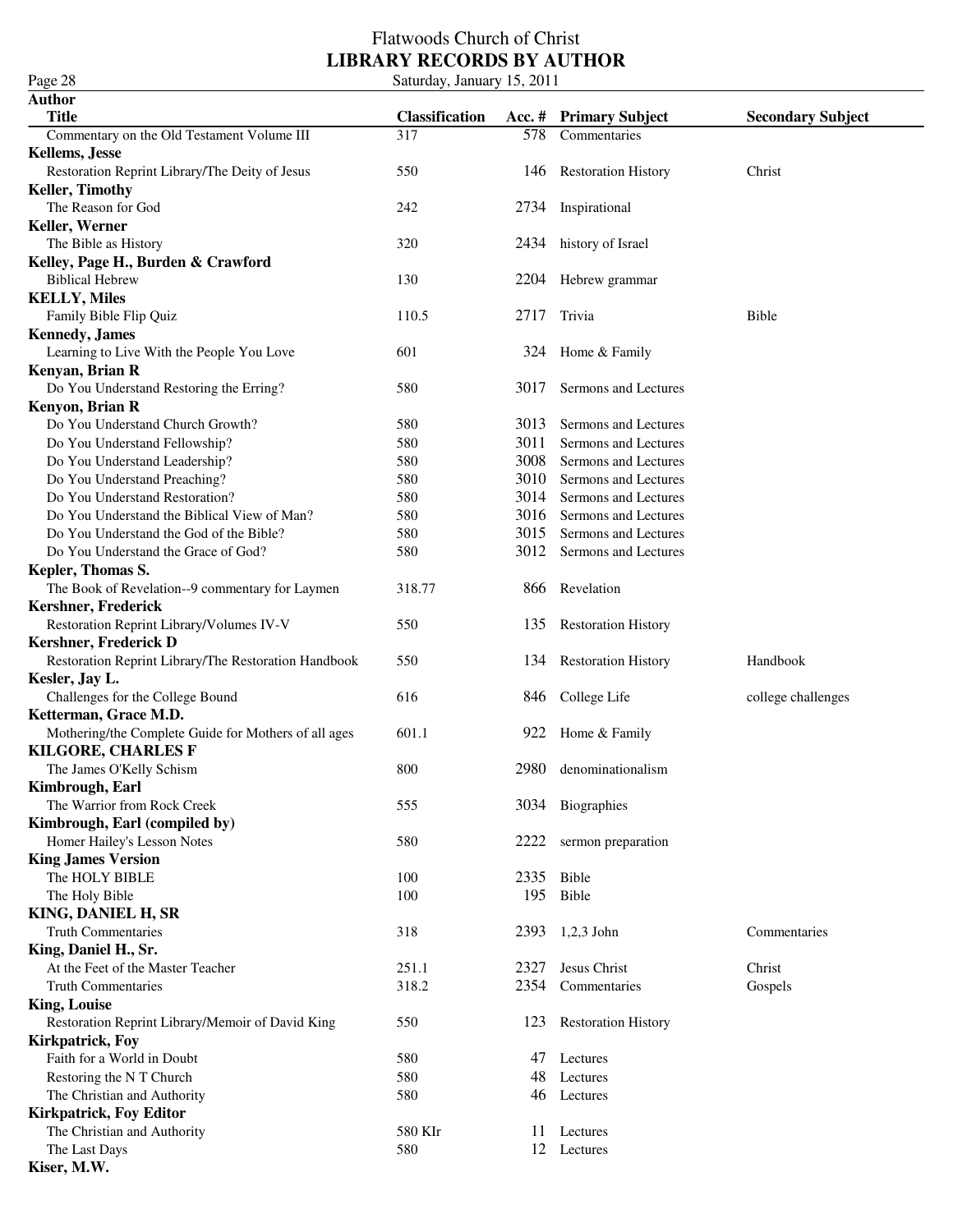#### Flatwoods Church of Christ **LIBRARY RECORDS BY AUTHOR** Page 29 Saturday, January 15, 2011

**Author Title Classification Acc. # Primary Subject Secondary Subject** Sermon Outline Sourcebook (Vol IV) 590 2036 sermon preparation **Kiser, Mike** Sermon Outline Sourcebook (Vol 1) 590 2035 sermon preparation Sermon Outline Sourcebook (Vol V) 590 2037 sermon preparation **Kitchen, K. A.** On the Reliability of the Old Testament 317.3 2251 Old Testament Christian Evidence **Koop, C. Everett** The Right To Live-The Right To Die 603 335 Abortion **Krannawitter, Thomas L** A Nation Under God? The ACLU and Religion in Am. Politic 710 2521 government and politics **Kuykenball, Carolyn** Babies of the Bible 910 910 468 Children's book **Lake, Darlene** Leaf Collecting and Preserving Made Easy 910 2472 **Lambert, Gussie** In Memoriam 555 2297 pioneer preachers **Lambert, O C** Catholicism Against Itself 812 665 catholicism **Lane, William** Hebrews 318.69 3204 Hebrews **Lane, William L** The Gospel of Mark 318.2 542 Mark **Lang, J Stephens** Bible Trivia 110.5 731 Bible Trivia **Lanier, Roy** Epistles of 1, 2, 3 John 318.73 3198 1, 2, 3 John **Lard, Moses** Commentary on Romans 580 562 Commentaries Romans Romans Commentary on Romans 580 567 Romans **Lard, Moses E** Laird's Quarterly 580 13 Sermons and Lectures **Larsen, Dan** Jesus 910 1085 Children's book **Larson, Bob** Straight Answers on the New Age 830 830 323 Cults **Larson, Bruce** The Preacher's Commentary **318.2** 2379 Commentaries Luke **Larson, Knute** Holman N T Commentary 318.2 2373 Commentaries Thessalonians **LATOURETTE, Kenneth Scott** A History of Christianity, Vol I 500 2533 Church History reformation A History of Christianity, Vol II 500 2531 Church History reformation **LAW, JAMES E** A Study of the Mosaical Dispensation 320 2943 Old Testament special studies **Lawhead, Steve** After You Graduate **616** 616 848 Student Orientation **Lawrence, Richard** New Testament Life and Times 251.1 2471 New Testament New Testament **Laws, Jim** Marriage, Divorce, and Remarriage 601 601 755 Marriage **Lawson, James Gilchrist** Restoration Reprint Library/Did Jesus Command Immersion 550 133 Restoration History Baptism **Layers, Dorothy L** Letters to a Diminished Church 200 2413 Christian Evidence **Laymon, Charles** The Life and Teachings of Jesus 340 449 special studies **Laymon, Charles M.** The Book of Revelation--its message and meaning 318.77 864 Revelation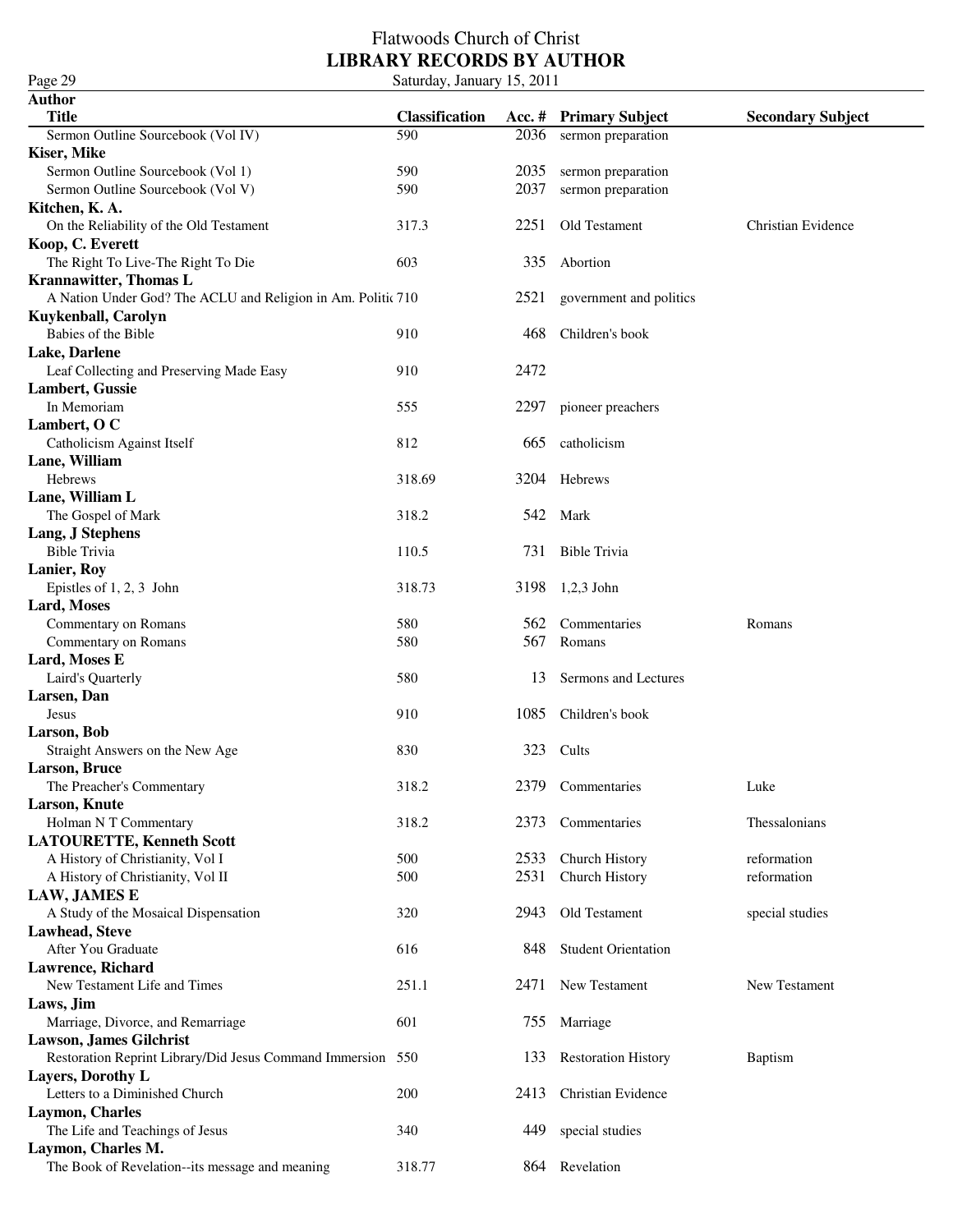Page 30 Saturday, January 15, 2011

| Author                                                                      |                       |      |                                   |                            |
|-----------------------------------------------------------------------------|-----------------------|------|-----------------------------------|----------------------------|
| <b>Title</b>                                                                | <b>Classification</b> |      | Acc. # Primary Subject            | <b>Secondary Subject</b>   |
| LAYTON, MAC                                                                 |                       |      |                                   |                            |
| How to Build a Great Church                                                 | 700.1                 | 2970 | Growth of Church                  |                            |
| <b>LAYTON, Mac</b>                                                          |                       |      |                                   |                            |
| This Grace Also                                                             | 732                   | 192  | grace                             |                            |
| Layton, Mac                                                                 |                       |      |                                   |                            |
| Living Sacrifices                                                           | 732                   | 245  | personal journey of faith         |                            |
| This Grace Also                                                             | 732                   | 246  | grace                             |                            |
| Lea, Thomas D                                                               |                       |      |                                   |                            |
| Holman N T Commentary                                                       | 318.2                 | 2374 | Commentaries                      | <b>Hebrews</b>             |
| Leach, Virgil                                                               |                       |      |                                   |                            |
| Attitudes                                                                   | 595                   | 457  | emotions (stress, anxiety, burnou |                            |
| Lee, Irben                                                                  |                       |      |                                   |                            |
| Preaching in a Changing World                                               | 715                   | 372  | Personal Evangelism               |                            |
| Leighton, Sara                                                              |                       |      |                                   |                            |
| <b>Uphill Both Ways</b>                                                     | 736                   | 3123 | discipling                        |                            |
| Leman, Dr. Kenin                                                            |                       |      |                                   |                            |
| Keeping your Family Together When the World is Falling Ap 600.1             |                       | 2134 | <b>Christian Counseling</b>       |                            |
| Leman, Kevin                                                                |                       |      |                                   |                            |
| Making Children Mind Without Losing Yours                                   | 601                   | 313  | discipling                        |                            |
| Leman, Kevin Dr.                                                            |                       |      |                                   |                            |
| Bringing up Kids without Tearing Them Down                                  | 601.1                 |      | 2135 Home & Family                |                            |
| <b>Lemmons, Reuel</b>                                                       |                       |      |                                   |                            |
| The King and His Kingdom                                                    | 580                   |      | 20 Lectures                       |                            |
| Lemon, Kevin M.D.                                                           |                       |      |                                   |                            |
| Keeping Your Family Together When the World is Falling A <sub>1</sub> 601.1 |                       |      | 924 Home & Family                 |                            |
| Levitsky, Louis M                                                           |                       |      |                                   |                            |
| A Jew Looks at America                                                      | 800                   | 36   | denominationalism                 |                            |
| Levy, David M                                                               |                       |      |                                   |                            |
| The Tabernacle--Shadows of the Messiah                                      | 413                   | 3130 | Christology                       |                            |
| Lewis, Bernard                                                              |                       |      |                                   |                            |
| The Crisis of Islam                                                         | 833                   | 2195 | Islam                             | Muslim                     |
| <b>LEWIS, JACK</b>                                                          |                       |      |                                   |                            |
| Archeology and the Bible                                                    | 250                   | 2951 | archaeology                       | Bible                      |
| The Major Prophets                                                          | 580                   | 2952 | prophets                          |                            |
| Lewis, Jack                                                                 |                       |      |                                   |                            |
| Leadership Questions Confronting the Church                                 | 710                   |      | 333 Leadership                    |                            |
| Studies in the Non-Literary Prophets                                        | 251                   |      | 2936 hermeneutics                 |                            |
| Lewis, Jack P                                                               |                       |      |                                   |                            |
| Ethics of the Prophets                                                      | 600                   | 2927 | prophets                          | Christian Ethics (General) |
| <b>Exegesis of Difficult Biblical Passages</b>                              | 200                   | 2928 | Christian Evidence                |                            |
| Hebrew Wisdom and Poetry                                                    | 340                   | 2932 | special studies                   |                            |
| The Minor Prophets                                                          | 251                   | 2931 | prophets                          | hermeneutics               |
| LEWIS, Jack P.                                                              |                       |      |                                   |                            |
| Historical Backgrounds To Bible People                                      | 320                   | 2658 | <b>Biblical</b> sites             |                            |
| Lewis, Jim                                                                  |                       |      |                                   |                            |
| The Book of Mark                                                            | 318.2                 | 560  | Mark                              |                            |
| <b>Liddell, Bobbly</b>                                                      |                       |      |                                   |                            |
| Sin and Salvation/Volume 2                                                  | 580                   | 2445 | Salvation                         | sin                        |
| <b>LIDDELL, Bobby</b>                                                       |                       |      |                                   |                            |
| Epistles To Corinth MSOP Lect.                                              | 580                   | 2600 | Gospels                           | Jesus Christ               |
| The Gospel of Christ-2006 MSOP Lect.                                        | 580                   | 2599 | Gospels                           | Jesus Christ               |
| Liddell, Bobby                                                              |                       |      |                                   |                            |
| God's Pattern for Christian Living                                          | 580                   | 778  | Sermons and Lectures              |                            |
| Sin and Salvation/Vol. 1                                                    | 580                   | 2444 | Salvation                         | sin                        |
| What Is Man?/Volume 1                                                       | 580                   | 2446 | creation                          | creation                   |
| What is Man?/Volume 2                                                       | 580                   | 2447 | creation                          |                            |
| Liddell, Bobby, Editor                                                      |                       |      |                                   |                            |
| God the Father/Memphis School Lectureship (2003)                            | 580                   | 2179 | letters                           | Lectures                   |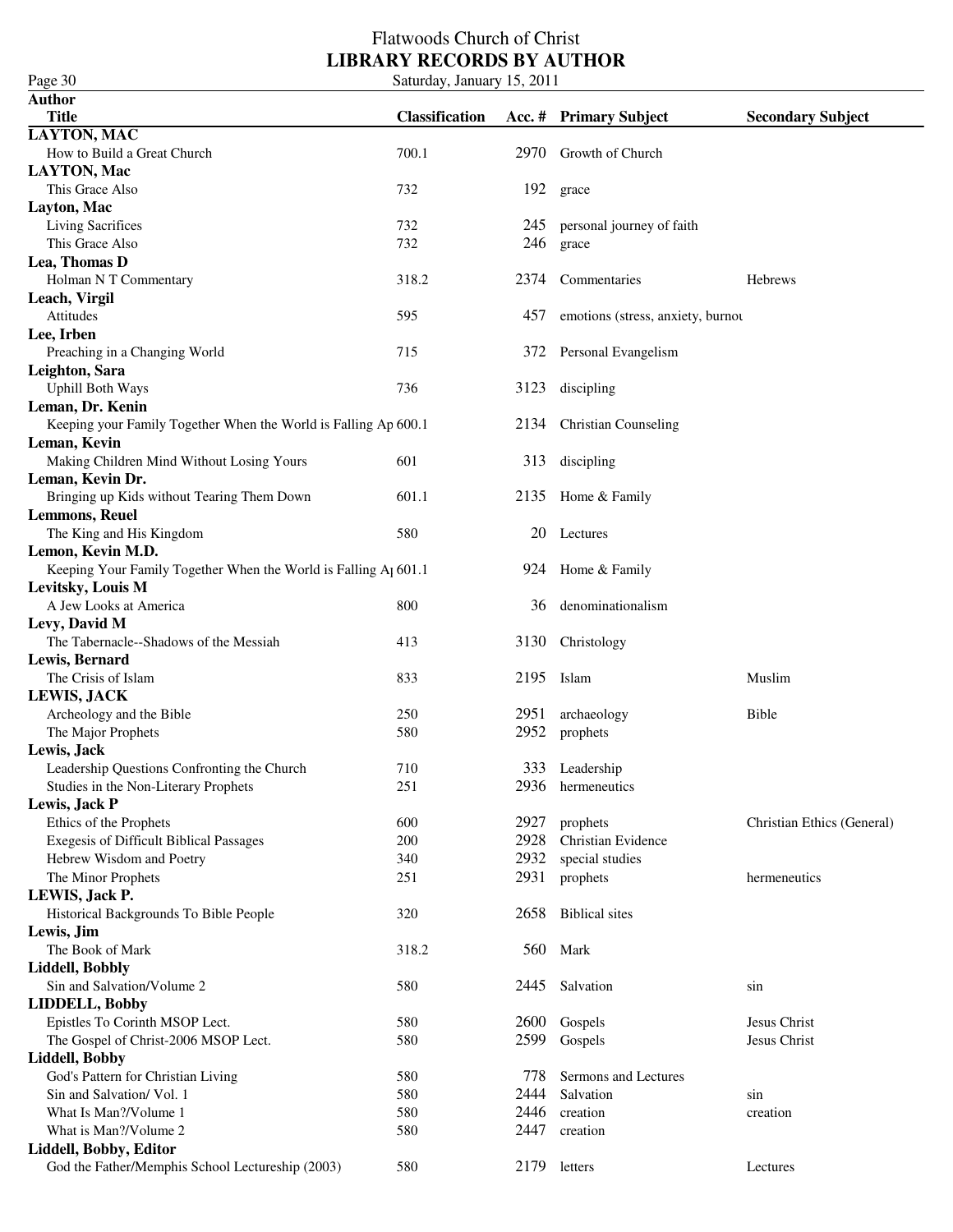Page 31 Saturday, January 15, 2011

| Author                                                          |                       |      |                                   |                                  |
|-----------------------------------------------------------------|-----------------------|------|-----------------------------------|----------------------------------|
| <b>Title</b>                                                    | <b>Classification</b> |      | Acc. # Primary Subject            | <b>Secondary Subject</b>         |
| LIGHTFOOT, Neil R.                                              |                       |      |                                   |                                  |
| How We Got The Bible                                            | 251                   | 2562 | hermeneutics                      |                                  |
| Lindvall, Ella K                                                |                       |      |                                   |                                  |
| Jonah and the Great Fish                                        | 910                   | 397  | Children's book                   |                                  |
| Linn, Elbridge B.                                               |                       |      |                                   |                                  |
| That They May All Be One                                        | 400                   |      | $2216$ unity                      |                                  |
| LIPE, DAVID                                                     |                       |      |                                   |                                  |
| The Biblical Doctrine of Last Things                            | 580                   |      | 197 Doctrine of Last Things       |                                  |
| Values in Thought and Action                                    | 600                   | 2962 | Christian Ethics (General)        |                                  |
| LIPE, David                                                     |                       |      |                                   |                                  |
| FHU 2008 Lecture-Behold The Lamb                                | 580                   | 2678 | John                              | Lectures                         |
| Freed/Hardeman Lectureship - 2007                               | 580                   | 2557 | Lectures                          |                                  |
| Lipe, David                                                     |                       |      |                                   |                                  |
| Studies in Timothy and Titus                                    | 580                   | 403  | Timothy and Titus                 |                                  |
| Lipe, David L                                                   |                       |      |                                   |                                  |
| FHU Lectureship--Perfecting God's People--Christ and Cultu: 580 |                       | 3095 | Lectures                          |                                  |
| Freed-Hardeman 2006 Lectures                                    | 580                   | 2513 | faith                             | <b>Hebrews</b>                   |
|                                                                 |                       | 2511 |                                   |                                  |
| Freed-Hardeman University Lectures                              | 580                   |      | Jesus Christ                      | <b>ACTS</b>                      |
| Freed-Hardeman University Lectures                              | 580                   | 2512 | Lectures                          | Isaiah                           |
| Interpreting the Bible & Instrumental Music                     | 733                   | 2451 | music                             |                                  |
| Lipe, David L (Ed)                                              |                       |      |                                   |                                  |
| Freed-Hardemon Unv Annual Lectureship--1997                     | 580                   | 921  | Leadership                        |                                  |
| Lipe, David L.                                                  |                       |      |                                   |                                  |
| When We Hurt/FHL 2003                                           | 580                   |      | 2167 Lectures                     | emotions (stress, anxiety, burno |
| Lipe, David L. Editor                                           |                       |      |                                   |                                  |
| Freed-Hardeman University                                       | 580                   | 1031 | Sermons and Lectures              |                                  |
| Lipe, David L., Editor                                          |                       |      |                                   |                                  |
| Free-Hardeman University 2002 Lectures                          | 580                   |      | 2144 Lectures                     |                                  |
| <b>LIPSCOMB, DAVID</b>                                          |                       |      |                                   |                                  |
| Biography of Jesse Sewell                                       | 570                   | 2978 | Biographies                       |                                  |
| Lipscomb, David                                                 |                       |      |                                   |                                  |
| <b>SALVATION FROM SIN</b>                                       | 580                   | 2165 | Doctrine                          |                                  |
| <b>LLOYD, Steven</b>                                            |                       |      |                                   |                                  |
| Coping - A Biblical Approach                                    | 595                   | 2673 | emotions (stress, anxiety, burnou |                                  |
| Lockhart, Jay                                                   |                       |      |                                   |                                  |
| Truth for Today Commentary/Ep. and Phil.                        | 318.2                 | 3032 | Commentaries                      |                                  |
| Lockyer, Herbert                                                |                       |      |                                   |                                  |
| All the Apostles of the Bible                                   | 731                   |      | 743 Apostles                      |                                  |
| All the Divine Names and Titles in the Bible                    | 731                   | 745  | Prayer                            |                                  |
| All the Kings and Queens of the Bible                           | 340                   | 748  | special studies                   |                                  |
| All the Prayers of the Bible                                    | 731                   | 888  | Prayer                            |                                  |
| Everything Jesus Taught About Love, Marriage, Div & Wom 601     |                       |      | 911 Love/Marriage                 |                                  |
| Lovett, CS                                                      |                       |      |                                   |                                  |
|                                                                 | 830                   |      | 903 Cults                         | Satan                            |
| Dealing With the Devil                                          |                       |      | 902 Cults                         |                                  |
| Teach Them About Satan                                          | 830                   |      |                                   | Satan                            |
| LUB-HICKS, Tommy J.                                             |                       |      |                                   |                                  |
| The The Unknown God - Lubbock Lectures 2006                     | 580                   | 2544 | The Father                        | Godhead                          |
| LUB-Hicks, Tommy J.                                             |                       |      |                                   |                                  |
| The Faith Once For All Delivered                                | 580                   | 2879 | Bible                             | faith                            |
| The Glorious Gospel                                             | 580                   | 2880 | Bible                             | faith                            |
| The Holy Spirit of God                                          | 580                   | 2883 | <b>Holy Spirit</b>                | Godhead                          |
| The Law of Christ                                               | 580                   | 2884 | New Testament                     | The Gospel                       |
| The Revelation of The Mystery                                   | 580                   | 2881 | Bible                             | Revelation                       |
| The Word Became Flesh                                           | 580                   | 2882 | Jesus Christ                      | Incarnation                      |
| Lucado, Max                                                     |                       |      |                                   |                                  |
| No Wonder They Call Him a Savior                                | 413                   | 751  | Christology                       |                                  |
| Six Hours One Friday                                            | 413                   | 750  | Christology                       |                                  |
| Lyle, Daniel                                                    |                       |      |                                   |                                  |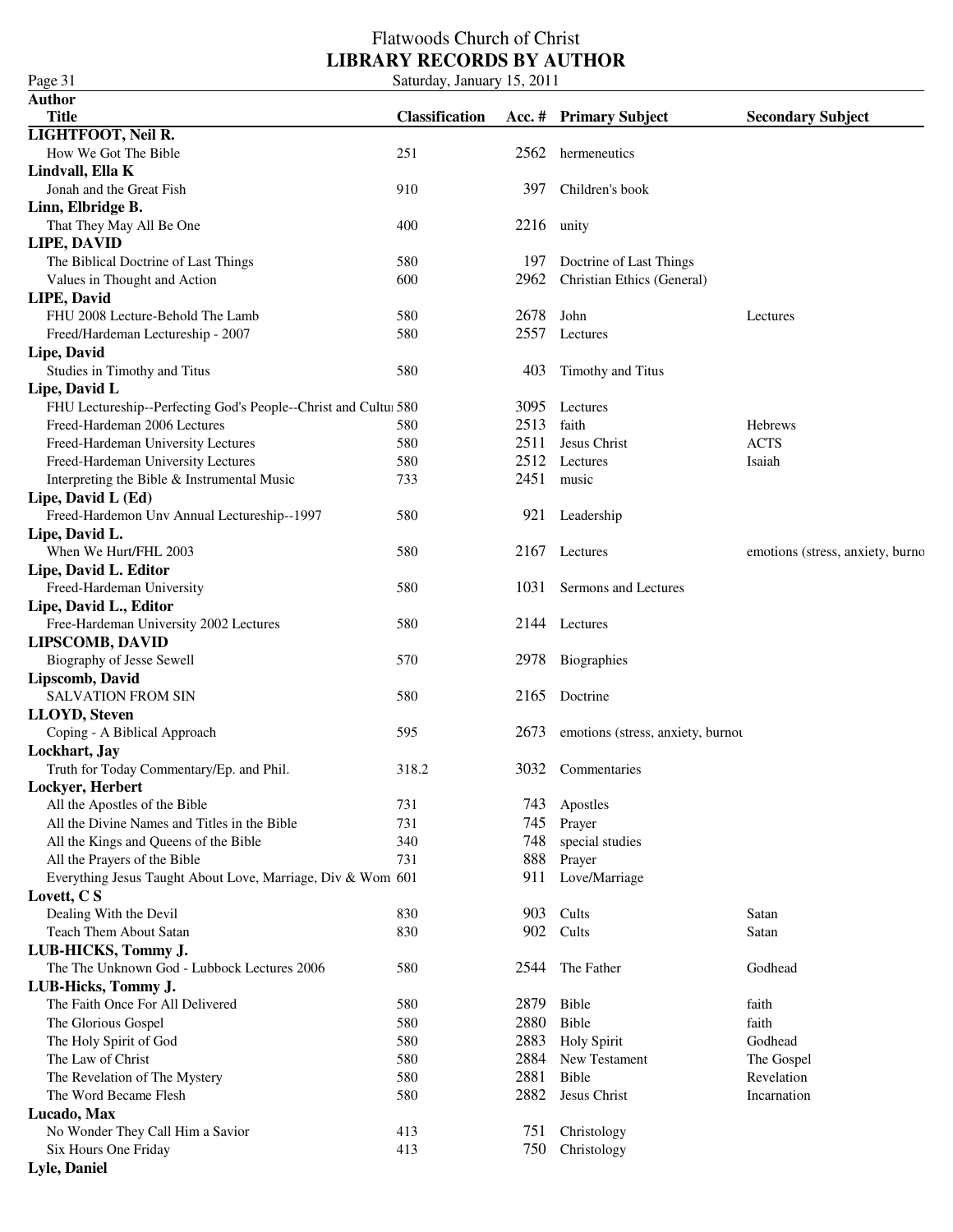| Page 32                                                       | Saturday, January 15, 2011 |      |                              |                          |
|---------------------------------------------------------------|----------------------------|------|------------------------------|--------------------------|
| <b>Author</b>                                                 |                            |      |                              |                          |
| <b>Title</b>                                                  | <b>Classification</b>      |      | Acc. # Primary Subject       | <b>Secondary Subject</b> |
| Christ and His Church                                         | 700                        | 2770 | Christ                       | Church                   |
| LYLE, Daniel B.                                               |                            |      |                              |                          |
| The Basic Bible Evangelistic System                           | 715                        | 2627 | evangelism                   |                          |
| Lyles, Cleon                                                  |                            |      |                              |                          |
| <b>Bigger Men for Better Churches</b>                         | 710                        | 218  | elders                       |                          |
| Lynvall, Ella K                                               |                            |      |                              |                          |
| Jesus Begins His Work                                         | 910                        | 398  | Children's book              |                          |
| Miracles by the Sea                                           | 910                        | 399  | Children's book              |                          |
| The Lost Son and Other Stories                                | 910                        | 400  | Children's book              |                          |
| Lyon, Mac                                                     |                            |      |                              |                          |
| Churches of Christ in the U S                                 | 110.1                      | 809  | Dictionary                   |                          |
| Lyon, Mack                                                    |                            |      |                              |                          |
| Did you Miss the Rapture?                                     | 470                        | 2015 | Doctrine of Last Things      |                          |
| Life, Death, and Beyond                                       | $470-$                     | 1088 | Doctrine of Last Things      |                          |
| Paul's Sermon on Mars Hill                                    | 340                        | 2420 | Apostle Paul                 | Sermons and Lectures     |
| <b>LYONS, Eric</b>                                            |                            |      |                              |                          |
| God Made Animals                                              | 910                        | 2645 | apologetics                  | creation                 |
| God Made Insects                                              | 910                        | 2644 | apologetics                  | creation                 |
| The Dinosaur Delusion                                         | 214.1                      | 2886 | evolution                    | creation                 |
|                                                               |                            |      |                              |                          |
| Lyons, Eric                                                   | 440                        | 2923 |                              |                          |
| Receiving the Gift of Salvation                               |                            |      | Salvation                    |                          |
| The Anvil Rings                                               | 200                        | 2728 | discrepancies                |                          |
| The Anvil Rings                                               | 200                        | 2729 | discrepancies                |                          |
| MacArthur, John                                               |                            |      |                              |                          |
| The Battle for the Beginning                                  | 241.1                      | 2334 | creation                     | intelligent design       |
| The MacArthur Bible Commentary                                | 316                        | 2525 | Commentaries                 |                          |
| The MacArthur N. T. Commentary/John 1-11                      | 318.54                     | 2528 | Commentaries                 |                          |
| MacArthur, John F. Jr.                                        |                            |      |                              |                          |
| The Murder of Jesus--a Study of how Jesus Died                | 413                        | 2093 | death                        |                          |
| MacArthur, John Jr                                            |                            |      |                              |                          |
| The MacArthur N T Commentary I Timothy                        | 318.6                      | 2288 | Timothy and Titus            | Commentaries             |
| MacArthur, John Jr.                                           |                            |      |                              |                          |
| The MacArthur N T Commentary 1 & 2 Thessalonians              | 318.6                      | 2287 | Thessalonians                | Commentaries             |
| The MacArthur N T commentary Colossians & Philemon            | 318.6                      | 2294 | Colossians & Philemon        | Commentaries             |
| The MacArthur N T Commentary Ephesians                        | 318.6                      |      | 2292 Ephesians to Revelation | Commentaries             |
| The MacArthur N T Commentary II Timothy                       | 318.7                      |      | 2289 Timothy and Titus       | Commentaries             |
| The MacArthur N T commentary Philippians                      | 318.6                      | 2293 | Philippians                  | Commentaries             |
| The MacArthur N T Commentary The Three Epistles of John 318.6 |                            | 2291 | Epistles of John             | Commentaries             |
| The MacArthur N T Commentary Titus                            | 318.6                      | 2290 | Timothy and Titus            | Commentaries             |
| MacClenny, W. E.                                              |                            |      |                              |                          |
| The Life of James O'Kelly                                     | 570                        | 373  | Biographies                  |                          |
| Mace, David                                                   |                            |      |                              |                          |
| Love and Anger in Marriage                                    | 601                        | 661  | Marriage                     |                          |
| <b>Major</b> , Trevor                                         |                            |      |                              |                          |
| Genesis of the Orgin of Coal and Oil                          | 200                        | 782  | Christian Evidence           |                          |
| <b>Malone, Avon</b>                                           |                            |      |                              |                          |
| Press to the Prize                                            | 600                        | 729  | Christian Ethics (General)   |                          |
| <b>MANOR, DALE W</b>                                          |                            |      |                              |                          |
| A Heart to Study and Teach                                    | 570                        | 2954 | Biographies                  |                          |
| Marlin, J. T.                                                 |                            |      |                              |                          |
| The Seven Churches of Asia Minor                              | 270                        | 3151 | geography                    |                          |
| Marshall, Howard                                              |                            |      |                              |                          |
| The Epistle of John                                           | 318.2                      | 540  | John                         |                          |
| Martin, Casandra                                              |                            |      |                              |                          |
| Women Opening the Word                                        | 731                        |      | 2523 Prayer                  | Women and the church     |
| Martin, JL                                                    |                            |      |                              |                          |
| Voice of the Seven Thunders                                   | 550                        | 858  | <b>Restoration History</b>   | Doctrine of Last Things  |
| <b>MARTIN, PS</b>                                             |                            |      |                              |                          |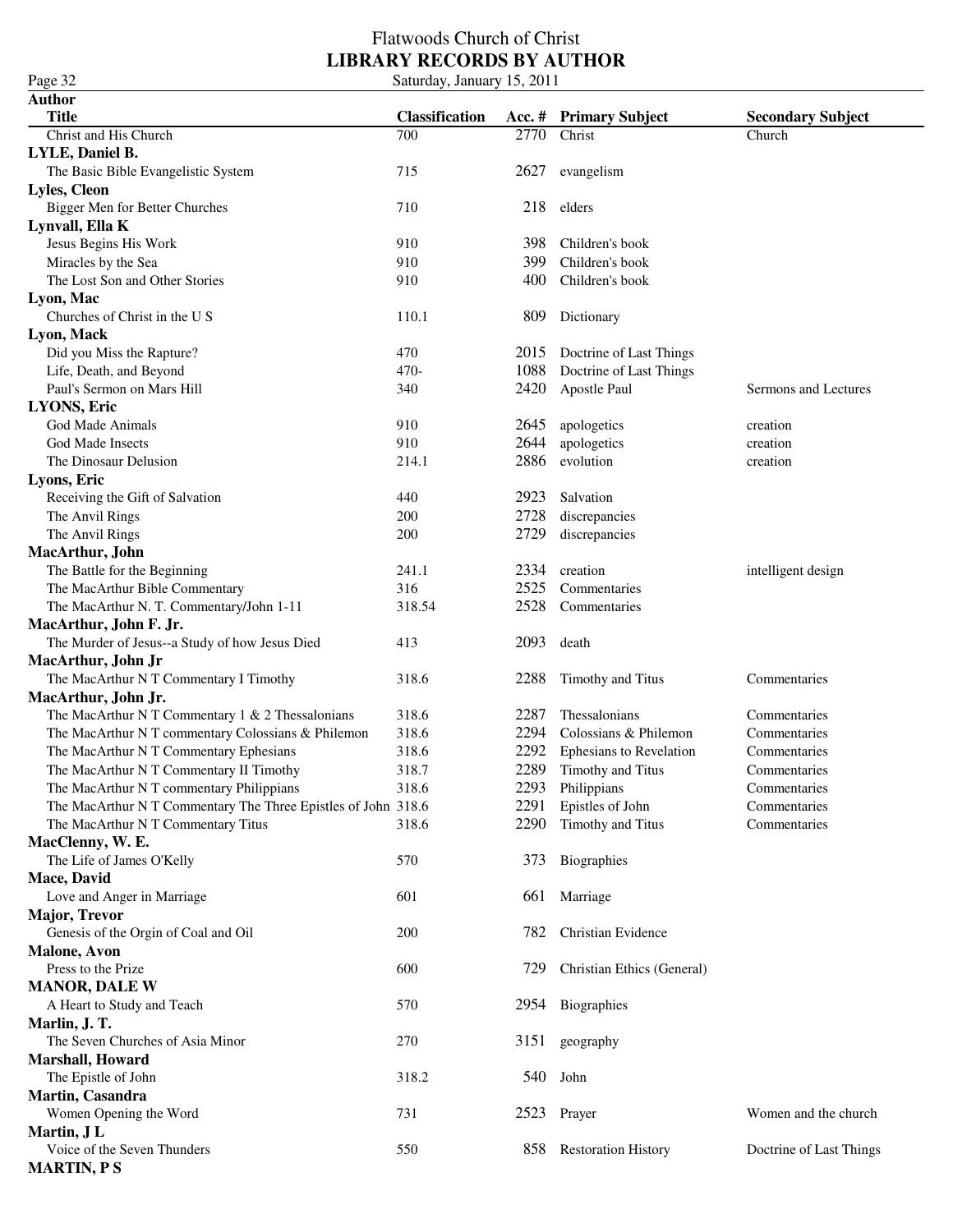#### Flatwoods Church of Christ **LIBRARY RECORDS BY AUTHOR** Page 33 Saturday, January 15, 2011

**Author Title Classification Acc. # Primary Subject Secondary Subject** Bible Stories that Live 193 bible stories  $910$  193 bible stories **Martin, Patricia** Bible Stories that Live 910 910 466 Children's book **MARTIN, Walter** The Kingdom of the Cults 830 2682 Cults **Martin, William C** The Layman's Bible Encyclopedia 120 1015 Southwestern Co **Massey, Jim** Answers in the Bible to Problems in the Church 400 2821 Doctrine **Mathes, J M** Restoration Reprint Library/The Western Preacher 550 120 Restoration History **Mathis, Shawn D** 592 2422 pioneer preachers essays **Matthews, Wendell** A Special Baby 810 910 469 Children's book Adam Names the Animals **394** Children's book **394** Children's book Noah and the Big Boad 910 910 395 Children's book **Maxwell, John C.** The 21 Irrefutable Laws of Leadership 710 2333 Leadership **MAY, Jenetta** Look Homeward Son, Book I 596 596 3046 grief **McAnally, Bob** Good News That Troubles the World 580 580 3009 Articles by brethren **McAnally, Bob** If the Foundations Be Destroyed, What Can the Righteous Dc 580 3019 Sermons and Lectures Meeting the Challenging Tests of Life 580 580 3018 Sermons and Lectures What Does it Mean to be a Christian Like Paul? 580 580 3020 Sermons and Lectures **McArthur, John** What the Bible Says About Parenting 601.1 2491 parenting **McCLISH, Dub** Studies in Hebrews 580 207 Hebrews 580 207 Hebrews Studies in Revelation **580** 208 Revelation **McCLish, Dub** Studies in 1, 2 Thessalonians and Philemon 310 310 Thessalonians Philemon **McClish, Dub** 1,2,3 John 580 381 1,2,3 John Acts 580 199 ACTS Studies in Ezra, Nehemiah, and Esther 580 762 Studies in a particular book Studies in Galatians 580 237 Galatians 580 237 Galatians Studies in I & II Kings and I & II Chronicles 580 781 Sermons and Lectures Studies in I & II Samuel 580 761 Studies in a particular book **McCord, Carl Hugo** McCords New Testament Translation of the Gospel 100.1 331 Bible **MCCORD, Hugo** Old Testsmant Descriptions of Deity 410 2621 God's character The Father **McCord, Hugo** Getting Acquainted with God 410 410 2449 God's character The Royal Route of Revelation 318.77 861 Revelation **McCoy, V. Glenn** Return to the Old Paths--A History of the Restoration Move. 55- 2090 Restoration History **McDowell, Edward A** The Meaning and Message of the Book of Revelation 318.77 860 Revelation **McDowell, Josh** How to Help Your Child Say No to Sexual Pressure 604.1 302 sexual The New Evidence 200 2347 authority apologetics apologetics 200 2347 authority **McGarvey, J N** Jesus and Jonah 340 586 Jonah Jesus Christ **McGarvey, J W**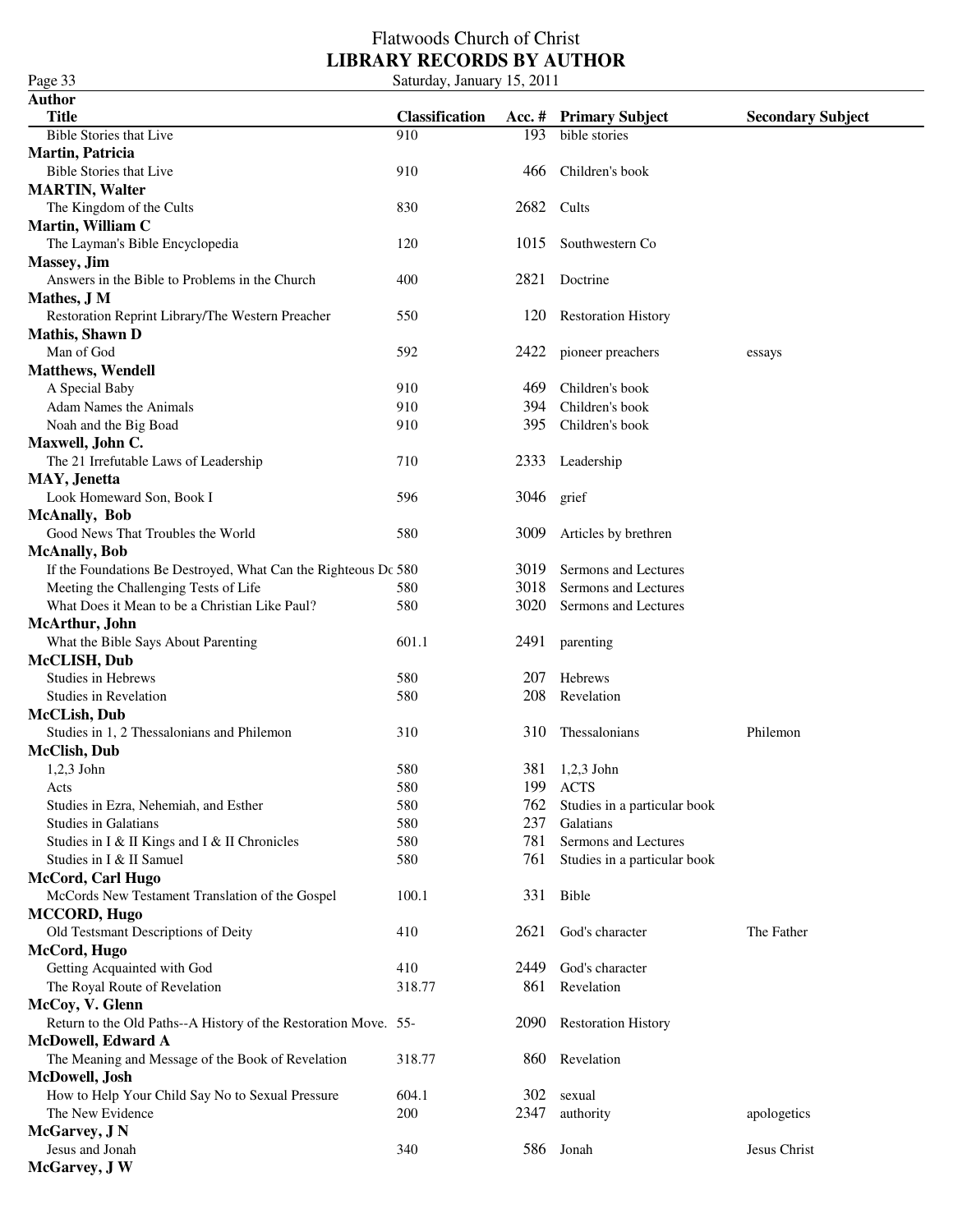#### Flatwoods Church of Christ **LIBRARY RECORDS BY AUTHOR** Page 34 Saturday, January 15, 2011

**Author Title Classification Acc. # Primary Subject Secondary Subject** A Treatise on the Eldership of Three of Three 710 788 elders The Commentary on Thessalonians, Corinthians, Galatians, R 318.63 570 Commentaries The Eldership 210 210 150 elders and the Eldership 210 2150 elders The Fourfold Gospel/Matthew, Mark, Luke, John 318 573 Gospels **McGarvey, J. W.** Commentary on Thessalonians 316 3153 Thessalonians MCGARVEY'S SERMONS 580 2160 sermon outlines New Commentary on Acts of Apostles, Vol. I 318.55 2070 ACTS Original Commentary on Acts 318.55 563 ACTS Commentaries ORIGINAL COMMENTARY ON ACTS 318.55 2166 ACTS Commentaries **McGarvey, J.W.** Evidences of Christianity 200 1023 Christian Evidence **McGarvy, J W** A Treatise on the Elderships/No. 2 of 2 710 737 elders **McGee, Joe** God Knows How to Raise Your Kids 601.1 2490 parenting **McGinnis, Alan Loy** Bringing Out the Best in People 600.1 600.1 2423 Personal Evangelism Inspirational The Friendship Factor **600.1** 2424 Inspirational fellowship **McGraw, Phil Dr.** Family First 601.1 2426 family culture **McGuiggan, Jim** Daniel 317.67 3067 Daniel The Book of Corinthians(Let the Bible Speak Study Series) 318.57 885 Corinthians The Book of Daniel 317.67 3029 Daniel The Dragon Slayer 440 2415 Christ meditations **McInteer, Bill** Accepting Bereavement 596 596 3230 grief **McInteer, Jim** Precious and Powerful Woman of God 601.2 730 Women and the church **McKenna, David L** The Preacher's Commentary The Preacher's Commentary 318.2 2378 Commentaries Mark **MCLEAN, ARCHIBOLD** Alexander Campbell as a Preacher 555 2946 pioneer preachers **McLish, Dub** Studies in Corinthians **580** 200 Corinthians **McMillen, S. I.** None of These Diseases 600 3172 Christian Ethics (General) **McMillian, S I** None of These Diseases 242 257 Inspirational **MCMILLON, LYNN** Restoration Roots 550 2941 Restoration History **McRae, Glenn** The Message and Program of the Christian Religion 600 487 Christian Ethics (General) **MCWHORTER, Don and Jance** Living Together in Knowledge 601.1 2836 Marriage **McWhorter, Jane** Friendship, Handle with Care 600 600 2008 Christian Ethics (General) **MCWORTER, Jane** Caterpillars & Butterfiles 601.2 2713 morality Wives/Women **Mead, Frank S** Handbook of Denominations 800 17 denominationalism Handbook of Denominations in USA 800 872 denominationalism **Mead, Frank S. & Samuel S. Hill** Handbook of Denominations in the U.S. 110.3 2235 sects Dictionary **Meadows, James** A Study of Different Religions and Religious Errors 800 1019 denominationalism A Study of I, II, III John and Jude 470 2452 John Jude Jude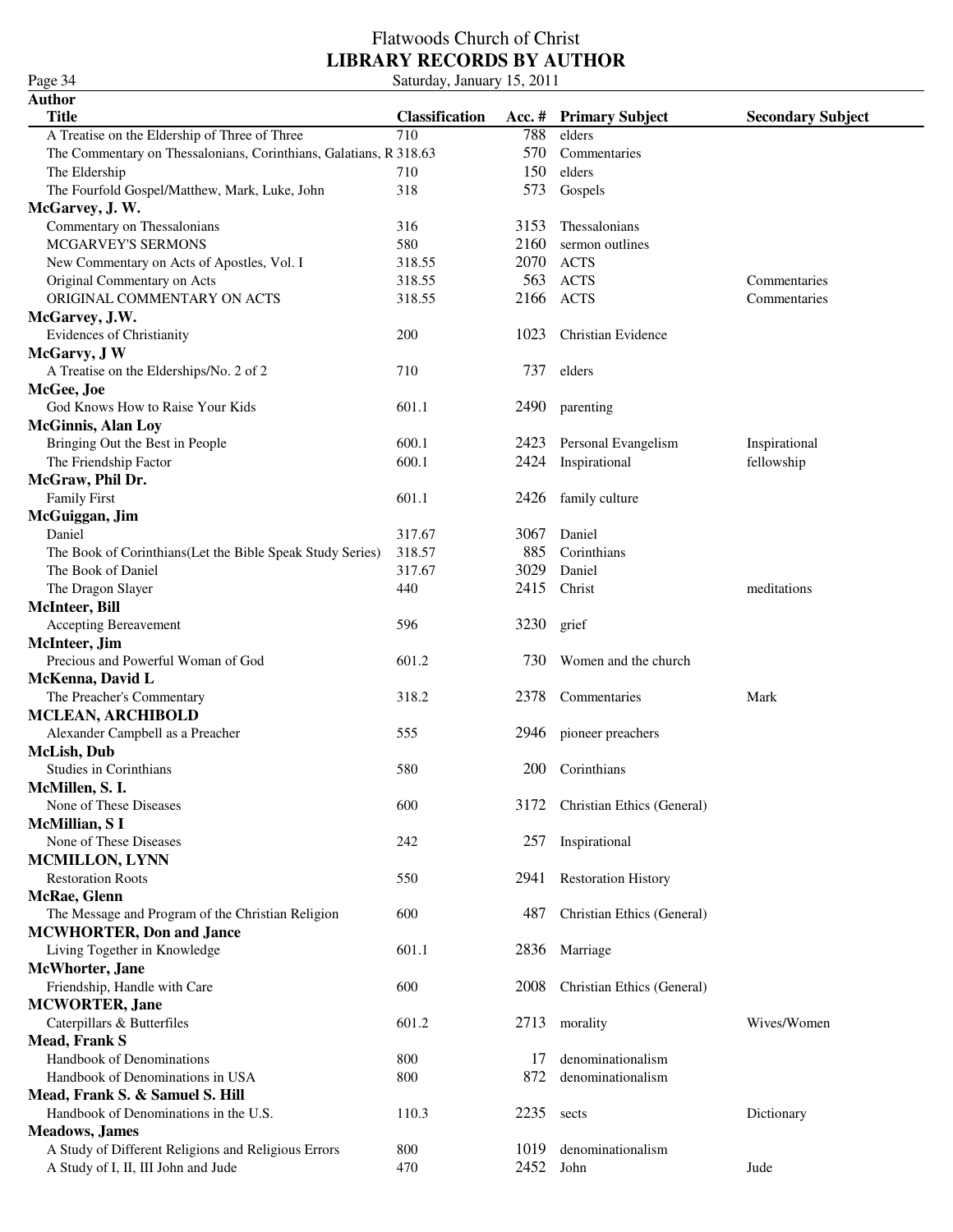### Flatwoods Church of Christ **LIBRARY RECORDS BY AUTHOR** Page 35 Saturday, January 15, 2011

**Miller, Zell**

| Author                                                           |                       |      |                              |                          |
|------------------------------------------------------------------|-----------------------|------|------------------------------|--------------------------|
| <b>Title</b>                                                     | <b>Classification</b> |      | Acc. # Primary Subject       | <b>Secondary Subject</b> |
| A Study of Matthew                                               | 318.51                | 2453 | <b>ACTS</b>                  | Matthew                  |
| A Study of Matthew                                               | 318.51                | 2454 | <b>ACTS</b>                  | Matthew                  |
| A Study of Matthew                                               | 318.51                | 2455 | Matthew                      |                          |
| A Study of the Holy Spirit                                       | 430                   | 2456 | <b>Holy Spirit</b>           |                          |
| Ancient Faith/Modern World Lecture                               | 580                   | 3197 | Lectures                     |                          |
| Clarifying the Difficulties Arising from some Alleged Contra 316 |                       | 2462 | New Testament                | Old Testament            |
| Earnestly Contending for the Faith                               | 440                   | 2461 | faith                        |                          |
| ETSP-35th Annual Lectureship                                     | 580                   | 3024 | <b>Questions Asked</b>       |                          |
| God Speaks to Today's Teenagers                                  | 616                   | 2457 | Teenagers                    |                          |
| God Speaks to Today's Teenagers, Book 2                          | 616                   | 2458 | Teenagers                    |                          |
| On What Day Was Christ Crucified                                 | 330                   | 2460 | Christ                       | death                    |
| Some Thoughts on Women's Role in the Church                      | 601.2                 | 2459 | Women and the church         |                          |
| Tried by Fire                                                    | 581                   | 2448 | Peter                        | Peter                    |
| Meadows, James Ed.                                               |                       |      |                              |                          |
| The 23rd Annual Lectureship/East Tennessee 1997                  | 580                   | 1017 | Studies in a particular book |                          |
| <b>Meals</b> , Elsie                                             |                       |      |                              |                          |
| The Boy Jesus                                                    | 910                   | 467  | Children's book              |                          |
| <b>Medbury, Charles S</b>                                        |                       |      |                              |                          |
| Restoration Reprint Library/From Eden to the Jordan              | 550                   | 127  | <b>Restoration History</b>   | Old Testament            |
| Restoration Reprint Library/From Saul to Bethlehem               | 550                   | 129  | <b>Restoration History</b>   |                          |
| Restoration Reprint Library/From the Jordan to Saul              | 550                   | 128  | <b>Restoration History</b>   | Old Testament            |
| Meeks, Wayne A                                                   |                       |      |                              |                          |
| The First Urban Christians                                       | 500                   | 2079 | Church History               |                          |
| Melina, Lois Ruskai                                              |                       |      |                              |                          |
| Raising Adopted Children                                         | 601.1                 |      | 2142 Home & Family           | adoption                 |
| <b>MELTON, J. Gordon</b>                                         |                       |      |                              |                          |
| Nelsons Guide To Denominations                                   | 800                   | 2736 | denominationalism            |                          |
| Menezes, J. L.                                                   |                       |      |                              |                          |
| The Life and Religion of Mohammed                                | 800.1                 | 2421 | Islam                        | Muslim                   |
| Meredith, J L                                                    |                       |      |                              |                          |
| Meredith Book of Bible Lists                                     | 110.5                 | 756  | <b>Bible Trivia</b>          |                          |
| Meredith's Book of Bible Lists                                   | 110.5                 | 787  | <b>Bible Trivia</b>          |                          |
| Merideth, J. Noel                                                |                       |      |                              |                          |
| Commentary on Galatians                                          | 318.59                | 222  | Commentaries                 | Galatians                |
| Merrill, Eugene                                                  |                       |      |                              |                          |
| The Bible Knowledge Word Study                                   | 110                   |      | 2781 word studies            |                          |
| The Bible Knowledge Word Study                                   | $110\,$               |      | 2782 word studies            |                          |
| <b>Miller, Bobbie</b>                                            |                       |      |                              |                          |
| Stairway to Teaching                                             | 500                   | 3075 | Educational                  |                          |
| <b>MILLER, Bobby</b>                                             |                       |      |                              |                          |
| Stairway to Teaching                                             | 705                   | 226  | <b>Bible</b> studies         |                          |
| Stairway to Teaching                                             | 705                   | 227  | <b>Bible</b> studies         |                          |
|                                                                  |                       |      |                              |                          |
| <b>MILLER, Dave</b>                                              |                       |      |                              |                          |
| Bats, Cats & Rats                                                | 910                   | 2648 | apologetics                  | creation                 |
| Birds, Bugs & Bees                                               | 910                   | 2647 | apologetics                  | creation                 |
| Dogs, Frogs & Hogs                                               | 910                   | 2646 | apologetics                  | creation                 |
| <b>Miller, Dave</b>                                              |                       |      |                              |                          |
| Silencing of God                                                 | 400                   | 2925 | Doctrine                     |                          |
| What the Bible says about the Church of Christ                   | 700                   | 2723 | Church                       |                          |
| <b>MILLER, Dave Ph.D.</b>                                        |                       |      |                              |                          |
| The Quran Unveiled                                               | 833                   | 2532 | Islam                        |                          |
| Miller, Madeleine                                                |                       |      |                              |                          |
| Harper's Encyclopedia of Bible Life                              | 121                   | 3158 | encyclopedia                 |                          |
| <b>Miller, Rodney</b>                                            |                       |      |                              |                          |
| The Broken Mold                                                  | 570                   |      | 380 Biographies              |                          |
| Miller, Wayne D                                                  |                       |      |                              |                          |
| Modern Divine Healing                                            | 400                   |      | 4 healing                    |                          |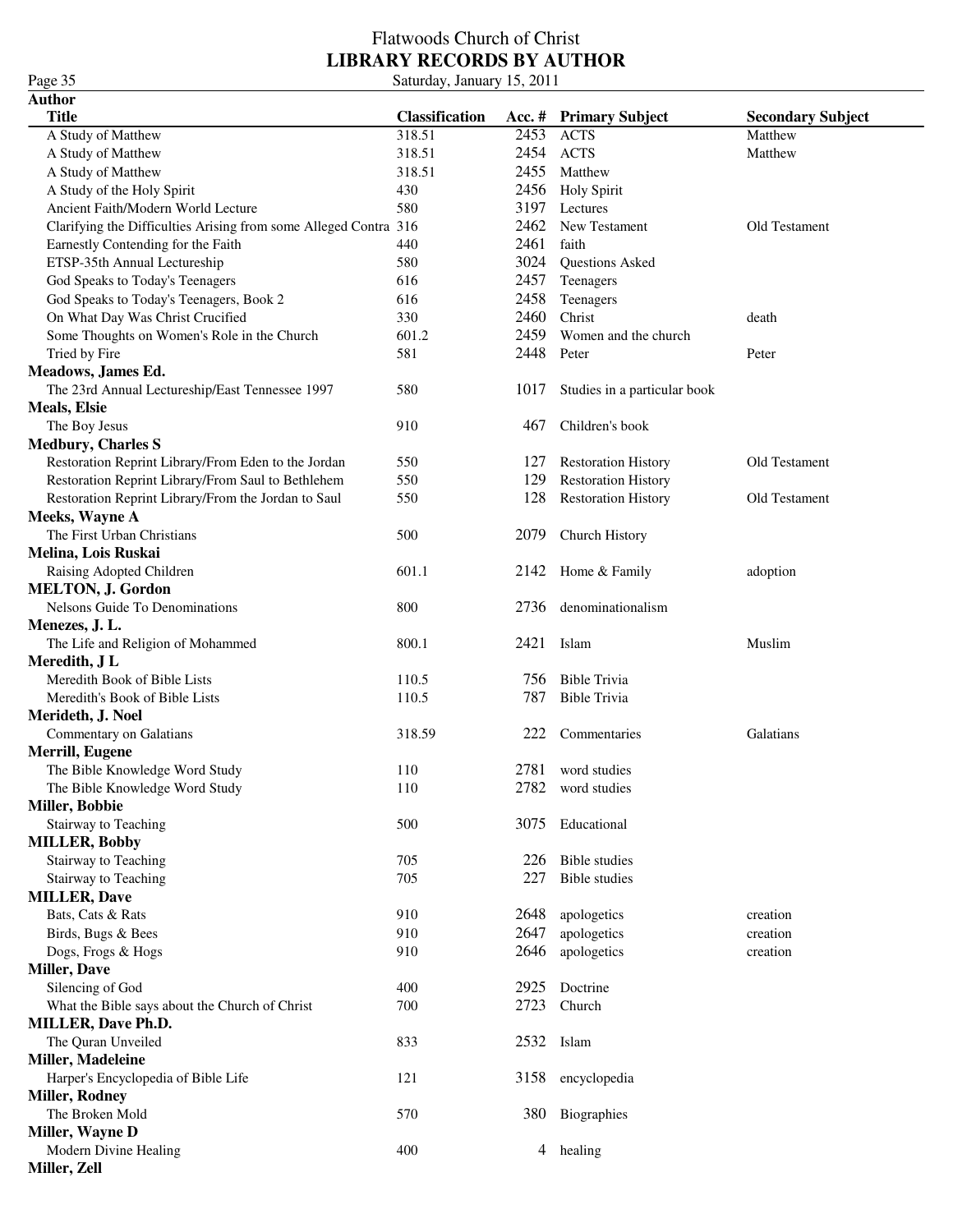Page 36<br>**Author** 

| <b>Title</b>                                                     | <b>Classification</b> |      | Acc. # Primary Subject                | <b>Secondary Subject</b> |
|------------------------------------------------------------------|-----------------------|------|---------------------------------------|--------------------------|
| A Deficit of Decency                                             | 600                   | 2429 | morality                              |                          |
| Milligan, R                                                      |                       |      |                                       |                          |
| Restoration Reprint Library/Treatise on Prayer                   | 550                   |      | 114 Restoration History               | Prayer                   |
| Milligan, Robert                                                 |                       |      |                                       |                          |
| Restoration Reprint Library/The Great Commission                 | 550                   |      | 117 Restoration History               | great commission         |
| Minirth, Frank                                                   |                       |      |                                       |                          |
| How to Beat Burnout                                              | 595                   |      | 671 emotions (stress, anxiety, burnor |                          |
| Weary Free Living                                                | 736                   | 672  | discipling                            |                          |
| Mitchel, Tim                                                     |                       |      |                                       |                          |
| That You May Grow Thereby, Volume 2                              | 400                   | 3223 | Doctrine                              |                          |
| That You May Grow Thereby, volume 3                              | 400                   | 3224 | Doctrine                              |                          |
| That You May Grow Thereby, Volume I                              | 400                   | 3222 | Doctrine                              |                          |
| <b>MITCHELL, Stan</b>                                            |                       |      |                                       |                          |
| Give The Winds A Mighty Voice                                    | 733                   | 2687 | Singing                               | music                    |
| Mitchell, Stan                                                   |                       |      |                                       |                          |
| The Wise Get Wiser and the Foolish More Foolish                  | 317.60                |      | 2176 Proverbs                         |                          |
| <b>MITTLEBERG, MARK</b>                                          |                       |      |                                       |                          |
| Building a Contagious Church                                     | 700.1                 | 2392 | evangelism                            | Growth of Church         |
| <b>Mobley, Mona</b>                                              |                       |      |                                       |                          |
| Joyful Hospitality                                               | 600                   | 368  | Christian Ethics (General)            |                          |
| Moffit, Jerry                                                    |                       |      |                                       |                          |
| Thrust--A Journal Devoted to the Refutation of Denom. Dogn 260   |                       | 2047 | Liberalism-Modernism                  |                          |
| Moffitt, Jerry                                                   |                       |      |                                       |                          |
| Biblical Inerrancy/First Annual Gulf Coast Lectures              | 580                   |      | 818 Lectures                          |                          |
| <b>Explained and Denied</b>                                      | 601                   | 659  | marriage, divorce and remarriage      |                          |
| N T Difficulties and Alleged Contradictions on the Gulf Coas 580 |                       | 824  | Lectures                              |                          |
| The Current Digression                                           | 580                   | 447  | Sermons and Lectures                  |                          |
| The Current Digressions No. 2                                    | 580                   | 448  | Sermons and Lectures                  |                          |
| <b>MONEY, Royce</b>                                              |                       |      |                                       |                          |
| <b>Building Stronger Families</b>                                | 601                   |      | 308 Home & Family                     |                          |
| <b>Montgomery, Ruth</b>                                          |                       |      |                                       |                          |
| Here and Hereafter                                               | 470                   |      | 868 Doctrine of Last Things           | eternity                 |
| <b>Moody</b> , Jess                                              |                       |      |                                       |                          |
| The Jesus Freaks                                                 | 830                   |      | 893 Cults                             |                          |
| <b>Moore, Elmer</b>                                              |                       |      |                                       |                          |
| The Holy Spirit                                                  | 430                   |      | 2414 Holy Spirit                      |                          |
| Moore, Elmer & D. L. Welch                                       |                       |      |                                       |                          |
| Religious Debate on Pentecostal Doctrine                         | 585                   |      | 2400 debates                          | Pentecostal Doctrine     |
| <b>MOORE, John</b>                                               |                       |      |                                       |                          |
| Searching For Truth                                              | 715                   | 2609 | evangelism                            | <b>Bible</b> studies     |
| <b>Moore, Johns</b>                                              |                       |      |                                       |                          |
| Methodism in Belief and Action                                   | 800                   | 432  | denominationalism                     |                          |
| <b>Moore, Roy</b>                                                |                       |      |                                       |                          |
| So Help Me God                                                   | 600                   | 2428 | religious freedom                     |                          |
| <b>Moorer, Conrad</b>                                            |                       |      |                                       |                          |
| Caritas                                                          | 601.1                 | 2248 | parenting                             |                          |
| <b>Morris, Henry</b>                                             |                       |      |                                       |                          |
| Science and Bible                                                | 240                   | 595  | Science and Faith                     |                          |
| Science Scripture and the Young Earth                            | 240                   | 521  | Science and Faith                     |                          |
| Scientific Creationism                                           | 240                   | 596  | Science and Faith                     | creation                 |
| The Long War Against God                                         | 240                   | 520  | Science and Faith                     |                          |
| Morris, John D                                                   |                       |      |                                       |                          |
| DINOSAURS, The Lost World and You                                | 910                   | 2410 | dinosaurs                             |                          |
| Morris, Leon                                                     |                       |      |                                       |                          |
| The First and Second Epistles to the Thessalonians               | 318.2                 | 552  | Thessalonians                         |                          |
| The Gospel According to John                                     | 318.2                 | 543  | John                                  |                          |
| <b>Morrison, Matthew C</b>                                       |                       |      |                                       |                          |
| Like a Lion                                                      | 555                   |      | 2032 Biographies                      |                          |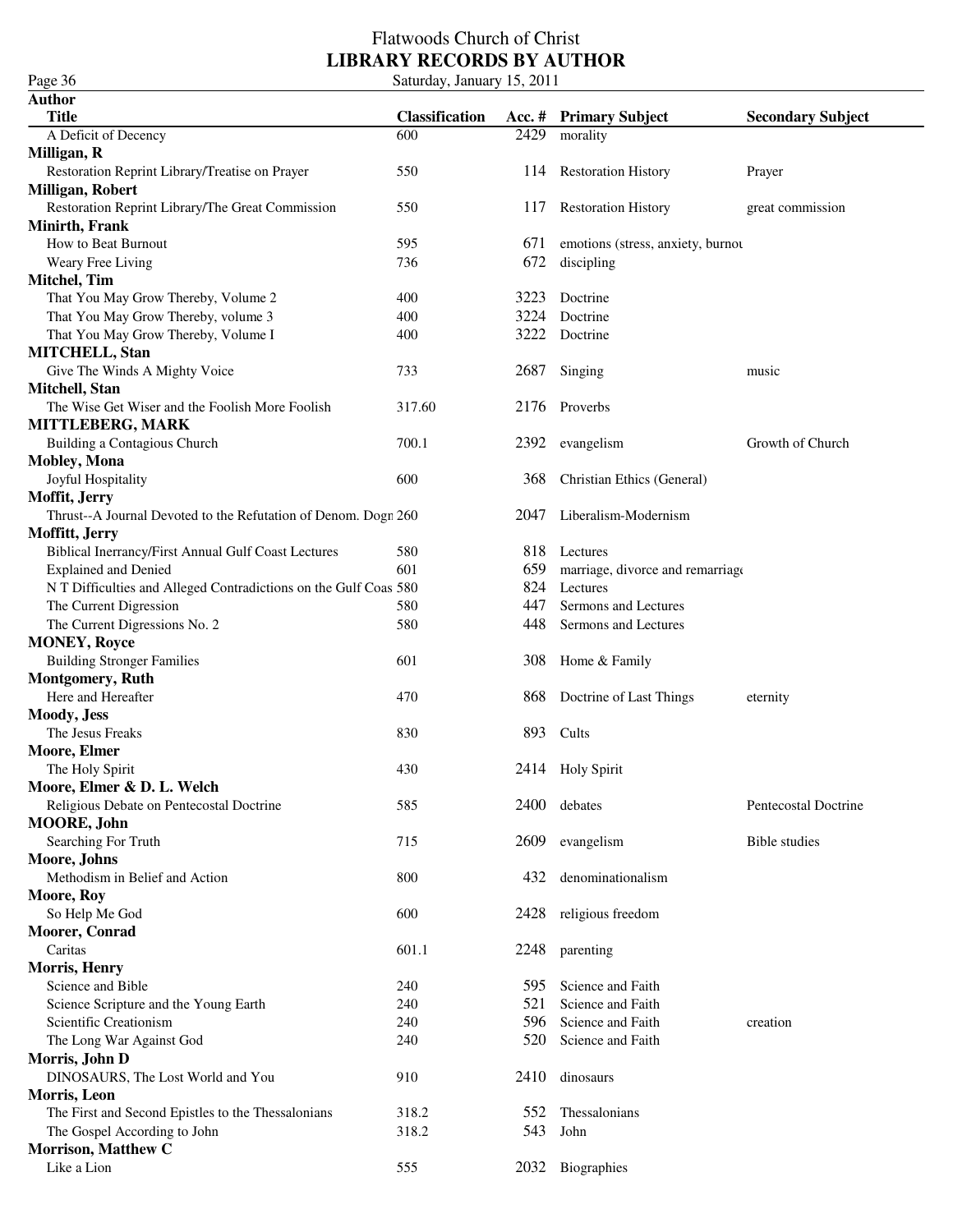#### Flatwoods Church of Christ **LIBRARY RECORDS BY AUTHOR** Page 37 Saturday, January 15, 2011

| $1 \mu_{\odot}$ $0 \nu_{\ell}$                         | saturaa 3, sanaar y   | 1, 7, 4, 0, 1, 1 |                            |                          |
|--------------------------------------------------------|-----------------------|------------------|----------------------------|--------------------------|
| Author                                                 |                       |                  |                            |                          |
| <b>Title</b>                                           | <b>Classification</b> |                  | Acc. # Primary Subject     | <b>Secondary Subject</b> |
| Morton, Justin                                         |                       |                  |                            |                          |
| Help<br><b>Mosher, Keith</b>                           | 596                   | 3212 grief       |                            |                          |
| Shadows of Good Things Lecture                         | 580                   |                  | 3195 Lectures              |                          |
| Strengthening the Heart Lecture                        | 580                   |                  | 3193 Lectures              |                          |
| To Seek and To Save Lectureship                        |                       |                  | 3194 Lectures              |                          |
| Mosher, Keith A                                        | 580                   |                  |                            |                          |
| The Book God "Breathed"--Apostles and Prophets         | 242                   |                  | 3101 Inspirational         |                          |
| <b>MOSLEY, FRED</b>                                    |                       |                  |                            |                          |
| Building a Successful Bible School                     | 705                   | 2973             | Educational                |                          |
| <b>MOTSINGER, Hillery M.</b>                           |                       |                  |                            |                          |
| Train Up A Winner                                      | 601.1                 | 2612             | faithful children          |                          |
| <b>Moulton, Harold</b>                                 |                       |                  |                            |                          |
| The Analytical Greek Lexicon Revised 1978 Ed.          | 140                   |                  | 656 Greek                  |                          |
| <b>Mounce, Robert</b>                                  |                       |                  |                            |                          |
| The Book of Revelation                                 | 318.2                 | 549              | Revelation                 |                          |
| <b>Mounce, William</b>                                 |                       |                  |                            |                          |
| The Analytical Lexicon                                 | 140                   |                  | 2465 Greek                 |                          |
| <b>Mounce, William D</b>                               |                       |                  |                            |                          |
| Basics of Biblical Greek, 2nd Ed.                      | 140                   |                  | 2228 Greek                 |                          |
| Moyhanon, Brian                                        |                       |                  |                            |                          |
| The Faith--A History of Christianity                   | 500                   | 2154             | Church History             |                          |
| Muller, Jac. J                                         |                       |                  |                            |                          |
| The Epistle of Paul to the Philippians                 | 318.2                 |                  | 553 Philippians            |                          |
| Murch, J D                                             |                       |                  |                            |                          |
| Restoration Reprint Library/Bible Studies              | 550                   |                  | 143 Restoration History    | Bible studies            |
| Restoration reprint Library/Teach Me to Pray           | 550                   |                  | 145 Prayer                 |                          |
| Murch, James D                                         |                       |                  |                            |                          |
| Christians Only--A History of the Restoration Movement | 550                   | 2068             | <b>Restoration History</b> |                          |
| Murphy, Paul D.                                        |                       |                  |                            |                          |
| <b>Timeless Sermons</b>                                | 580                   | 2196             | sermon outlines            |                          |
| Murphy-O'Connor, Jerome                                |                       |                  |                            |                          |
| St. Paul's Corinth                                     | 250                   | 2059             | Corinthians                |                          |
| <b>Murray</b> , Johns                                  |                       |                  |                            |                          |
| The Epistle to the Romans                              | 318.2                 |                  | 554 Romans                 |                          |
| <b>Music, Goebel</b>                                   |                       |                  |                            |                          |
| Behold the Pattern                                     | 200                   | 741              | Christian Evidence         |                          |
| Divorce                                                | 601                   | 273              | divorce                    |                          |
| Easy to Read Version                                   | 120                   | 816              | encyclopedia               |                          |
| Myers, Edward P., Ph.D.                                |                       |                  |                            |                          |
| A Study of Angels                                      | 405                   |                  | 2018 angels                |                          |
| <b>Myers, Floyd</b>                                    |                       |                  |                            |                          |
| Difficult Scriptures in Revelation                     | 318.77                |                  | 865 Revelation             |                          |
| Myers, J B                                             |                       |                  |                            |                          |
| <b>Elders and Deacons</b>                              | 710                   | 2223             | Leadership                 |                          |
| <b>Nandler, Denyse</b>                                 |                       |                  |                            |                          |
| Terry Ann's Journey Into Life                          | 705                   | 402              | Educational                |                          |
| Nathanson, Bernard N.                                  |                       |                  |                            |                          |
| <b>Aborting America</b>                                | 603                   |                  | 387 Abortion               | Home & Family            |
| Nave, Orville                                          |                       |                  |                            |                          |
| Nave's Topical Bible                                   | 100                   |                  | 3147 Bible                 |                          |
| Nave, Orville J                                        |                       |                  |                            |                          |
| Nave's Topical Bible                                   | 100                   |                  | 108 Bible                  |                          |
| NEB                                                    |                       |                  |                            |                          |
| New English Bible                                      | 100                   | 577              | Bible                      |                          |
| NEILL, Greg                                            |                       |                  |                            |                          |
| Song of Solomon                                        | 601                   | 2837             | Marriage                   |                          |
| Song of Solomon                                        | 601                   |                  | 3047 Marriage              |                          |
|                                                        |                       |                  |                            |                          |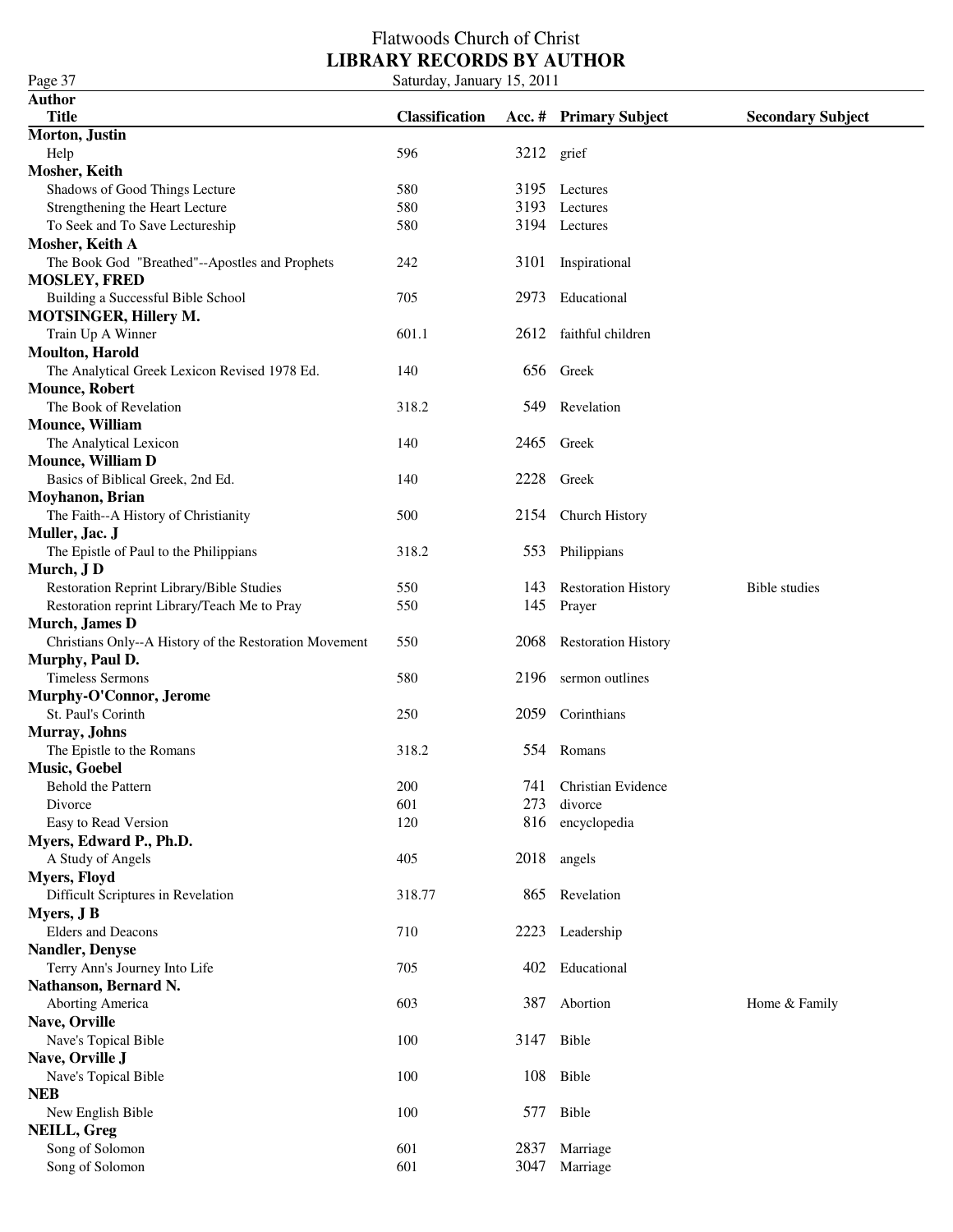| Page 38                                                        | Saturday, January 15, 2011 |      |                        |                          |
|----------------------------------------------------------------|----------------------------|------|------------------------|--------------------------|
| <b>Author</b>                                                  |                            |      |                        |                          |
| <b>Title</b>                                                   | <b>Classification</b>      |      | Acc. # Primary Subject | <b>Secondary Subject</b> |
| Neilson, Winthrop                                              |                            |      |                        |                          |
| Letter to Philemon                                             | 900                        |      | 912 fiction            |                          |
| <b>NELSON, Robert H</b>                                        |                            |      |                        |                          |
| <b>Understanding Crossroads Controversy</b>                    | 260                        | 228  | crossroads controversy |                          |
| <b>Nelson, Thomas</b>                                          |                            |      |                        |                          |
| Nelson's Bible Encyclopedia for the Family                     | 120                        | 154  | encyclopedia           |                          |
| Nelson's Complete Book of Bible Maps and Charts                | 270                        | 784  | geography              |                          |
| <b>Nelson, Thomas Inc.</b>                                     |                            |      |                        |                          |
| Strong's Concise Concordance & Vine's Concise Dictionary o 123 |                            | 2318 | Concordance            | Dictionary               |
| Neyev, Avraham                                                 |                            |      |                        |                          |
| The Archeological Encyclopedia of the Holy Land                | 250                        | 569  | archaeology            |                          |
| Nichol, CR                                                     |                            |      |                        |                          |
| <b>Baptist Answers Reviewed</b>                                | 800                        | 2504 | denominationalism      | denominationalism        |
| Nichol's Pocket Bible Encyclopedia                             | 120                        | 571  | encyclopedia           |                          |
| Nichol, C. R.                                                  |                            |      |                        |                          |
| Sound Doctrine (Vol 5)                                         | 400                        | 1098 | Doctrine               |                          |
| Nichol, C. R. and R. L. Whiteside                              |                            |      |                        |                          |
| Sound Doctrine (Vol 3)                                         | 400                        | 1097 | Doctrine               |                          |
| Nichol, C.R. and R. L. Whiteside                               |                            |      |                        |                          |
| Sound Doctrine (Vol 2)                                         | 400                        | 1096 | Doctrine               |                          |
| Sound Doctrine Vol. 1                                          | 400                        | 1095 | Doctrine               |                          |
|                                                                |                            |      |                        |                          |
| <b>NICHOLS, Gus</b>                                            |                            |      |                        |                          |
| Gus Nichols - Sermon Outlines                                  | 581                        | 2665 | sermon outlines        |                          |
| Nichols-Weaver Debate 1943                                     | 585                        | 2654 | <b>Holy Spirit</b>     | miracles                 |
| <b>Nichols</b> , Gus                                           |                            |      |                        |                          |
| Lectures on the Holy Spirit                                    | 580                        | 1021 | Southwestern Co        |                          |
| Speaking the Truth in Love                                     | 400                        | 2937 | Doctrine               |                          |
| NICHOLSON, Jesse                                               |                            |      |                        |                          |
| Bible Facts - Book 2                                           | 110.4                      | 2718 | Trivia                 | Bible                    |
| Bible Facts - Book 3                                           | 110.4                      | 2719 | Trivia                 | Bible                    |
| Nicks, Bill                                                    |                            |      |                        |                          |
| Christian Evidences Versus Modernism                           | 200                        | 415  | Christian Evidence     |                          |
| Mission and the Message of the Master                          | 720                        | 416  | missions               |                          |
| <b>Nicoll, W Robertson</b>                                     |                            |      |                        |                          |
| The Expositor's Greek Testament                                | 140                        |      | 2341 Peter & Jude      | Greek                    |
| Nicoll, W. Robertson                                           |                            |      |                        |                          |
| The Expositor's Greek Testament, Vol II                        | 140                        |      | 2338 Greek             | <b>ACTS</b>              |
| The Expositor's Greek Testament, Vol. III                      | 140                        | 2339 | Greek                  | Corinthians              |
| The Expositor's Greek Testament, Vol. IV                       | 140                        | 2340 | Greek                  | Thessalonians            |
| Nicoll, W. Robertson, M.A., LL.D.                              |                            |      |                        |                          |
| The Expositor's GREEK Testament, Vol I                         | 140                        | 2337 | Greek                  | Gospels                  |
| no author                                                      |                            |      |                        |                          |
| Hanzel and Gretel                                              | 910                        | 849  | Children's book        |                          |
| none                                                           |                            |      |                        |                          |
| "Your Will Be Done On Earth"                                   | 832                        | 897  | Jehovah Witness        |                          |
| Chosen to Serve                                                | 910                        | 992  |                        |                          |
| Hymns of Praise, No 2                                          | 733                        | 883  | Singing                |                          |
| Outstanding Women of the Bible                                 | 910                        | 993  | Women of the Bible     |                          |
| Selected Psalms for Church Singing                             | 733                        | 881  | Singing                |                          |
| <b>Standard Lesson Commentary</b>                              | 580                        | 889  | Lessons of Brethren    |                          |
| The Hymnal                                                     | 733                        | 880  | Singing                |                          |
| The Methodist Hymnal                                           | 733                        | 878  | Singing                |                          |
| The Spiritual Sword (1995) Vol 27                              | 579                        | 920  | Spiritual Sword        |                          |
| The Truth that Leads to Eternal Life                           | 832                        | 890  | Jehovah Witness        |                          |
| Young People of the Bible                                      | 910                        | 991  | Young People           |                          |
| nont                                                           |                            |      |                        |                          |
| Tabernacle Hymns, Number Five                                  | 733                        | 879  | Singing                |                          |
| Noonan, John T.                                                |                            |      |                        |                          |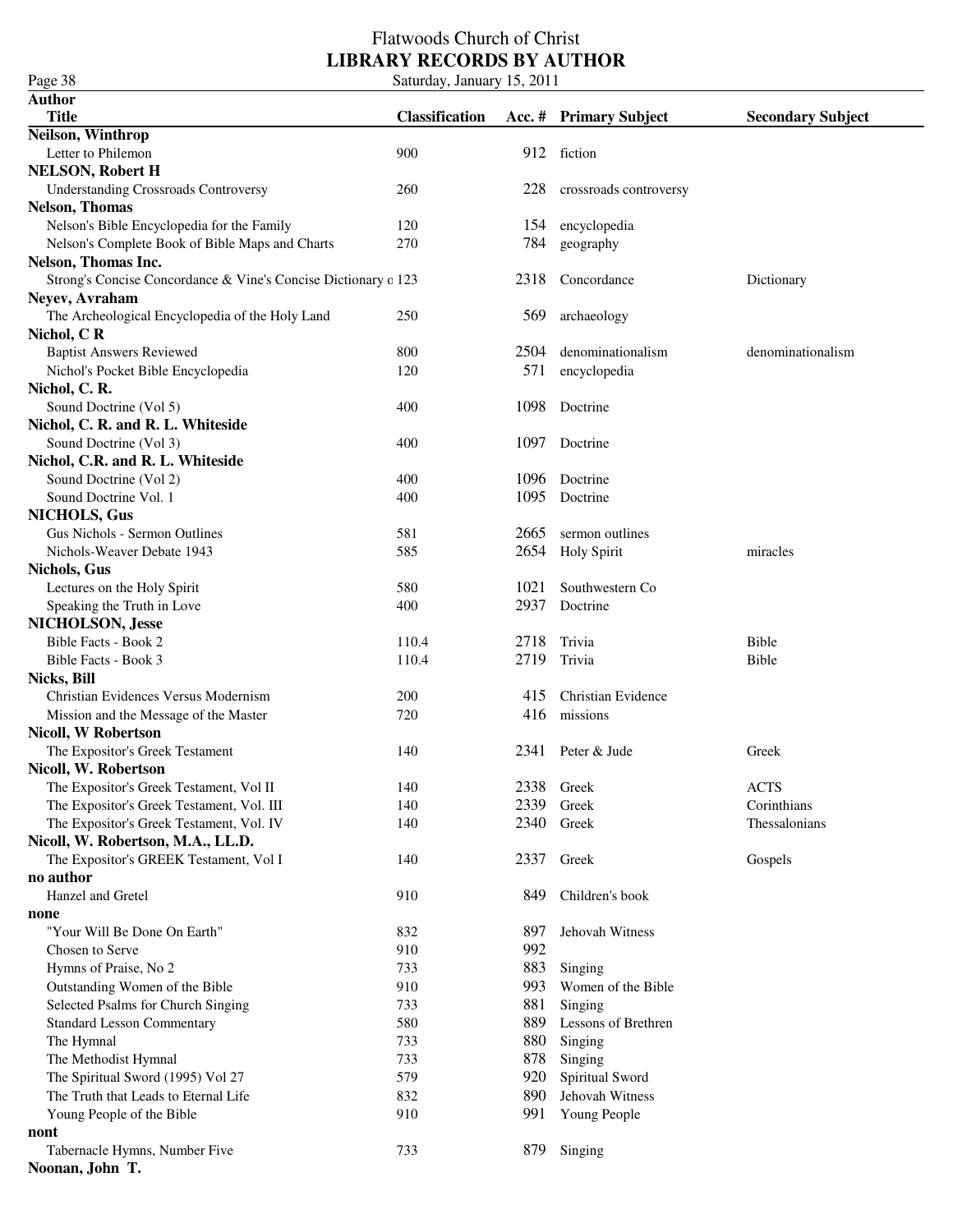Page 39<br>**Author** 

| <b>Title</b>                                                    | <b>Classification</b> |      | Acc. # Primary Subject            | <b>Secondary Subject</b>    |
|-----------------------------------------------------------------|-----------------------|------|-----------------------------------|-----------------------------|
| A private choice                                                | 603                   | 336  | Abortion                          |                             |
| <b>Norman Vincent Peale</b>                                     |                       |      |                                   |                             |
| The Amazing Results of Positive Thinking                        | 595                   | 915  | emotions (stress, anxiety, burnou |                             |
| NORTH, STAFFORD                                                 |                       |      |                                   |                             |
| PREACHING: Man and Method                                       | 590                   | 178  | sermon preparation                |                             |
| North, Stafford                                                 |                       |      |                                   |                             |
| How to Explain,                                                 | 400                   | 3039 | Doctrine                          |                             |
| How to Explain/Student Edition                                  | 400                   | 3040 | Doctrine                          |                             |
| Like a Thief in the Night                                       | 470                   | 2765 | Doctrine of Last Things           |                             |
| Northrop, Chuck                                                 |                       |      |                                   |                             |
| Biblically Speaking About the Church                            | 400                   | 3187 | Doctrine                          |                             |
| So Great a Cloud of Witnesses                                   | 318.69                | 3178 | Hebrews                           |                             |
| Oard, Michael & Beverly                                         |                       |      |                                   |                             |
| Life At The End of The Great Ice Age                            | 910                   | 2805 | Children's book                   |                             |
| <b>Obsatz</b> , Michael                                         |                       |      |                                   |                             |
| Raising Nonviolent Children in a Violent World                  | 601.1                 | 2469 | family culture                    |                             |
| Odell, Catherine & William                                      |                       |      |                                   |                             |
| The first human right-pro-life primer                           | 603                   | 420  | Abortion                          |                             |
| Oden, Thomas C                                                  |                       |      |                                   |                             |
| The Rebirth of Orthodoxy                                        | 200                   | 2205 | theology                          | postmodernism               |
| Odor, Ruth                                                      |                       |      |                                   |                             |
| A Child's Book of Manners                                       | 910                   | 806  | Children's book                   |                             |
| Ogilvie, Lloyd J                                                |                       |      |                                   |                             |
|                                                                 | 318.2                 | 2381 | Commentaries                      | <b>ACTS</b>                 |
| The Preacher's Commentary                                       |                       |      |                                   |                             |
| <b>Olasky</b> , Marvin                                          |                       |      |                                   |                             |
| The Religions Next Door                                         | 800                   | 2435 | Islam                             | Judaism, Hinduism, Buddhism |
| <b>Olbricht</b> , Owen                                          |                       |      |                                   |                             |
| Truth Today Commentary                                          | 318.2                 | 2470 | Colossians & Philemon             |                             |
| <b>Olbricht</b> , Owen D                                        |                       |      |                                   |                             |
| The Holy Spirit: Person and Work                                | 430                   | 2039 | <b>Holy Spirit</b>                |                             |
| <b>Oliver, Lancelot</b>                                         |                       |      |                                   |                             |
| Restoration Reprint Library/New Testament Christianity          | 550                   | 130  | <b>Restoration History</b>        | Christianity                |
| Orr, Charles                                                    |                       |      |                                   |                             |
| Major Cults of Today                                            | 830                   | 3170 | Cults                             |                             |
| That We All May Be One                                          | 580                   | 3177 | Lectures                          |                             |
| Orr, James                                                      |                       |      |                                   |                             |
| International Standard Bible Encyclopedia/Volume I A-cleme 120  |                       | 515  | encyclopedia                      |                             |
| International Standard Bible Encyclopedia/Volume III Heresy 120 |                       |      | 517 encyclopedia                  |                             |
| International Standard Bible Encyclopedia/Volume IV Naaral 120  |                       | 518  | encyclopedia                      |                             |
| International Standard Bible Encyclopedia/Volume V Socket 120   |                       | 519  | encyclopedia                      |                             |
| International Standard Encyclopedia/Volume II Clement Herc 120  |                       | 516  | encyclopedia                      |                             |
| Ortega, Ruben                                                   |                       |      |                                   |                             |
| The Jesus People Speak Out!                                     | 400                   | 3163 | Doctrine                          |                             |
| Osbeck, Kenneth                                                 |                       |      |                                   |                             |
| 101 Hymn Stories                                                | 733                   | 793  | Singing                           |                             |
| <b>OURSLER, Fulton</b>                                          |                       |      |                                   |                             |
| The Greatest Book Ever Written                                  | 340                   | 2615 | special studies                   |                             |
| The Greatest Faith Ever Known                                   | 340                   | 2614 | special studies                   |                             |
| <b>Overton, Basil</b>                                           |                       |      |                                   |                             |
| <b>Evolution or Creation</b>                                    | 241                   | 2509 | evolution                         | creation                    |
| Ovssani, Gabriel & Hilaire Belloc                               |                       |      |                                   |                             |
| Moslems                                                         | 833                   | 2194 | Islam                             | Cults                       |
| PACE, Martel                                                    |                       |      |                                   |                             |
| Truth For Today - Hebrews                                       | 318.2                 | 2616 | Hebrews                           | Commentaries                |
| PACK, Frank                                                     |                       |      |                                   |                             |
| Book of Revelation - Vol. 1                                     | 318.77                | 2798 | Revelation                        | New Testament               |
| Book of Revelation - Vol. 2                                     | 318.77                | 2799 | Revelation                        | New Testament               |
| Packer, J I                                                     |                       |      |                                   |                             |
|                                                                 |                       |      |                                   |                             |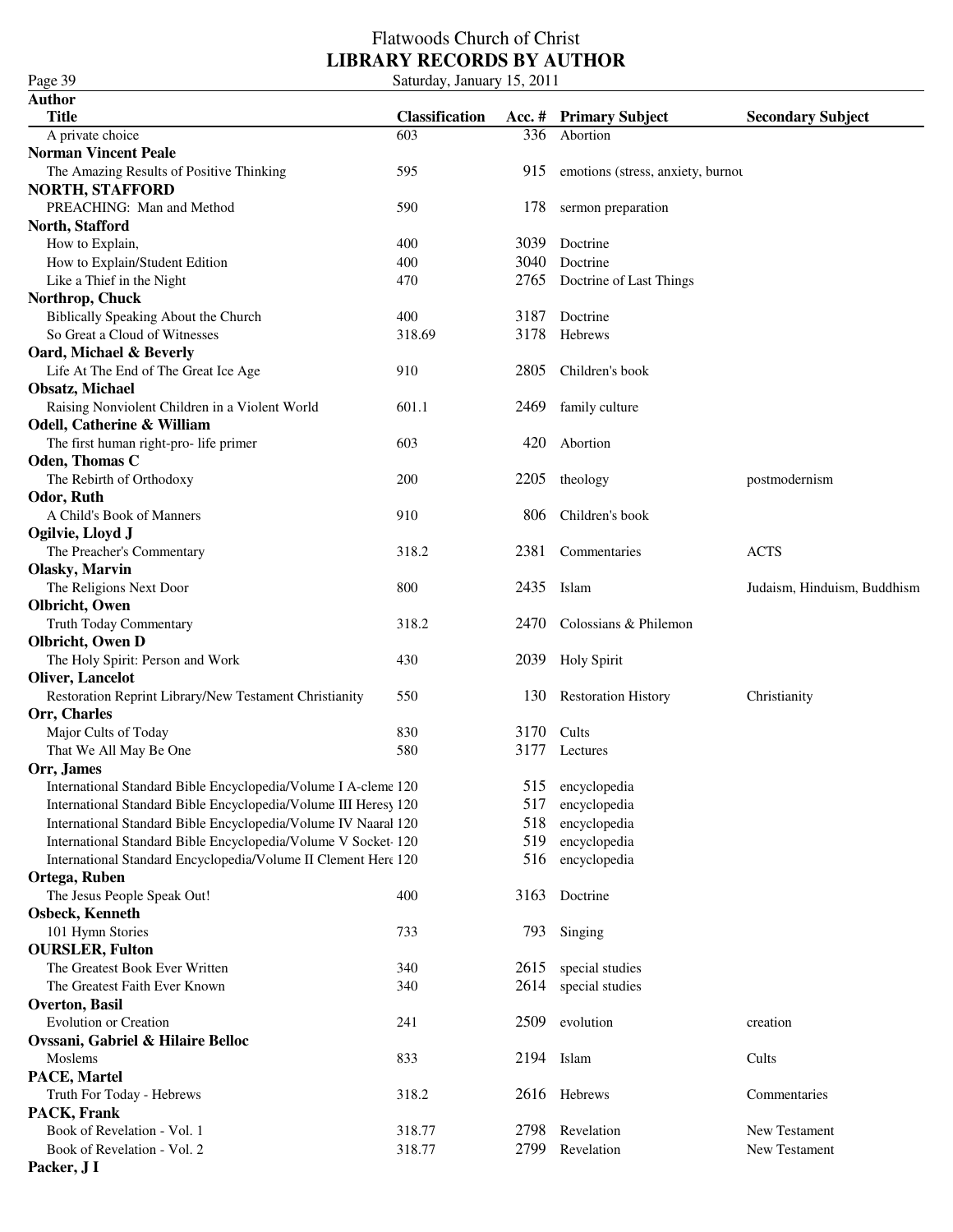| Page 40                                                                            | Saturday, January 15, 2011 |      |                            |                          |
|------------------------------------------------------------------------------------|----------------------------|------|----------------------------|--------------------------|
| <b>Author</b>                                                                      |                            |      |                            |                          |
| <b>Title</b>                                                                       | <b>Classification</b>      |      | Acc. # Primary Subject     | <b>Secondary Subject</b> |
| The Bible Almanac                                                                  | 120                        | 28   | Bible                      | encyclopedia             |
| Palmer, Earl F                                                                     |                            |      |                            |                          |
| The Preacher's Commentary                                                          | 318.2                      | 2388 | Commentaries               | John                     |
| PALMER, Jim                                                                        |                            |      |                            |                          |
| Faith & Finance                                                                    | 920.8                      | 2608 | Finance                    | faith                    |
| Palmer, Robert                                                                     |                            |      |                            |                          |
| What the Bible Says about Faith and Opinion                                        | 242                        | 16   | Inspirational              |                          |
| <b>PARKER, Gary</b>                                                                |                            |      |                            |                          |
| Creation Facts of Life                                                             | 240                        | 2604 | Science and Faith          | apologetics              |
| Parker, John                                                                       |                            |      |                            |                          |
| Bound and Loosed                                                                   | 400                        | 2935 | Doctrine                   |                          |
| <b>Parrott, Les and Leslie</b>                                                     |                            |      |                            |                          |
| Saving Your Marriage Before it Starts                                              | 601                        | 2529 | Marriage                   |                          |
| Patterson, Noble & Terry J. Gardner, Ed<br>Foy E Wallace, Jr--Soldier of the Cross | 570                        | 1094 | Biographies                |                          |
| <b>Patton, Marshall</b>                                                            |                            |      |                            |                          |
| <b>Truth Commentaries</b>                                                          | 318.2                      | 2360 | Commentaries               | Timothy and Titus        |
| Patton, William                                                                    |                            |      |                            |                          |
| <b>Bible Wines</b>                                                                 | 602                        | 668  | drugs                      |                          |
| Paul, William                                                                      |                            |      |                            |                          |
| A Christian View of Armed Conflict                                                 | 600                        | 667  | Christian Ethics (General) |                          |
| Peace, Martha                                                                      |                            |      |                            |                          |
| Becoming a Titus II Woman                                                          | 601.1                      | 1044 | Home & Family              |                          |
| Pearcey, Nancy R                                                                   |                            |      |                            |                          |
| <b>Total Truth</b>                                                                 | 260                        | 2437 | truth                      | Christianity             |
| Peloubet, FN                                                                       |                            |      |                            |                          |
| New Collegient Dictionary                                                          | 110                        | 27   | Dictionary                 |                          |
| Petersen, William J                                                                |                            |      |                            |                          |
| Those Curious New Cults                                                            | 830                        | 898  | Cults                      |                          |
| Petrillo, Denny PH.D.                                                              |                            |      |                            |                          |
| Truth for Today Commentary                                                         | 316                        | 2403 | Commentaries               | Ezekiel                  |
| Pettit, Paul                                                                       |                            |      |                            |                          |
| <b>Dynamic Dads</b>                                                                | 601.1                      | 2493 | parenting                  |                          |
| <b>Pfeiffer, Charles</b>                                                           |                            |      |                            |                          |
| Baker's Bible Atlas                                                                | 110.2                      | 3059 | atlas/photography/maps     |                          |
| Pfeiffer, Charles F                                                                |                            |      |                            |                          |
| <b>Baker's Bible Atlas</b>                                                         | 110.2                      | 3080 | atlas/photography/maps     |                          |
| The Biblical World                                                                 | 250                        | 453  | archaeology                |                          |
| <b>Pharr, David R</b>                                                              |                            |      |                            |                          |
| Thy Kingdom Come                                                                   | 400                        | 3038 | Doctrine                   |                          |
| <b>Phillips, Carolyne</b>                                                          |                            |      |                            |                          |
| Our Family Got a Step-parent                                                       | 910                        | 327  | Children's book            |                          |
| PHILLIPS, DABNEY                                                                   |                            |      |                            |                          |
| Restoration Principles and Personalities                                           | 550                        | 2942 | <b>Restoration History</b> |                          |
| <b>Phillips, Dabney</b>                                                            |                            |      |                            |                          |
| Medley of the Restoration                                                          | 550                        |      | 2816 Restoration History   |                          |
| Phillips, H. E.                                                                    |                            |      |                            |                          |
| Scriptural Elders and Deacons                                                      | 710                        | 2401 | elders                     | deacons                  |
| Phillips, J.B.                                                                     |                            |      |                            |                          |
| Letters to Young Churches                                                          | 330                        | 3149 | special studies            |                          |
| Phy, Allen                                                                         |                            |      |                            |                          |
| Hands of Service                                                                   | 930                        | 896  | Orphans Homes              |                          |
| Hands of Service                                                                   | 930                        | 2495 | Orphans Homes              |                          |
| Pickering, P and Jim Waldron                                                       |                            |      |                            |                          |
| Classical Pre-Millennialism--A Debate                                              | 585                        | 2080 | debates                    |                          |
| Pickering, P vs Jim Waldron                                                        |                            |      |                            |                          |
| Classical Pre-Millennialism Debate                                                 | 470                        | 2056 | premillennialism           |                          |
| PIKE, LILLIAN                                                                      |                            |      |                            |                          |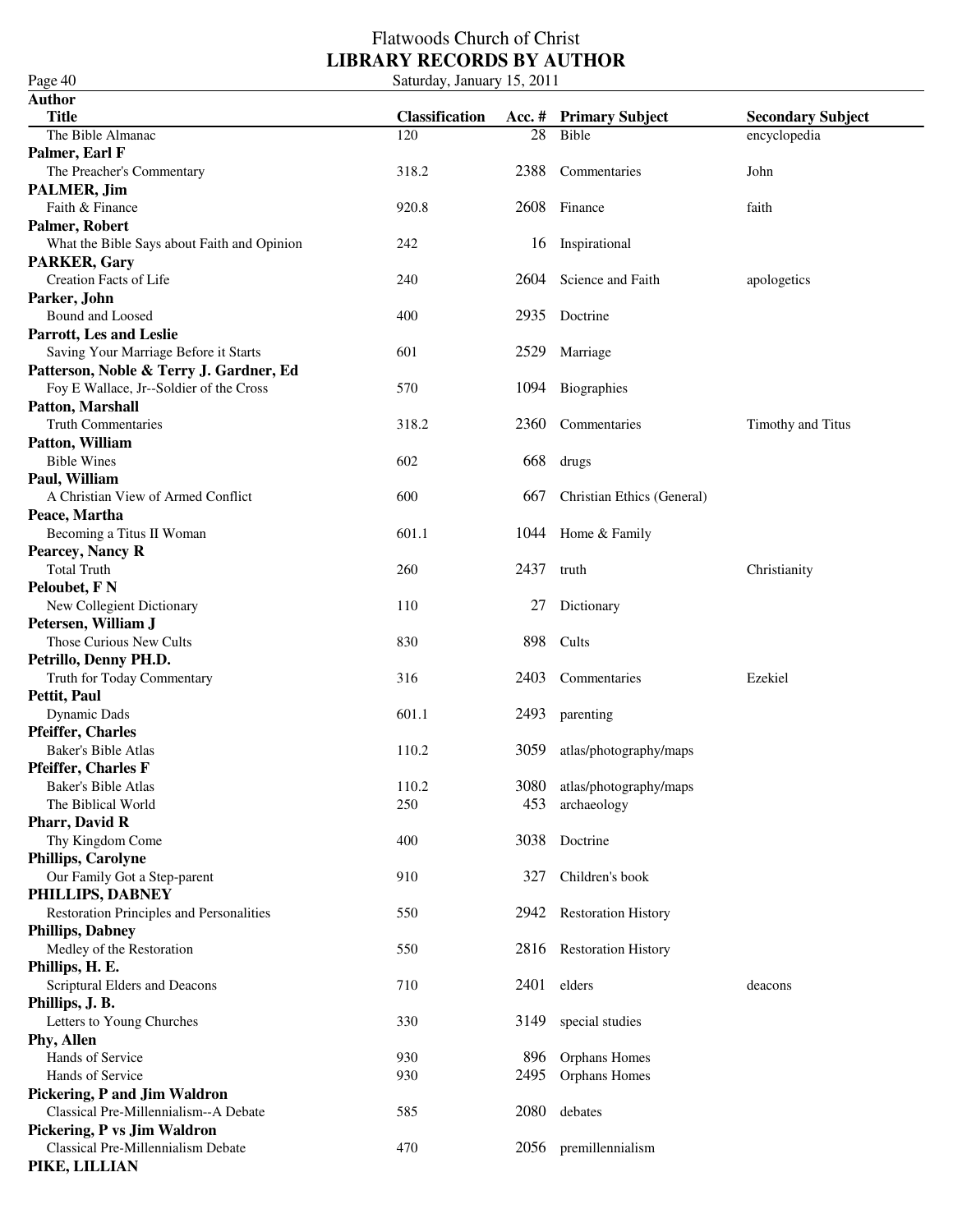#### Flatwoods Church of Christ **LIBRARY RECORDS BY AUTHOR** Page 41 Saturday, January 15, 2011

**Author Title Classification Acc. # Primary Subject Secondary Subject** Manual on Alcoholism for Social Workers 602 194 alcoholism **Pilch, John** Biblical Social Values 600 3139 Christian Living **Pine, Elsie Tolle** Memories of Home 242 2099 Inspirational Poetical writings **PINEDO, Moises** What The Bible Says About The Cathoic Church 800 2876 catholicism fiction **Platt, Rutherford** The Forgotten Book of Eden 500 500 485 Church History **Plyler, Asa M.** Churches of Christ in Alabama 500 2818 Church History **Poling, David** The Last Years of the Church 800 800 918 denominationalism **POLK, John T.** Gospel Gleaner - Trimming The Thorns 580.1 2558 Articles by brethren **Pollard, Neal** Wisdom From Above: Studies In James 580 580 2272 JAMES, book of Lectures **PORTER, Curtis** Porter-Bogard Debate 585 2739 debates Porter-Myers Debate 685 2740 debates 585 2740 debates **Powell, J.M.** The Man from Mars' Hill 555 2408 pioneer preachers **POWER, Clark, B. J.** THE LORD'S CHURCH: PAST, PRESENT, FUTURE 580 2162 Lectures **POWER, Clarke, B.J.** Dangerous 'Ism's - 1997 580 2858 Lectures Love How Can We Understand The Bible - 2006 580 2862 Lectures Love The Godhead: A Study of the Father, Son and Holy Spirit 580 1034 letters The Greatest of These is Love - 2007 580 2855 Lectures Love The Major Prophets - 1995 **580** 2857 Lectures Love The Miracles of Jesus - 2001 580 2859 Lectures Love The Sayings of Solomon - 2003 580 580 2860 Lectures Love The Two Covenants - 1996 580 580 2856 Lectures Love<br>
The Works Of The Flesh vs. The Fruit Of The Spirit 580 2271 flesh vs. spirit Lectu The Works Of The Flesh vs. The Fruit Of The Spirit 580 2271 flesh vs. spirit Lectures Why Should I Believe The Bible - 2005 580 2861 Lectures Love **POWER-Warren, Thomas** The Providence of God 580 525 providence **Pratt, Richard L., Jr.** Holman N T Commentary 2371 Commentaries Corinthians **Price, Ira Maurice** The Monuments and the Old Testament 250 250 14 archaeology **PRICE, John** Old Light In New Worship 2666 Singing music **Price, Wayne** Baptism What, Who, and Why, . . . ? 580 3181 Lectures Islam vs. Christianity 580 3179 Lectures The Family Under Attack 580 580 3182 Lectures The Home As God Would Have It 580 580 3186 Lectures Why I Could Not Be A Member of the .... 580 3175 Lectures Why I Left 580 3180 Lectures **Pugh, Charles C. III** Doctrine and the Do In It 580 2310 Doctrine 2010 2010 Doctrine **QUERTERMOUS, TRAVIS L** The Host of Heaven 2945 angels **Rainey, Dennis** Ministering to 21st Century Christian Families 601.1 2981 Home & Family **RAMSEY, Dave** Financial Peace 920.8 2750 Finance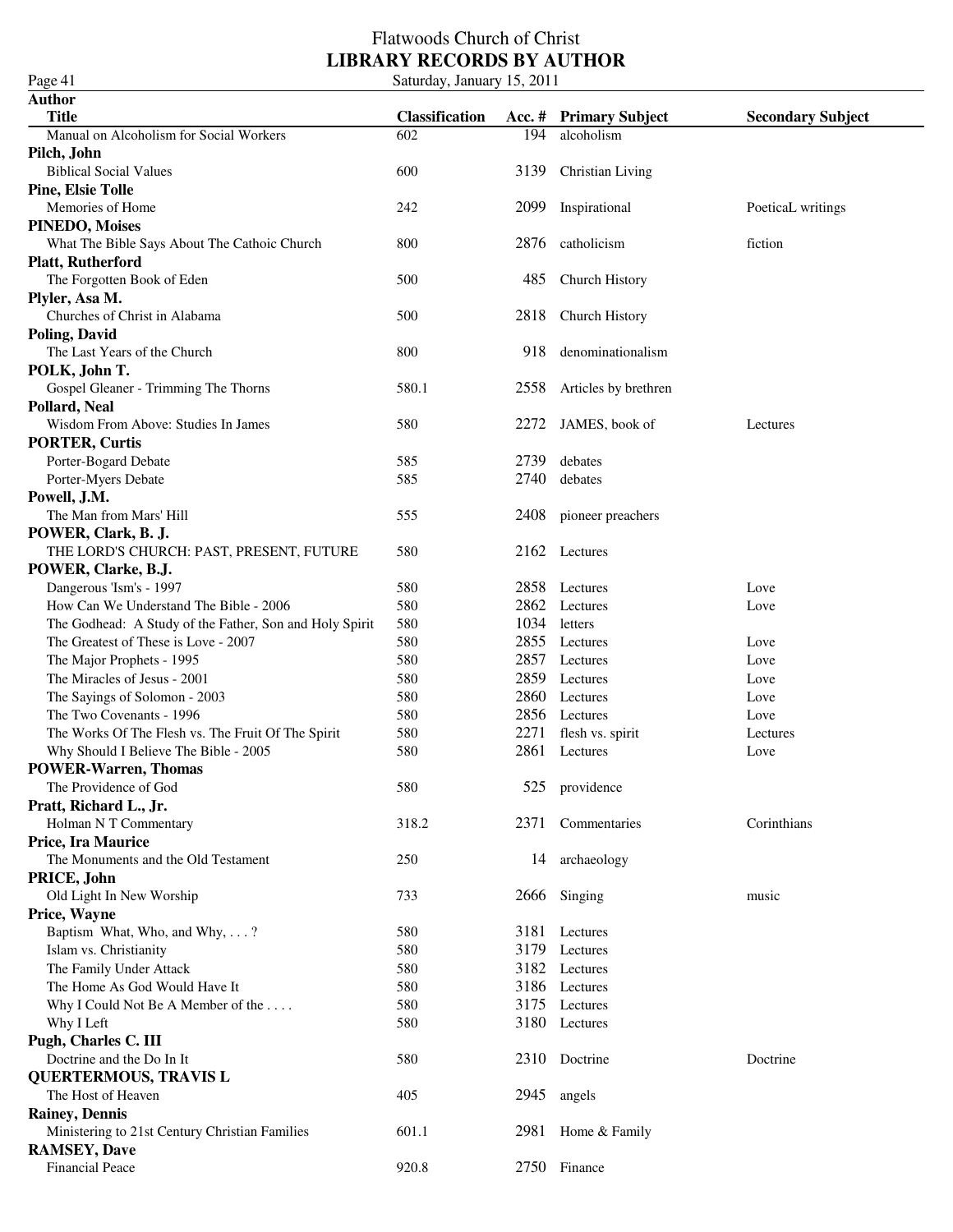### Flatwoods Church of Christ **LIBRARY RECORDS BY AUTHOR** Page 42 Saturday, January 15, 2011

| <b>Author</b>                                                 |                       |      |                          |                          |  |
|---------------------------------------------------------------|-----------------------|------|--------------------------|--------------------------|--|
| <b>Title</b>                                                  | <b>Classification</b> |      | Acc. # Primary Subject   | <b>Secondary Subject</b> |  |
| <b>Total Money Make Over</b>                                  | 920.8                 | 2638 | Finance                  |                          |  |
| <b>RAMSEY, Johnny</b>                                         |                       |      |                          |                          |  |
| Pratical Bible Studies - Vol. 1                               | 317.2                 | 2787 | Old Testament            |                          |  |
| Pratical Bible Studies - Vol. 2                               | 317.2                 | 2788 | Old Testament            |                          |  |
| Pratical Bible Studies - Vol. 3                               | 318.2                 | 2789 | New Testament            |                          |  |
| Pratical Bible Studies - Vol. 4                               | 318.2                 | 2790 | New Testament            |                          |  |
|                                                               |                       |      |                          |                          |  |
| <b>Ramsey, Johnny</b>                                         |                       |      |                          |                          |  |
| <b>Back to Bible Preaching</b>                                | 580                   | 2321 | Sermons and Lectures     | Sermons and Lectures     |  |
| <b>Bible Answers to Questions</b>                             | 110.5                 | 2450 | <b>Bible Trivia</b>      |                          |  |
| <b>Ratcliff, Kenneth</b>                                      |                       |      |                          |                          |  |
| Lectures of Studies in Isaiah, Volume I                       | 580                   |      | 3134 Lectures            |                          |  |
| <b>RAY, Bruce</b>                                             |                       |      |                          |                          |  |
| <b>Withhold Not Correction</b>                                | 601                   | 297  | discipling               |                          |  |
| Reasoner, N J                                                 |                       |      |                          |                          |  |
| Restoration Reprint Library/Be One                            | 550                   |      | 142 Restoration History  |                          |  |
| Reed, Jonathan                                                |                       |      |                          |                          |  |
| Visual Guide to New Testament                                 | 250                   | 3121 | archaeology              |                          |  |
| <b>Reese, Edward</b>                                          |                       |      |                          |                          |  |
| The Reese Chronological Bible                                 | 100                   | 815  | Bible                    |                          |  |
| <b>REESE, Gareth</b>                                          |                       |      |                          |                          |  |
| New Testament Epistles on James and I, 2, 3 John              | 318.70                |      | 2832 JAMES, book of      | John                     |  |
| Reese, Gareth                                                 |                       |      |                          |                          |  |
| N T Epistles Timothy and Titus                                | 318                   | 2286 | Timothy and Titus        | Commentaries             |  |
|                                                               |                       | 2283 |                          |                          |  |
| NT Epistles, Hebrews                                          | 318                   |      | <b>Hebrews</b>           | Commentaries             |  |
| NT Epistles, Peter and Jude                                   | 318                   | 2281 | Peter & Jude             | Commentaries             |  |
| NT History, Acts                                              | 318                   | 2282 | <b>ACTS</b>              | Commentaries             |  |
| <b>Reese, Gareth, Editor</b>                                  |                       |      |                          |                          |  |
| NT Epistles I Corinthians                                     | 318                   | 2285 | Corinthians              | Commentaries             |  |
| NT Epistles Romans                                            | 318                   | 2284 | Romans                   | Commentaries             |  |
| <b>Reeves, Bruce and John Scheel</b>                          |                       |      |                          |                          |  |
| A Debate of the Nature of the Godhead & Baptismal Formula 585 |                       | 2399 | debates                  | Godhead                  |  |
| <b>RHODES, Ron</b>                                            |                       |      |                          |                          |  |
| Complete Guide To Christian Denominations                     | 800                   | 2738 | denominationalism        |                          |  |
| <b>Rice, Helen</b>                                            |                       |      |                          |                          |  |
| Always a Springtime                                           | 242                   |      | 798 Inspirational        |                          |  |
| Rice, Ira Y, Jr                                               |                       |      |                          |                          |  |
| Axe on the Root                                               | 260                   |      | 906 Liberalism-Modernism |                          |  |
| Pressing Toward the Mark/an Autobiography                     | 554                   |      | 1026 Autobiography       |                          |  |
| Rice, Ira Y., Jr                                              |                       |      |                          |                          |  |
| Axe on the Root                                               | 260                   |      | 914 Liberalism-Modernism |                          |  |
|                                                               |                       |      |                          |                          |  |
| Rice, Ira Y., Jr.                                             |                       |      |                          |                          |  |
| Pressing toward the Mark vol.II                               | 554                   | 2126 | Autobiography            |                          |  |
| <b>Richards, Lawrence</b>                                     |                       |      |                          |                          |  |
| Couldn't Just Happen                                          | 200                   | 431  | Christian Evidence       |                          |  |
| <b>Richmond, Gary</b>                                         |                       |      |                          |                          |  |
| The Divorce Decision                                          | 601                   |      | 474 Marriage             |                          |  |
| Riddebos, Herman                                              |                       |      |                          |                          |  |
| The Epistle of Paul to the Churches Galatia                   | 318.2                 | 551  | Galatians                |                          |  |
| <b>Ridenour, Fritz</b>                                        |                       |      |                          |                          |  |
| What Teenagers Wished Their Parents Knew About Kids           | 601                   |      | 279 Teenagers            |                          |  |
| Rinehart, Stacy & Paula                                       |                       |      |                          |                          |  |
| Choices (Finding God's Way)                                   | 600                   |      | 842 Dating               | Marriage                 |  |
| <b>Riols, Noreen</b>                                          |                       |      |                          |                          |  |
| My Unknown Child                                              | 603                   | 2265 | Abortion                 |                          |  |
| RIPLINGER, G. A.                                              |                       |      |                          |                          |  |
| In Awe of Thy Word                                            | 110.3                 | 2549 | <b>Bible Handbook</b>    |                          |  |
|                                                               |                       |      |                          |                          |  |
| Roark, Ryan                                                   |                       |      |                          |                          |  |
| The 12th Lectures Annual Cold Water                           | 580                   |      | 3098 Lectures            |                          |  |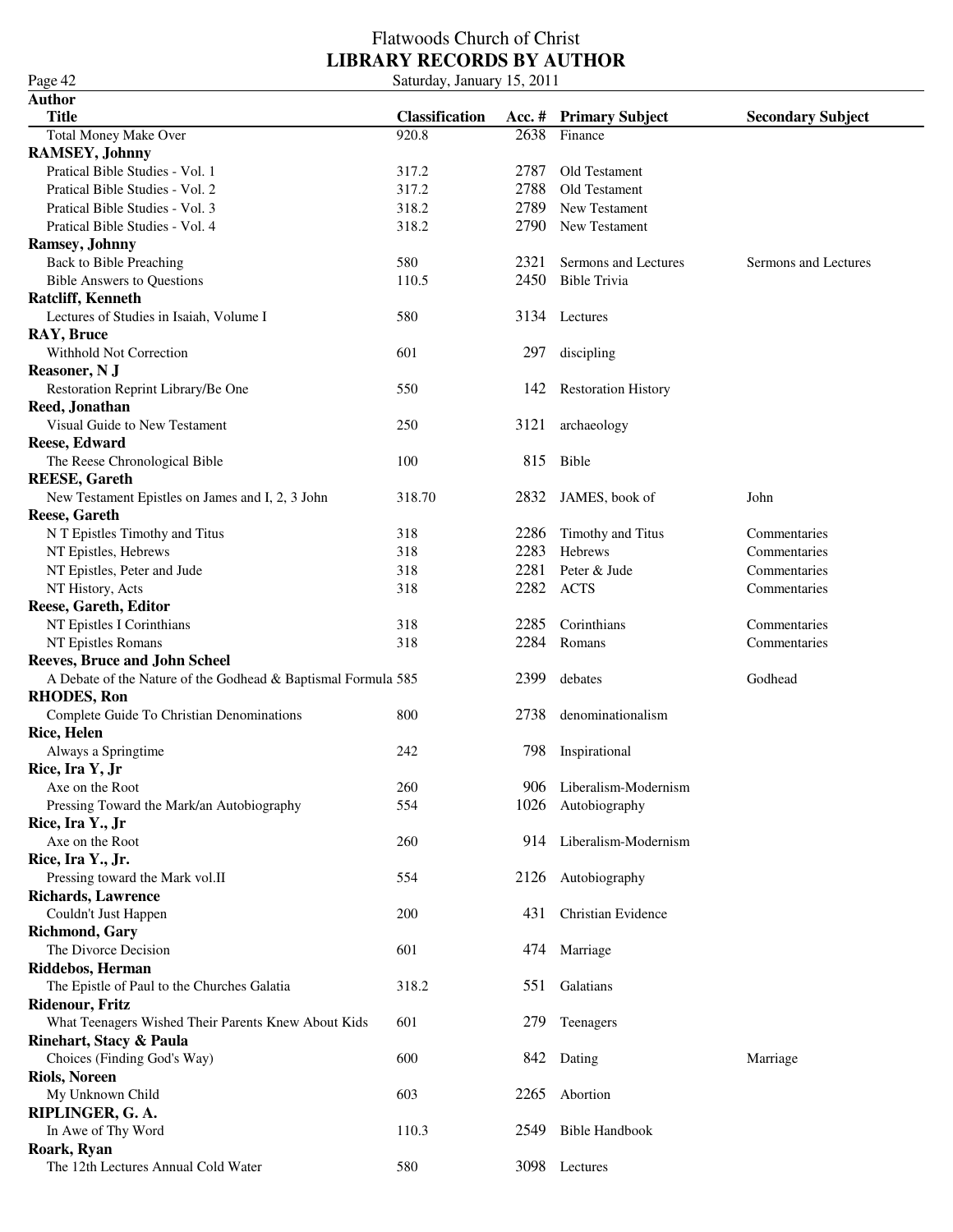| Page 43                                              | Saturday, January 15, 2011 |      |                            |                           |
|------------------------------------------------------|----------------------------|------|----------------------------|---------------------------|
| <b>Author</b>                                        |                            |      |                            |                           |
| <b>Title</b>                                         | <b>Classification</b>      |      | Acc. # Primary Subject     | <b>Secondary Subject</b>  |
| <b>Roberson, Charles Heber</b>                       |                            |      |                            |                           |
| Studies in the Revelation                            | 318.77                     | 863  | Revelation                 |                           |
| <b>Roberts, Price</b>                                |                            |      |                            |                           |
| <b>Studies for New Converts</b>                      | 400                        | 3162 | Doctrine                   |                           |
| Roberts, Wes                                         |                            |      |                            |                           |
| Before You Say "I Do"                                | 601                        | 894  | Marriage                   |                           |
| Robertson, A.T.                                      |                            |      |                            |                           |
| Word Pictures in the New Testament                   | 316.2                      | 2332 | Bible                      | Commentaries              |
| Robinson, Edward J                                   |                            |      |                            |                           |
| A Godsend to His People                              | 580.1                      | 3036 | Articles by brethren       |                           |
| Robinson, Garland M.                                 |                            |      |                            |                           |
| <b>New Testament Questions</b>                       | 580                        | 840  | Lectures                   | Mississippi Lectures 1990 |
| Robinson, Garland M., editor                         |                            |      |                            |                           |
| "Old Testament Questions" with New Testament Answers | 580                        |      | 841 Lectures               | mississippi lectures      |
| <b>ROBINSON, HADDON</b>                              |                            |      |                            |                           |
| <b>Biblical Preaching</b>                            | 590                        | 177  | sermon preparation         |                           |
| Robinson, John A. T.                                 |                            |      |                            |                           |
| Redating the New Testament                           | 500                        | 3196 | Church History             |                           |
| Rogers, Stephen                                      |                            |      |                            |                           |
| Christian Living Made Simple/You Can Live It         | 600                        | 2100 | Christian Ethics (General) | New Testament             |
| Rogers, Stephen W                                    |                            |      |                            |                           |
| Jesus Our Example, Volume I                          | 251.1                      | 3227 | Jesus Christ               |                           |
| Jesus Our Example, Volume II                         | 251.1                      | 3228 | Jesus Christ               |                           |
| Jesus Our Example, Volume III                        | 251.1                      | 3229 | Jesus Christ               |                           |
| Jesus, Our Example, Volume I                         | 413                        | 3026 | Jesus Christ               |                           |
|                                                      | 413                        | 3025 | Jesus Christ               | example                   |
| Jesus, Our Example, Volume II                        |                            |      |                            | example                   |
| ROGERS, Stephen W.                                   |                            |      |                            |                           |
| How To Study Difficult Passages of The Bible         | 340                        | 2542 | <b>Bible studies</b>       |                           |
| Rogers, Stephen W.                                   |                            |      |                            |                           |
| Evangelism Made Simple                               | 715                        |      | 2131 Personal Evangelism   |                           |
| Evangelism Made Simple You Can Do It!                | 715                        | 2133 | Personal Evangelism        |                           |
| The Gospel Made Simple You Can Do It!                | 715                        |      | 2132 Personal Evangelism   |                           |
| <b>ROGERS, WC</b>                                    |                            |      |                            |                           |
| Recollections of Faith of Men                        | 550                        |      | 2976 Restoration History   |                           |
| Rogers, W C                                          |                            |      |                            |                           |
| Recollections of Men of Faith                        | 555                        |      | 3021 Biographies           |                           |
| <b>Roland, Delevar Roberts</b>                       |                            |      |                            |                           |
| <b>Batsell Barrett Baxter</b>                        | 570                        | 1054 | Biographies                |                           |
| <b>ROLAND, GRACE P</b>                               |                            |      |                            |                           |
| Walking Down Memory Lane                             | 554                        | 2971 | Autobiography              |                           |
| Root, Mike                                           |                            |      |                            |                           |
| Spilt Grape Juice                                    | 730                        | 3079 | worship                    |                           |
| Split Grape Juice                                    | 730                        | 780  | worship                    |                           |
| Roper, Coy D                                         |                            |      |                            |                           |
| Truth for Today Commentary--Exodus                   | 317.2                      | 3007 | Commentaries               |                           |
| Roper, David L                                       |                            |      |                            |                           |
| Truth for Today Commentary                           | 316                        | 2206 | Commentaries               | Christ                    |
| Truth for Today Commentary(Life of Christ)           | 316                        | 2215 | Jesus Christ               | application of scripture  |
| ROPER, David L.                                      |                            |      |                            |                           |
| Truth for Today - Acts 1-14                          | 318.2                      | 2181 | Commentaries               | <b>ACTS</b>               |
| Truth for Today - Acts 15-28                         | 318.2                      | 2182 | Commentaries               | <b>ACTS</b>               |
| Truth for Today - Revelation 1-11                    | 318.2                      | 2183 | Commentaries               | Revelation                |
| Truth for Today - Revelation 12-22                   | 318.2                      | 2184 | Commentaries               | Revelation                |
| <b>ROSE, Ron</b>                                     |                            |      |                            |                           |
| Common Sense Discipline                              | 601                        | 233  | discipling                 |                           |
| <b>ROWE, JOHN F</b>                                  |                            |      |                            |                           |
| Religious Innovations                                | 550                        | 2966 | <b>Restoration History</b> |                           |
| The Primitive Church and Innovations                 | 550                        | 2969 | <b>Restoration History</b> |                           |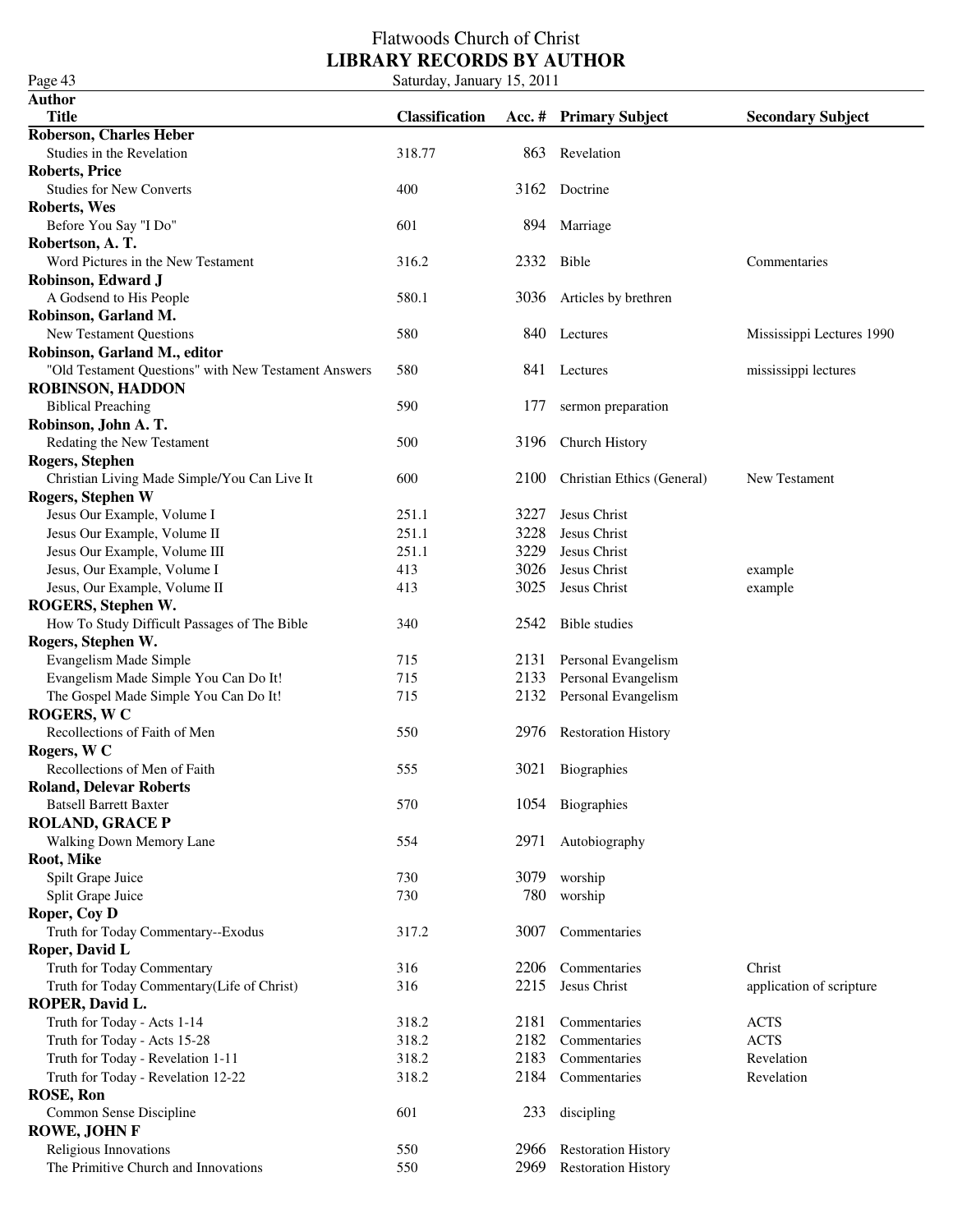Page 44 Saturday, January 15, 2011

**Author Title Classification Acc. # Primary Subject Secondary Subject Rowe, John F** History of Reformatory Movement 550 3003 Restoration History **Roy, W. Gaddy** Sermon Outlines on the Miracles of Jesus 580 2238 sermon outlines miracles Sermons on the Cross of Christ 580 580 2237 cross of Christ Sermons and Lectures **Roy, W. Gaddys** Sermons on Generic and Specific Authority 580 2236 authority **Royster, Carl** Churches of Christ in the United States 110.1 2497 church of Christ **Royster, Carl H** Churches of Christ in the United States 110.1 2983 Dictionary **RUBEL, SHELLY** Whom God Hath Joined 601 202 Marriage **Rubel, Shelly** The Art of Being Married **601** 278 Marriage **Rushmore, Louis** Christian Evidences 200 2496 Christian Evidence Digging Up the Past 320 2825 special studies Our Restoration Heritage Vol. 1 550 2824 Restoration History **Russell, Chandler** Understanding the New Age 830 830 322 Cults **Rutheford, J F** Millions Now Living will Never Die 832 892 Jehovah Witness **Rutherford, J F** "Millions Now Living Will Never Die" 832 891 Jehovah Witness **Rutherford, Rod** Cups and Classes 700 2776 classes Denominational Doctrines 800 829 denominationalism Survey of N T 330 828 special studies Survey of World Religions 800.1 827 Islam Survey of World Religions 800.1 2768 World Religions Things Pertaining to Life and Godliness 580 580 407 Sermons and Lectures Things Pertaining to Life and Godliness 580 637 Sermons and Lectures **Sain, Paul** Choose You This Day 580 2758 Conversion Jesus Spake These Things Unto Them 580 2752 Godhead authority My Lord and My God 580 2757 God's character Godhead Surviving the Stormy Winds of Change 580 580 2755 change commitment The Glorious Church **1980** 2756 Church membership The Truth in Love **1988** 580 2753 truth Love **Love** The Victory Through Our Lord Jesus Christ 580 2754 victory through Jesus victory through Jesus What Can I Do When....? 580 580 2759 tests of life **Sanders, Phil** Adrift/Post-Modernism in the Church 260 2088 Liberalism-Modernism **Sarfati, Jonathan D** REFUTING EVOLUTION 241 241 2411 evolution Science and Faith **Sawyer, Wyatt** Must the Young Die Too 596 596 3155 grief **Scaggs, Johnie** 26 Lessons--The Church of Which you Should Be A Member 400 3167 Doctrine Epistles of Paul/An Overview of the . . . 330 3164 special studies New Testament Great Doctrines of the Bible 580 580 3168 Lessons of Brethren Issues Confronting the 21st Century Church 400 3173 Doctrine Lessons on the Home 601.1 3169 Home & Family The Fruit of the Spirit Lectureship 580 580 3199 Lectures The God We Serve 580 580 3166 Lectures The Way Home 585 3165 Lectures **SCAGGS, Johnie, Jr**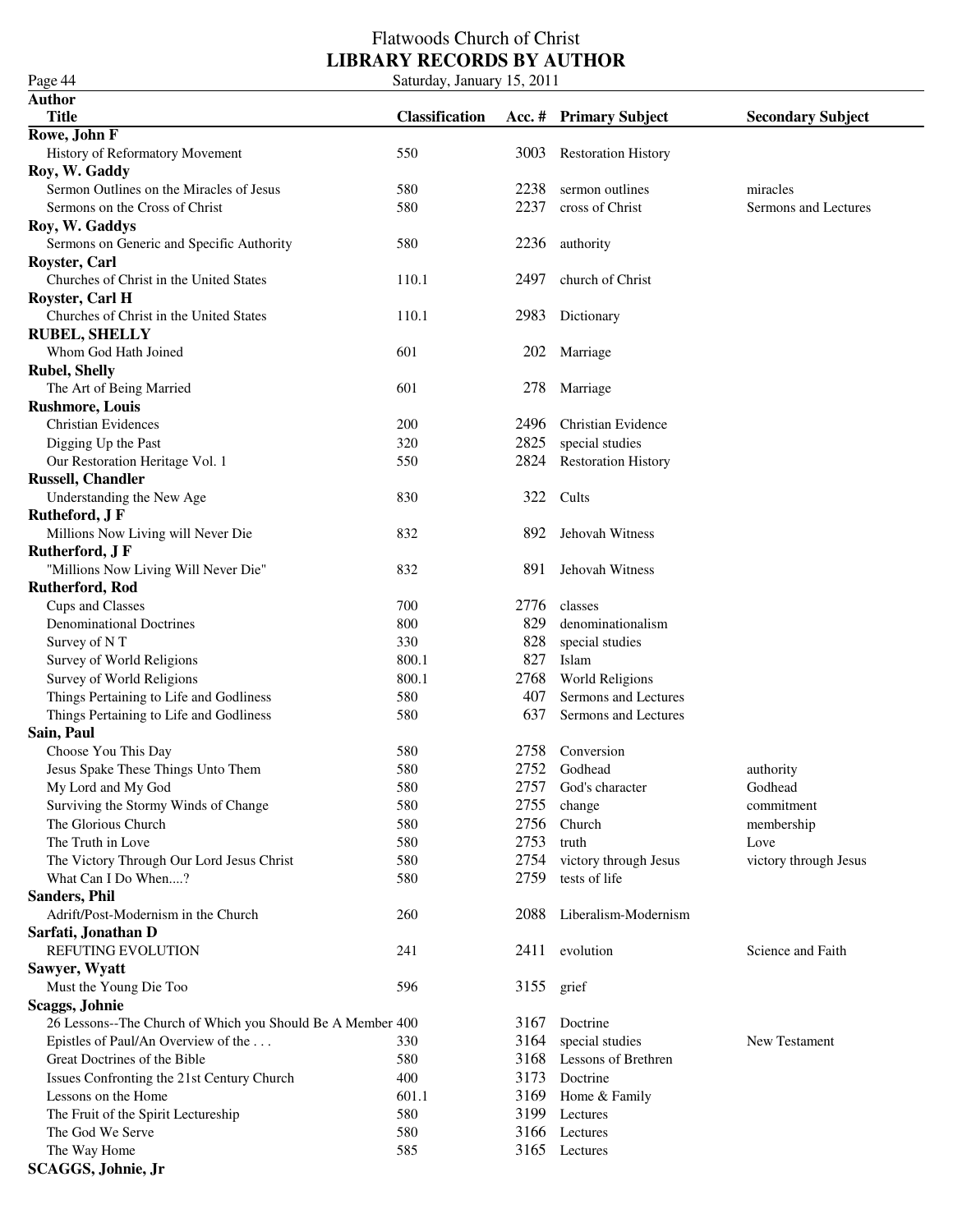#### Flatwoods Church of Christ **LIBRARY RECORDS BY AUTHOR** Page 45 Saturday, January 15, 2011

**Author Title Classification Acc. # Primary Subject Secondary Subject** Lessons on the Home 601.1 2842 Home & Family **Schepps, Solomon J. (Forward)** The Lost Books of the Bible 500 500 2078 Church History **Schmidt, Alvin J.** The Great Divide **833** 2250 Islam Christianity **833** 2250 Islam Christianity **Schonfield, Hugh J** Those Incredible Christians **500** 500 886 Church History **SCHROCK, Simon** What Shall The Redeemed Wear 600 2617 Christian Ethics (General) **Schulman, Michael, Ph.D.** Bringing up a Moral Child 601.1 2136 Home & Family **Schutz, John H. Editor** The Social Setting of Pauline Christianity 250 2063 Corinthians **SCHWARZ, Ted** Satanism 830 309 Cults **SCOTT, Latayne** To Love One Another 1 2710 Love 1 Corinthians **Scott, Pat** Batten down the Hatches Preparing for the Storms of Life 242 2016 Inspirational **Scott, Walter** Restoration Reprint Library/Union of Christians/Death of Chr 550 112 Restoration History Christ **Seals, Thomas** Proverbs: Wisdom for All Ages 317.60 417 Proverbs **Segraves, Kelly L** The Great Dinosaur Mistake 240 909 Science and Faith **Seliq, George and Aaroyo Alan** Loving Our Differences 601 476 Marriage **Shackelford, Don** New Testament Survey **330** 522 New Testament survey **Shackelford, Don Thd.** Truth for Today Commentary 317.24 2498 Isaiah **Shallenberger, Susie** Closer to God and Closer to Each Other 601.1 2520 Home & Family **Shannon, John** Here it is in Black and White  $\begin{array}{ccc} 400 & 2775 & \text{Bible studies} \end{array}$ **Shannon, John Sr; Jones, Burt** 580 1020 Sermons and Lectures **Shaw, Robert M.D.** 601.1 2246 parenting **Sheerer, Jim** Direct. for the Road Stability in Change Ahead: Church of Ch 260 2085 Liberalism-Modernism Directions for the Road Ahead: Stability in change among ch 700 2244 change New Testament Commentary - Vol 1 316 2829 Commentaries **Sheler, Jeffrey L** Is the Bible True? 200 2045 Christian Evidence **SHELLY, Rubel** Whom God Hath Joined 601 301 Marriage Young People Make Moral Decisions 601 601 232 Teenagers **Shelly, Rubel** Young People and Their Lord 601 601 640 Young People Young People and Their Lord/Teacher's Companion 601 641 Young People **Shepherd, J W** The Church the Falling Away and the Restoration 500 157 Church History **Shermer, Michael** How We Believe(Search for God in an Age of Science) 240 2207 religion and science faith **SHOOK, Charles A.** The True Origin of the Book of Mormon 830 2684 Mormans Cults

**Simmons, Dave**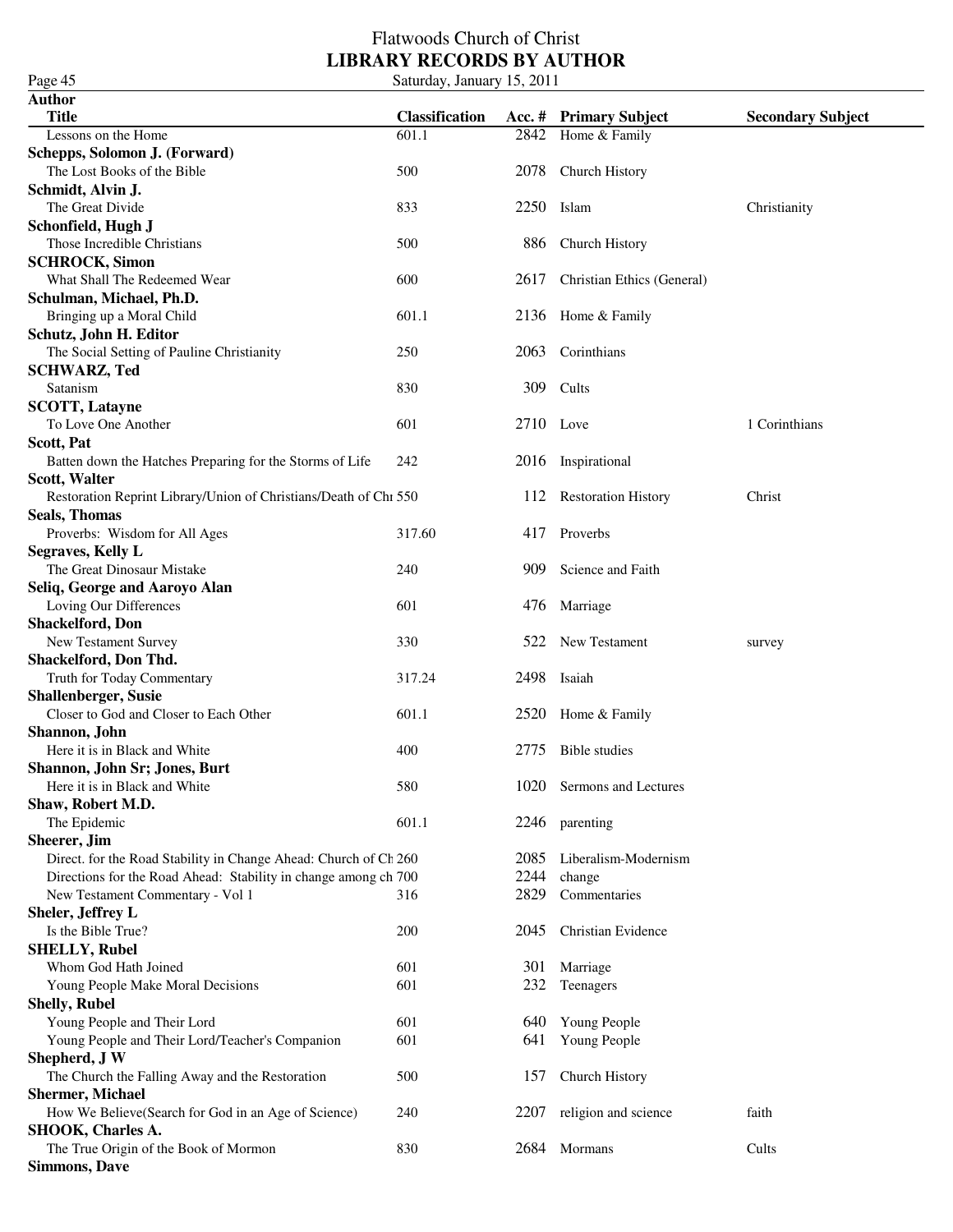#### Flatwoods Church of Christ **LIBRARY RECORDS BY AUTHOR** Page 46 Saturday, January 15, 2011

| Author<br><b>Title</b>                                        | <b>Classification</b> |      |                             |                          |
|---------------------------------------------------------------|-----------------------|------|-----------------------------|--------------------------|
|                                                               |                       | 799  | Acc. # Primary Subject      | <b>Secondary Subject</b> |
| Dad the Family Counselor                                      | 601.1                 |      | Home & Family               |                          |
| <b>Simmons, Randy</b><br><b>Basic Training</b>                | 616                   | 2311 | Teenagers                   |                          |
| Real Life                                                     | 616                   | 2323 | Teenagers                   |                          |
| What to Do When You Don't Know What To Do                     | 616                   | 2322 | Teenagers                   |                          |
| Simon, Paul                                                   |                       |      |                             |                          |
| God Means What He Says                                        | 430                   | 2827 | <b>Holy Spirit</b>          |                          |
| Simpson, Don                                                  |                       |      |                             |                          |
| The Book of Daniel                                            | 317.2                 | 171  | Commentaries                |                          |
| The Challenge of Christianity                                 | 580                   | 775  | Sermons and Lectures        |                          |
| Skinner, Donna                                                |                       |      |                             |                          |
| Seventy-five plus one--Learning Games for Children            | 705                   | 425  | Educational                 |                          |
| <b>Skipper, Wallace E</b>                                     |                       |      |                             |                          |
| <b>Bible Questions You Have Asked?</b>                        | 340                   | 158  | special studies             |                          |
| Slater, Will W                                                |                       |      |                             |                          |
| The Church Hymnal, No. 2                                      | 733                   | 882  | Singing                     |                          |
| <b>SMALL, Gary</b>                                            |                       |      |                             |                          |
| For Better or for Best                                        | 601                   | 300  | Marriage                    |                          |
| If Only He Knew                                               | 601                   | 299  | Marriage                    |                          |
| <b>SMALLEY, Gary</b>                                          |                       |      |                             |                          |
| The Language of Love                                          | 601                   |      | 304 Home & Family           |                          |
| <b>Smalley, Gary and Greg</b>                                 |                       |      |                             |                          |
| Bound by Honor--Fostering a Great Relationship                | 601.1                 |      | 2020 Home & Family          |                          |
| Smith, F LaGard                                               |                       |      |                             |                          |
| Meeting God in Quiet Places                                   | 242                   |      | 1032 Inspirational          |                          |
| <b>Smith, F Legard</b>                                        |                       |      |                             |                          |
| <b>Fallen Spiritual Leaders</b><br>Smith, F. LaGard           | 260                   | 733  | Liberalism-Modernism        |                          |
| The Narrated Bible                                            | 100                   |      | 3078 Bible                  |                          |
| Smith, F. Lagard                                              |                       |      |                             |                          |
| Meeting God in Quiet Places                                   | 554                   |      | 3156 Autobiography          |                          |
| <b>Smith, G. Dallas</b>                                       |                       |      |                             |                          |
| Outlines of Bible Study                                       | 581                   | 3152 | sermon outlines             |                          |
| Smith, Hannah Whitall                                         |                       |      |                             |                          |
| The Christian's Secret of a Happy Life                        | 242                   |      | 2138 Inspirational          |                          |
| Smith, Joesph                                                 |                       |      |                             |                          |
| The Book of the Mormans                                       | 830                   |      | 371 Cults                   |                          |
| SMITH, John W.                                                |                       |      |                             |                          |
| A Restoration Church & Its Worship                            | 340                   | 2721 | <b>Restoration Movement</b> | Church                   |
| What Is A Restoration Church?                                 | 340                   | 2720 | <b>Restoration Movement</b> | Church                   |
| Smith, John William                                           |                       |      |                             |                          |
| My Mother's Favorite Song                                     | 242                   |      | 2014 Inspirational          |                          |
| Smith, Joseph                                                 |                       |      |                             |                          |
| The Book of Morman                                            | 830                   |      | 565 Cults                   | Cults                    |
| <b>Smith, Lagard</b>                                          |                       |      |                             |                          |
| The Culture Church                                            | 251                   | 747  | hermeneutics                |                          |
| Smith, William                                                |                       |      |                             |                          |
| Smith's Bible Dictionary                                      | 110                   | 869  | <b>Bible Dictionary</b>     |                          |
| Smith's Bible Dictionary                                      | 110                   | 870  | <b>Bible Dictionary</b>     |                          |
| The Bible Dictionary                                          | 109                   | 3148 | Dictionary                  |                          |
| Southern, Randy                                               |                       |      |                             |                          |
| The World's Easiest Guide to Understanding God                | 410                   | 2769 | God's character             |                          |
| Sparks, John                                                  |                       |      |                             |                          |
| Raccoon John Smith                                            | 555                   | 3188 | pioneer preachers           |                          |
| Raccoon John Smith Pioneer<br><b>Speck, Nancy</b>             | 555                   | 3242 | pioneer preachers           |                          |
| Blaze on Rocky Ridge and Other Stories with Take Away Val 910 |                       | 2002 | Children's book             |                          |
|                                                               |                       |      |                             |                          |

Firecracker Power and Other Stories with Take-Away Value 910 2001 Children's book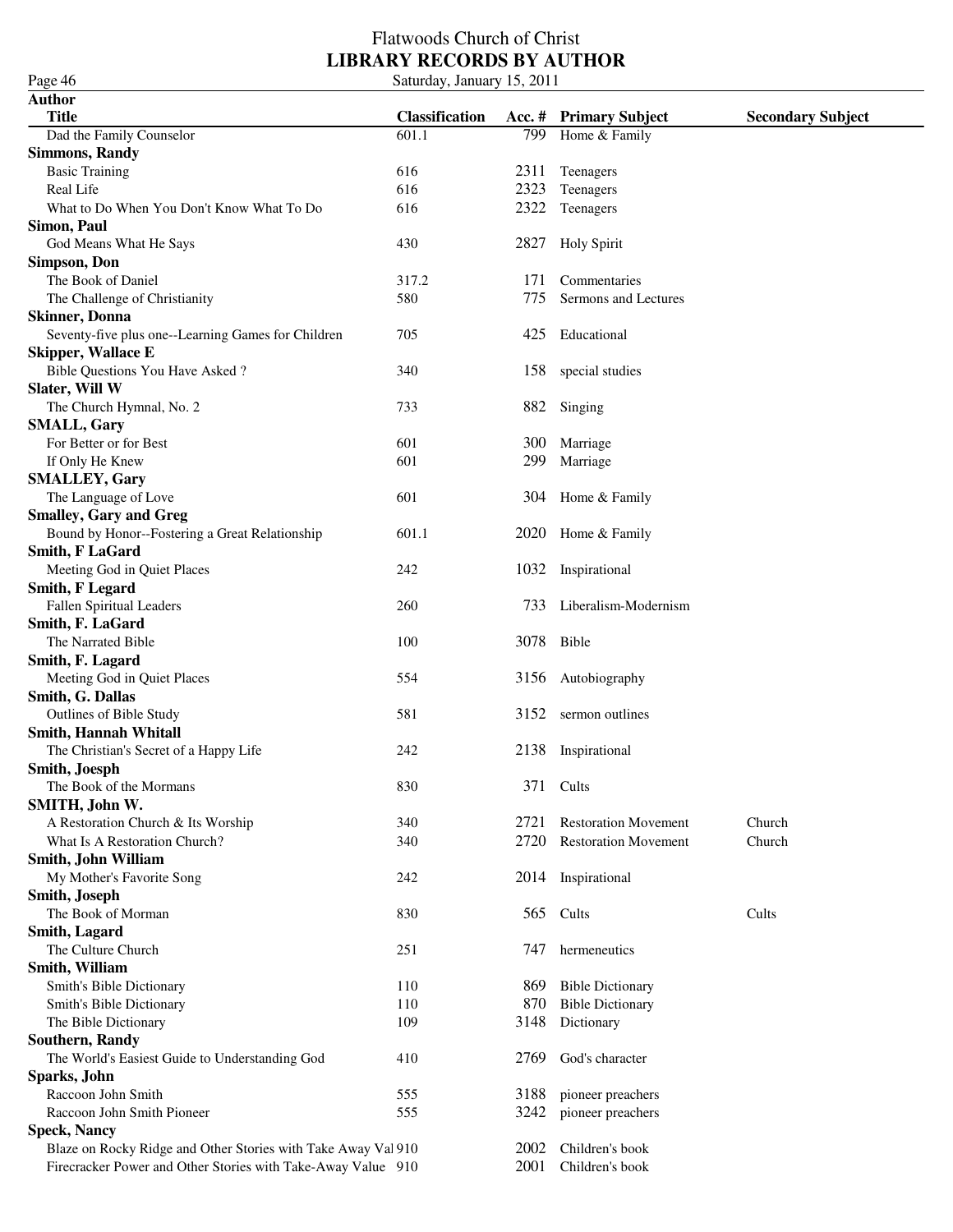| Page 47                                                       | Saturday, January 15, 2011 |      |                                          |                          |  |
|---------------------------------------------------------------|----------------------------|------|------------------------------------------|--------------------------|--|
| <b>Author</b>                                                 |                            |      |                                          |                          |  |
| <b>Title</b>                                                  | <b>Classification</b>      |      | Acc. # Primary Subject                   | <b>Secondary Subject</b> |  |
| The Lightning Escape and Other Stories with Take-Away Val 910 |                            | 2000 | Children's book                          |                          |  |
| Spence, H.D.M. Editor                                         |                            |      |                                          |                          |  |
| The Pulpit Commentary                                         | 317.2                      | 1059 | Commentaries                             |                          |  |
| Spence, H.D.M. (Ed.)                                          |                            |      |                                          |                          |  |
| The Pulpit Commentary--Daniel, Hosea, Joel (Vol. 13)          | 317.65                     | 876  | <b>Major Prophets</b>                    | Commentaries             |  |
| SPENCE, H.D.M. Editor                                         |                            |      |                                          |                          |  |
| The Pulpit Commentary - John                                  | 318.2                      | 1072 | Commentaries                             | John                     |  |
| Spence, H.D.M. Editor                                         |                            |      |                                          |                          |  |
| The Pulpit Commentary                                         | 318.2                      | 1076 | Commentaries                             |                          |  |
| The Pulpit Commentary (Vol 11)                                | 317.2                      | 1066 | Commentaries                             |                          |  |
| The Pulpit Commentary (Vol 12)                                | 317.2                      | 1067 | Commentaries                             |                          |  |
| The Pulpit Commentary (Vol 13)                                | 317.2                      | 1068 | Commentaries                             |                          |  |
| The Pulpit Commentary (Vol 14)                                | 317.2                      | 1069 | Commentaries                             |                          |  |
| The Pulpit Commentary (Vol 15)                                | 318.2                      | 1070 | Commentaries                             |                          |  |
| The Pulpit Commentary (Vol 16)                                | 318.2                      | 1071 | Commentaries                             |                          |  |
| The Pulpit Commentary (Vol 18)                                | 318.2                      | 1073 | Commentaries                             |                          |  |
| The Pulpit Commentary (Vol 19)                                | 318.2                      | 1074 | Commentaries                             |                          |  |
| The Pulpit Commentary (Vol 20)                                | 318.2                      | 1075 | Commentaries                             |                          |  |
| The Pulpit Commentary (Vol 22)                                | 318.2                      | 1077 | Commentaries                             |                          |  |
| The Pulpit Commentary (Vol 23)                                | 318.2                      | 1078 | Commentaries                             |                          |  |
| The Pulpit Commentary (Vol 6)                                 | 317.2                      | 1061 | Commentaries                             |                          |  |
| The Pulpit Commentary (Vol 7)                                 | 317.2                      | 1062 | Commentaries                             |                          |  |
| The Pulpit Commentary (Vol 8)                                 | 317.2                      | 1063 | Commentaries                             |                          |  |
| The Pulpit Commentary (Vol 9)                                 | 317.2-                     | 1064 | Commentaries                             |                          |  |
| The Pulpit Commentary (Vol. 10)                               | 317.2                      | 1065 | Commentaries                             |                          |  |
| The Pulpit Commentary (Vol. 5)                                | 317.2                      | 1060 | Commentaries                             |                          |  |
| Spence, H.D.M., Editor                                        |                            |      |                                          |                          |  |
| The Pulpit Commentary (Vol 1)                                 | 317.2                      | 1056 | Commentaries                             |                          |  |
| <b>Spencer, Donald</b>                                        |                            |      |                                          |                          |  |
| Hymn and Scripture Selection Guide                            | 733                        | 810  | Singing                                  |                          |  |
| <b>Spencer, Robert</b>                                        |                            |      |                                          |                          |  |
| Islam Unveiled                                                | 833                        | 2180 | Islam<br>Islam                           |                          |  |
| The Politically Incorrect Guide to ISLAM                      | 800.1                      | 2467 |                                          |                          |  |
| Spencer, Scott f.<br>What Did Jesus Do?                       | 251.1                      | 2807 |                                          |                          |  |
| Spring, Truman E.                                             |                            |      | hermeneutics                             |                          |  |
| Plain Bible Preaching, Volume 3                               | 580                        |      | 2406 Personal Evangelism                 |                          |  |
| Spurlin, Bob                                                  |                            |      |                                          |                          |  |
| Dial 911--Essentials to Living LIfe in the 21st Century       | 242                        | 2153 | Inspirational                            |                          |  |
| Tackling Life's Troubles                                      | 242                        | 2098 | Inspirational                            |                          |  |
| <b>Stalker</b> , James                                        |                            |      |                                          |                          |  |
| The Life and Teaching of Jesus                                | 251.1                      | 2992 | Jesus Christ                             |                          |  |
| Stark, J. Carroll and Joe S. Warlick                          |                            |      |                                          |                          |  |
| The Stark-Warlick Debate                                      | 585                        | 2221 | music                                    |                          |  |
| <b>STARKS</b> , marian                                        |                            |      |                                          |                          |  |
| The Dating Game                                               | 616                        |      | 2712 Dating                              | Teenagers                |  |
| Staton, Julia                                                 |                            |      |                                          |                          |  |
| What the Bible Says About Women                               | 340.1                      | 873  | Women of the Bible                       |                          |  |
| <b>Stauffer, Mark</b>                                         |                            |      |                                          |                          |  |
| <b>Truth Commentaries</b>                                     | 318.2                      | 2353 | New Testament Commentaries New Testament |                          |  |
| Stearsman, Jackie                                             |                            |      |                                          |                          |  |
| A Critique of the Multipying Ministeries of Boston Church     | 800                        | 495  | denominationalism                        |                          |  |
| Stearsmon, Jackie, Dir.                                       |                            |      |                                          |                          |  |
| What Does it Mean to be a Christian Like Paul?                | 580                        | 1049 | Sermons and Lectures                     |                          |  |
| <b>STEVENS, William</b>                                       |                            |      |                                          |                          |  |
| A Harmony of the Gospels                                      | 330.4                      | 215  | Gospels                                  |                          |  |
| <b>Steward, George C</b>                                      |                            |      |                                          |                          |  |
| Our Reigning King and Returning Lord                          | 470                        |      | 2024 Doctrine of Last Things             |                          |  |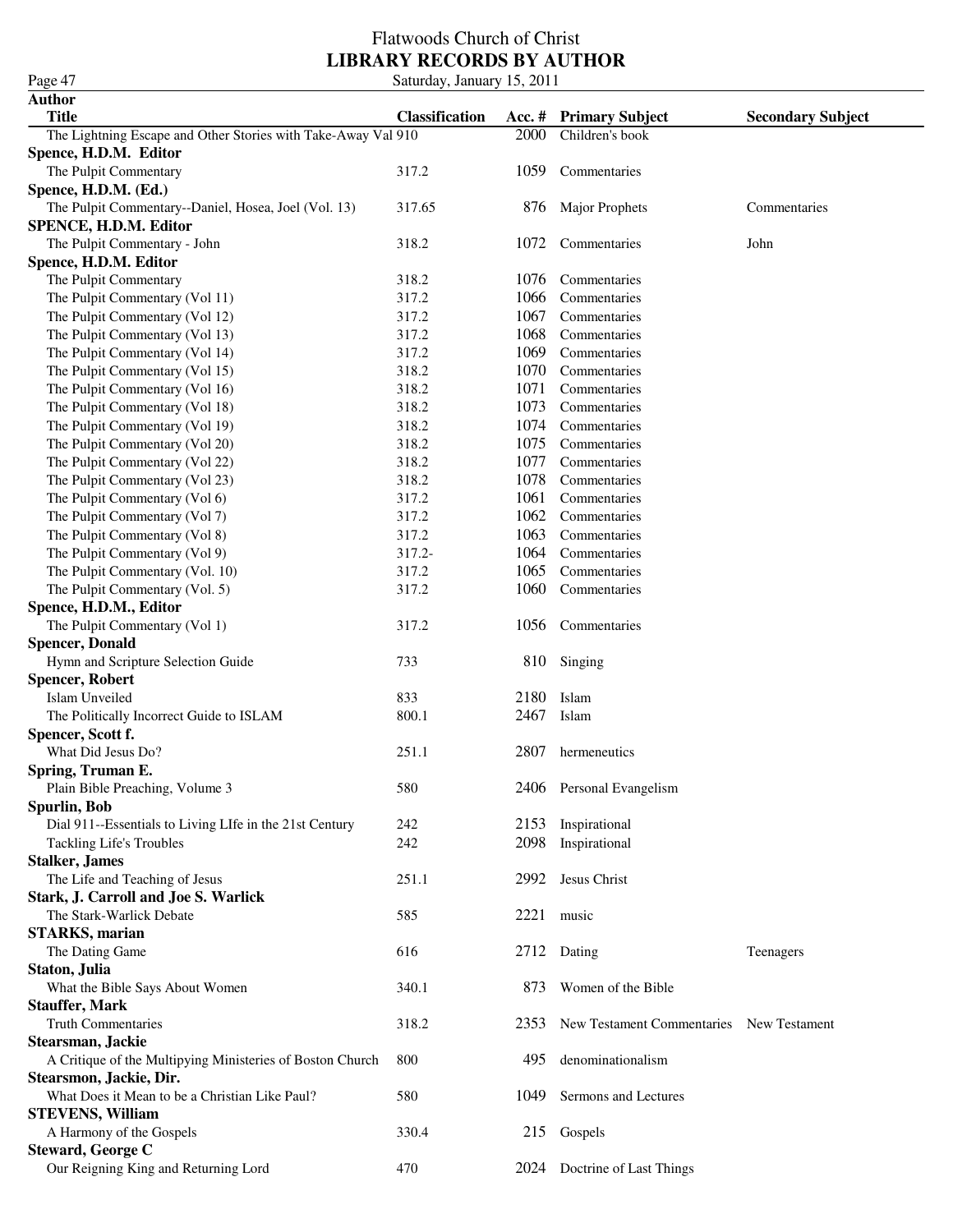Page 48 Saturday, January 15, 2011

| <b>Author</b>                                         |                       |      |                            |                            |
|-------------------------------------------------------|-----------------------|------|----------------------------|----------------------------|
| <b>Title</b>                                          | <b>Classification</b> |      | Acc. # Primary Subject     | <b>Secondary Subject</b>   |
| Stewart, David                                        |                       |      |                            |                            |
| A Commentary on Ruth                                  | 317.48                | 3104 | Commentaries               |                            |
| Commentary on Phillipians                             | 317                   | 3237 | Commentaries               |                            |
| STEWART, IVAN                                         |                       |      |                            |                            |
| From House to House                                   | 715                   |      | 184 evangelism             |                            |
| <b>Stewart, Ivan R</b>                                |                       |      |                            |                            |
| From House to House                                   | 715                   | 106  | evangelism                 |                            |
| STINNETT, Nick Dr.                                    |                       |      |                            |                            |
| <b>Magnificent Marriage</b>                           | 601                   | 2845 | Marriage                   |                            |
| <b>Stokes, Penelope J</b>                             |                       |      |                            |                            |
| Simple Words of Wisdom                                | 242                   | 1039 | J. Countryman              |                            |
| <b>Stone, Barton W</b>                                |                       |      |                            |                            |
| <b>Christian Messenger</b>                            | 550                   | 2    | Lectures                   | <b>Restoration History</b> |
| <b>Stone, Barton W, Editor</b>                        |                       |      |                            |                            |
| <b>Christian Messenger</b>                            | 550                   | 92   | <b>Restoration History</b> |                            |
| Stoop, David, Dr                                      |                       |      |                            |                            |
| Understanding Your Child's Personality                | 601.1                 |      | 2004 Home & Family         |                            |
| <b>Stringer, Johnny</b>                               |                       |      |                            |                            |
| <b>Truth Commentaries</b>                             | 318.2                 | 2355 | Commentaries               | <b>ACTS</b>                |
| Strobel, Lee                                          |                       |      |                            |                            |
| The Case for Christ                                   | 200STR                | 2212 | personal investigation     |                            |
| The Case for Faith                                    | 200                   | 2094 | Christian Evidence         |                            |
| <b>STRONG, James</b>                                  |                       |      |                            |                            |
| <b>Strong's Exhaustive Concordance</b>                | 123                   | 3065 | Concordance                |                            |
| <b>Strong, James</b>                                  |                       |      |                            |                            |
| Abingdon's Strong Exhaustive Concordance of the Bible | 123                   | 32   | Concordance                |                            |
| Strong, James LL.D.                                   |                       |      |                            |                            |
| Strong's Expanded Exhaustive Concordance of the Bible | 123                   | 2342 | Concordance                |                            |
| Stubblefield, Elton Ph.D.                             |                       |      |                            |                            |
| The Chosen People                                     | 320                   | 2044 | special studies            | Old Testament              |
| <b>Sutton, Rosalind</b>                               |                       |      |                            |                            |
| Moses the Leader                                      | 910                   | 316  | Children's book            |                            |
| Sweeney, ZT                                           |                       |      |                            |                            |
| Restoration Reprint Library/N T Christianity Vol II   | 550                   | 138  | <b>Restoration History</b> | Christianity               |
| Restoration Reprint Library/N T Christianity Vol III  | 550                   | 139  | <b>Restoration History</b> | Christianity               |
| Restoration Reprint Library/New T Christianity Vol 1  | 550                   | 137  | <b>Restoration History</b> | Christianity               |
| Sweeney, Z.T.                                         |                       |      |                            |                            |
| The Spirit and the Word                               | 430                   |      | 2416 Holy Spirit           | Doctrine                   |
| <b>SWEETEN, Jeff</b>                                  |                       |      |                            |                            |
| Lectureship-Some Questions About Bible Authority      | 580                   | 2680 | Bible                      | Lectures                   |
| <b>SWENSON, Allan A</b>                               |                       |      |                            |                            |
| Flowers of the Bible                                  | 340                   | 2536 | special studies            |                            |
| Plants of the Bible                                   | 340                   | 2537 | special studies            |                            |
| <b>Swetmon, Bill R</b>                                |                       |      |                            |                            |
| A Giving Heart                                        | 732                   | 225  | Mormans                    | stewardship                |
| <b>Swindoll, Charles R.</b>                           |                       |      |                            |                            |
| Swindoll's Ultimate Book of Illustrations & Quotes    | 590.1                 | 2314 | Christian Ethics (General) | Quotes                     |
| <b>SWL-Brumback, Rick</b>                             |                       |      |                            |                            |
| Authentic Christianity In Moder Times - 2005          | 580                   |      | 2875 Lectures              | <b>Bible</b>               |
| God's Design For The Home - 2004                      | 580                   |      | 2874 Lectures              | Bible                      |
| Why We Are Members of Church of Christ - 2003         | 580                   |      | 2873 Lectures              | Bible                      |
| <b>SWL- Colley, Gary</b>                              |                       |      |                            |                            |
| Be At Peace Among Yourselves - 1998                   | 580                   | 2868 | Lectures                   | Bible                      |
| Precious Bible, Book Divine - 1996                    | 580                   | 2866 | Lectures                   | Bible                      |
| The Churches of Christ Salute You - 1997              | 580                   |      | 2867 Lectures              | Bible                      |
| <b>SWL-Dugger, Tracy</b>                              |                       |      |                            |                            |
| New Converts - 2002                                   | 580                   |      | 2872 Lectures              | Bible                      |
| SWL- Grider, Barry M.                                 |                       |      |                            |                            |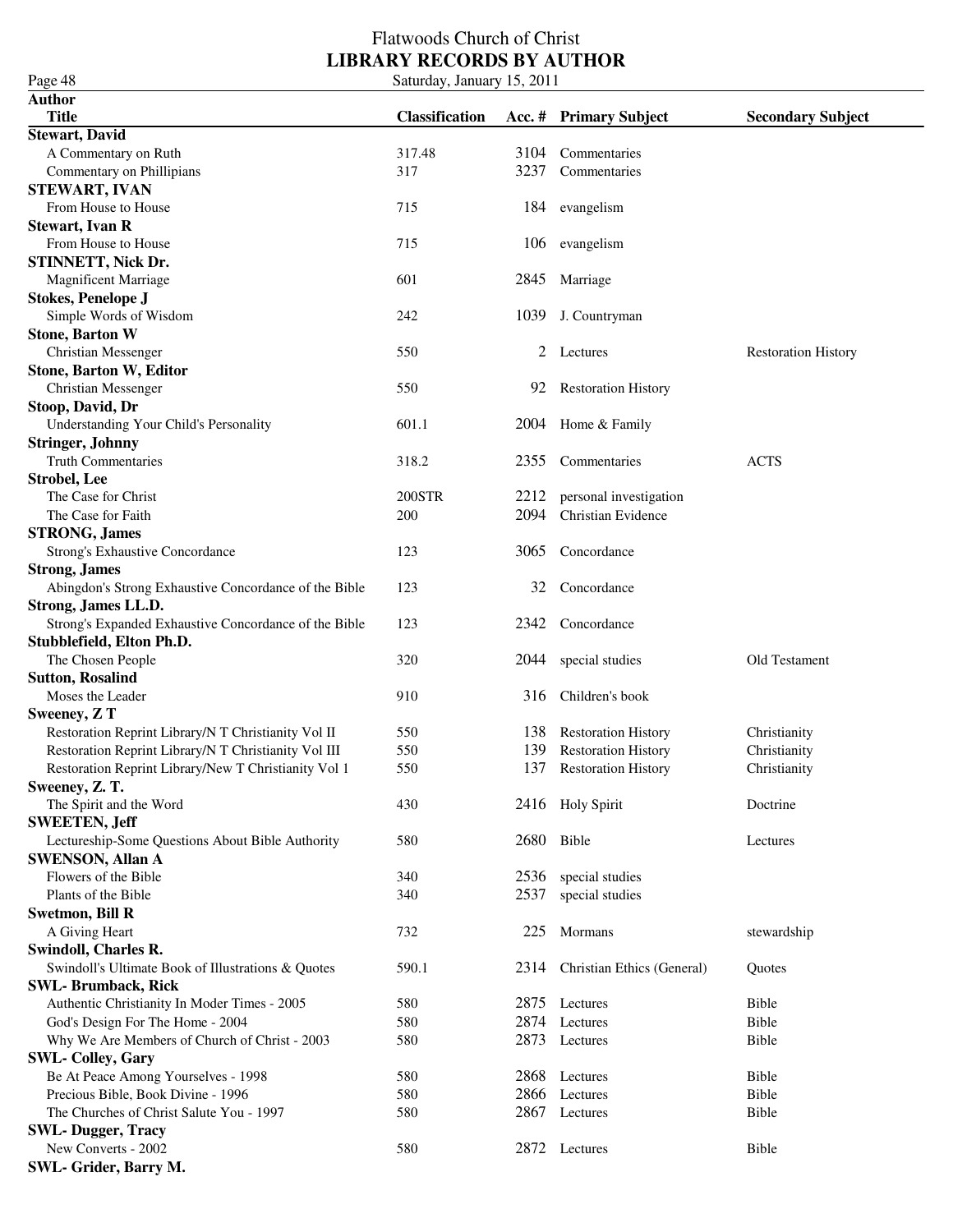### Flatwoods Church of Christ **LIBRARY RECORDS BY AUTHOR** Saturday, January 15, 2011

| Page 49                                                 | Saturday, January 15, 2011 |      |                              |                            |  |
|---------------------------------------------------------|----------------------------|------|------------------------------|----------------------------|--|
| <b>Author</b>                                           |                            |      |                              |                            |  |
| <b>Title</b>                                            | <b>Classification</b>      |      | Acc. # Primary Subject       | <b>Secondary Subject</b>   |  |
| The Hub of The Bible - 2000                             | 580                        | 2870 | Lectures                     | Bible                      |  |
| <b>SWL-Hall, Perry</b>                                  |                            |      |                              |                            |  |
| The Abundant Life - 1993                                | 580                        | 2865 | Lectures                     | Christian Living           |  |
| <b>SWL- Jackson, Bill</b>                               |                            |      |                              |                            |  |
| The Book of Proverbs - 1988                             | 580                        | 2863 | Lectures                     | Proverbs                   |  |
| The Book of Psalms Vol. 2 - 1990                        | 580                        | 2864 | Lectures                     | Psalms                     |  |
| <b>SWL-Meador, Joseph</b>                               |                            |      |                              |                            |  |
| As For Me & My House - 1999                             | 580                        | 2869 | Lectures                     | <b>Bible</b>               |  |
| The Bible Doctrine of Heaven - 2001                     | 580                        | 2871 | Lectures                     | Bible                      |  |
| <b>SWL-Colley, Gary</b>                                 |                            |      |                              |                            |  |
| Music in New Testament Worship - 1995                   | 580                        | 811  | Singing                      |                            |  |
| <b>SWL-Jackson, Bill</b>                                |                            |      |                              |                            |  |
| God Hath Spoken - 1991                                  | 580                        | 760. | Sermons and Lectures         |                            |  |
|                                                         | 580                        |      |                              |                            |  |
| The Church and the Restoration Movement-1986            |                            | 758  | <b>Restoration History</b>   |                            |  |
| <b>Synder, Chuck and Barb</b>                           |                            |      |                              |                            |  |
| Incompatibility: Grounds for a Great Marriage           | 601.1                      | 2143 | Home & Family                | Marriage                   |  |
| Talley, Jima                                            |                            |      |                              |                            |  |
| Too Close Too Soon                                      | 601                        | 600  | Marriage                     | divorce                    |  |
| <b>Talley, Scott</b>                                    |                            |      |                              |                            |  |
| This Can't Wait--Talking with your Kids About Sex       | 601.1                      | 2048 | Home & Family                |                            |  |
| <b>Tanner, Gerald and Sandra</b>                        |                            |      |                              |                            |  |
| Mormanism                                               | 830                        | 3042 | Mormans                      |                            |  |
| <b>Tanner, Jerald and Sandra</b>                        |                            |      |                              |                            |  |
| Curse of Cain/Racism of the Morman church               | 830                        | 2268 | racism                       | <b>Mormans</b>             |  |
| Morman Scriptures and the Bible                         | 830                        | 2269 | Cults                        | Mormans                    |  |
| <b>TANT, Fanning Yater</b>                              |                            |      |                              |                            |  |
| J. D. Tant -- Texas Preacher                            | 555                        | 107  | Biographies                  | <b>Restoration History</b> |  |
| Tate, Brad                                              |                            |      |                              |                            |  |
| I Am Paul, the Soldier                                  | 340                        | 3097 | special studies              | special studies            |  |
| Tate, Willard                                           |                            |      |                              |                            |  |
| Habits of a Loving Heart                                | 600                        | 836  | Christian Ethics (General)   |                            |  |
| <b>Taylor Publications</b>                              |                            |      |                              |                            |  |
| Studies in Galatians and Philippians                    | 318.59                     | 1047 | Studies in a particular book |                            |  |
|                                                         |                            |      |                              |                            |  |
| <b>Taylor, Irene</b>                                    |                            |      |                              |                            |  |
| My Heart Standeth in Awe of Thy Word                    | 570                        | 3200 | Biographies                  |                            |  |
| Taylor, Irene C                                         |                            |      |                              |                            |  |
| Through the Eye of Joy                                  | 601.2                      |      | 2326 religious life          | Christianity               |  |
| <b>Taylor, Kenneth N</b>                                |                            |      |                              |                            |  |
| Living Psalms and Proverbs                              | 317.59                     | 875  | Psalms                       | PoeticaL writings          |  |
| <b>TAYLOR, Paul</b>                                     |                            |      |                              |                            |  |
| The Great Dinosaur Mystery and the Bible                | 910                        | 295  | Children's book              |                            |  |
| <b>Taylor, Paul</b>                                     |                            |      |                              |                            |  |
| The Great Dinosaur Mystery and the Bible                | 910                        | 649  | Children's book              |                            |  |
| <b>Taylor, Rober</b>                                    |                            |      |                              |                            |  |
| Christ in the Home                                      | 601                        | 284  | Home & Family                |                            |  |
| <b>Taylor, Robert</b>                                   |                            |      |                              |                            |  |
| Sermons That Save                                       | 580                        | 779  | Sermons and Lectures         |                            |  |
| Studies in Galatians and Philippians                    | 318.59                     | 2069 | special studies              | special studies            |  |
| The Bible Doctrine of Final Things                      | 470                        | 405  | Doctrine of Last Things      |                            |  |
| TAYLOR, Robert J.                                       |                            |      |                              |                            |  |
| A Song Is Born                                          | 733                        | 2657 | music                        | Singing                    |  |
| Taylor, Robert Jr.                                      |                            |      |                              |                            |  |
|                                                         |                            |      |                              |                            |  |
| Studies in First and Second Timothy, Titus and Philemon | 318.65                     | 1042 | Studies in a particular book |                            |  |
| Studies in Jeremiah and Lamentations (Vol. II)          | 317.64                     | 1036 | Studies in a particular book |                            |  |
| <b>Taylor, Robert R</b>                                 |                            |      |                              |                            |  |
| Studies in First and Second Thessalonians               | 318.63                     | 2075 | special studies              |                            |  |
| Studies in Hebrews                                      | 318.69                     | 3041 | Hebrews                      |                            |  |
| Studies in I and II Peter                               | 318.71                     |      | 3072 Peter                   |                            |  |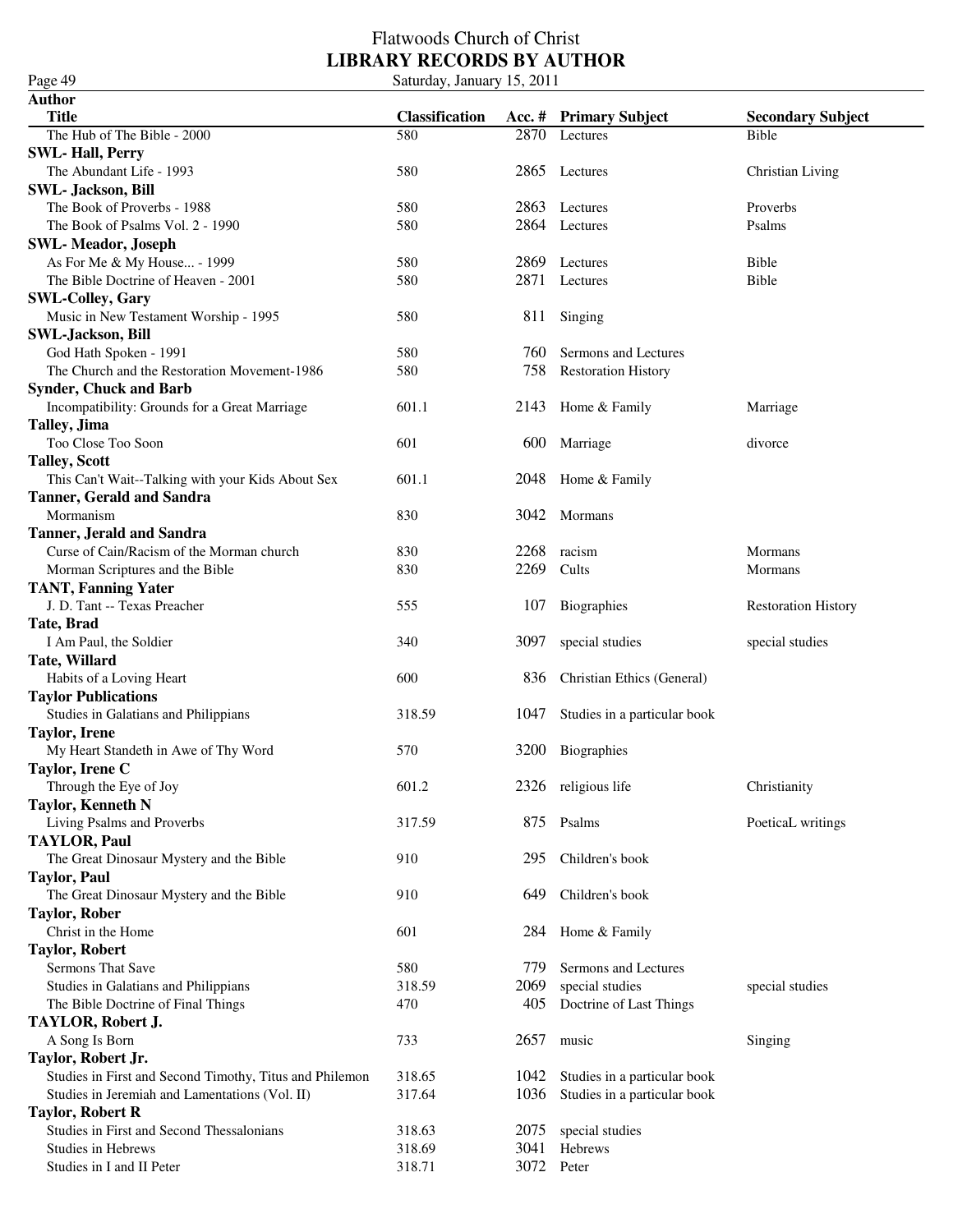### Flatwoods Church of Christ **LIBRARY RECORDS BY AUTHOR** Page 50 Saturday, January 15, 2011

| <b>Author</b>                                                   |                       |          |                              |                          |
|-----------------------------------------------------------------|-----------------------|----------|------------------------------|--------------------------|
| <b>Title</b>                                                    | <b>Classification</b> | Acc. $#$ | <b>Primary Subject</b>       | <b>Secondary Subject</b> |
| Studies in James and Jude                                       | 318.70                | 3071     | JAMES, book of               | Jude                     |
| Studies in Jeremiah and Lamentations (Vol. I)                   | 317.64                | 1035     | Studies in a particular book |                          |
| Sudies in James and Jude                                        | 318.70                | 1033     | Studies in a particular book |                          |
| Taylor, Robert R. Jr                                            |                       |          |                              |                          |
| Studies in First, Second and Third John                         | 318.73                | 1037     | Studies in a particular book |                          |
| Studies in First, Second and Third John                         | 318.73                | 2076     | special studies              |                          |
| <b>Studies in Romans</b>                                        | 318.56                | 2077     | special studies              |                          |
| Taylor, Robert R., Jr                                           |                       |          |                              |                          |
| A Review of "Shall We Splinter?"                                | 601                   | 1041     | Marriage                     |                          |
| Studies in First and Second Peter                               | 318.72                | 1086     | Studies in a particular book |                          |
| <b>Studies in Psalms</b>                                        | 317.59                | 1051     | Studies in a particular book |                          |
| <b>Studies in Romans</b>                                        | 318.56                | 1055     | Studies in a particular book |                          |
| The Bible Doctrine of Final Things                              | 470                   | 1043     | Doctrine of Last Things      |                          |
| Taylor, Robert R., Jr.                                          |                       |          |                              |                          |
| Studies in the Gospel of John                                   | 318.54                | 1050     | Studies in a particular book |                          |
| The Bible Doctrine of Jehovah God                               | 410                   | 2187     | letters                      |                          |
| TAYLOR, Robert, Jr                                              |                       |          |                              |                          |
| Jesus Christ: The Hope of the Home                              | 601                   | 292      | Home & Family                |                          |
| <b>Tenney, Merrill</b>                                          |                       |          |                              |                          |
| Pictorial Bible Dictionary                                      | 110                   | 256      | Dictionary                   |                          |
| The Zondervan Pictorial Encyclopedia of the Bible/Vol I         | 120                   | 248      | encyclopedia                 |                          |
| Zondervan Pictorial Ency of the Bible/Vol V                     | 120                   | 252      | encyclopedia                 |                          |
| Zondervan Pictorial Encyclopedia of the Bible/Vol II            | 120                   | 249      | encyclopedia                 |                          |
| Tenney, Merrill C                                               |                       |          |                              |                          |
| New Testament Survey                                            | 330                   | 172      | special studies              | New Testament            |
| <b>THATCHER, Floyd W.</b>                                       |                       |          |                              |                          |
| Discovering Genesis 1-24                                        | 317.41                | 2632     | Genesis                      |                          |
| Discovering Genesis 25-50                                       | 317.41                | 2633     | Genesis                      |                          |
| Guidepost Home Bible Study 25-50                                | 317.41                | 2635     | Genesis                      |                          |
| My Working Bible 25-50                                          | 317.41                | 2634     | Genesis                      |                          |
| <b>Thayer, Joseph Henry</b>                                     |                       |          |                              |                          |
| A Greek-English Lexicon of the NT                               | 140                   | 221      | Greek                        |                          |
| <b>THOMAS, JD</b>                                               |                       |          |                              |                          |
| We Be Brethren                                                  | 400                   |          | 186 Love                     |                          |
| Thomas, J D                                                     |                       |          |                              |                          |
| "Crowning Fifty Years"--Abilene Christian Col Lectures--196 580 |                       | 887      | Lectures                     |                          |
| Facts and Faith                                                 | 240                   |          | 21 Science and Faith         |                          |
| Thomas, Leslie G.                                               |                       |          |                              |                          |
| Let Us Pray                                                     | 731                   | 2808     | Prayer                       |                          |
| <b>Thompson</b> , Bert                                          |                       |          |                              |                          |
| <b>Christian Evidences</b>                                      | 200                   | 777      | Christian Evidence           |                          |
| Reason and Revelation Vol VIII 1988                             | 200                   | 927      | Christian Evidence           |                          |
| Reason and Revelation, Vol III                                  | 200                   | 925      | Christian Evidence           |                          |
| Reason and Revelation, Vol VII 1987                             | 200                   | 926      | Christian Evidence           |                          |
| Reason and Revelation, Vol XIII (1993)                          | 200                   | 928      | Christian Evidence           |                          |
| Reason and Revelation, Vol XIV (1994)                           | 200                   | 929      | Christian Evidence           |                          |
| Reason and Revelation, Vol XV (1995)                            | 200                   | 930      | Christian Evidence           |                          |
| The Case for the Existence of God                               | 200                   | 2145     | Christian Evidence           |                          |
| The History of Evolutionary Thought                             | 241                   | 639      | evolution                    |                          |
| <b>Thompson, Bert and Wayne Jackson</b>                         |                       |          |                              |                          |
| Essays in Apologetics/Volume I                                  | 240                   | 479      | Science and Faith            |                          |
| Essays in Apologetics/Volume II                                 | 240                   | 477      | Science and Faith            |                          |
| Thompson, Bert PH.D.                                            |                       |          |                              |                          |
| Satan--His Origin and Mission                                   | 340                   | 2146     | Satan                        |                          |
| Thompson, Bert Ph.D.                                            |                       |          |                              |                          |
| Defense of the Bible's Inspiration                              | 200                   | 2150     | Christian Evidence           |                          |
| Many Faces and Causes of Unbelief                               | 200                   | 2151     | Christian Evidence           |                          |
| My Sovereign, My Sin, My Salvation                              | 200                   | 2147     | Christian Evidence           |                          |
|                                                                 |                       |          |                              |                          |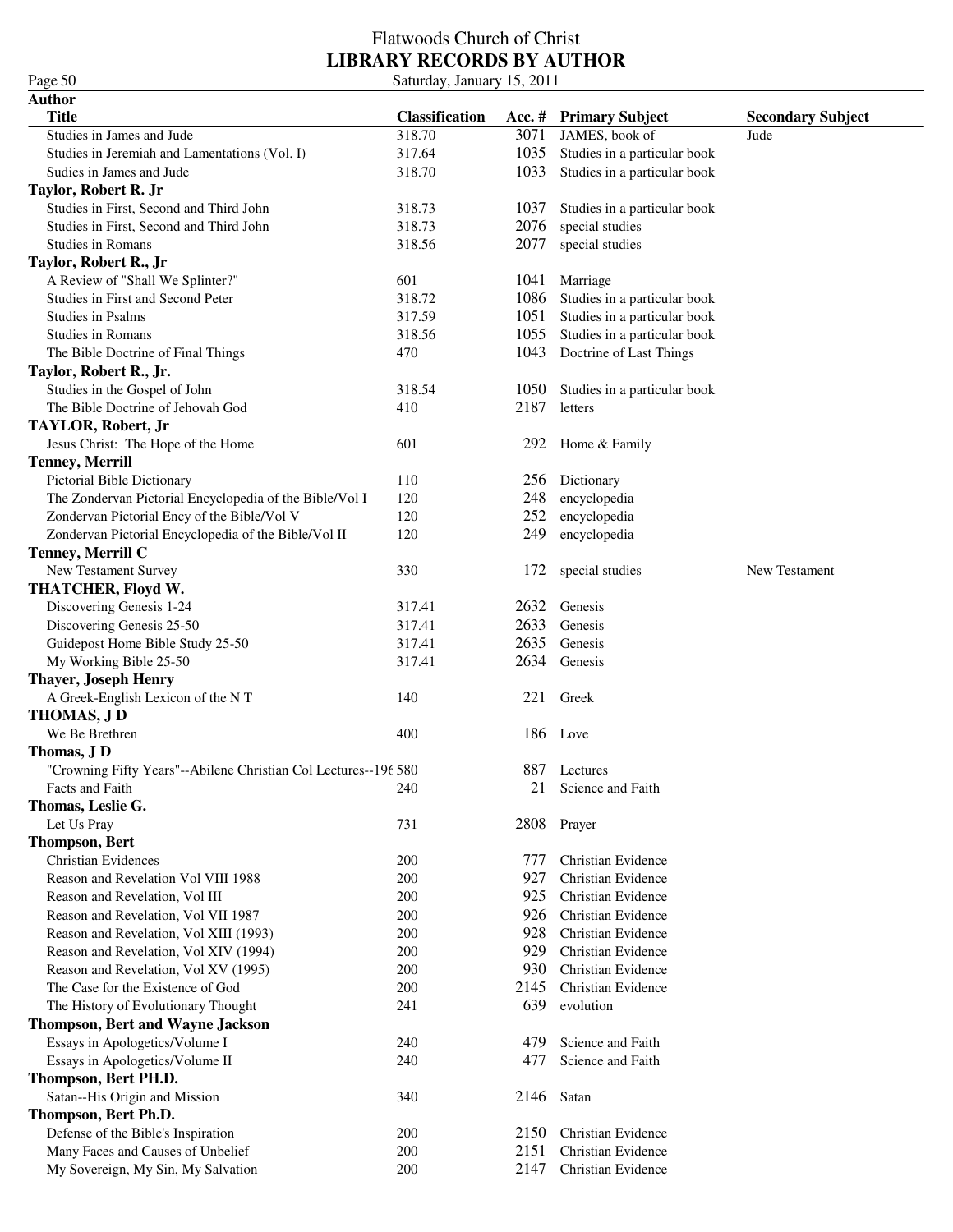### Flatwoods Church of Christ **LIBRARY RECORDS BY AUTHOR** Page 51 Saturday, January 15, 2011

| <b>Author</b>                                          |                       |      |                                   |                          |
|--------------------------------------------------------|-----------------------|------|-----------------------------------|--------------------------|
| <b>Title</b>                                           | <b>Classification</b> |      | Acc. # Primary Subject            | <b>Secondary Subject</b> |
| Rock-Solid Faith--How to Build It (Vol I)              | 200                   | 2089 | Christian Evidence                |                          |
| The Bible and the Age of the Earth                     | 200                   | 2148 | Christian Evidence                |                          |
| The Scientific Case for Creation                       | 200                   | 2149 | Christian Evidence                | Corinthians              |
| <b>Thompson, Bert, Editor</b>                          |                       |      |                                   |                          |
| Reason and Revelation, Vol XVI (1996)                  | 200                   | 931  | Christian Evidence                |                          |
| Thompson, Bert, Ph.D.                                  |                       |      |                                   |                          |
| Rock-Solid Faith                                       | 440                   | 2171 | faith                             | Doctrine                 |
| Rock-Solid Faith/How to Sustain It                     | 440                   | 2172 | faith                             | Doctrine                 |
|                                                        |                       |      |                                   |                          |
| Thornton, E W                                          |                       |      |                                   |                          |
| Restoration Reprint Library/Special Sermons            | 550                   | 136  | <b>Restoration History</b>        | Sermons and Lectures     |
| Thurman, Thomas D                                      |                       |      |                                   |                          |
| The Jesus Years                                        | 418                   | 2074 | Christ                            |                          |
| <b>Thurmand</b> , Dillard                              |                       |      |                                   |                          |
| Gospel Minutes--1976 Volume                            | 705                   | 406  | Educational                       |                          |
| <b>Tolle, James</b>                                    |                       |      |                                   |                          |
| <b>Christian Destiny</b>                               | 400                   | 666  | Doctrine                          |                          |
| Tomlinson, L G                                         |                       |      |                                   |                          |
| Churches of Today/In the Light of Scripture            | 550                   | 148  | Doctrine                          |                          |
| <b>Torrance, Thomas F</b>                              |                       |      |                                   |                          |
| The Apocalypse Today                                   | 470                   | 857  | Doctrine of Last Things           | Apocalypse               |
| <b>TORREY, RA</b>                                      |                       |      |                                   |                          |
| <b>Bible Questions and Answers</b>                     | 110.5                 | 2397 | <b>Bible Trivia</b>               | Handbook                 |
| Torrey, R. A.                                          |                       |      |                                   |                          |
| The Fundamentals                                       | 200                   | 2319 | truth                             |                          |
| The Fundamentals                                       | 200                   | 2320 | truth                             |                          |
| <b>Trifkovic, Serge</b>                                |                       |      |                                   |                          |
| The Sword of the Prophet                               | 833                   |      | 2170 Islam                        |                          |
| <b>Tripp, Tedd</b>                                     |                       |      |                                   |                          |
|                                                        | 601.1                 |      |                                   |                          |
| Shepherding a Child's Heart                            |                       |      | 2306 parenting                    |                          |
| <b>TRUTH FOR TODAY</b>                                 |                       |      |                                   |                          |
| Into The Abundant Life                                 | 400                   | 2625 | Doctrine                          |                          |
| <b>TSOUKALAS, Steven</b>                               |                       |      |                                   |                          |
| The Nation of Islam                                    | 833                   | 2685 | Islam                             | Cults                    |
| TUCKER, N. H.                                          |                       |      |                                   |                          |
| Continuing in the Doctrine                             | 580                   |      | 206 Doctrine                      |                          |
| Turner, J J                                            |                       |      |                                   |                          |
| Christian Leadership Handbook                          | 710                   |      | 436 Leadership                    |                          |
| Christian Leadership Handbook                          | 710                   |      | 803 Leadership                    |                          |
| God's Way to the Top                                   | 600                   | 438  | Christian Ethics (General)        |                          |
| Growth Through Biblical Stewardship                    | 732                   | 239  | stewardship                       |                          |
| Leadership and Church Growth                           | 710                   |      | 443 Leadership                    |                          |
| Life, Death, and Beyond                                | 470                   | 664  | Doctrine of Last Things           |                          |
| Practical Sermons that Motivate                        | 580                   | 440  | Sermons and Lectures              |                          |
| The Christian's Edge                                   | 600                   | 2508 | Christian Ethics (General)        |                          |
| The World's Best Marriage Advice                       | 601                   | 663  | Marriage                          |                          |
| Turner, J J                                            |                       |      |                                   |                          |
| Tracing Life Courageously                              | 242                   |      | 796 Inspirational                 |                          |
| Winning Through A Positive Spiritual Attitude          | 600                   | 439  | Christian Ethics (General)        |                          |
| Turner, J. J.                                          |                       |      |                                   |                          |
|                                                        | 710                   |      |                                   |                          |
| Growth Through Biblical Stewardship<br>Turner, JJ      |                       | 3160 | stewardship                       |                          |
|                                                        |                       |      |                                   |                          |
| How to Win Over Emotions                               | 595                   | 442  | emotions (stress, anxiety, burnou |                          |
| <b>Turner</b> , Rex                                    |                       |      |                                   |                          |
| Sermons and Addresses on the Fundamentals of the Faith | 581                   | 490  | sermon outlines                   |                          |
| Turner, Rex A                                          |                       |      |                                   |                          |
| Sermons and Addresses on the Fundamentals of the Faith | 580                   | 2028 | Sermons and Lectures              |                          |
| <b>Systematic Theology</b>                             | 402                   | 2027 | theology                          |                          |
| <b>Turner, Robert</b>                                  |                       |      |                                   |                          |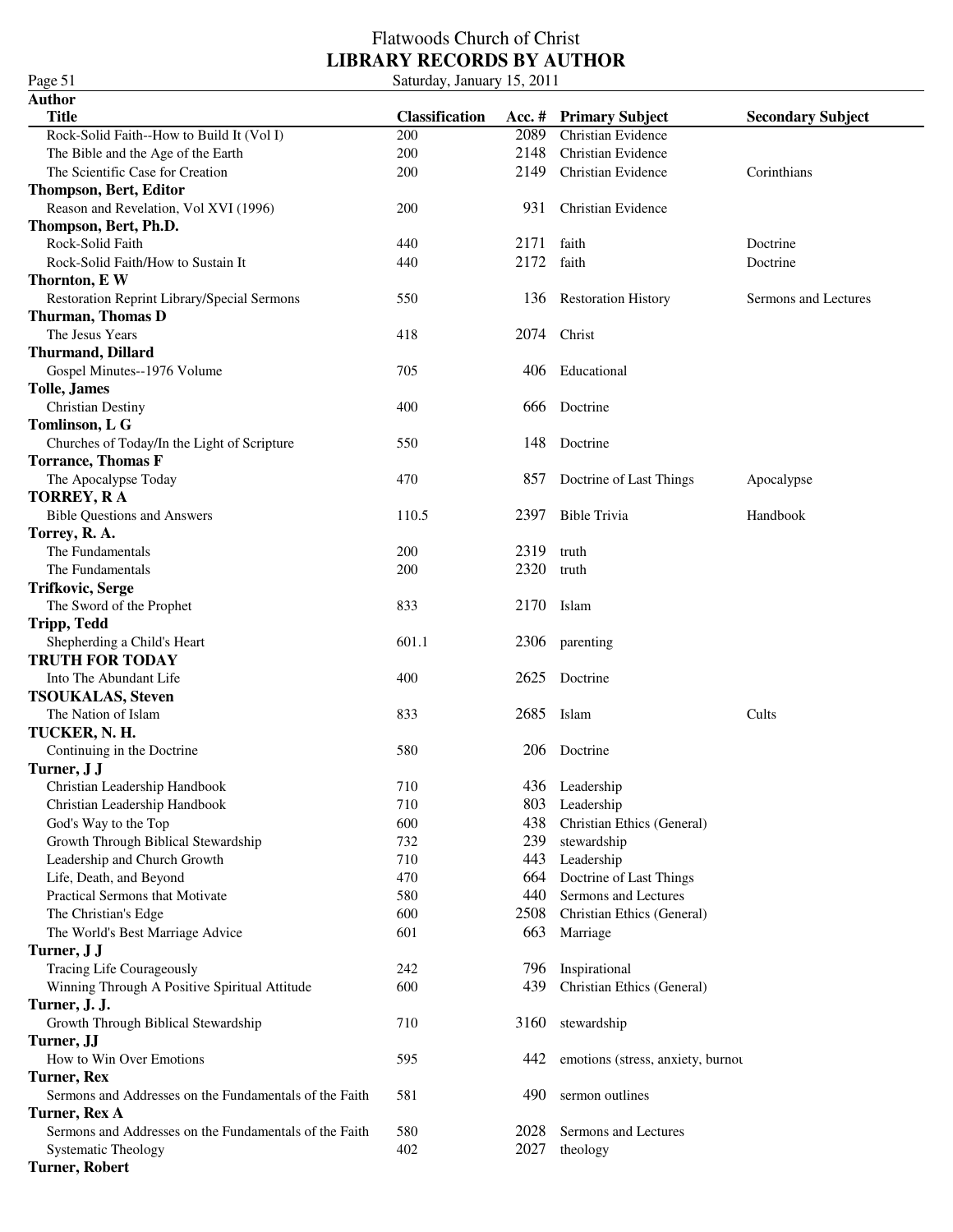| Page 52                                                    | Saturday, January 15, 2011 |      |                            |                          |
|------------------------------------------------------------|----------------------------|------|----------------------------|--------------------------|
| <b>Author</b>                                              |                            |      |                            |                          |
| <b>Title</b>                                               | <b>Classification</b>      |      | Acc. # Primary Subject     | <b>Secondary Subject</b> |
| <b>Stuff About Things</b>                                  | 242                        | 378  | Inspirational              |                          |
| <b>Turner, Roy</b>                                         |                            |      |                            |                          |
| Daniel--A Prophet of God                                   | 317.67                     | 2990 | Daniel                     |                          |
| Tyner, William                                             |                            |      |                            |                          |
| Out Where the Sinners Are                                  | 720                        | 422  | missions                   |                          |
| <b>Usrey, Robert</b>                                       |                            |      |                            |                          |
| Church Disciple for Caring Christians                      | 710                        | 270  | Leadership                 |                          |
| Van Buren, James                                           |                            |      |                            |                          |
| What the Bible Says About Praise and Promise               | 340                        | 19   | special studies            |                          |
| Van Wagoner, Richard S                                     |                            |      |                            |                          |
| Sidney Rigdon                                              | 830                        | 2264 | Mormans                    |                          |
| VanBaalen, Jan Kard                                        |                            |      |                            |                          |
| Chaos of Cults                                             | 830                        |      | 574 Cults                  |                          |
| Vatican                                                    |                            |      |                            |                          |
| Catechism of the Catholic Church                           | 810                        | 838  | Catechism                  |                          |
| Vaughn, Paul                                               |                            |      |                            |                          |
| Triumph and Tradegy                                        | 550                        | 738  | <b>Restoration History</b> |                          |
| Triumph and Tradegy                                        | 500                        | 3074 | Church History             |                          |
| <b>VEG Peterson, Doug</b>                                  |                            |      |                            |                          |
| The Half-Hearted Viking                                    | 910                        | 2607 | VeggieTales                |                          |
| The Spaghetti Western                                      | 910                        | 2606 | VeggieTales                |                          |
| VEG, Kidd, Ronald                                          |                            |      |                            |                          |
| Hats Off To Lyle                                           | 910                        | 2559 | VeggieTales                |                          |
| VEG, Peterson, Doug                                        |                            |      |                            |                          |
| Larryboy & The Golden Gumballs                             | 910                        | 2560 | VeggieTales                |                          |
| VEG-Kidd, Ronald                                           |                            |      |                            |                          |
| Good Knight, Duke                                          | 910                        | 2550 | Children's book            | VeggieTales              |
| <b>VEG-Peterson, Doug</b>                                  |                            |      |                            |                          |
| The Case of the Lost Temper                                | 910                        | 2551 | Children's book            | VeggieTales              |
| The Good, the Bad, & the Silly                             | 910                        | 2553 | Children's book            | VeggieTales              |
| Three Pirates & A Duck                                     | 910                        | 2552 | Children's book            | VeggieTales              |
| <b>VEG-Feldman</b> , Thea                                  |                            |      |                            |                          |
| Larry Boy In The Swim of Things                            | 910                        |      | 2586 VeggieTales           |                          |
| VEG-Jehlen, Sharon                                         |                            |      |                            |                          |
| We Otta Be In Pictures                                     | 910                        |      | 2567 VeggieTales           |                          |
| VEG-Kenny, Cindy                                           |                            |      |                            |                          |
| A Knight To Remember                                       | 910                        | 2611 | VeggieTales                |                          |
| The Pirates Who Usually Don't Do Anything                  | 910                        | 2653 | VeggieTales                |                          |
| <b>VEG-McCann</b> , Jesse                                  |                            |      |                            |                          |
| Larry Boy Meets Colonel Corncob                            | 910                        | 2652 | VeggieTales                |                          |
| <b>VEG-Murray, Mary</b>                                    |                            |      |                            |                          |
| Larry Lights The Way                                       | 910                        |      | 2610 VeggieTales           |                          |
| VEG-Nolan, Allia                                           |                            |      |                            |                          |
| Fair & Squaresville                                        | 910                        | 2651 | VeggieTales                |                          |
| One Good Knight                                            | 910                        | 2650 | VeggieTales                |                          |
| <b>VEG-Peterson, Doug</b>                                  |                            |      |                            |                          |
| A Great Thank-You                                          | 910                        | 2583 | VeggieTales                |                          |
| Fastest Dodge Ball in the West                             | 910                        | 2584 | VeggieTales                |                          |
| Spud The Dud                                               | 901                        | 2602 | VeggieTales                |                          |
| The Pod Squad                                              | 910                        | 2585 | VeggieTales                |                          |
| The Slobfather                                             | 910                        | 2628 | VeggieTales                |                          |
| The Suprising Knight                                       | 910                        | 2566 | VeggieTales                |                          |
|                                                            | 901                        | 2603 | VeggieTales                |                          |
| Whose Afraid of the Big Bad Mop?<br><b>VEG-Poth, Karen</b> |                            |      |                            |                          |
|                                                            |                            |      |                            |                          |
| Tale Of Two Sumos                                          | 910                        | 2692 | VeggieTales                | Children's book          |
| <b>VEG-Vischer, Lisa</b><br>Three Pirates & You            | 910                        |      |                            |                          |
| <b>VEG-West, Tracy</b>                                     |                            | 2629 | VeggieTales                |                          |
|                                                            |                            |      |                            |                          |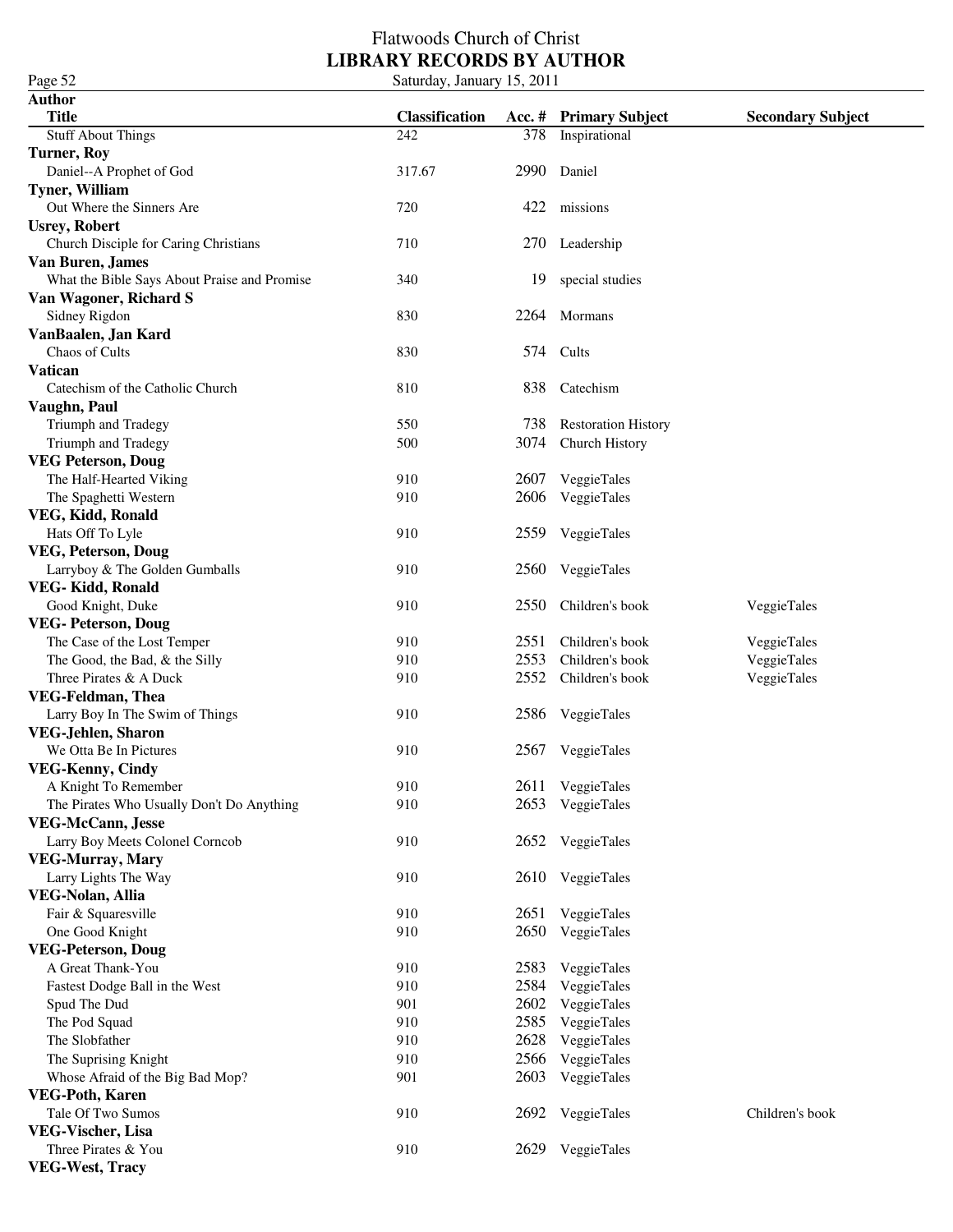### Flatwoods Church of Christ **LIBRARY RECORDS BY AUTHOR** Page 53 Saturday, January 15, 2011

| <b>Author</b>                                                  |                       |      |                            |                          |
|----------------------------------------------------------------|-----------------------|------|----------------------------|--------------------------|
| <b>Title</b>                                                   | <b>Classification</b> |      | Acc. # Primary Subject     | <b>Secondary Subject</b> |
| Giddyup & Wait                                                 | 910                   | 2649 | VeggieTales                |                          |
| Vianna, Fernando                                               |                       |      |                            |                          |
| The American Heritage Desk Dictionary                          | 109                   | 676  | Dictionary                 |                          |
| <b>Vincent, Marvin R</b>                                       |                       |      |                            |                          |
| Vincent's Word Studies in the New Testament, Vol I             | 110                   | 2349 | New Testament              | word studies             |
| Vincent's Word Studies in the New Testament, Vol II            | 110                   | 2350 | New Testament              | word studies             |
| Vincent's Word Studies in the New Testament, Vol IV            | 110                   | 2352 | New Testament              | word studies             |
| Vincent, Marvin R.                                             |                       |      |                            |                          |
| Vincent's Word Studies in the New Testament Vol. III           | 110                   | 2351 | New Testament              | word studies             |
|                                                                |                       |      |                            |                          |
| VINE, WE                                                       |                       |      |                            |                          |
| <b>Expository Dictionary</b>                                   | 110                   | 191  | Dictionary                 |                          |
| Vine, WE                                                       |                       |      |                            |                          |
| Vine's Expository Dictionary of New Testament Words            | 110                   | 681  | Dictionary                 |                          |
| Vine, W. E.                                                    |                       |      |                            |                          |
| The Expanded Vine's Expository Dictionary of N T Words         | 110                   | 2071 | Dictionary                 |                          |
| VIOLETTE, E E                                                  |                       |      |                            |                          |
| Training for Soul Winning                                      | 715                   | 2965 | Personal Evangelism        |                          |
| Violette, EE                                                   |                       |      |                            |                          |
| Restoration Reprint Library/Training for Soul-Winning          | 550                   | 132  | <b>Restoration History</b> | evangelism               |
| Vos, Howard E                                                  |                       |      |                            |                          |
| Nelson's New Illustrated                                       | 340                   | 1084 | customs                    |                          |
| <b>Wacaster</b> , Tom                                          |                       |      |                            |                          |
| Studies in Romans--A com. of Pauls Letter to Church at Rom 318 |                       | 3002 | Romans                     |                          |
| Waddex, John                                                   |                       |      |                            |                          |
|                                                                |                       |      |                            |                          |
| The Deadly Enemy: Liberalism of the Church                     | 260                   | 384  | Liberalism-Modernism       |                          |
| Waddey, J N                                                    |                       |      |                            |                          |
| Doctrines and Commandments of Men                              | 800                   | 585  | denominationalism          |                          |
| <b>Waddey</b> , John                                           |                       |      |                            |                          |
| The Church of Christ                                           | 700                   | 444  | church of Christ           |                          |
| The Church of Christ                                           | 400                   | 2505 | church of Christ           | Doctrine                 |
| Waddey, John, Editor                                           |                       |      |                            |                          |
| Life and Lessons of J.W. McGarvey                              | 555                   | 2419 | pioneer preachers          |                          |
| Waldron, Jim                                                   |                       |      |                            |                          |
| Is There a Universal Code of Ethics?                           | 600                   | 2057 | Christian Ethics (General) |                          |
| Waldron, Jim E                                                 |                       |      |                            |                          |
| Is There a Universal Code of Ethics?                           | 600                   | 2082 | Christian Ethics (General) |                          |
| Waldron, Jim E.                                                |                       |      |                            |                          |
| Is there a Universal Code of Ethics                            | 600Wal                | 2139 | Christian Ethics (General) |                          |
| <b>Walker, Donald W</b>                                        |                       |      |                            |                          |
|                                                                |                       |      |                            |                          |
| Days of Devotion/Lectureship                                   | 580                   |      | 2921 Lectures              | Devotional               |
| Great Questions in the Bible/Lectureship                       | 580                   | 2926 | Lectures                   | Questions Asked          |
| Heaven's Vocabulary/Lectureship                                | 580                   | 2920 | Lectures                   | word studies             |
| Introducing the Prophets/Lectureship                           | 580                   | 2917 | Lectures                   | prophets                 |
| Lives in Scripture/Lectureship                                 | 580                   | 2918 | Lectures                   | Doctrine                 |
| Victory Through Transformation/Lectureship                     | 580                   | 2919 | Lectures                   | Christian Living         |
| Walker, Donald W.                                              |                       |      |                            |                          |
| <b>Balanced Christianity/Lectureship</b>                       | 580                   |      | 2915 Lectures              | Christianity             |
| Exalting Jesus Christ/Lectureship Series                       | 580                   |      | 2914 Lectures              | Jesus Christ             |
| Practical Christianity/Lectureship                             | 580                   |      | 2916 Lectures              | Christianity             |
| Walker, Donald W. Editor                                       |                       |      |                            |                          |
| <b>Exalting Jesus Christ</b>                                   | 413                   | 1038 | Jesus Christ               |                          |
| Walker, Donald W.- editor                                      |                       |      |                            |                          |
| Lives In Scripture: A Study In Comparisons And Contrasts       | 580                   | 2277 | <b>Bible Characters</b>    | Lectures                 |
|                                                                |                       |      |                            |                          |
| <b>WALLACE G K</b>                                             |                       |      |                            |                          |
| Gleanings                                                      | 700                   | 201  | Sermons and Lectures       | Lectures                 |
| <b>Wallace, Foy</b>                                            |                       |      |                            |                          |
| Commentary on Romans, Galatians, & Ephesians                   | 318                   | 823  | Commentaries               |                          |
| God's Prophetic Word                                           | 580                   | 374  | Sermons and Lectures       |                          |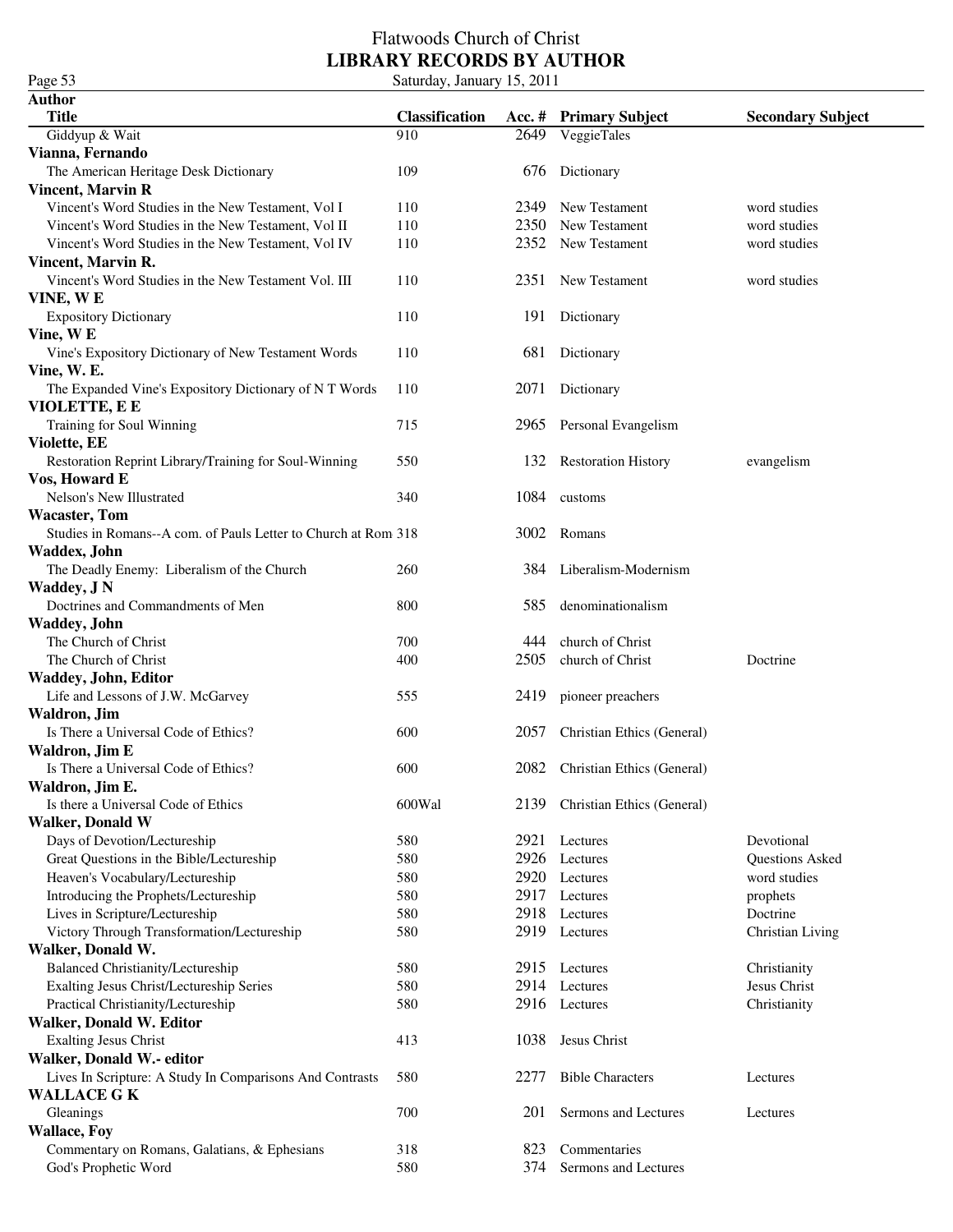### Flatwoods Church of Christ **LIBRARY RECORDS BY AUTHOR** Page 54 Saturday, January 15, 2011

| <b>Author</b>                                                  |                       |      |                              |                          |
|----------------------------------------------------------------|-----------------------|------|------------------------------|--------------------------|
| <b>Title</b>                                                   | <b>Classification</b> |      | Acc. # Primary Subject       | <b>Secondary Subject</b> |
| The Gospel for Today                                           | 580                   | 826  | Lectures                     |                          |
| <b>Wallace, Foy E</b>                                          |                       |      |                              |                          |
| God's Prophetic Word                                           | 580                   | 155  | Sermons and Lectures         |                          |
| <b>Wallace, Foy E Jr</b>                                       |                       |      |                              |                          |
| The One Book Analyzed and Outlined                             | 110.3                 | 393  | Handbook                     |                          |
| Wallace, Foy E Jr.                                             |                       |      |                              |                          |
| The Book of Revelation                                         | 318.77                | 175  | Revelation                   |                          |
|                                                                |                       | 43   | <b>Holy Spirit</b>           |                          |
| The Mission and Medium of the Holy Spirit                      | 430                   |      |                              |                          |
| Wallace, G K                                                   |                       |      |                              |                          |
| G K Wallace's Lectureship on Denominational Dogmas             | 800                   | 588  | Lectures                     | denominationalism        |
| WALLACE, G. K.                                                 |                       |      |                              |                          |
| Should Instrumental Music be Used in the Worship of the Ch 585 |                       | 204  | music                        |                          |
| <b>Walls, David</b>                                            |                       |      |                              |                          |
| Holman N T Commentary                                          | 318.2                 | 2375 | Commentaries                 | Peter & Jude             |
| <b>WARDEN</b> , Duane                                          |                       |      |                              |                          |
| First and Second Peter and Jude                                | 318.2                 | 3050 | Commentaries                 |                          |
| <b>Warden</b> , Duane                                          |                       |      |                              |                          |
| <b>Biblical Interpretation</b>                                 | 580                   | 771  | Sermons and Lectures         |                          |
| Warden, Duane, Editor                                          |                       |      |                              |                          |
| "Lord, Teach Us to Pray"--Ohio Valley Lectureship (1993)       | 580                   | 1082 | Sermons and Lectures         |                          |
| Warnock, Weldon E.                                             |                       |      |                              |                          |
| Revelation, Message from Patmos                                | 318.77                |      | 862 Revelation               |                          |
| <b>Warren</b> , Davis                                          |                       |      |                              |                          |
|                                                                | 400                   |      |                              |                          |
| The Bible Only Makes Christians Only the Only Christians       |                       | 240  | Christianity                 |                          |
| Warren, G K                                                    |                       |      |                              |                          |
| Should Instrumental Music be used in the Worship/Debate        | 585                   | 2934 | debates                      |                          |
| <b>Warren, Lindsey</b>                                         |                       |      |                              |                          |
| Headed in the Direction of Heaven                              | 470                   |      | 3111 Doctrine of Last Things |                          |
| <b>WARREN, Thomas</b>                                          |                       |      |                              |                          |
| <b>Thrust Debate</b>                                           | 585                   | 3066 | debates                      |                          |
| <b>Warren</b> , Thomas                                         |                       |      |                              |                          |
| Divorce and Remarriage/Debate                                  | 585                   | 2933 | debates                      | divorce                  |
| Immortality--All of Us Will Be Somewhere Forever               | 413                   | 749  | Christology                  |                          |
| Spiritual Sword 1969                                           | 579                   | 558  | Spiritual Sword              |                          |
| Spiritual Sword/1970                                           | 579                   | 561  | Spiritual Sword              |                          |
| The Home as God Would Have It                                  | 601                   | 576  | Home & Family                |                          |
| The Spiritual Sword/ 1979 and 1980                             | 579                   |      | 619 Spiritual Sword          |                          |
| The Spiritual Sword/ 1981 and 1982                             | 579                   | 621  | Spiritual Sword              |                          |
| The Spiritual Sword/ 1987 and 1988                             |                       | 627  |                              |                          |
|                                                                | 579                   |      | Spiritual Sword              |                          |
| The Spiritual Sword/1971and1972                                | 579                   | 611  | Spiritual Sword              |                          |
| The Spiritual Sword/1972--1973                                 | 579                   | 612  | Spiritual Sword              |                          |
| The Spiritual Sword/1973 and 1974                              | 579                   | 613  | Spiritual Sword              |                          |
| The Spiritual Sword/1974 and 1975                              | 579                   | 614  | Spiritual Sword              |                          |
| The Spiritual Sword/1975 and 1976                              | 579                   | 615  | Spiritual Sword              |                          |
| The Spiritual Sword/1976 and 1977                              | 579                   | 616  | Spiritual Sword              |                          |
| The Spiritual Sword/1977 and 1978                              | 579                   | 617  | Spiritual Sword              |                          |
| The Spiritual Sword/1978 and 1979                              | 579                   | 618  | Spiritual Sword              |                          |
| The Spiritual Sword/1980 and 1981                              | 579                   | 620  | Spiritual Sword              |                          |
| The Spiritual Sword/1982 and 1983                              | 579                   | 622  | Spiritual Sword              |                          |
| The Spiritual Sword/1983 and 1934                              | 579                   | 623  | Spiritual Sword              |                          |
| The Spiritual Sword/1984 and 1985                              | 579                   | 624  | Spiritual Sword              |                          |
| The Spiritual Sword/1985 and 1986                              | 579                   | 625  | Spiritual Sword              |                          |
|                                                                |                       |      |                              |                          |
| The Spiritual Sword/1986 and 1987                              | 579                   | 626  | Spiritual Sword              |                          |
| The Spiritual Sword/1988 and 1989                              | 579                   | 628  | Spiritual Sword              |                          |
| Under Bondage to the Law of Christ                             | 601                   | 591  | Marriage                     | divorce                  |
| Your Marriage Can Be Great                                     | 601                   | 269  | Marriage                     |                          |
| <b>WARREN, THOMAS B</b>                                        |                       |      |                              |                          |
| Lectures on Church Cooperation                                 | 580                   | 2940 | Lectures                     | Church                   |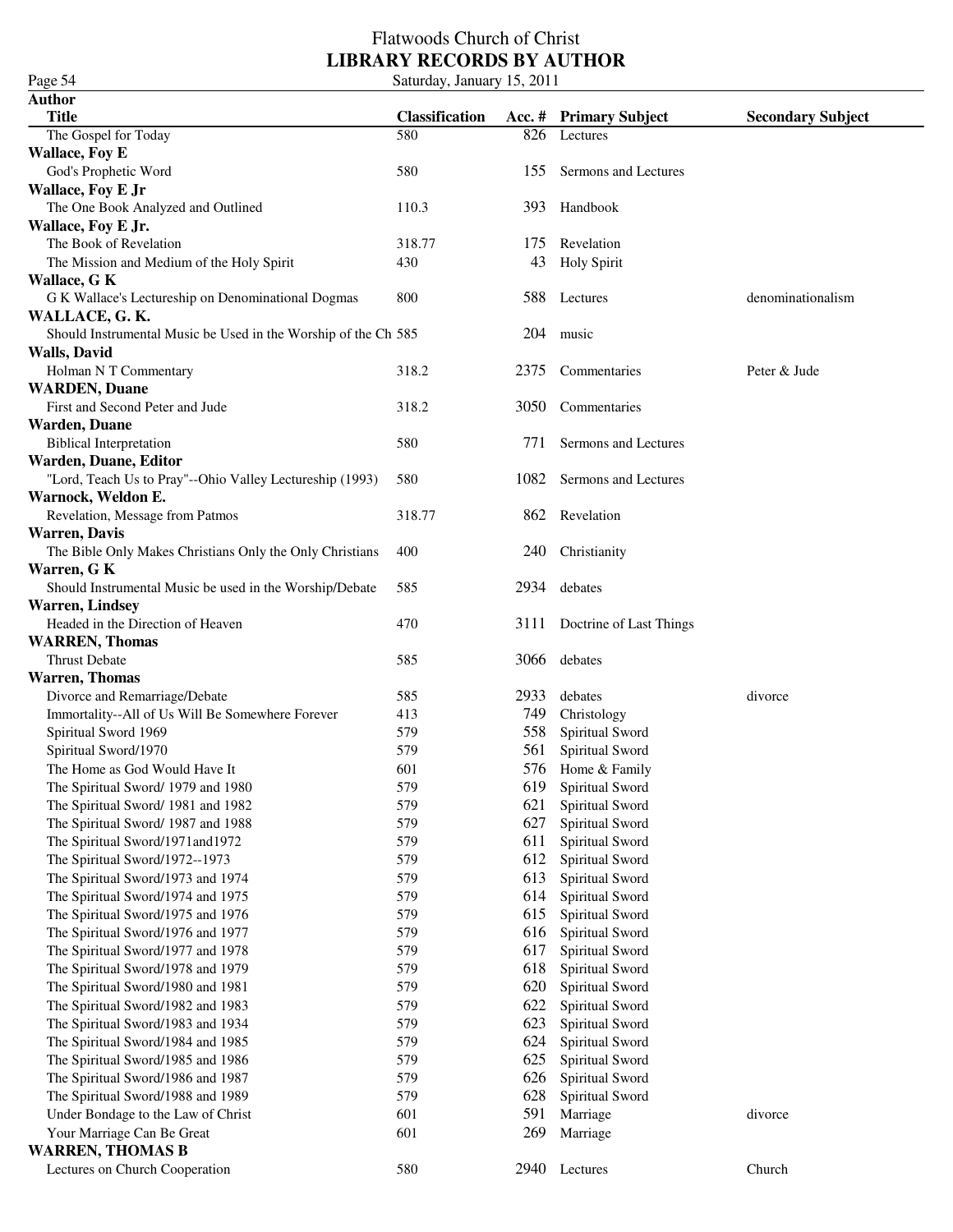Page 55<br>**Author**<br>Title

Saturday, January 15, 2011 **Titles Classification Acc. # Primary Subject Secondary Subject WARREN, Thomas B** Keeping the Lock in Wedlock 601 2834 Marriage **Warren, Thomas B** 335 Crucial Questions on Christian Unity 700 3088 unity fellowship

| God Demands Doctrinal Preaching                              | 592    | 3089 | Preachers                  |                  |
|--------------------------------------------------------------|--------|------|----------------------------|------------------|
| Have Atheists Proved There Is No God                         | 842    | 22   | atheism                    |                  |
| Jesus--the Lamb Who is a Lion                                | 251.1  | 2761 | Jesus Christ               |                  |
| Marriage is for those who Love God and One Another           | 600    | 63   | Marriage                   |                  |
| Our Loving God--A Debate                                     | 596    | 3108 | debates                    |                  |
| The Church: The Beautiful Bride of Christ                    | 400    | 3110 | Church                     | Doctrine         |
| The Warren-Barnhart Debate                                   | 585    | 3109 | debates                    |                  |
| When is an Example Binding                                   | 400    | 258  | example                    |                  |
| You Can Understand the Bible Volume I                        | 400    | 3117 | Doctrine                   |                  |
| You Can Understand the Bible Volume II                       | 400    | 3118 | Doctrine                   |                  |
| You Can Understand the Bible Volume II                       | 400    | 3119 | Lectures                   |                  |
| <b>Warren</b> , Thomas b                                     |        |      |                            |                  |
| Logic and the Bible Sun and Shield                           | 200    | 3107 | Christian Evidence         |                  |
| <b>WARREN, Thomas B.</b>                                     |        |      |                            |                  |
| Warren-Ballard Debate                                        | 585    | 2741 | debates                    |                  |
| Warren, Thomas B.                                            |        |      |                            |                  |
| The Warren-Flew Debate on the Existence of God               | 550    | 2820 | debates                    |                  |
| <b>WATER, Mark</b>                                           |        |      |                            |                  |
| Encyclopedia of World Religions                              | 830    | 2683 | Cults                      | World Religions  |
| Water, Mark                                                  |        |      |                            |                  |
| Encyclopedia of Bible Facts                                  | 120    | 2998 | encyclopedia               |                  |
| Encyclopedia of Jesus' Life and Time                         | 121    | 2985 | encyclopedia               |                  |
| Key Word Commentary                                          | 316.2  | 2255 | Commentaries               |                  |
| <b>Watkins</b> , James                                       |        |      |                            |                  |
| PREACHING SALVATION                                          | 580    | 2158 | Salvation                  |                  |
| <b>Watson, Elaine</b>                                        |        |      |                            |                  |
| God Knows Everything                                         | 910    | 401  | Children's book            |                  |
| <b>Weakley, Favil</b>                                        |        |      |                            |                  |
| Church Leadership in Organization                            | 710    |      | 435 Leadership             |                  |
| The Discipling Dilemma                                       | 260    | 461  | Liberalism-Modernism       |                  |
| Weaver, Joanna                                               |        |      |                            |                  |
| Having a Mary Heart in a Martha World                        | 600    | 2305 | Women and the church       |                  |
| <b>Weaver, Walton</b>                                        |        |      |                            |                  |
| <b>Truth Commentaries</b>                                    | 318.2  | 2359 | Commentaries               | Philippians      |
| <b>WEBB, Gwendolyn</b>                                       |        |      |                            |                  |
| Training Up a Child                                          | 601.1  |      | 2843 Home & Family         |                  |
| Webb, Gwendolyn                                              |        |      |                            |                  |
| Training Up a Child                                          | 601.1  |      | 735 Home & Family          |                  |
| Weber, Stuart K                                              |        |      |                            |                  |
| Holman N T Commentary                                        | 318.2  |      | 2365 Commentaries          | Matthew and Acts |
| <b>WEBSTER, Allen</b>                                        |        |      |                            |                  |
| 7 Things God Hates                                           | 340    | 2674 | special studies            |                  |
| Why Not Be a Prodigal                                        | 616    | 3060 | Teenagers                  |                  |
| Webster, Allen                                               |        |      |                            |                  |
| All The Devil's Apples Have Worms                            | 616    | 3210 | Teenagers                  |                  |
| Seven Things a Loving God Hates                              | 600    | 2766 | Christian Ethics (General) |                  |
| Why Not Be a Prodigal                                        | 616    | 3211 | Teenagers                  | Teenagers        |
| Webster, Wade                                                |        |      |                            |                  |
| David: The Man Who Had the Heart to be King                  | 317.2  | 3006 | Commentaries               |                  |
| Lecture of Simon Peter--The Disciple Who Walked on Water 580 |        | 3128 | Peter                      | Lectures         |
| Welch, Robert C                                              |        |      |                            |                  |
| Obedience of Faith/Commentary on Romans                      | 318.56 | 173  | Commentaries               |                  |
| The Spirit is Truth                                          | 430    | 917  | <b>Holy Spirit</b>         |                  |
| <b>Wellingham, Ronald M</b>                                  |        |      |                            |                  |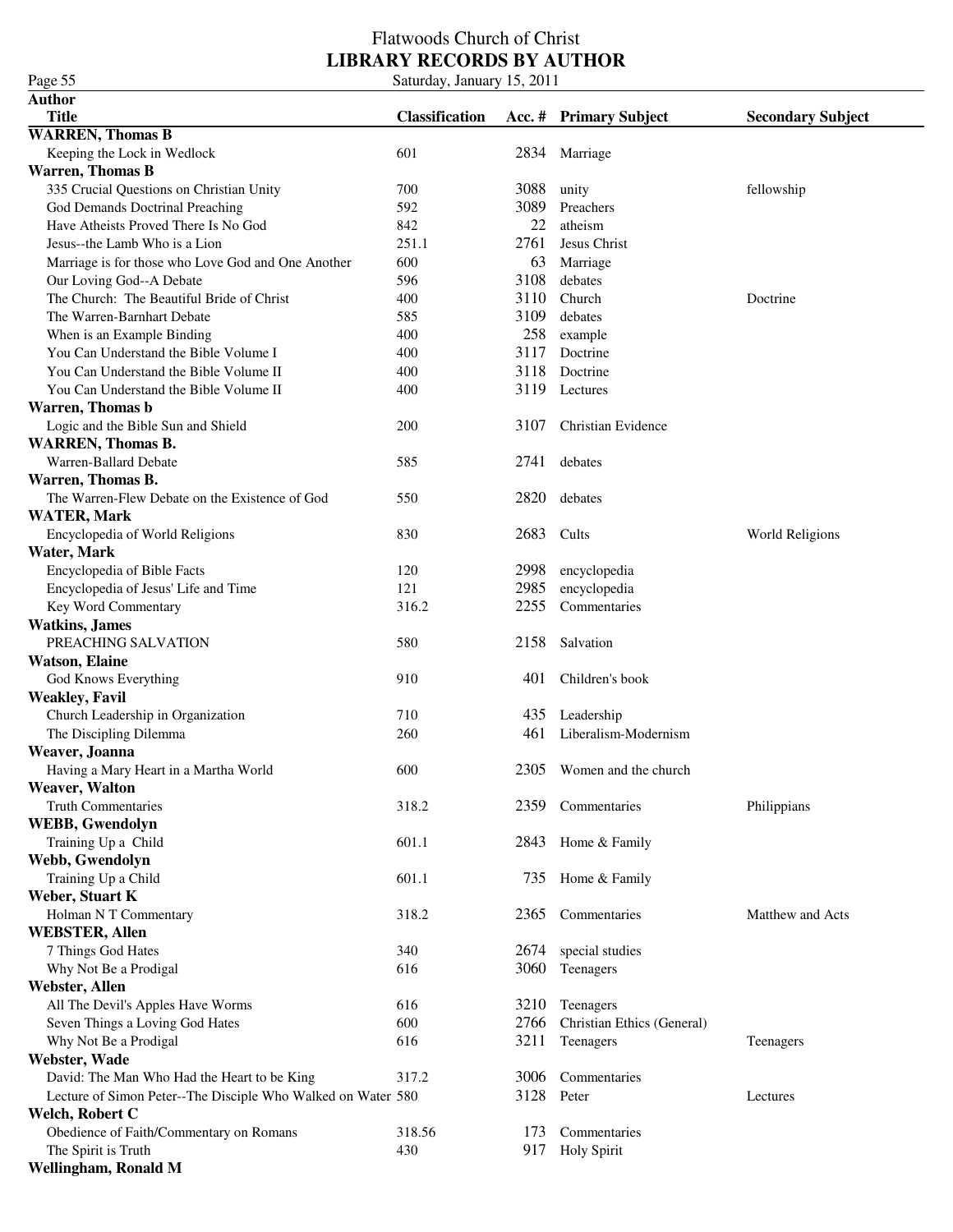| Page 56                                             | Saturday, January 15, 2011 |      |                            |                          |
|-----------------------------------------------------|----------------------------|------|----------------------------|--------------------------|
| <b>Author</b>                                       |                            |      |                            |                          |
| <b>Title</b>                                        | <b>Classification</b>      |      | Acc. # Primary Subject     | <b>Secondary Subject</b> |
| How to Speak So People Will Listen                  | 712                        |      | 916 Public Speaking        |                          |
| <b>Wells, Amos R</b>                                |                            |      |                            |                          |
| Go Till You Guess                                   | 110.5                      | 904  | Bible Trivia               | game                     |
| Wells, Joe                                          |                            |      |                            |                          |
| Surviving                                           | 616                        |      | 3213 Teenagers             |                          |
| <b>WENIS, FRANZ</b>                                 |                            |      |                            |                          |
| Living Over the Circumstances                       | 581                        | 2947 | sermon outlines            |                          |
| Werner, Keller                                      |                            |      |                            |                          |
| The Bible as History                                | 250                        | 2072 | archaeology                |                          |
| Wesbrook, Linda                                     |                            |      |                            |                          |
| The New You                                         | 616                        | 2517 | Teenagers                  |                          |
| Wesbrooks, Linda                                    |                            |      |                            |                          |
| The New You                                         | 616                        |      | 2313 Teenagers             |                          |
| West, D. Gene                                       |                            |      |                            |                          |
| Avenging His Holy Saints                            | 318.77                     | 3102 | Commentaries               |                          |
| <b>WEST, EARL</b>                                   |                            |      |                            |                          |
| The Search for the Ancient Order                    | 550                        |      | 180 Restoration History    |                          |
|                                                     |                            |      |                            |                          |
| <b>WEST, EARL</b>                                   |                            |      |                            |                          |
| The Search for the Ancient Order                    | 550                        |      | 182 Restoration History    |                          |
| <b>WEST, EARL I</b>                                 |                            |      |                            |                          |
| The Search for the Ancient Order                    | 550                        | 633  | <b>Restoration History</b> |                          |
| West, Earl I                                        |                            |      |                            |                          |
| The Enchanted Knight the Life Story of Hugo McCord  | 570                        | 2012 | Biographies                |                          |
| The Enchanted Knight--The Life Story of Hugo McCord | 570                        | 2040 | Biographies                |                          |
| <b>WEST, EARL IRVIN</b>                             |                            |      |                            |                          |
| The Search for the Ancient Order                    | 550                        |      | 181 Restoration History    |                          |
| West, Earl Irvin                                    |                            |      |                            |                          |
| Eye of the Storm--Elder, Ben Franklin               | 555                        | 3092 | Biographies                | pioneer preachers        |
| Searcher for the Ancient Order                      | 554                        | 2256 | Biographies                |                          |
| The Trials of the Ancient Order                     | 555                        | 1089 | Biographies                | pioneer preachers        |
| West, Irvin                                         |                            |      |                            |                          |
| The Search for the Ancient Order Volume IV          | 554                        | 391  | Autobiography              |                          |
| West, W.B., Jr                                      |                            |      |                            |                          |
| Revelation-Through First-Century Glasses            | 318.77                     |      | 1030 Revelation            |                          |
| Whalin, Terry                                       |                            |      |                            |                          |
| A Strange Peace to Sin                              | 910                        |      | 805 Children's book        |                          |
| <b>Wharton, Edward</b>                              |                            |      |                            |                          |
| Church of Christ                                    | 700                        | 654  | church of Christ           |                          |
| Redemption is Planned, Needed, and Provided         | 440                        | 742  | Doctrine                   |                          |
| WHEAT, Ed                                           |                            |      |                            |                          |
| How to Save Your Marriage Alone                     | 601                        | 298  | Marriage                   |                          |
| Love Life                                           | 601                        | 291  |                            |                          |
|                                                     |                            |      | Home & Family              |                          |
| The First Years of Forever                          | 601                        | 306  | Marriage                   |                          |
| <b>Whiston, William Translator</b>                  |                            |      |                            |                          |
| Josephus                                            | 500                        |      | 156 Josephus               | Antiquity of Jews        |
| Whitcomb, John                                      |                            |      |                            |                          |
| The World that Perished                             | 240                        | 480  | Science and Faith          |                          |
| Whitcomb, John C. Jr.                               |                            |      |                            |                          |
| The Genesis Flood                                   | 200                        | 643  | Genesis                    |                          |
| White, Ellen                                        |                            |      |                            |                          |
| The Great Controversy                               | 340                        | 263  | special studies            |                          |
| WHITE, L. S.                                        |                            |      |                            |                          |
| The Russell-White Debate 1908                       | 585                        | 2675 | Jehovah Witness            | debates                  |
| <b>Whiteside, Robertson</b>                         |                            |      |                            |                          |
| Bible Studies--Genesis through Deuteronomy          | 581                        | 3141 | <b>Bible</b> studies       |                          |
| Bible Studies--The Interwoven Gospels Vol. IV       | 581                        | 3142 | sermon outlines            |                          |
| Reflections                                         | 316                        | 2315 | pioneer preachers          | apologetics              |
| Whiteside, Robertson L                              |                            |      |                            |                          |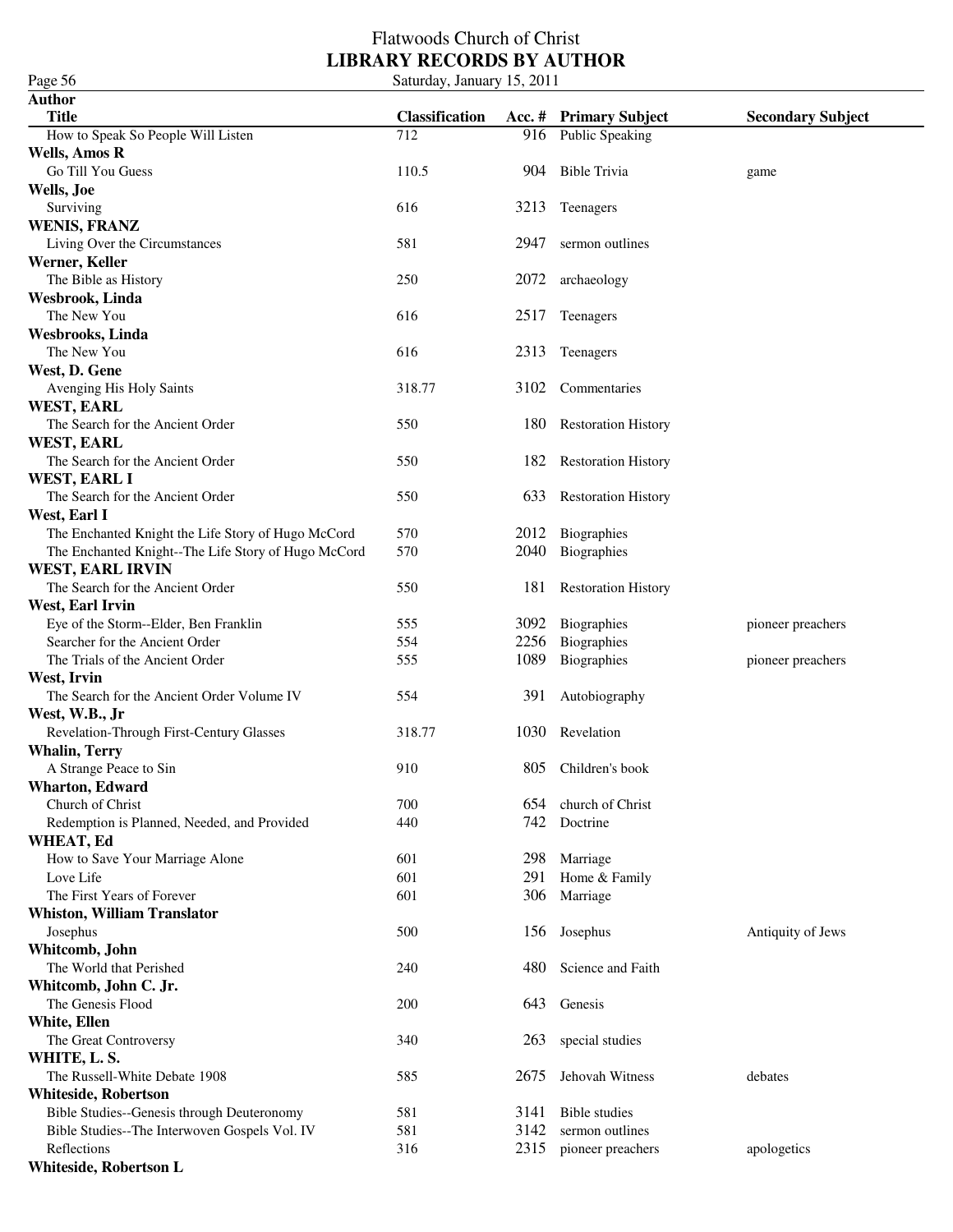Page 57<br>**Author** 

| <b>Title</b>                                    | <b>Classification</b> |            | Acc. # Primary Subject         | <b>Secondary Subject</b> |
|-------------------------------------------------|-----------------------|------------|--------------------------------|--------------------------|
| <b>Doctrinal Discourses</b>                     | 580                   | 2086       | Lectures                       |                          |
| Whitmer, Lisa H.                                |                       |            |                                |                          |
| Letters from the College Front                  | 616                   | 847        | <b>Student Orientation</b>     |                          |
| <b>Whyte, Alexander</b>                         |                       |            |                                |                          |
| <b>Bible Characters</b>                         | 340                   | 174        | <b>Bible Characters</b>        |                          |
| <b>WIERSBE, WARREN W</b>                        |                       |            |                                |                          |
| The Bible Exposition Commentary                 | 317.2                 | 2398       | Bible                          | Commentaries             |
| Wiersbe, Warren W                               |                       |            |                                |                          |
| Index of Biblical Images                        | 110.6                 | 2245       | Index                          |                          |
|                                                 | 317.2                 | 2261       | Old Testament                  |                          |
| The Bible Exposition Commentary                 |                       |            |                                | PoeticaL writings        |
| THE BIBLE EXPOSITION COMMENTARY Vol. 2          | 318                   | 2163       | <b>Ephesians to Revelation</b> |                          |
| Wiersbe, Warren W.                              |                       |            |                                |                          |
| The Bible Exposition Commentary                 | 317.2                 | 2262       | Old Testament                  | history of Israel        |
| The Bible Exposition Commentary                 | 317.2                 | 2263       | Old Testament                  | prophets                 |
| The Bible Exposition Commentary, Vol. I         | 318                   | 2130       | New Testament Commentaries     |                          |
| Wilburn, James                                  |                       |            |                                |                          |
| Leadership for Christ in the Local Church       | 710                   | 426        | Leadership                     |                          |
| Wilburn, James R                                |                       |            |                                |                          |
| Leadership for Christ in the Local Church       | 710                   | 919        | Leadership                     |                          |
| WILHELM, Jack                                   |                       |            |                                |                          |
| Making Marriage Work in a Mixed-Up World        | 601                   | 2844       | Marriage                       |                          |
| Wilhelm, Jack P., Ph.D.                         |                       |            |                                |                          |
| Keeping Body and Soul Together                  | 242                   | 2097       | Inspirational                  |                          |
| Wilhelm, Jack Ph.D.                             |                       |            |                                |                          |
| Contemporary Concerns of Christians             | 580.1                 | 2101       | Articles by brethren           |                          |
| Wilhite, J. Porter                              |                       |            |                                |                          |
| Modern Churches and the Church                  | 800                   | 147        | denominationalism              |                          |
|                                                 |                       |            |                                |                          |
| Wilhoit, Jim                                    |                       |            |                                |                          |
| <b>Effective Bible Teaching</b>                 | 705                   | 3202       | Educational                    |                          |
| William, Nathan and Stella                      |                       |            |                                |                          |
| Jack and the Beanstalk                          | 910                   | 470        | Children's book                |                          |
| WILLIAMS, David J.                              |                       |            |                                |                          |
| Paul's Metaphors                                | 123                   | 2700       | Dictionary                     |                          |
| <b>WILLIAMS, Don</b>                            |                       |            |                                |                          |
| Hope For Those Who Struggle                     | 596                   | 2545       | grief                          | Loss                     |
| Williams, Jack H., Editor                       |                       |            |                                |                          |
| Church Growth God's Way                         | 580                   | 337        | Lectures                       |                          |
| Williams, Jim Gary                              |                       |            |                                |                          |
| The Other Side of Evolution                     | 241                   |            | 792 evolution                  |                          |
| <b>Williams, Jon Gary</b>                       |                       |            |                                |                          |
| The Book of the Mormans                         | 830                   |            | 2463 Cults                     | <b>Mormans</b>           |
| <b>WILLIAMS, Ron &amp; Don</b>                  |                       |            |                                |                          |
| Walkin With Those Who Weep                      | 596                   | 2547 grief |                                |                          |
|                                                 |                       |            |                                |                          |
| Willis, Cecil and Jesse Jenkins                 |                       |            |                                |                          |
| Willis Jenkins Debate                           | 585                   | 370        | debates                        |                          |
| Willis, John T                                  |                       |            |                                |                          |
| The World and Literature of the OT              | 317                   | 18         |                                |                          |
| Willis, Mike                                    |                       |            |                                |                          |
| <b>Truth Commentaries</b>                       | 318.2                 | 2357       | Commentaries                   | Corinthians              |
| <b>Truth Commentaries</b>                       | 318.2                 | 2358       | Commentaries                   | Galatians                |
| <b>Truth Commentaries</b>                       | 317                   | 2831       | Commentaries                   |                          |
| Truth Commentaries/Minor Prophets 1 Hosea-Micah | 317                   | 2830       | Commentaries                   |                          |
| Willis, Mike Editor                             |                       |            |                                |                          |
| Fire in My Heart                                | 580.1                 | 2407       | Personal Evangelism            | Lectures                 |
| <b>WILLIS, Wendel</b>                           |                       |            |                                |                          |
| A Place to Belong                               | 318.57                | 210        | fellowship                     |                          |
| Willis, Wendell                                 |                       |            |                                |                          |
| Worship                                         | 730                   |            | 662 worship                    |                          |
|                                                 |                       |            |                                |                          |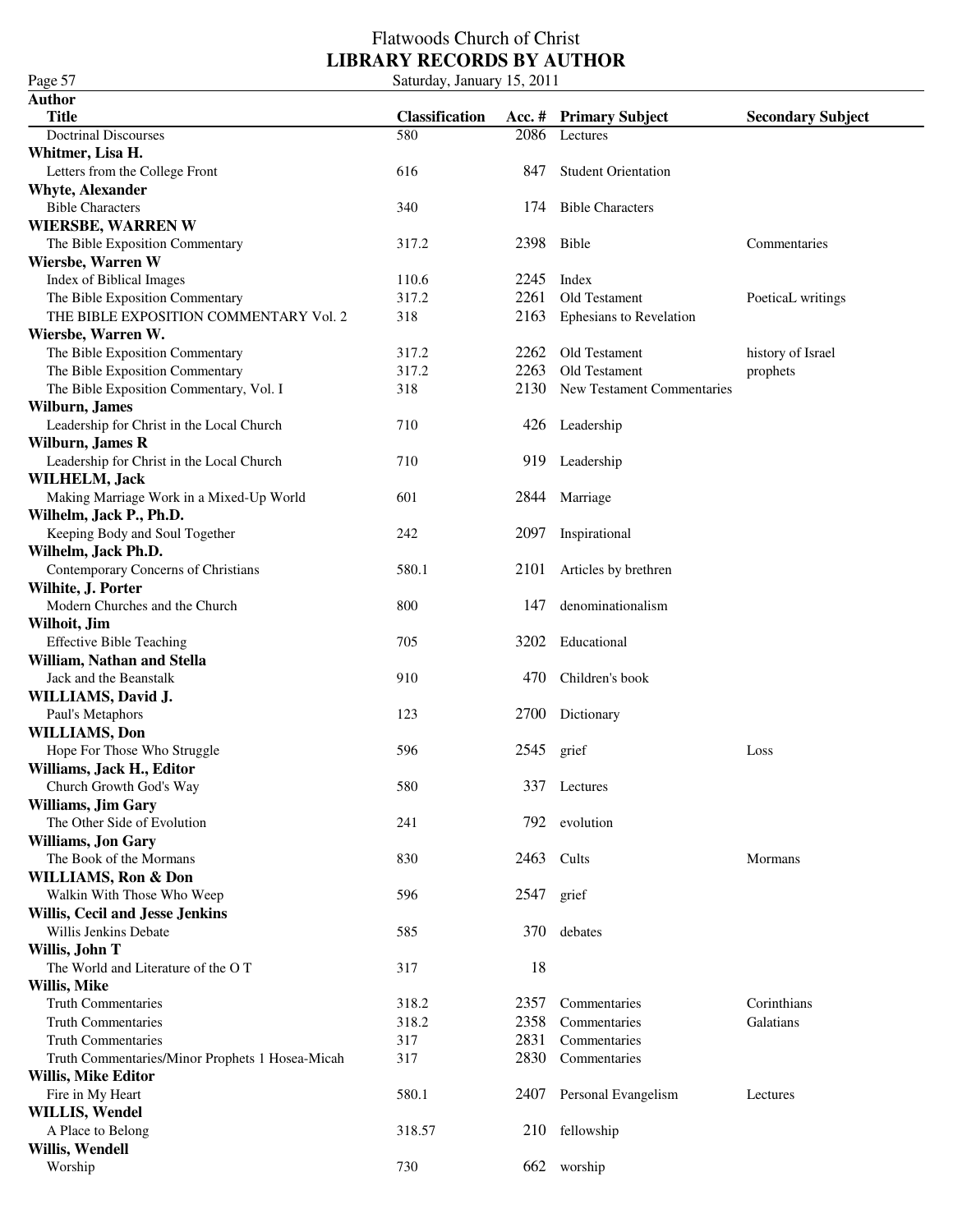| <b>Author</b><br><b>Title</b><br><b>Classification</b><br>Acc. # Primary Subject<br><b>Secondary Subject</b><br>Willmeth, PD<br>The Christian Home<br>601<br>458<br>Home & Family<br>Willmington, Harold L<br>2156<br>THE OUTLINE BIBLE<br>110.3<br>Bible<br>Bible outline<br>Wilson, Ian<br>317.41<br>2178<br>Before the Flood<br>Genesis<br>Wilson, L R<br><b>Congressional Development</b><br>700<br>635<br>fellowship<br>WILSON, L. C.<br>2696<br>Doctrine<br>A History of Sprinkling as Baptism<br>440<br><b>Baptism</b><br>Winder, F J<br>Restoration Reprint Library/That They May Be Won<br>550<br>144<br>Salvation<br><b>Restoration History</b><br><b>WINKLER, Mike</b><br>Marriage: The Bud of Which Heaven is the Blossom<br>601<br>2839<br>Marriage<br>Raising Our Children to be Champions<br>601.1<br>2840<br>Home & Family<br>Winkler, Wendell<br>Difficult Texts of the NT Explained<br>318.2<br>254<br>New Testament<br>Premillenialism True or False<br>580<br>392<br>Sermons and Lectures<br><b>Winters, Howard</b><br>318.57<br>Corinthians<br>Commentary on I Corinthians<br>3207<br>Commentary on Revelation<br>318.77<br>464<br>Revelation<br>3201<br>318.56<br>Commentary on Romans<br>Commentaries<br>602<br>410<br>The Bible and Strong Drink<br>alcoholism<br>The Bible and Strong Drink<br>602<br>498<br>alcoholism<br>430<br>445<br>The Work of the Holy Spirit<br><b>Holy Spirit</b><br>312<br>Up to Bethany<br>550<br><b>Restoration History</b><br><b>WINTON, Bob</b><br>318.2<br>2849<br><b>ACTS</b><br><b>Acts Commentary</b><br>318.2<br>2854<br><b>Ephesians Commentary</b><br>Ephesians<br>2853<br>318.2<br>Galatians<br><b>Galatians Commentary</b><br>2851<br>318.2<br>I Corinthians Commentary<br>Corinthians<br>2852<br>318.2<br>Corinthians<br>II Corinthians Commentary<br>2847<br>Marriage and the Home<br>601<br>Marriage<br>2848<br>318.2<br>Matthew<br><b>Matthew Commentary</b><br>2850<br>318.2<br>Romans Commentary<br>Romans<br>Winton, Bob<br>318.2<br>2888<br>Outlined Commentary on Colossians<br>Colossians<br>Commentaries<br>Outlined Commentary on Ecclesiastes<br>317.2<br>2911<br>Ecclesiastes<br>Commentaries<br>2900<br>Outlined Commentary on Exodus<br>317.2<br>Exodus<br>Commentaries<br>2912<br>Outlined Commentary on Ezekiel<br>317.2<br>Ezekiel<br>Commentaries<br>2909<br>Outlined Commentary on Ezra and Nehemiah<br>317.2<br>Ezra<br>Nehemiah<br>2899<br>Outlined Commentary on Genesis<br>317.2<br>Genesis<br>Commentaries<br>Outlined Commentary on Hebrews<br>2893<br>318.2<br>Hebrews<br>Commentaries<br>Outlined Commentary on I & II Thessalonians<br>2889<br>318.2<br>Thessalonians<br>Commentaries<br>Outlined Commentary on I Kings<br>2907<br>317.2<br>Kings<br>Commentaries<br>2895<br>Outlined Commentary on I Peter<br>318.2<br>Peter<br>Commentaries<br>2905<br>Outlined Commentary on I Samuel<br>317.2<br>Samuel<br>Commentaries<br>Outlined Commentary on I Timothy<br>318.2<br>2890<br>Timothy and Titus<br>Commentaries<br>2908<br>Outlined Commentary on II Kings<br>317.2<br>Commentaries<br>Kings<br>2896<br>Outlined Commentary on II Peter<br>318.2<br>Peter<br>Commentaries<br>2906<br>Outlined Commentary on II Samuel<br>317.2<br>Samuel<br>Commentaries<br>2891<br>Outlined Commentary on II Timothy<br>318.2<br>Commentaries<br>Timothy and Titus<br>2894<br>Outlined Commentary on James<br>318.2<br>JAMES, book of<br>Commentaries<br>2901<br>Outlined Commentary on John and Jude<br>John<br>318.2<br>Jude<br>Outlined Commentary on Joshua<br>2902<br>Joshua<br>317.2<br>Commentaries<br>317.2<br>2903<br>Outlined Commentary on Judges<br>Commentaries<br>Judges<br>Outlined Commentary on Philippians<br>2887<br>318.2<br>Philippians<br>Commentaries<br>2910 Proverbs<br>Outlined Commentary on Proverbs<br>317.2<br>Commentaries | Page 58 | Saturday, January 15, 2011 |  |  |  |
|------------------------------------------------------------------------------------------------------------------------------------------------------------------------------------------------------------------------------------------------------------------------------------------------------------------------------------------------------------------------------------------------------------------------------------------------------------------------------------------------------------------------------------------------------------------------------------------------------------------------------------------------------------------------------------------------------------------------------------------------------------------------------------------------------------------------------------------------------------------------------------------------------------------------------------------------------------------------------------------------------------------------------------------------------------------------------------------------------------------------------------------------------------------------------------------------------------------------------------------------------------------------------------------------------------------------------------------------------------------------------------------------------------------------------------------------------------------------------------------------------------------------------------------------------------------------------------------------------------------------------------------------------------------------------------------------------------------------------------------------------------------------------------------------------------------------------------------------------------------------------------------------------------------------------------------------------------------------------------------------------------------------------------------------------------------------------------------------------------------------------------------------------------------------------------------------------------------------------------------------------------------------------------------------------------------------------------------------------------------------------------------------------------------------------------------------------------------------------------------------------------------------------------------------------------------------------------------------------------------------------------------------------------------------------------------------------------------------------------------------------------------------------------------------------------------------------------------------------------------------------------------------------------------------------------------------------------------------------------------------------------------------------------------------------------------------------------------------------------------------------------------------------------------------------------------------------------------------------------------------------------------------------------------------------------------------------------------------------------------------------------------------------------------------------------------------------------------------------------------------------------------------------------------------------------------------------------------------------------------------------------------------------------------------------------------------------------------------------------------------------------------------------------------------------------------------------------------------|---------|----------------------------|--|--|--|
|                                                                                                                                                                                                                                                                                                                                                                                                                                                                                                                                                                                                                                                                                                                                                                                                                                                                                                                                                                                                                                                                                                                                                                                                                                                                                                                                                                                                                                                                                                                                                                                                                                                                                                                                                                                                                                                                                                                                                                                                                                                                                                                                                                                                                                                                                                                                                                                                                                                                                                                                                                                                                                                                                                                                                                                                                                                                                                                                                                                                                                                                                                                                                                                                                                                                                                                                                                                                                                                                                                                                                                                                                                                                                                                                                                                                                                                |         |                            |  |  |  |
|                                                                                                                                                                                                                                                                                                                                                                                                                                                                                                                                                                                                                                                                                                                                                                                                                                                                                                                                                                                                                                                                                                                                                                                                                                                                                                                                                                                                                                                                                                                                                                                                                                                                                                                                                                                                                                                                                                                                                                                                                                                                                                                                                                                                                                                                                                                                                                                                                                                                                                                                                                                                                                                                                                                                                                                                                                                                                                                                                                                                                                                                                                                                                                                                                                                                                                                                                                                                                                                                                                                                                                                                                                                                                                                                                                                                                                                |         |                            |  |  |  |
|                                                                                                                                                                                                                                                                                                                                                                                                                                                                                                                                                                                                                                                                                                                                                                                                                                                                                                                                                                                                                                                                                                                                                                                                                                                                                                                                                                                                                                                                                                                                                                                                                                                                                                                                                                                                                                                                                                                                                                                                                                                                                                                                                                                                                                                                                                                                                                                                                                                                                                                                                                                                                                                                                                                                                                                                                                                                                                                                                                                                                                                                                                                                                                                                                                                                                                                                                                                                                                                                                                                                                                                                                                                                                                                                                                                                                                                |         |                            |  |  |  |
|                                                                                                                                                                                                                                                                                                                                                                                                                                                                                                                                                                                                                                                                                                                                                                                                                                                                                                                                                                                                                                                                                                                                                                                                                                                                                                                                                                                                                                                                                                                                                                                                                                                                                                                                                                                                                                                                                                                                                                                                                                                                                                                                                                                                                                                                                                                                                                                                                                                                                                                                                                                                                                                                                                                                                                                                                                                                                                                                                                                                                                                                                                                                                                                                                                                                                                                                                                                                                                                                                                                                                                                                                                                                                                                                                                                                                                                |         |                            |  |  |  |
|                                                                                                                                                                                                                                                                                                                                                                                                                                                                                                                                                                                                                                                                                                                                                                                                                                                                                                                                                                                                                                                                                                                                                                                                                                                                                                                                                                                                                                                                                                                                                                                                                                                                                                                                                                                                                                                                                                                                                                                                                                                                                                                                                                                                                                                                                                                                                                                                                                                                                                                                                                                                                                                                                                                                                                                                                                                                                                                                                                                                                                                                                                                                                                                                                                                                                                                                                                                                                                                                                                                                                                                                                                                                                                                                                                                                                                                |         |                            |  |  |  |
|                                                                                                                                                                                                                                                                                                                                                                                                                                                                                                                                                                                                                                                                                                                                                                                                                                                                                                                                                                                                                                                                                                                                                                                                                                                                                                                                                                                                                                                                                                                                                                                                                                                                                                                                                                                                                                                                                                                                                                                                                                                                                                                                                                                                                                                                                                                                                                                                                                                                                                                                                                                                                                                                                                                                                                                                                                                                                                                                                                                                                                                                                                                                                                                                                                                                                                                                                                                                                                                                                                                                                                                                                                                                                                                                                                                                                                                |         |                            |  |  |  |
|                                                                                                                                                                                                                                                                                                                                                                                                                                                                                                                                                                                                                                                                                                                                                                                                                                                                                                                                                                                                                                                                                                                                                                                                                                                                                                                                                                                                                                                                                                                                                                                                                                                                                                                                                                                                                                                                                                                                                                                                                                                                                                                                                                                                                                                                                                                                                                                                                                                                                                                                                                                                                                                                                                                                                                                                                                                                                                                                                                                                                                                                                                                                                                                                                                                                                                                                                                                                                                                                                                                                                                                                                                                                                                                                                                                                                                                |         |                            |  |  |  |
|                                                                                                                                                                                                                                                                                                                                                                                                                                                                                                                                                                                                                                                                                                                                                                                                                                                                                                                                                                                                                                                                                                                                                                                                                                                                                                                                                                                                                                                                                                                                                                                                                                                                                                                                                                                                                                                                                                                                                                                                                                                                                                                                                                                                                                                                                                                                                                                                                                                                                                                                                                                                                                                                                                                                                                                                                                                                                                                                                                                                                                                                                                                                                                                                                                                                                                                                                                                                                                                                                                                                                                                                                                                                                                                                                                                                                                                |         |                            |  |  |  |
|                                                                                                                                                                                                                                                                                                                                                                                                                                                                                                                                                                                                                                                                                                                                                                                                                                                                                                                                                                                                                                                                                                                                                                                                                                                                                                                                                                                                                                                                                                                                                                                                                                                                                                                                                                                                                                                                                                                                                                                                                                                                                                                                                                                                                                                                                                                                                                                                                                                                                                                                                                                                                                                                                                                                                                                                                                                                                                                                                                                                                                                                                                                                                                                                                                                                                                                                                                                                                                                                                                                                                                                                                                                                                                                                                                                                                                                |         |                            |  |  |  |
|                                                                                                                                                                                                                                                                                                                                                                                                                                                                                                                                                                                                                                                                                                                                                                                                                                                                                                                                                                                                                                                                                                                                                                                                                                                                                                                                                                                                                                                                                                                                                                                                                                                                                                                                                                                                                                                                                                                                                                                                                                                                                                                                                                                                                                                                                                                                                                                                                                                                                                                                                                                                                                                                                                                                                                                                                                                                                                                                                                                                                                                                                                                                                                                                                                                                                                                                                                                                                                                                                                                                                                                                                                                                                                                                                                                                                                                |         |                            |  |  |  |
|                                                                                                                                                                                                                                                                                                                                                                                                                                                                                                                                                                                                                                                                                                                                                                                                                                                                                                                                                                                                                                                                                                                                                                                                                                                                                                                                                                                                                                                                                                                                                                                                                                                                                                                                                                                                                                                                                                                                                                                                                                                                                                                                                                                                                                                                                                                                                                                                                                                                                                                                                                                                                                                                                                                                                                                                                                                                                                                                                                                                                                                                                                                                                                                                                                                                                                                                                                                                                                                                                                                                                                                                                                                                                                                                                                                                                                                |         |                            |  |  |  |
|                                                                                                                                                                                                                                                                                                                                                                                                                                                                                                                                                                                                                                                                                                                                                                                                                                                                                                                                                                                                                                                                                                                                                                                                                                                                                                                                                                                                                                                                                                                                                                                                                                                                                                                                                                                                                                                                                                                                                                                                                                                                                                                                                                                                                                                                                                                                                                                                                                                                                                                                                                                                                                                                                                                                                                                                                                                                                                                                                                                                                                                                                                                                                                                                                                                                                                                                                                                                                                                                                                                                                                                                                                                                                                                                                                                                                                                |         |                            |  |  |  |
|                                                                                                                                                                                                                                                                                                                                                                                                                                                                                                                                                                                                                                                                                                                                                                                                                                                                                                                                                                                                                                                                                                                                                                                                                                                                                                                                                                                                                                                                                                                                                                                                                                                                                                                                                                                                                                                                                                                                                                                                                                                                                                                                                                                                                                                                                                                                                                                                                                                                                                                                                                                                                                                                                                                                                                                                                                                                                                                                                                                                                                                                                                                                                                                                                                                                                                                                                                                                                                                                                                                                                                                                                                                                                                                                                                                                                                                |         |                            |  |  |  |
|                                                                                                                                                                                                                                                                                                                                                                                                                                                                                                                                                                                                                                                                                                                                                                                                                                                                                                                                                                                                                                                                                                                                                                                                                                                                                                                                                                                                                                                                                                                                                                                                                                                                                                                                                                                                                                                                                                                                                                                                                                                                                                                                                                                                                                                                                                                                                                                                                                                                                                                                                                                                                                                                                                                                                                                                                                                                                                                                                                                                                                                                                                                                                                                                                                                                                                                                                                                                                                                                                                                                                                                                                                                                                                                                                                                                                                                |         |                            |  |  |  |
|                                                                                                                                                                                                                                                                                                                                                                                                                                                                                                                                                                                                                                                                                                                                                                                                                                                                                                                                                                                                                                                                                                                                                                                                                                                                                                                                                                                                                                                                                                                                                                                                                                                                                                                                                                                                                                                                                                                                                                                                                                                                                                                                                                                                                                                                                                                                                                                                                                                                                                                                                                                                                                                                                                                                                                                                                                                                                                                                                                                                                                                                                                                                                                                                                                                                                                                                                                                                                                                                                                                                                                                                                                                                                                                                                                                                                                                |         |                            |  |  |  |
|                                                                                                                                                                                                                                                                                                                                                                                                                                                                                                                                                                                                                                                                                                                                                                                                                                                                                                                                                                                                                                                                                                                                                                                                                                                                                                                                                                                                                                                                                                                                                                                                                                                                                                                                                                                                                                                                                                                                                                                                                                                                                                                                                                                                                                                                                                                                                                                                                                                                                                                                                                                                                                                                                                                                                                                                                                                                                                                                                                                                                                                                                                                                                                                                                                                                                                                                                                                                                                                                                                                                                                                                                                                                                                                                                                                                                                                |         |                            |  |  |  |
|                                                                                                                                                                                                                                                                                                                                                                                                                                                                                                                                                                                                                                                                                                                                                                                                                                                                                                                                                                                                                                                                                                                                                                                                                                                                                                                                                                                                                                                                                                                                                                                                                                                                                                                                                                                                                                                                                                                                                                                                                                                                                                                                                                                                                                                                                                                                                                                                                                                                                                                                                                                                                                                                                                                                                                                                                                                                                                                                                                                                                                                                                                                                                                                                                                                                                                                                                                                                                                                                                                                                                                                                                                                                                                                                                                                                                                                |         |                            |  |  |  |
|                                                                                                                                                                                                                                                                                                                                                                                                                                                                                                                                                                                                                                                                                                                                                                                                                                                                                                                                                                                                                                                                                                                                                                                                                                                                                                                                                                                                                                                                                                                                                                                                                                                                                                                                                                                                                                                                                                                                                                                                                                                                                                                                                                                                                                                                                                                                                                                                                                                                                                                                                                                                                                                                                                                                                                                                                                                                                                                                                                                                                                                                                                                                                                                                                                                                                                                                                                                                                                                                                                                                                                                                                                                                                                                                                                                                                                                |         |                            |  |  |  |
|                                                                                                                                                                                                                                                                                                                                                                                                                                                                                                                                                                                                                                                                                                                                                                                                                                                                                                                                                                                                                                                                                                                                                                                                                                                                                                                                                                                                                                                                                                                                                                                                                                                                                                                                                                                                                                                                                                                                                                                                                                                                                                                                                                                                                                                                                                                                                                                                                                                                                                                                                                                                                                                                                                                                                                                                                                                                                                                                                                                                                                                                                                                                                                                                                                                                                                                                                                                                                                                                                                                                                                                                                                                                                                                                                                                                                                                |         |                            |  |  |  |
|                                                                                                                                                                                                                                                                                                                                                                                                                                                                                                                                                                                                                                                                                                                                                                                                                                                                                                                                                                                                                                                                                                                                                                                                                                                                                                                                                                                                                                                                                                                                                                                                                                                                                                                                                                                                                                                                                                                                                                                                                                                                                                                                                                                                                                                                                                                                                                                                                                                                                                                                                                                                                                                                                                                                                                                                                                                                                                                                                                                                                                                                                                                                                                                                                                                                                                                                                                                                                                                                                                                                                                                                                                                                                                                                                                                                                                                |         |                            |  |  |  |
|                                                                                                                                                                                                                                                                                                                                                                                                                                                                                                                                                                                                                                                                                                                                                                                                                                                                                                                                                                                                                                                                                                                                                                                                                                                                                                                                                                                                                                                                                                                                                                                                                                                                                                                                                                                                                                                                                                                                                                                                                                                                                                                                                                                                                                                                                                                                                                                                                                                                                                                                                                                                                                                                                                                                                                                                                                                                                                                                                                                                                                                                                                                                                                                                                                                                                                                                                                                                                                                                                                                                                                                                                                                                                                                                                                                                                                                |         |                            |  |  |  |
|                                                                                                                                                                                                                                                                                                                                                                                                                                                                                                                                                                                                                                                                                                                                                                                                                                                                                                                                                                                                                                                                                                                                                                                                                                                                                                                                                                                                                                                                                                                                                                                                                                                                                                                                                                                                                                                                                                                                                                                                                                                                                                                                                                                                                                                                                                                                                                                                                                                                                                                                                                                                                                                                                                                                                                                                                                                                                                                                                                                                                                                                                                                                                                                                                                                                                                                                                                                                                                                                                                                                                                                                                                                                                                                                                                                                                                                |         |                            |  |  |  |
|                                                                                                                                                                                                                                                                                                                                                                                                                                                                                                                                                                                                                                                                                                                                                                                                                                                                                                                                                                                                                                                                                                                                                                                                                                                                                                                                                                                                                                                                                                                                                                                                                                                                                                                                                                                                                                                                                                                                                                                                                                                                                                                                                                                                                                                                                                                                                                                                                                                                                                                                                                                                                                                                                                                                                                                                                                                                                                                                                                                                                                                                                                                                                                                                                                                                                                                                                                                                                                                                                                                                                                                                                                                                                                                                                                                                                                                |         |                            |  |  |  |
|                                                                                                                                                                                                                                                                                                                                                                                                                                                                                                                                                                                                                                                                                                                                                                                                                                                                                                                                                                                                                                                                                                                                                                                                                                                                                                                                                                                                                                                                                                                                                                                                                                                                                                                                                                                                                                                                                                                                                                                                                                                                                                                                                                                                                                                                                                                                                                                                                                                                                                                                                                                                                                                                                                                                                                                                                                                                                                                                                                                                                                                                                                                                                                                                                                                                                                                                                                                                                                                                                                                                                                                                                                                                                                                                                                                                                                                |         |                            |  |  |  |
|                                                                                                                                                                                                                                                                                                                                                                                                                                                                                                                                                                                                                                                                                                                                                                                                                                                                                                                                                                                                                                                                                                                                                                                                                                                                                                                                                                                                                                                                                                                                                                                                                                                                                                                                                                                                                                                                                                                                                                                                                                                                                                                                                                                                                                                                                                                                                                                                                                                                                                                                                                                                                                                                                                                                                                                                                                                                                                                                                                                                                                                                                                                                                                                                                                                                                                                                                                                                                                                                                                                                                                                                                                                                                                                                                                                                                                                |         |                            |  |  |  |
|                                                                                                                                                                                                                                                                                                                                                                                                                                                                                                                                                                                                                                                                                                                                                                                                                                                                                                                                                                                                                                                                                                                                                                                                                                                                                                                                                                                                                                                                                                                                                                                                                                                                                                                                                                                                                                                                                                                                                                                                                                                                                                                                                                                                                                                                                                                                                                                                                                                                                                                                                                                                                                                                                                                                                                                                                                                                                                                                                                                                                                                                                                                                                                                                                                                                                                                                                                                                                                                                                                                                                                                                                                                                                                                                                                                                                                                |         |                            |  |  |  |
|                                                                                                                                                                                                                                                                                                                                                                                                                                                                                                                                                                                                                                                                                                                                                                                                                                                                                                                                                                                                                                                                                                                                                                                                                                                                                                                                                                                                                                                                                                                                                                                                                                                                                                                                                                                                                                                                                                                                                                                                                                                                                                                                                                                                                                                                                                                                                                                                                                                                                                                                                                                                                                                                                                                                                                                                                                                                                                                                                                                                                                                                                                                                                                                                                                                                                                                                                                                                                                                                                                                                                                                                                                                                                                                                                                                                                                                |         |                            |  |  |  |
|                                                                                                                                                                                                                                                                                                                                                                                                                                                                                                                                                                                                                                                                                                                                                                                                                                                                                                                                                                                                                                                                                                                                                                                                                                                                                                                                                                                                                                                                                                                                                                                                                                                                                                                                                                                                                                                                                                                                                                                                                                                                                                                                                                                                                                                                                                                                                                                                                                                                                                                                                                                                                                                                                                                                                                                                                                                                                                                                                                                                                                                                                                                                                                                                                                                                                                                                                                                                                                                                                                                                                                                                                                                                                                                                                                                                                                                |         |                            |  |  |  |
|                                                                                                                                                                                                                                                                                                                                                                                                                                                                                                                                                                                                                                                                                                                                                                                                                                                                                                                                                                                                                                                                                                                                                                                                                                                                                                                                                                                                                                                                                                                                                                                                                                                                                                                                                                                                                                                                                                                                                                                                                                                                                                                                                                                                                                                                                                                                                                                                                                                                                                                                                                                                                                                                                                                                                                                                                                                                                                                                                                                                                                                                                                                                                                                                                                                                                                                                                                                                                                                                                                                                                                                                                                                                                                                                                                                                                                                |         |                            |  |  |  |
|                                                                                                                                                                                                                                                                                                                                                                                                                                                                                                                                                                                                                                                                                                                                                                                                                                                                                                                                                                                                                                                                                                                                                                                                                                                                                                                                                                                                                                                                                                                                                                                                                                                                                                                                                                                                                                                                                                                                                                                                                                                                                                                                                                                                                                                                                                                                                                                                                                                                                                                                                                                                                                                                                                                                                                                                                                                                                                                                                                                                                                                                                                                                                                                                                                                                                                                                                                                                                                                                                                                                                                                                                                                                                                                                                                                                                                                |         |                            |  |  |  |
|                                                                                                                                                                                                                                                                                                                                                                                                                                                                                                                                                                                                                                                                                                                                                                                                                                                                                                                                                                                                                                                                                                                                                                                                                                                                                                                                                                                                                                                                                                                                                                                                                                                                                                                                                                                                                                                                                                                                                                                                                                                                                                                                                                                                                                                                                                                                                                                                                                                                                                                                                                                                                                                                                                                                                                                                                                                                                                                                                                                                                                                                                                                                                                                                                                                                                                                                                                                                                                                                                                                                                                                                                                                                                                                                                                                                                                                |         |                            |  |  |  |
|                                                                                                                                                                                                                                                                                                                                                                                                                                                                                                                                                                                                                                                                                                                                                                                                                                                                                                                                                                                                                                                                                                                                                                                                                                                                                                                                                                                                                                                                                                                                                                                                                                                                                                                                                                                                                                                                                                                                                                                                                                                                                                                                                                                                                                                                                                                                                                                                                                                                                                                                                                                                                                                                                                                                                                                                                                                                                                                                                                                                                                                                                                                                                                                                                                                                                                                                                                                                                                                                                                                                                                                                                                                                                                                                                                                                                                                |         |                            |  |  |  |
|                                                                                                                                                                                                                                                                                                                                                                                                                                                                                                                                                                                                                                                                                                                                                                                                                                                                                                                                                                                                                                                                                                                                                                                                                                                                                                                                                                                                                                                                                                                                                                                                                                                                                                                                                                                                                                                                                                                                                                                                                                                                                                                                                                                                                                                                                                                                                                                                                                                                                                                                                                                                                                                                                                                                                                                                                                                                                                                                                                                                                                                                                                                                                                                                                                                                                                                                                                                                                                                                                                                                                                                                                                                                                                                                                                                                                                                |         |                            |  |  |  |
|                                                                                                                                                                                                                                                                                                                                                                                                                                                                                                                                                                                                                                                                                                                                                                                                                                                                                                                                                                                                                                                                                                                                                                                                                                                                                                                                                                                                                                                                                                                                                                                                                                                                                                                                                                                                                                                                                                                                                                                                                                                                                                                                                                                                                                                                                                                                                                                                                                                                                                                                                                                                                                                                                                                                                                                                                                                                                                                                                                                                                                                                                                                                                                                                                                                                                                                                                                                                                                                                                                                                                                                                                                                                                                                                                                                                                                                |         |                            |  |  |  |
|                                                                                                                                                                                                                                                                                                                                                                                                                                                                                                                                                                                                                                                                                                                                                                                                                                                                                                                                                                                                                                                                                                                                                                                                                                                                                                                                                                                                                                                                                                                                                                                                                                                                                                                                                                                                                                                                                                                                                                                                                                                                                                                                                                                                                                                                                                                                                                                                                                                                                                                                                                                                                                                                                                                                                                                                                                                                                                                                                                                                                                                                                                                                                                                                                                                                                                                                                                                                                                                                                                                                                                                                                                                                                                                                                                                                                                                |         |                            |  |  |  |
|                                                                                                                                                                                                                                                                                                                                                                                                                                                                                                                                                                                                                                                                                                                                                                                                                                                                                                                                                                                                                                                                                                                                                                                                                                                                                                                                                                                                                                                                                                                                                                                                                                                                                                                                                                                                                                                                                                                                                                                                                                                                                                                                                                                                                                                                                                                                                                                                                                                                                                                                                                                                                                                                                                                                                                                                                                                                                                                                                                                                                                                                                                                                                                                                                                                                                                                                                                                                                                                                                                                                                                                                                                                                                                                                                                                                                                                |         |                            |  |  |  |
|                                                                                                                                                                                                                                                                                                                                                                                                                                                                                                                                                                                                                                                                                                                                                                                                                                                                                                                                                                                                                                                                                                                                                                                                                                                                                                                                                                                                                                                                                                                                                                                                                                                                                                                                                                                                                                                                                                                                                                                                                                                                                                                                                                                                                                                                                                                                                                                                                                                                                                                                                                                                                                                                                                                                                                                                                                                                                                                                                                                                                                                                                                                                                                                                                                                                                                                                                                                                                                                                                                                                                                                                                                                                                                                                                                                                                                                |         |                            |  |  |  |
|                                                                                                                                                                                                                                                                                                                                                                                                                                                                                                                                                                                                                                                                                                                                                                                                                                                                                                                                                                                                                                                                                                                                                                                                                                                                                                                                                                                                                                                                                                                                                                                                                                                                                                                                                                                                                                                                                                                                                                                                                                                                                                                                                                                                                                                                                                                                                                                                                                                                                                                                                                                                                                                                                                                                                                                                                                                                                                                                                                                                                                                                                                                                                                                                                                                                                                                                                                                                                                                                                                                                                                                                                                                                                                                                                                                                                                                |         |                            |  |  |  |
|                                                                                                                                                                                                                                                                                                                                                                                                                                                                                                                                                                                                                                                                                                                                                                                                                                                                                                                                                                                                                                                                                                                                                                                                                                                                                                                                                                                                                                                                                                                                                                                                                                                                                                                                                                                                                                                                                                                                                                                                                                                                                                                                                                                                                                                                                                                                                                                                                                                                                                                                                                                                                                                                                                                                                                                                                                                                                                                                                                                                                                                                                                                                                                                                                                                                                                                                                                                                                                                                                                                                                                                                                                                                                                                                                                                                                                                |         |                            |  |  |  |
|                                                                                                                                                                                                                                                                                                                                                                                                                                                                                                                                                                                                                                                                                                                                                                                                                                                                                                                                                                                                                                                                                                                                                                                                                                                                                                                                                                                                                                                                                                                                                                                                                                                                                                                                                                                                                                                                                                                                                                                                                                                                                                                                                                                                                                                                                                                                                                                                                                                                                                                                                                                                                                                                                                                                                                                                                                                                                                                                                                                                                                                                                                                                                                                                                                                                                                                                                                                                                                                                                                                                                                                                                                                                                                                                                                                                                                                |         |                            |  |  |  |
|                                                                                                                                                                                                                                                                                                                                                                                                                                                                                                                                                                                                                                                                                                                                                                                                                                                                                                                                                                                                                                                                                                                                                                                                                                                                                                                                                                                                                                                                                                                                                                                                                                                                                                                                                                                                                                                                                                                                                                                                                                                                                                                                                                                                                                                                                                                                                                                                                                                                                                                                                                                                                                                                                                                                                                                                                                                                                                                                                                                                                                                                                                                                                                                                                                                                                                                                                                                                                                                                                                                                                                                                                                                                                                                                                                                                                                                |         |                            |  |  |  |
|                                                                                                                                                                                                                                                                                                                                                                                                                                                                                                                                                                                                                                                                                                                                                                                                                                                                                                                                                                                                                                                                                                                                                                                                                                                                                                                                                                                                                                                                                                                                                                                                                                                                                                                                                                                                                                                                                                                                                                                                                                                                                                                                                                                                                                                                                                                                                                                                                                                                                                                                                                                                                                                                                                                                                                                                                                                                                                                                                                                                                                                                                                                                                                                                                                                                                                                                                                                                                                                                                                                                                                                                                                                                                                                                                                                                                                                |         |                            |  |  |  |
|                                                                                                                                                                                                                                                                                                                                                                                                                                                                                                                                                                                                                                                                                                                                                                                                                                                                                                                                                                                                                                                                                                                                                                                                                                                                                                                                                                                                                                                                                                                                                                                                                                                                                                                                                                                                                                                                                                                                                                                                                                                                                                                                                                                                                                                                                                                                                                                                                                                                                                                                                                                                                                                                                                                                                                                                                                                                                                                                                                                                                                                                                                                                                                                                                                                                                                                                                                                                                                                                                                                                                                                                                                                                                                                                                                                                                                                |         |                            |  |  |  |
|                                                                                                                                                                                                                                                                                                                                                                                                                                                                                                                                                                                                                                                                                                                                                                                                                                                                                                                                                                                                                                                                                                                                                                                                                                                                                                                                                                                                                                                                                                                                                                                                                                                                                                                                                                                                                                                                                                                                                                                                                                                                                                                                                                                                                                                                                                                                                                                                                                                                                                                                                                                                                                                                                                                                                                                                                                                                                                                                                                                                                                                                                                                                                                                                                                                                                                                                                                                                                                                                                                                                                                                                                                                                                                                                                                                                                                                |         |                            |  |  |  |
|                                                                                                                                                                                                                                                                                                                                                                                                                                                                                                                                                                                                                                                                                                                                                                                                                                                                                                                                                                                                                                                                                                                                                                                                                                                                                                                                                                                                                                                                                                                                                                                                                                                                                                                                                                                                                                                                                                                                                                                                                                                                                                                                                                                                                                                                                                                                                                                                                                                                                                                                                                                                                                                                                                                                                                                                                                                                                                                                                                                                                                                                                                                                                                                                                                                                                                                                                                                                                                                                                                                                                                                                                                                                                                                                                                                                                                                |         |                            |  |  |  |
|                                                                                                                                                                                                                                                                                                                                                                                                                                                                                                                                                                                                                                                                                                                                                                                                                                                                                                                                                                                                                                                                                                                                                                                                                                                                                                                                                                                                                                                                                                                                                                                                                                                                                                                                                                                                                                                                                                                                                                                                                                                                                                                                                                                                                                                                                                                                                                                                                                                                                                                                                                                                                                                                                                                                                                                                                                                                                                                                                                                                                                                                                                                                                                                                                                                                                                                                                                                                                                                                                                                                                                                                                                                                                                                                                                                                                                                |         |                            |  |  |  |
|                                                                                                                                                                                                                                                                                                                                                                                                                                                                                                                                                                                                                                                                                                                                                                                                                                                                                                                                                                                                                                                                                                                                                                                                                                                                                                                                                                                                                                                                                                                                                                                                                                                                                                                                                                                                                                                                                                                                                                                                                                                                                                                                                                                                                                                                                                                                                                                                                                                                                                                                                                                                                                                                                                                                                                                                                                                                                                                                                                                                                                                                                                                                                                                                                                                                                                                                                                                                                                                                                                                                                                                                                                                                                                                                                                                                                                                |         |                            |  |  |  |
|                                                                                                                                                                                                                                                                                                                                                                                                                                                                                                                                                                                                                                                                                                                                                                                                                                                                                                                                                                                                                                                                                                                                                                                                                                                                                                                                                                                                                                                                                                                                                                                                                                                                                                                                                                                                                                                                                                                                                                                                                                                                                                                                                                                                                                                                                                                                                                                                                                                                                                                                                                                                                                                                                                                                                                                                                                                                                                                                                                                                                                                                                                                                                                                                                                                                                                                                                                                                                                                                                                                                                                                                                                                                                                                                                                                                                                                |         |                            |  |  |  |
|                                                                                                                                                                                                                                                                                                                                                                                                                                                                                                                                                                                                                                                                                                                                                                                                                                                                                                                                                                                                                                                                                                                                                                                                                                                                                                                                                                                                                                                                                                                                                                                                                                                                                                                                                                                                                                                                                                                                                                                                                                                                                                                                                                                                                                                                                                                                                                                                                                                                                                                                                                                                                                                                                                                                                                                                                                                                                                                                                                                                                                                                                                                                                                                                                                                                                                                                                                                                                                                                                                                                                                                                                                                                                                                                                                                                                                                |         |                            |  |  |  |
|                                                                                                                                                                                                                                                                                                                                                                                                                                                                                                                                                                                                                                                                                                                                                                                                                                                                                                                                                                                                                                                                                                                                                                                                                                                                                                                                                                                                                                                                                                                                                                                                                                                                                                                                                                                                                                                                                                                                                                                                                                                                                                                                                                                                                                                                                                                                                                                                                                                                                                                                                                                                                                                                                                                                                                                                                                                                                                                                                                                                                                                                                                                                                                                                                                                                                                                                                                                                                                                                                                                                                                                                                                                                                                                                                                                                                                                |         |                            |  |  |  |
|                                                                                                                                                                                                                                                                                                                                                                                                                                                                                                                                                                                                                                                                                                                                                                                                                                                                                                                                                                                                                                                                                                                                                                                                                                                                                                                                                                                                                                                                                                                                                                                                                                                                                                                                                                                                                                                                                                                                                                                                                                                                                                                                                                                                                                                                                                                                                                                                                                                                                                                                                                                                                                                                                                                                                                                                                                                                                                                                                                                                                                                                                                                                                                                                                                                                                                                                                                                                                                                                                                                                                                                                                                                                                                                                                                                                                                                |         |                            |  |  |  |
|                                                                                                                                                                                                                                                                                                                                                                                                                                                                                                                                                                                                                                                                                                                                                                                                                                                                                                                                                                                                                                                                                                                                                                                                                                                                                                                                                                                                                                                                                                                                                                                                                                                                                                                                                                                                                                                                                                                                                                                                                                                                                                                                                                                                                                                                                                                                                                                                                                                                                                                                                                                                                                                                                                                                                                                                                                                                                                                                                                                                                                                                                                                                                                                                                                                                                                                                                                                                                                                                                                                                                                                                                                                                                                                                                                                                                                                |         |                            |  |  |  |
|                                                                                                                                                                                                                                                                                                                                                                                                                                                                                                                                                                                                                                                                                                                                                                                                                                                                                                                                                                                                                                                                                                                                                                                                                                                                                                                                                                                                                                                                                                                                                                                                                                                                                                                                                                                                                                                                                                                                                                                                                                                                                                                                                                                                                                                                                                                                                                                                                                                                                                                                                                                                                                                                                                                                                                                                                                                                                                                                                                                                                                                                                                                                                                                                                                                                                                                                                                                                                                                                                                                                                                                                                                                                                                                                                                                                                                                |         |                            |  |  |  |
|                                                                                                                                                                                                                                                                                                                                                                                                                                                                                                                                                                                                                                                                                                                                                                                                                                                                                                                                                                                                                                                                                                                                                                                                                                                                                                                                                                                                                                                                                                                                                                                                                                                                                                                                                                                                                                                                                                                                                                                                                                                                                                                                                                                                                                                                                                                                                                                                                                                                                                                                                                                                                                                                                                                                                                                                                                                                                                                                                                                                                                                                                                                                                                                                                                                                                                                                                                                                                                                                                                                                                                                                                                                                                                                                                                                                                                                |         |                            |  |  |  |
|                                                                                                                                                                                                                                                                                                                                                                                                                                                                                                                                                                                                                                                                                                                                                                                                                                                                                                                                                                                                                                                                                                                                                                                                                                                                                                                                                                                                                                                                                                                                                                                                                                                                                                                                                                                                                                                                                                                                                                                                                                                                                                                                                                                                                                                                                                                                                                                                                                                                                                                                                                                                                                                                                                                                                                                                                                                                                                                                                                                                                                                                                                                                                                                                                                                                                                                                                                                                                                                                                                                                                                                                                                                                                                                                                                                                                                                |         |                            |  |  |  |
|                                                                                                                                                                                                                                                                                                                                                                                                                                                                                                                                                                                                                                                                                                                                                                                                                                                                                                                                                                                                                                                                                                                                                                                                                                                                                                                                                                                                                                                                                                                                                                                                                                                                                                                                                                                                                                                                                                                                                                                                                                                                                                                                                                                                                                                                                                                                                                                                                                                                                                                                                                                                                                                                                                                                                                                                                                                                                                                                                                                                                                                                                                                                                                                                                                                                                                                                                                                                                                                                                                                                                                                                                                                                                                                                                                                                                                                |         |                            |  |  |  |
|                                                                                                                                                                                                                                                                                                                                                                                                                                                                                                                                                                                                                                                                                                                                                                                                                                                                                                                                                                                                                                                                                                                                                                                                                                                                                                                                                                                                                                                                                                                                                                                                                                                                                                                                                                                                                                                                                                                                                                                                                                                                                                                                                                                                                                                                                                                                                                                                                                                                                                                                                                                                                                                                                                                                                                                                                                                                                                                                                                                                                                                                                                                                                                                                                                                                                                                                                                                                                                                                                                                                                                                                                                                                                                                                                                                                                                                |         |                            |  |  |  |
|                                                                                                                                                                                                                                                                                                                                                                                                                                                                                                                                                                                                                                                                                                                                                                                                                                                                                                                                                                                                                                                                                                                                                                                                                                                                                                                                                                                                                                                                                                                                                                                                                                                                                                                                                                                                                                                                                                                                                                                                                                                                                                                                                                                                                                                                                                                                                                                                                                                                                                                                                                                                                                                                                                                                                                                                                                                                                                                                                                                                                                                                                                                                                                                                                                                                                                                                                                                                                                                                                                                                                                                                                                                                                                                                                                                                                                                |         |                            |  |  |  |
|                                                                                                                                                                                                                                                                                                                                                                                                                                                                                                                                                                                                                                                                                                                                                                                                                                                                                                                                                                                                                                                                                                                                                                                                                                                                                                                                                                                                                                                                                                                                                                                                                                                                                                                                                                                                                                                                                                                                                                                                                                                                                                                                                                                                                                                                                                                                                                                                                                                                                                                                                                                                                                                                                                                                                                                                                                                                                                                                                                                                                                                                                                                                                                                                                                                                                                                                                                                                                                                                                                                                                                                                                                                                                                                                                                                                                                                |         |                            |  |  |  |
|                                                                                                                                                                                                                                                                                                                                                                                                                                                                                                                                                                                                                                                                                                                                                                                                                                                                                                                                                                                                                                                                                                                                                                                                                                                                                                                                                                                                                                                                                                                                                                                                                                                                                                                                                                                                                                                                                                                                                                                                                                                                                                                                                                                                                                                                                                                                                                                                                                                                                                                                                                                                                                                                                                                                                                                                                                                                                                                                                                                                                                                                                                                                                                                                                                                                                                                                                                                                                                                                                                                                                                                                                                                                                                                                                                                                                                                |         |                            |  |  |  |
|                                                                                                                                                                                                                                                                                                                                                                                                                                                                                                                                                                                                                                                                                                                                                                                                                                                                                                                                                                                                                                                                                                                                                                                                                                                                                                                                                                                                                                                                                                                                                                                                                                                                                                                                                                                                                                                                                                                                                                                                                                                                                                                                                                                                                                                                                                                                                                                                                                                                                                                                                                                                                                                                                                                                                                                                                                                                                                                                                                                                                                                                                                                                                                                                                                                                                                                                                                                                                                                                                                                                                                                                                                                                                                                                                                                                                                                |         |                            |  |  |  |
|                                                                                                                                                                                                                                                                                                                                                                                                                                                                                                                                                                                                                                                                                                                                                                                                                                                                                                                                                                                                                                                                                                                                                                                                                                                                                                                                                                                                                                                                                                                                                                                                                                                                                                                                                                                                                                                                                                                                                                                                                                                                                                                                                                                                                                                                                                                                                                                                                                                                                                                                                                                                                                                                                                                                                                                                                                                                                                                                                                                                                                                                                                                                                                                                                                                                                                                                                                                                                                                                                                                                                                                                                                                                                                                                                                                                                                                |         |                            |  |  |  |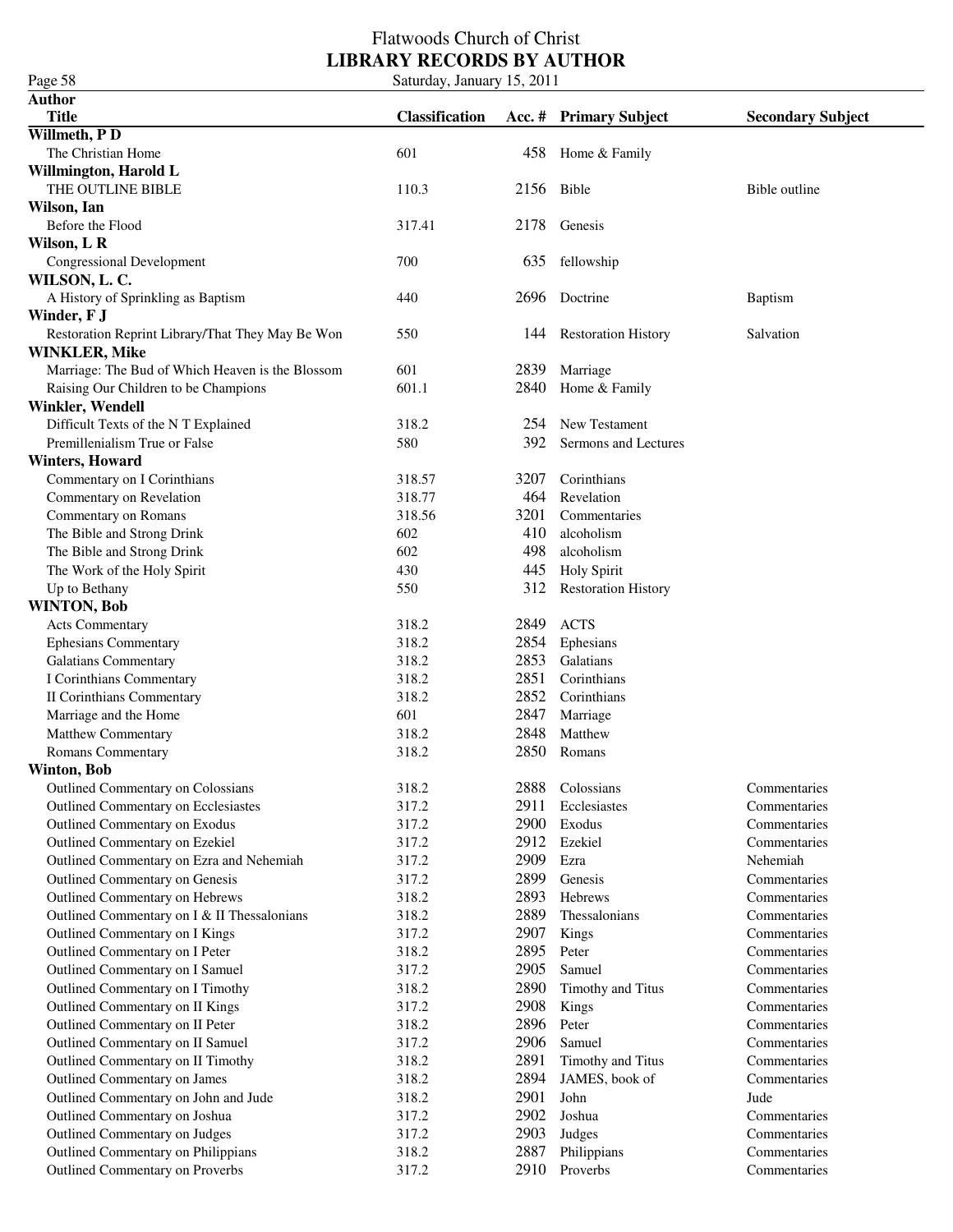### Flatwoods Church of Christ **LIBRARY RECORDS BY AUTHOR** Page 59 Saturday, January 15, 2011

| Author                                                |                       |      |                        |                          |
|-------------------------------------------------------|-----------------------|------|------------------------|--------------------------|
| <b>Title</b>                                          | <b>Classification</b> |      | Acc. # Primary Subject | <b>Secondary Subject</b> |
| Outlined Commentary on Revelation                     | 318.2                 | 2897 | Revelation             | Commentaries             |
| Outlined Commentary on Ruth and Esther                | 317.2                 | 2904 | Ruth                   | Esther                   |
| Outlined Commentary on the Minor Prophets             | 317.2                 | 2913 | prophets               | Commentaries             |
| Outlined Commentary on the Prison Epistles            | 318.2                 | 2898 | prison epistles        | Commentaries             |
| Outlined Commentary on Titus                          | 318.2                 | 2892 | Timothy and Titus      | Commentaries             |
| <b>Special Studies</b>                                | 340                   | 2218 | evolution              |                          |
|                                                       |                       |      |                        |                          |
| <b>Wolfe, Richard</b>                                 |                       |      |                        |                          |
| Songs, Cymbals, and Tambourines                       | 733                   |      | 2518 Singing           |                          |
| Wolfe, Richard E                                      |                       |      |                        |                          |
| Songs, Cymbals, and Tambourines                       | 733                   |      | 2772 Singing           |                          |
| <b>Wolgemuth, Robert</b>                              |                       |      |                        |                          |
| The Most Important Place on Earth                     | 601.1                 |      | 2254 Home & Family     |                          |
| <b>Woodroof, James</b>                                |                       |      |                        |                          |
| Struggles of the Kingdom                              | 720                   |      | 642 missions           |                          |
| <b>Woodruff, Lonnie</b>                               |                       |      |                        |                          |
| Revelations for Christians Today                      | 318.77                | 655  | Christianity           |                          |
| Woods, Guy                                            |                       |      |                        |                          |
| James                                                 | 318.70                | 454  | JAMES, book of         |                          |
| Shall We Know One Another in Heaven and Other Sermons | 580                   | 462  | Sermons and Lectures   |                          |
| Woods, Guy N                                          |                       |      |                        |                          |
| Questions and Answers Volume II                       | 400                   |      | 610 Doctrine           |                          |
|                                                       |                       | 259  |                        |                          |
| Questions and Answers/Open Forum                      | 580                   |      | Sermons and Lectures   |                          |
| WOODS, GUY N                                          |                       |      |                        |                          |
| Questions and Answers/Volume II/Gospel Advocate       | 580                   |      | 198 Lectures           |                          |
| Woods, Len                                            |                       |      |                        |                          |
| I'm Outta Here!                                       | 616                   |      | 845 College Life       |                          |
| <b>WOODSON, William</b>                               |                       |      |                        |                          |
| The Living and Abiding Word Lectures                  | 580                   |      | 213 Lectures           |                          |
| Woodson, William                                      |                       |      |                        |                          |
| Church Growth                                         | 580                   | 505  | Growth of Church       |                          |
| Eternal Truths/Freed-Hardeman Lectureships 1980       | 580                   | 428  | Lectures               |                          |
| Freed-H Lectureships/Freedom                          | 580                   | 49   | Christ                 |                          |
| Jesus Christ the Son of God                           | 413                   | 587  | Jesus Christ           |                          |
| Standing for Their Faith                              | 500                   | 2814 | Church History         |                          |
| The Future of the Church/1978 FHC Lectures            | 580                   | 504  | Lectures               |                          |
| World Evangilism at Home and Abroad/FH Lectureship    | 580                   |      | 506 evangelism         |                          |
|                                                       |                       |      |                        |                          |
| Woodson, William Ed.                                  |                       |      |                        |                          |
| Freed-H Lectureship/Church and Fellowship             | 580                   |      | 52 fellowship          |                          |
| <b>Woodson, William Editor</b>                        |                       |      |                        |                          |
| Freed-H Lectureship/A Plea for Fundamentals           | 580                   |      | 54 fundamentals        |                          |
| The Living and Abiding Word (1979) Lectureship        | 580                   | 2062 | Lectures               |                          |
| <b>Woodward, Thomas</b>                               |                       |      |                        |                          |
| Doubts about Darwin                                   | 241                   | 2208 | evolution              | intelligent design       |
| <b>Woody, Marilyn</b>                                 |                       |      |                        |                          |
| <b>Highchair Devotions</b>                            | 910                   | 819. | Children's book        |                          |
| <b>WRIGHT, David</b>                                  |                       |      |                        |                          |
| Real Women, Real Problems                             | 601.1                 | 2662 | Wives/Women            |                          |
| Wright, Fred                                          |                       |      |                        |                          |
| Customs of the Bible Lands                            | 500                   | 575  | customs                | Church History           |
| Wright, H. Norman                                     |                       |      |                        |                          |
| How to Encourage the Man in Your Life                 | 601.1                 | 2042 | Home & Family          |                          |
|                                                       |                       |      |                        |                          |
| <b>Wright, Norm and Joyce</b>                         |                       |      |                        |                          |
| I'll Love You Forever                                 | 601.1                 | 923  | Home & Family          |                          |
| Wright, Norman                                        |                       |      |                        |                          |
| Communications/Key to Your Marriage                   | 601                   | 283  | Marriage               |                          |
| How to Speak Your Spouse's Language                   | 601                   | 514  | Marriage               |                          |
| Making Peace with your Partner                        | 601                   | 311  | Marriage               |                          |
| Wright, Norman H.                                     |                       |      |                        |                          |